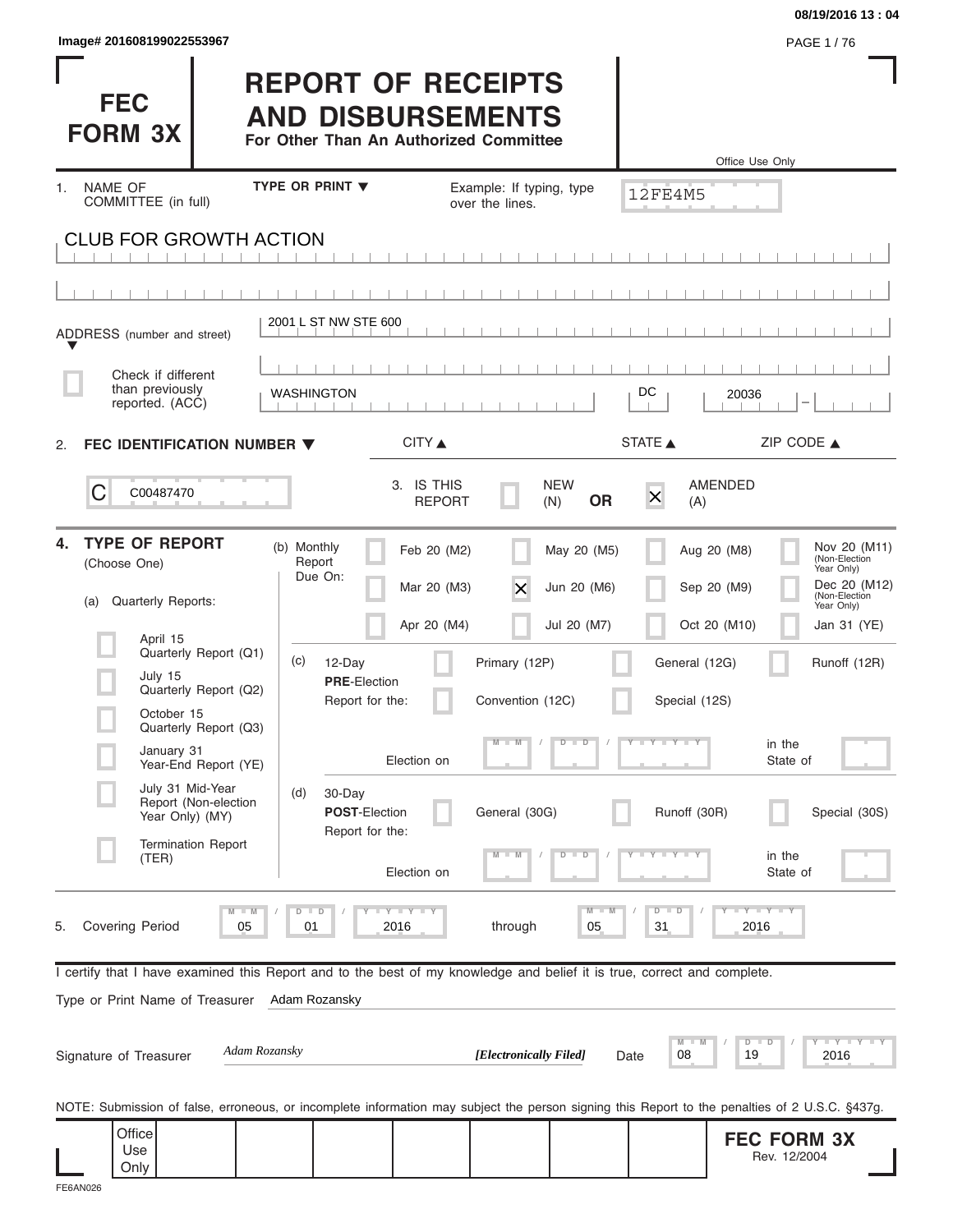### **SUMMARY PAGE OF RECEIPTS AND DISBURSEMENTS**

|    | Image# 201608199022553968                                                                             |                                                      |                                                 |
|----|-------------------------------------------------------------------------------------------------------|------------------------------------------------------|-------------------------------------------------|
|    | FEC Form 3X (Rev. 02/2003)                                                                            | <b>SUMMARY PAGE</b><br>OF RECEIPTS AND DISBURSEMENTS | Page 2                                          |
|    | Write or Type Committee Name                                                                          |                                                      |                                                 |
|    | <b>CLUB FOR GROWTH ACTION</b>                                                                         |                                                      |                                                 |
|    | Report Covering the Period:<br>From:                                                                  | $Y - Y - I$<br>05<br>01<br>2016<br>To:               | 05<br>31<br>2016                                |
|    |                                                                                                       | <b>COLUMN A</b><br><b>This Period</b>                | <b>COLUMN B</b><br><b>Calendar Year-to-Date</b> |
| 6. | Cash on Hand<br>(a)<br>$-Y - Y - Y$<br>January 1,<br>2016                                             |                                                      | 1412168.52                                      |
|    | Cash on Hand at<br>(b)<br>Beginning of Reporting Period                                               | 2049811.06                                           |                                                 |
|    | Total Receipts (from Line 19)<br>(c)                                                                  | 177209.00                                            | 10663302.90                                     |
|    | Subtotal (add Lines 6(b) and<br>(d)<br>6(c) for Column A and Lines<br>$6(a)$ and $6(c)$ for Column B) | 2227020.06                                           | 12075471.42                                     |
| 7. | Total Disbursements (from Line 31)                                                                    | 902268.99                                            | 10750720.35                                     |
| 8. | Cash on Hand at Close of<br><b>Reporting Period</b><br>(subtract Line $7$ from Line $6(d)$ )          | 1324751.07                                           | 1324751.07                                      |
| 9. | Debts and Obligations Owed TO<br>the Committee (Itemize all on<br>Schedule C and/or Schedule D)       | 0.00                                                 |                                                 |
|    | 10. Debts and Obligations Owed BY<br>the Committee (Itemize all on<br>Schedule C and/or Schedule D)   | T<br>0.00                                            |                                                 |

This committee has qualified as a multicandidate committee. (see FEC FORM 1M)

## **For further information contact:**

Federal Election Commission 999 E Street, NW Washington, DC 20463

Toll Free 800-424-9530 Local 202-694-1100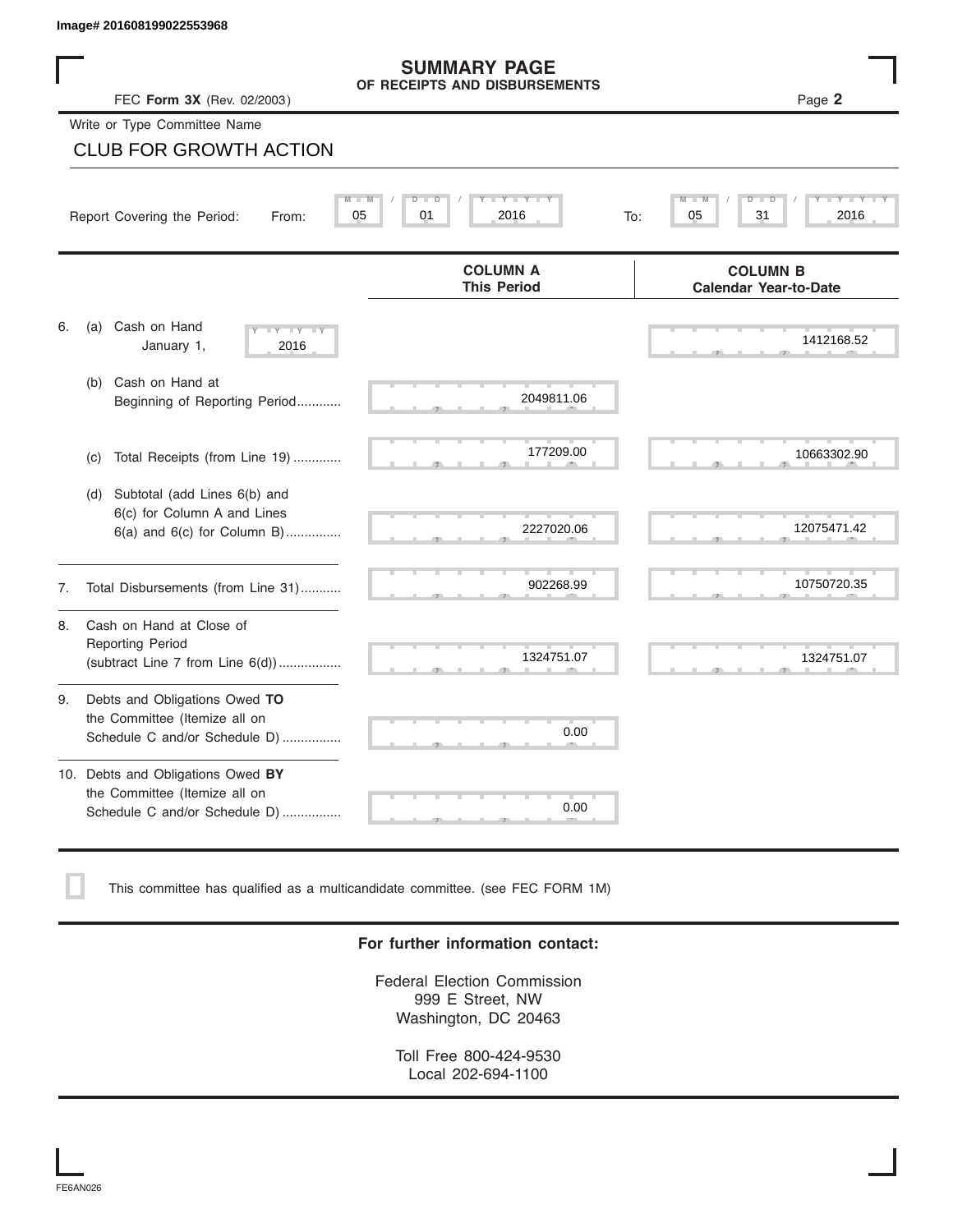## **DETAILED SUMMARY PAGE**

| FEC Form 3X (Rev. 06/2004)<br>Write or Type Committee Name<br><b>CLUB FOR GROWTH ACTION</b><br>Report Covering the Period: | $D$ $\Box$<br>05<br>01<br>From: | <b>DETAILED SUMMARY PAGE</b><br>of Receipts<br>$\mathbf{I}$ $\mathbf{Y}$ $\mathbf{I}$ $\mathbf{Y}$ $\mathbf{I}$ $\mathbf{Y}$<br>2016<br>To: | Page 3                                                 |
|----------------------------------------------------------------------------------------------------------------------------|---------------------------------|---------------------------------------------------------------------------------------------------------------------------------------------|--------------------------------------------------------|
|                                                                                                                            |                                 |                                                                                                                                             |                                                        |
|                                                                                                                            |                                 |                                                                                                                                             |                                                        |
|                                                                                                                            |                                 |                                                                                                                                             |                                                        |
|                                                                                                                            |                                 |                                                                                                                                             |                                                        |
|                                                                                                                            |                                 |                                                                                                                                             | $Y - Y -$<br>$M$ $\Box$<br>$D - I$<br>31<br>05<br>2016 |
| I. Receipts                                                                                                                |                                 | <b>COLUMN A</b><br><b>Total This Period</b>                                                                                                 | <b>COLUMN B</b><br><b>Calendar Year-to-Date</b>        |
| 11. Contributions (other than loans) From:                                                                                 |                                 |                                                                                                                                             |                                                        |
| Individuals/Persons Other<br>(a)                                                                                           |                                 |                                                                                                                                             |                                                        |
| <b>Than Political Committees</b>                                                                                           |                                 | 163375.00                                                                                                                                   | 10327280.00                                            |
| (i) Itemized (use Schedule A)                                                                                              |                                 |                                                                                                                                             |                                                        |
|                                                                                                                            |                                 | 1845.00                                                                                                                                     | 29312.85                                               |
| (iii) TOTAL (add                                                                                                           |                                 |                                                                                                                                             |                                                        |
| Lines $11(a)(i)$ and $(ii)$                                                                                                |                                 | 165220.00                                                                                                                                   | 10356592.85                                            |
|                                                                                                                            |                                 |                                                                                                                                             |                                                        |
| Political Party Committees<br>(b)                                                                                          |                                 | 0.00                                                                                                                                        | 0.00                                                   |
| <b>Other Political Committees</b><br>(c)                                                                                   |                                 | 0.00                                                                                                                                        | 0.00                                                   |
| Total Contributions (add Lines<br>(d)                                                                                      |                                 |                                                                                                                                             |                                                        |
| $11(a)(iii)$ , (b), and (c)) (Carry                                                                                        |                                 |                                                                                                                                             |                                                        |
| Totals to Line 33, page 5) ▶                                                                                               |                                 | 165220.00                                                                                                                                   | 10356592.85                                            |
| 12. Transfers From Affiliated/Other                                                                                        |                                 |                                                                                                                                             |                                                        |
|                                                                                                                            |                                 | 0.00                                                                                                                                        | 0.00                                                   |
|                                                                                                                            |                                 | 0.00                                                                                                                                        | 0.00                                                   |
|                                                                                                                            |                                 |                                                                                                                                             |                                                        |
|                                                                                                                            |                                 | 0.00                                                                                                                                        | 0.00                                                   |
| 14. Loan Repayments Received<br>15. Offsets To Operating Expenditures                                                      |                                 |                                                                                                                                             |                                                        |
| (Refunds, Rebates, etc.)                                                                                                   |                                 |                                                                                                                                             |                                                        |
| (Carry Totals to Line 37, page 5)                                                                                          |                                 | 11989.00                                                                                                                                    | 306710.05                                              |
| 16. Refunds of Contributions Made                                                                                          |                                 |                                                                                                                                             |                                                        |
| to Federal Candidates and Other                                                                                            |                                 |                                                                                                                                             |                                                        |
| Political Committees                                                                                                       |                                 | 0.00                                                                                                                                        | 0.00                                                   |
| 17. Other Federal Receipts                                                                                                 |                                 |                                                                                                                                             | 0.00                                                   |
| 18. Transfers from Non-Federal and Levin Funds                                                                             |                                 | 0.00                                                                                                                                        |                                                        |
| (a) Non-Federal Account                                                                                                    |                                 |                                                                                                                                             |                                                        |
|                                                                                                                            |                                 | 0.00                                                                                                                                        | 0.00                                                   |
|                                                                                                                            |                                 |                                                                                                                                             |                                                        |
| (b) Levin Funds (from Schedule H5)                                                                                         |                                 | 0.00                                                                                                                                        | 0.00                                                   |
|                                                                                                                            |                                 |                                                                                                                                             |                                                        |
| (c) Total Transfers (add $18(a)$ and $18(b)$ )                                                                             |                                 | 0.00                                                                                                                                        | 0.00                                                   |
| 19. Total Receipts (add Lines 11(d),                                                                                       |                                 |                                                                                                                                             |                                                        |
| 12, 13, 14, 15, 16, 17, and 18(c)) ▶                                                                                       |                                 | 177209.00                                                                                                                                   | 10663302.90                                            |
|                                                                                                                            |                                 |                                                                                                                                             |                                                        |
| 20. Total Federal Receipts<br>(subtract Line 18(c) from Line 19)  ▶                                                        |                                 | 177209.00                                                                                                                                   | 10663302.90                                            |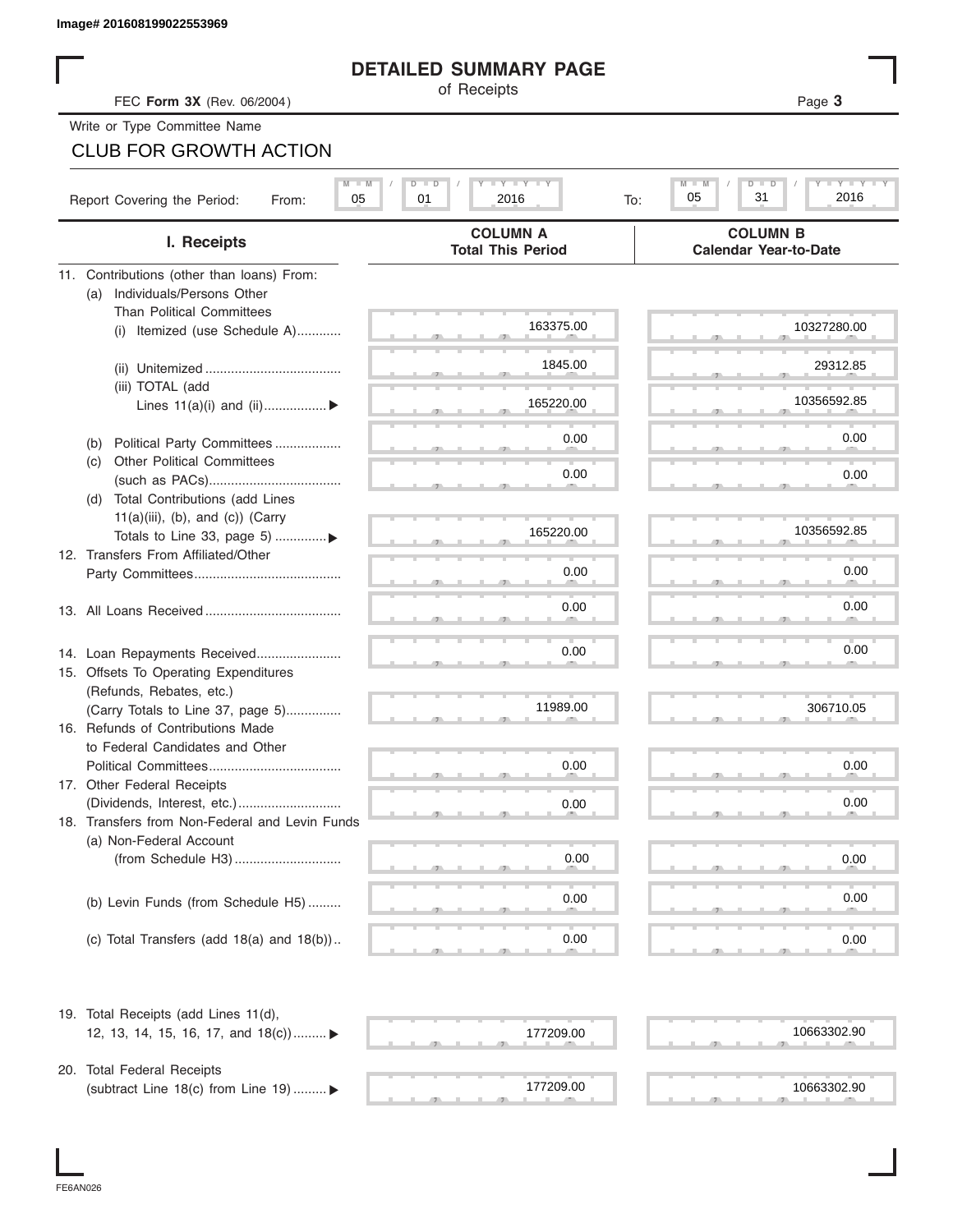## **DETAILED SUMMARY PAGE**

|     |                                                                  | of Disbursements                            |                                                 |
|-----|------------------------------------------------------------------|---------------------------------------------|-------------------------------------------------|
|     | FEC Form 3X (Rev. 02/2003)                                       |                                             | Page 4                                          |
|     | <b>II. Disbursements</b>                                         | <b>COLUMN A</b><br><b>Total This Period</b> | <b>COLUMN B</b><br><b>Calendar Year-to-Date</b> |
|     | 21. Operating Expenditures:<br>(a) Allocated Federal/Non-Federal |                                             |                                                 |
|     | Activity (from Schedule H4)                                      |                                             |                                                 |
|     | Federal Share<br>(i)                                             | 0.00                                        | 0.00                                            |
|     |                                                                  |                                             |                                                 |
|     | Non-Federal Share<br>(ii)                                        | 0.00                                        | 0.00                                            |
|     | (b) Other Federal Operating                                      |                                             |                                                 |
|     |                                                                  | 51882.14                                    | 287705.85                                       |
|     | (c) Total Operating Expenditures                                 | 51882.14                                    | 287705.85                                       |
|     | (add 21(a)(i), (a)(ii), and (b))                                 |                                             |                                                 |
|     | 22. Transfers to Affiliated/Other Party                          | 0.00                                        | 0.00                                            |
|     | 23. Contributions to                                             |                                             |                                                 |
|     | Federal Candidates/Committees<br>and Other Political Committees  | 0.00                                        | 0.00                                            |
|     | 24. Independent Expenditures                                     |                                             |                                                 |
|     |                                                                  | 850386.85                                   | 10462989.50                                     |
|     | 25. Coordinated Party Expenditures                               |                                             |                                                 |
|     | (2 U.S.C. §441a(d))                                              | 0.00                                        | 0.00                                            |
|     |                                                                  |                                             |                                                 |
|     | 26. Loan Repayments Made                                         | 0.00                                        | 0.00                                            |
|     |                                                                  |                                             |                                                 |
|     |                                                                  | 0.00                                        | 0.00                                            |
|     | 28. Refunds of Contributions To:                                 |                                             |                                                 |
| (a) | Individuals/Persons Other<br>Than Political Committees           | 0.00                                        | 25.00                                           |
|     |                                                                  |                                             |                                                 |
| (b) | Political Party Committees                                       | 0.00                                        | 0.00                                            |
| (c) | <b>Other Political Committees</b>                                |                                             |                                                 |
|     |                                                                  | 0.00                                        | 0.00                                            |
|     |                                                                  |                                             |                                                 |
| (d) | <b>Total Contribution Refunds</b>                                |                                             |                                                 |
|     | (add Lines 28(a), (b), and (c))                                  | 0.00                                        | 25.00                                           |
|     |                                                                  |                                             |                                                 |
|     |                                                                  | 0.00                                        | 0.00                                            |
|     |                                                                  |                                             |                                                 |
|     | 30. Federal Election Activity (2 U.S.C. §431(20))                |                                             |                                                 |
|     | (a) Allocated Federal Election Activity                          |                                             |                                                 |
|     | (from Schedule H6)                                               |                                             |                                                 |
|     | (i) Federal Share                                                | 0.00                                        | 0.00                                            |
|     |                                                                  |                                             |                                                 |
|     |                                                                  | 0.00                                        | 0.00                                            |
| (b) | Federal Election Activity Paid Entirely                          |                                             |                                                 |
|     | With Federal Funds                                               | 0.00                                        | 0.00                                            |
| (C) | Total Federal Election Activity (add                             |                                             |                                                 |
|     | Lines $30(a)(i)$ , $30(a)(ii)$ and $30(b))$                      | 0.00                                        | 0.00                                            |
|     |                                                                  |                                             |                                                 |
|     | 31. Total Disbursements (add Lines 21(c), 22,                    |                                             |                                                 |
|     | 23, 24, 25, 26, 27, 28(d), 29 and 30(c))                         | 902268.99                                   | 10750720.35                                     |
|     |                                                                  |                                             |                                                 |
|     | 32. Total Federal Disbursements                                  |                                             |                                                 |
|     | (subtract Line 21(a)(ii) and Line 30(a)(ii)                      |                                             |                                                 |
|     |                                                                  | 902268.99                                   | 10750720.35                                     |

FE6AN026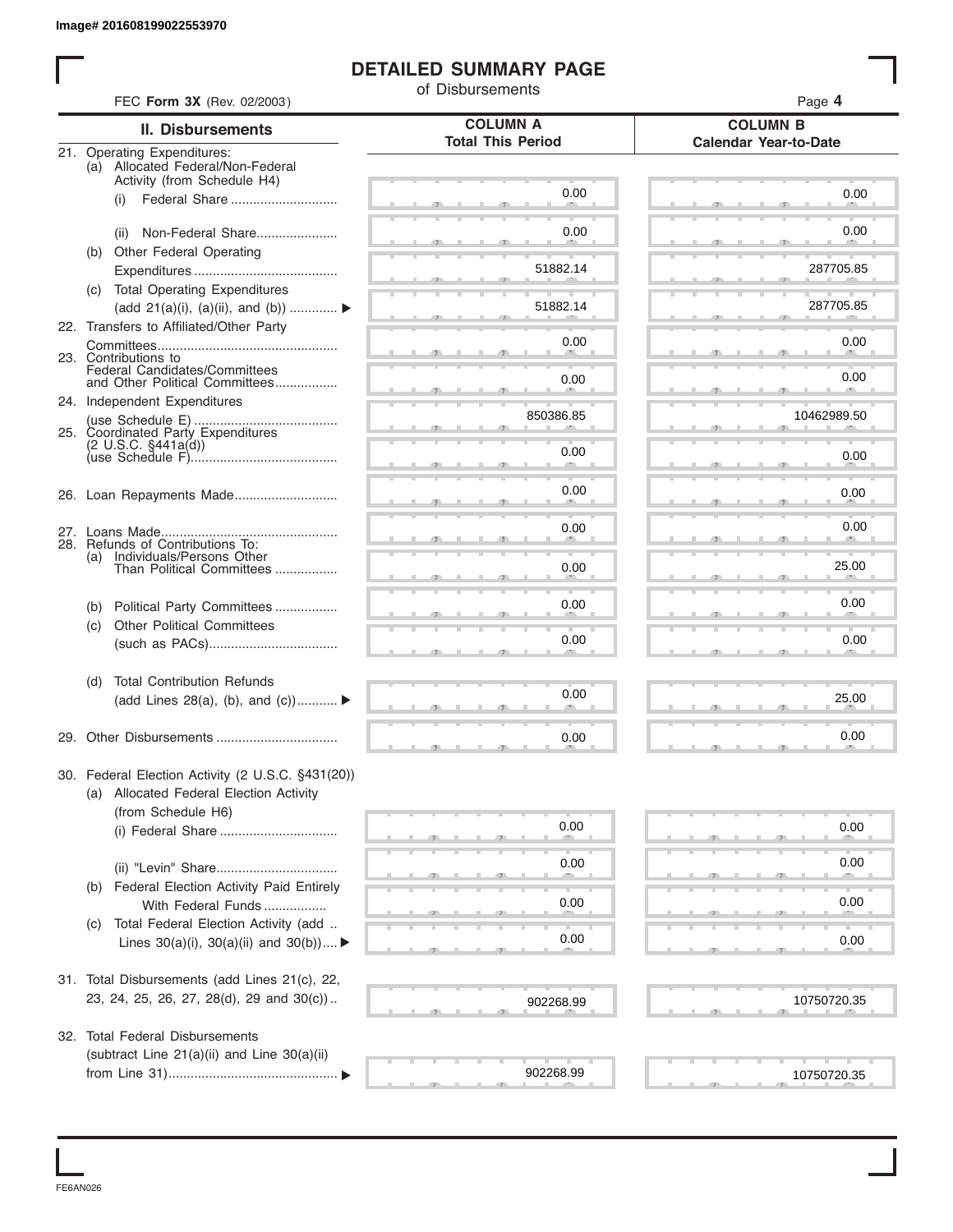## **DETAILED SUMMARY PAGE**

| FEC Form 3X (Rev. 02/2003)                                                     | <b>DETAILED SUMMARY PAGE</b><br>of Disbursements | Page 5                                          |
|--------------------------------------------------------------------------------|--------------------------------------------------|-------------------------------------------------|
| III. Net Contributions/Operating Ex-<br>penditures                             | <b>COLUMN A</b><br><b>Total This Period</b>      | <b>COLUMN B</b><br><b>Calendar Year-to-Date</b> |
| 33. Total Contributions (other than loans)                                     | 165220.00                                        | 10356592.85                                     |
| 34. Total Contribution Refunds                                                 | 0.00                                             | 25.00                                           |
| 35. Net Contributions (other than loans)<br>(subtract Line 34 from Line 33)    | 165220.00                                        | 10356567.85                                     |
| 36. Total Federal Operating Expenditures<br>(add Line 21(a)(i) and Line 21(b)) | 51882.14                                         | 287705.85                                       |
| 37. Offsets to Operating Expenditures                                          | 11989.00                                         | 306710.05                                       |
| 38. Net Operating Expenditures                                                 | 39893.14                                         | $-19004.20$                                     |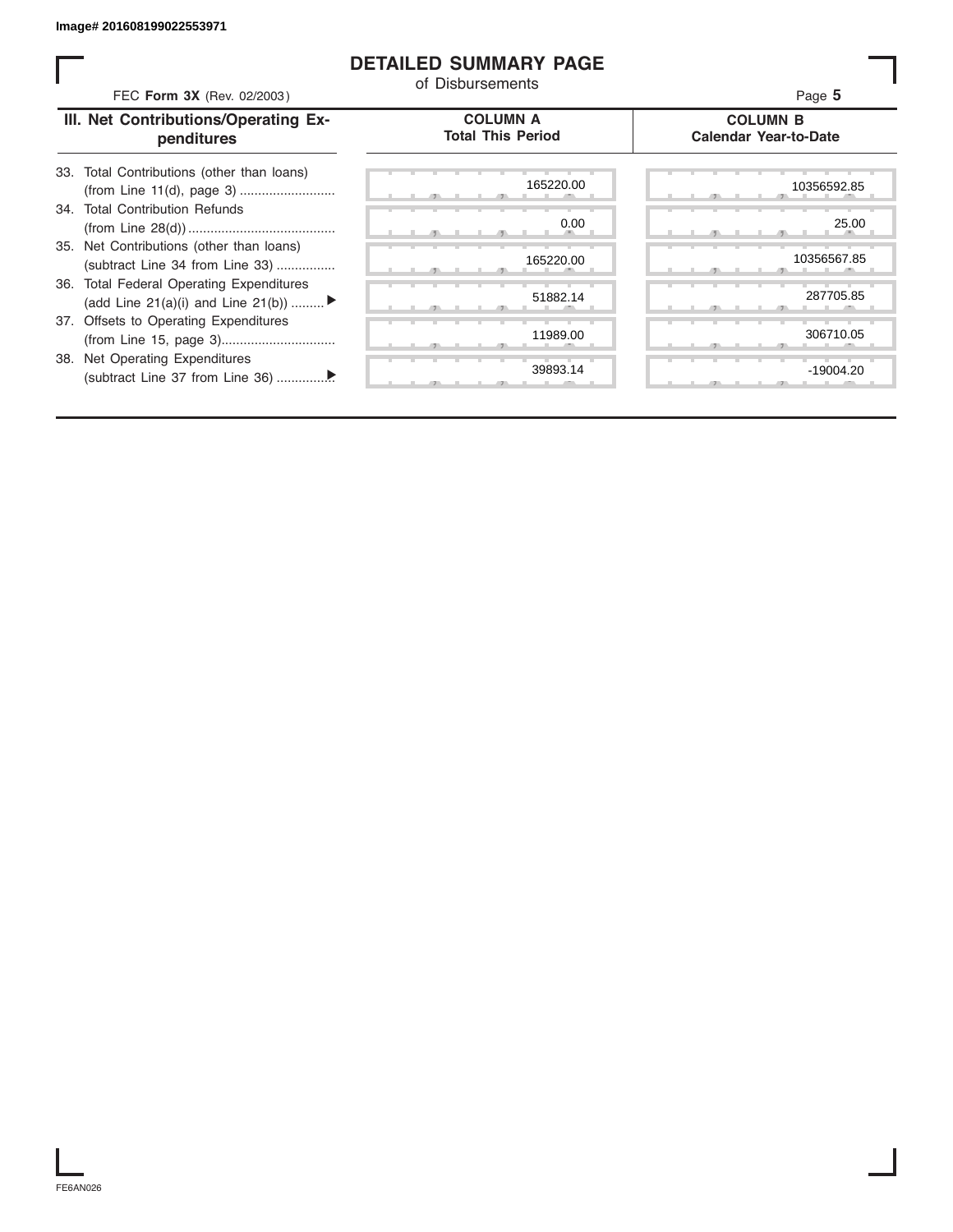# 1mage# 201608199022553972<br>**: 97 `A =G7 9 @@ B9CI G`H9LH`F9 @ H98 `HC`5 `F9DCFHžG7<98I @ `CF`=H9A =N5 H=CB**<br>Form/Schedule: <sub>F3XA</sub>

Ī **Form/Schedule: Transaction ID :** 

Amended to update donor employer/occupation information.

**Form/Schedule: Transaction ID:**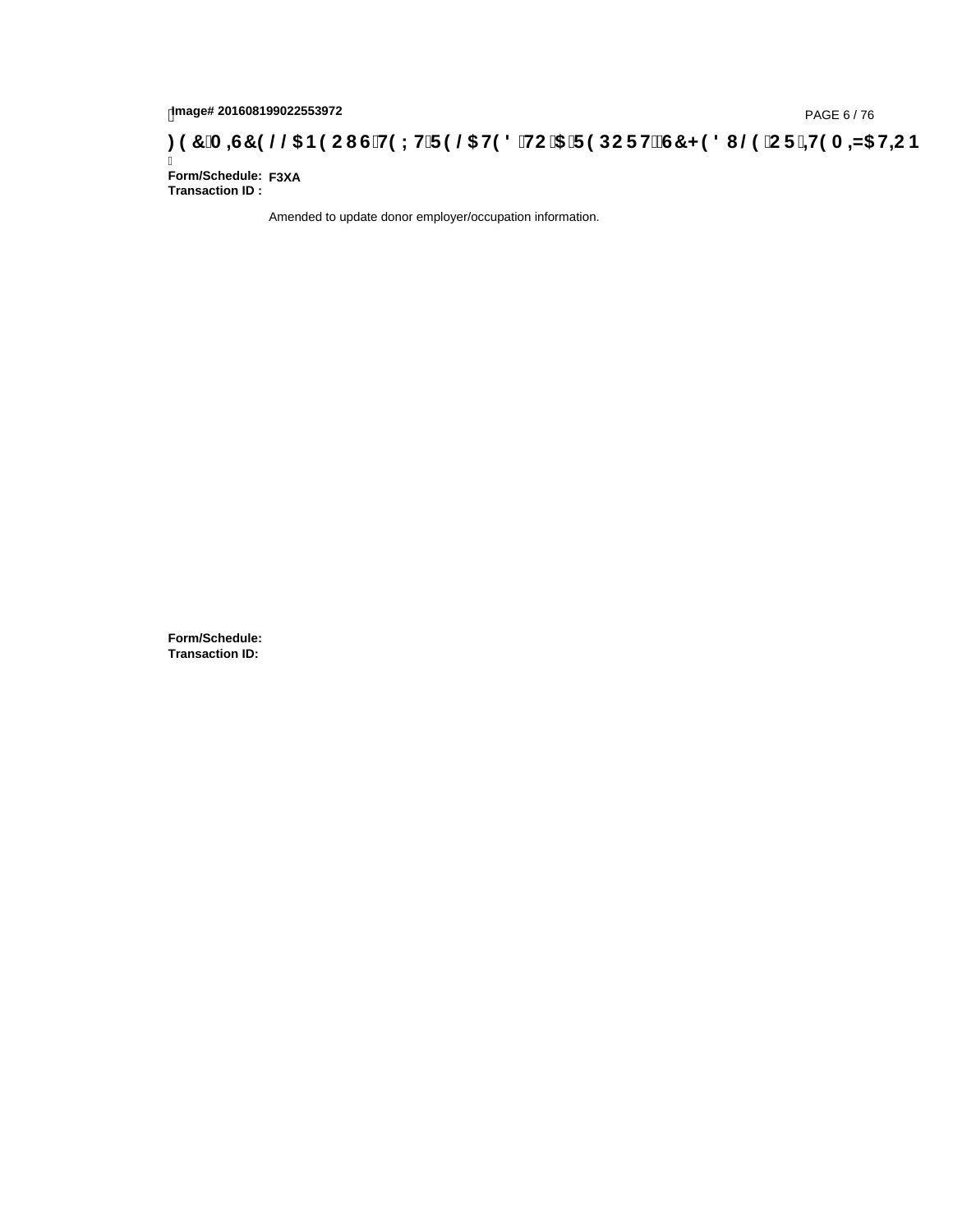|                          | <b>SCHEDULE A (FEC Form 3X)</b> |  |
|--------------------------|---------------------------------|--|
| <b>ITEMIZED RECEIPTS</b> |                                 |  |

|                                                             | Image# 201608199022553973                                                                                                                  |                           |                                                                               |                                                                                                                                                                         |
|-------------------------------------------------------------|--------------------------------------------------------------------------------------------------------------------------------------------|---------------------------|-------------------------------------------------------------------------------|-------------------------------------------------------------------------------------------------------------------------------------------------------------------------|
| <b>SCHEDULE A (FEC Form 3X)</b><br><b>ITEMIZED RECEIPTS</b> |                                                                                                                                            |                           | Use separate schedule(s)<br>for each category of the<br>Detailed Summary Page | FOR LINE NUMBER:<br>PAGE<br>7 OF<br>76<br>(check only one)<br>$\overline{X}$ 11a<br>11 <sub>b</sub><br>11c<br>12                                                        |
|                                                             | or for commercial purposes, other than using the name and address of any political committee to solicit contributions from such committee. |                           |                                                                               | 13<br>14<br>15<br>16<br>17<br>Any information copied from such Reports and Statements may not be sold or used by any person for the purpose of soliciting contributions |
|                                                             | NAME OF COMMITTEE (In Full)<br><b>CLUB FOR GROWTH ACTION</b>                                                                               |                           |                                                                               |                                                                                                                                                                         |
| А.                                                          | Full Name (Last, First, Middle Initial)<br>Duane Alton<br>Mailing Address 712 North Lancashire Lane<br>City                                | State                     | Zip Code                                                                      | Date of Receipt<br>$M - M$<br>$D$ $D$<br>$Y - Y - Y$<br>05<br>2016<br>18<br>Transaction ID: SA11AI.7813                                                                 |
|                                                             | Liberty Lake                                                                                                                               | <b>WA</b>                 | 99019-8531                                                                    | Amount of Each Receipt this Period                                                                                                                                      |
|                                                             | FEC ID number of contributing<br>federal political committee.                                                                              | С                         |                                                                               | 500.00                                                                                                                                                                  |
|                                                             | Name of Employer<br>n.a.<br>Receipt For:                                                                                                   | Occupation<br>Retired     | Aggregate Year-to-Date ▼                                                      | Memo Item                                                                                                                                                               |
|                                                             | Primary<br>General<br>Other (specify) $\blacktriangledown$                                                                                 |                           | 500.00                                                                        |                                                                                                                                                                         |
|                                                             | Full Name (Last, First, Middle Initial)<br><b>B.</b> Robert D. Arnott                                                                      |                           |                                                                               | Date of Receipt                                                                                                                                                         |
|                                                             | Mailing Address 620 Newport Center Drive Suite 900                                                                                         |                           |                                                                               | $D - I - D$<br>$Y - Y - Y - T$<br>$M - M$<br>2016<br>05<br>26                                                                                                           |
|                                                             | City                                                                                                                                       | State                     | Zip Code                                                                      | Transaction ID: SA11AI.7809                                                                                                                                             |
|                                                             | Newport Beach                                                                                                                              | CA                        | 92660-8038                                                                    | Amount of Each Receipt this Period                                                                                                                                      |
|                                                             | FEC ID number of contributing<br>federal political committee.                                                                              | С                         |                                                                               | 100000.00                                                                                                                                                               |
|                                                             | Name of Employer<br><b>Research Affiliates</b>                                                                                             | Occupation<br>Investments |                                                                               | Memo Item                                                                                                                                                               |
|                                                             | Receipt For:<br>Primary<br>General<br>Other (specify) $\blacktriangledown$                                                                 |                           | Aggregate Year-to-Date ▼<br>225000.00                                         |                                                                                                                                                                         |
|                                                             | Full Name (Last, First, Middle Initial)<br>C. Harold Berenson                                                                              |                           |                                                                               | Date of Receipt                                                                                                                                                         |
|                                                             | Mailing Address 3833 Lorraine Road                                                                                                         |                           |                                                                               | $M - M$<br>$Y = Y$<br>$D - D$<br>2016<br>05<br>07                                                                                                                       |
|                                                             | City<br>Larkspur                                                                                                                           | State<br>CO               | Zip Code<br>80118-5616                                                        | Transaction ID: SA11AI.7798<br>Amount of Each Receipt this Period                                                                                                       |
|                                                             | FEC ID number of contributing<br>federal political committee.                                                                              | С                         |                                                                               | 2000.00                                                                                                                                                                 |
|                                                             | Name of Employer                                                                                                                           | Occupation                |                                                                               | Memo Item                                                                                                                                                               |
|                                                             | n.a.<br>Receipt For:                                                                                                                       | Retired                   |                                                                               |                                                                                                                                                                         |
|                                                             | Primary<br>General<br>Other (specify) $\blacktriangledown$                                                                                 |                           | Aggregate Year-to-Date ▼<br>2250.00                                           |                                                                                                                                                                         |
|                                                             |                                                                                                                                            |                           |                                                                               | 102500.00                                                                                                                                                               |
|                                                             |                                                                                                                                            |                           |                                                                               |                                                                                                                                                                         |

S S S , , .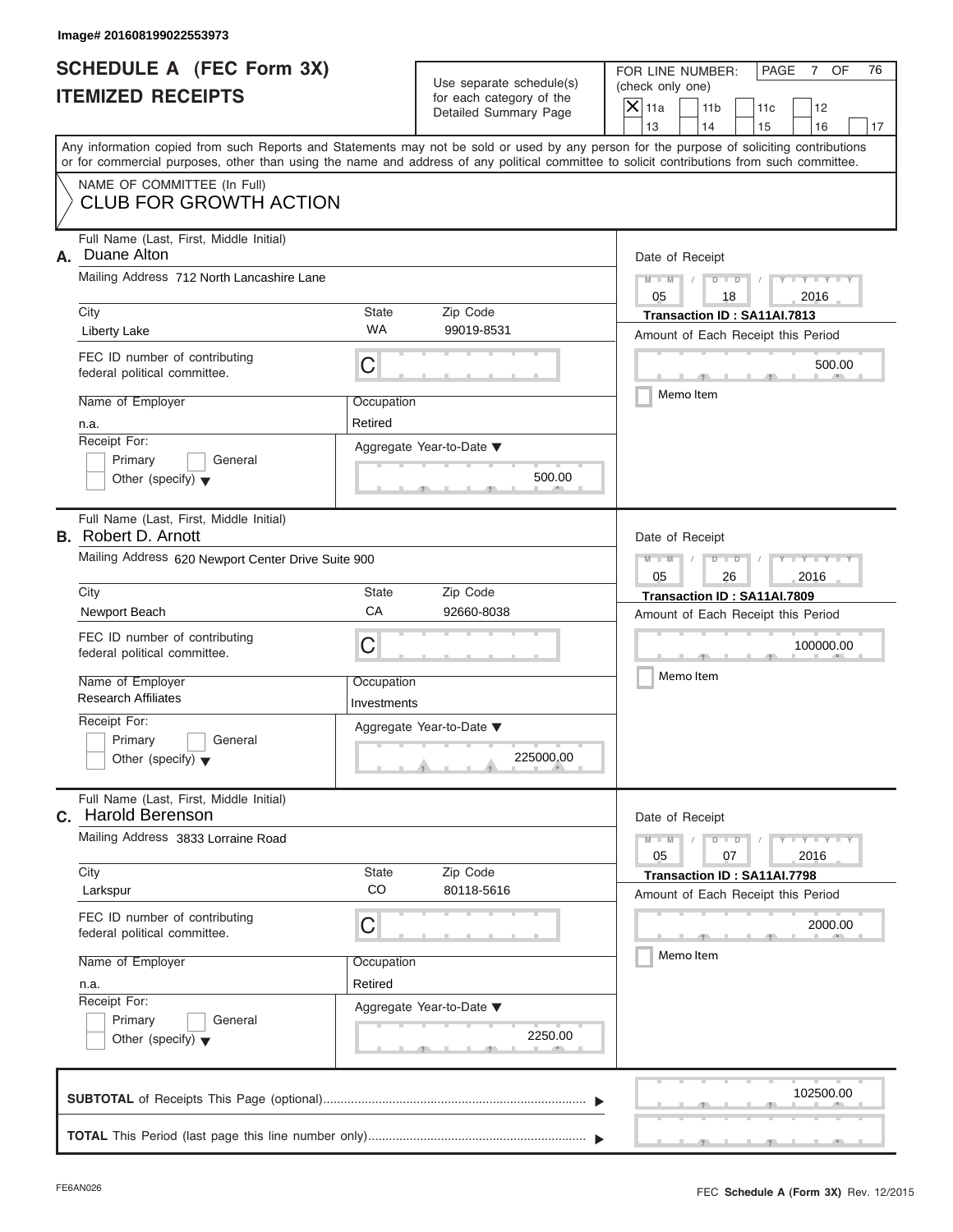|                          | SCHEDULE A (FEC Form 3X) |
|--------------------------|--------------------------|
| <b>ITEMIZED RECEIPTS</b> |                          |

|                                                                 | Image# 201608199022553974                                                                                                                  |                              |                                                                               |                                                                                                                                           |  |
|-----------------------------------------------------------------|--------------------------------------------------------------------------------------------------------------------------------------------|------------------------------|-------------------------------------------------------------------------------|-------------------------------------------------------------------------------------------------------------------------------------------|--|
| <b>SCHEDULE A (FEC Form 3X)</b><br><b>ITEMIZED RECEIPTS</b>     |                                                                                                                                            |                              | Use separate schedule(s)<br>for each category of the<br>Detailed Summary Page | FOR LINE NUMBER:<br>PAGE<br>8<br>OF<br>76<br>(check only one)<br>$\mathsf{X} _{\mathsf{11a}}$<br>11 <sub>b</sub><br>11c<br>12             |  |
|                                                                 |                                                                                                                                            |                              |                                                                               | 13<br>14<br>15<br>16<br>17                                                                                                                |  |
|                                                                 | or for commercial purposes, other than using the name and address of any political committee to solicit contributions from such committee. |                              |                                                                               | Any information copied from such Reports and Statements may not be sold or used by any person for the purpose of soliciting contributions |  |
|                                                                 | NAME OF COMMITTEE (In Full)<br><b>CLUB FOR GROWTH ACTION</b>                                                                               |                              |                                                                               |                                                                                                                                           |  |
| Full Name (Last, First, Middle Initial)<br>Kenneth Berger<br>А. |                                                                                                                                            |                              |                                                                               | Date of Receipt                                                                                                                           |  |
|                                                                 | Mailing Address 6229 Majorca Circle                                                                                                        |                              |                                                                               | $D$ $D$<br>$Y - Y - Y - Y - Y$<br>$M - M$<br>05<br>17<br>2016                                                                             |  |
|                                                                 | City                                                                                                                                       | <b>State</b>                 | Zip Code                                                                      | Transaction ID: SA11AI.7807                                                                                                               |  |
|                                                                 | Long Beach                                                                                                                                 | CA                           | 90803-4814                                                                    | Amount of Each Receipt this Period                                                                                                        |  |
|                                                                 | FEC ID number of contributing<br>federal political committee.                                                                              | C                            |                                                                               | 5000.00                                                                                                                                   |  |
|                                                                 | Name of Employer                                                                                                                           | Occupation                   |                                                                               | Memo Item                                                                                                                                 |  |
|                                                                 | n.a                                                                                                                                        | Retired                      |                                                                               |                                                                                                                                           |  |
|                                                                 | Receipt For:                                                                                                                               |                              | Aggregate Year-to-Date ▼                                                      |                                                                                                                                           |  |
|                                                                 | Primary<br>General<br>Other (specify) $\blacktriangledown$                                                                                 |                              | 9000.00                                                                       |                                                                                                                                           |  |
|                                                                 | Full Name (Last, First, Middle Initial)<br><b>B.</b> Joseph R. Budd                                                                        |                              |                                                                               | Date of Receipt                                                                                                                           |  |
|                                                                 | Mailing Address 815 Merry Acres Court                                                                                                      |                              |                                                                               | Y TYTTYTTY<br>$M - M$<br>$D$ $D$<br>05<br>2016<br>17                                                                                      |  |
|                                                                 | City                                                                                                                                       | <b>State</b>                 | Zip Code                                                                      | Transaction ID: SA11AI.7741                                                                                                               |  |
|                                                                 | <b>Winston Salem</b>                                                                                                                       | <b>NC</b>                    | 27103                                                                         | Amount of Each Receipt this Period                                                                                                        |  |
|                                                                 | FEC ID number of contributing<br>federal political committee.                                                                              | C                            |                                                                               | 25000.00                                                                                                                                  |  |
|                                                                 | Name of Employer<br>Info Requested                                                                                                         | Occupation<br>Info Requested |                                                                               | Memo Item                                                                                                                                 |  |
|                                                                 | Receipt For:                                                                                                                               |                              | Aggregate Year-to-Date ▼                                                      |                                                                                                                                           |  |
|                                                                 | Primary<br>General<br>Other (specify) $\blacktriangledown$                                                                                 |                              | 25000.00                                                                      |                                                                                                                                           |  |
| C.                                                              | Full Name (Last, First, Middle Initial)<br>Richard P. Budd                                                                                 |                              |                                                                               | Date of Receipt                                                                                                                           |  |
|                                                                 | Mailing Address 2325 S. Stratford Road                                                                                                     |                              |                                                                               | $Y = Y$<br>$M - M$<br>$D$ $D$<br>2016<br>05<br>17                                                                                         |  |
|                                                                 | City<br>Winston-Salem                                                                                                                      | State<br><b>NC</b>           | Zip Code<br>27103                                                             | Transaction ID: SA11AI.7743<br>Amount of Each Receipt this Period                                                                         |  |
|                                                                 | FEC ID number of contributing<br>federal political committee.                                                                              | C                            |                                                                               | 25000.00                                                                                                                                  |  |
|                                                                 | Name of Employer                                                                                                                           | Occupation                   |                                                                               | Memo Item                                                                                                                                 |  |
|                                                                 | Info Requested                                                                                                                             | Info Requested               |                                                                               |                                                                                                                                           |  |
|                                                                 | Receipt For:                                                                                                                               |                              | Aggregate Year-to-Date ▼                                                      |                                                                                                                                           |  |
|                                                                 | Primary<br>General<br>Other (specify) $\blacktriangledown$                                                                                 |                              | 25000.00                                                                      |                                                                                                                                           |  |
|                                                                 |                                                                                                                                            |                              |                                                                               | 55000.00                                                                                                                                  |  |
|                                                                 |                                                                                                                                            |                              |                                                                               |                                                                                                                                           |  |

S S S , , .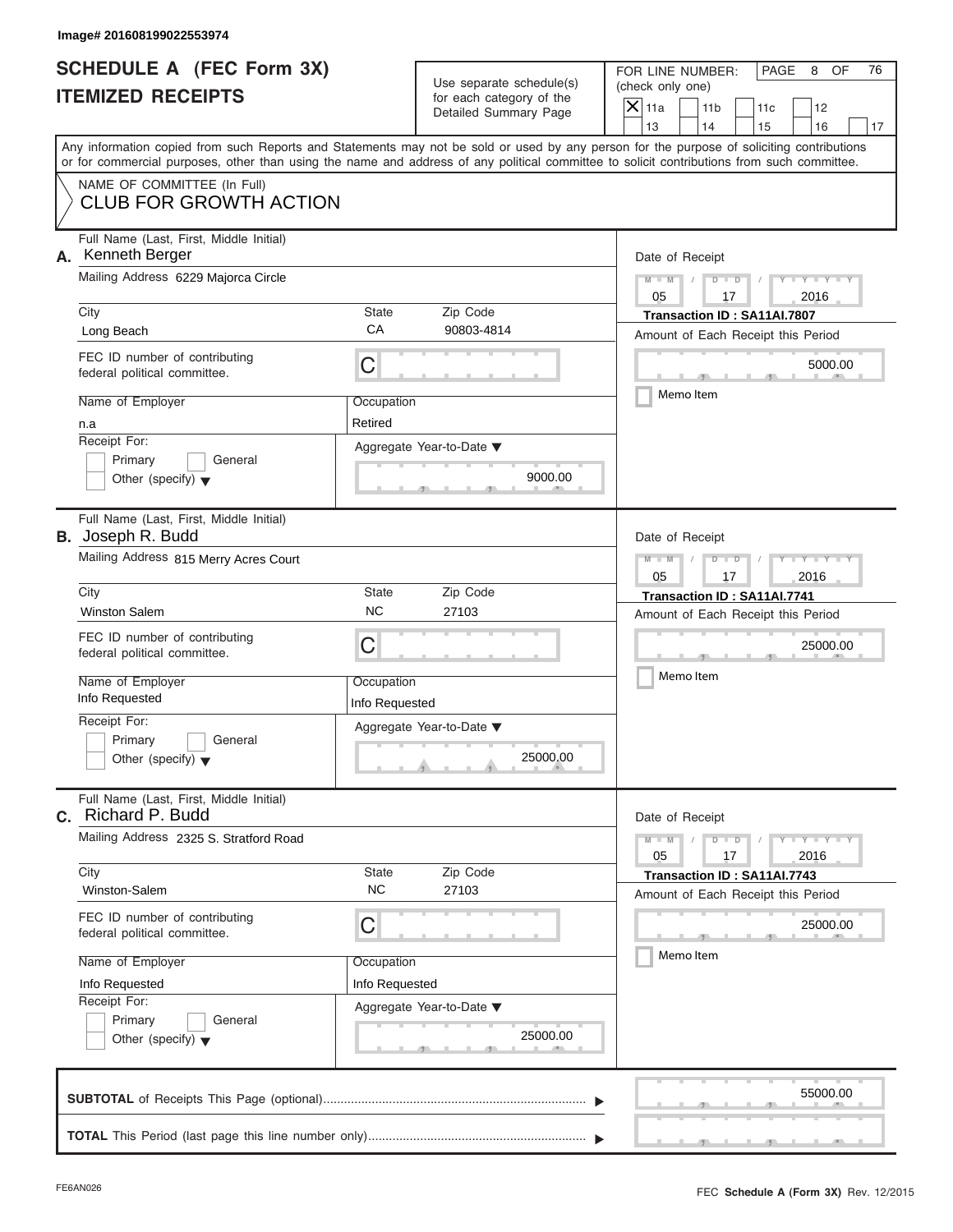| SCHEDULE A (FEC Form 3X) |  |
|--------------------------|--|
| <b>ITEMIZED RECEIPTS</b> |  |

|                                                                   | Image# 201608199022553975                                                                                                                  |                          |                                                                               |                                                                                                                                                                         |  |
|-------------------------------------------------------------------|--------------------------------------------------------------------------------------------------------------------------------------------|--------------------------|-------------------------------------------------------------------------------|-------------------------------------------------------------------------------------------------------------------------------------------------------------------------|--|
| <b>SCHEDULE A (FEC Form 3X)</b><br><b>ITEMIZED RECEIPTS</b>       |                                                                                                                                            |                          | Use separate schedule(s)<br>for each category of the<br>Detailed Summary Page | FOR LINE NUMBER:<br>PAGE<br>9<br>OF<br>76<br>(check only one)<br>$\mathsf{X} _{\mathsf{11a}}$<br>11 <sub>b</sub><br>11c<br>12                                           |  |
|                                                                   |                                                                                                                                            |                          |                                                                               | 13<br>14<br>15<br>16<br>17<br>Any information copied from such Reports and Statements may not be sold or used by any person for the purpose of soliciting contributions |  |
|                                                                   | or for commercial purposes, other than using the name and address of any political committee to solicit contributions from such committee. |                          |                                                                               |                                                                                                                                                                         |  |
|                                                                   | NAME OF COMMITTEE (In Full)<br><b>CLUB FOR GROWTH ACTION</b>                                                                               |                          |                                                                               |                                                                                                                                                                         |  |
| Full Name (Last, First, Middle Initial)<br>Anthony R. Conte<br>А. |                                                                                                                                            |                          |                                                                               | Date of Receipt                                                                                                                                                         |  |
|                                                                   | Mailing Address 80 Harvard Street                                                                                                          |                          |                                                                               | $D - D$<br>$Y - Y - Y - Y - Y$<br>$M - M$<br>05<br>2016<br>23                                                                                                           |  |
|                                                                   | City<br>Winchester                                                                                                                         | <b>State</b><br>МA       | Zip Code<br>01890-1243                                                        | Transaction ID: SA11AI.7752<br>Amount of Each Receipt this Period                                                                                                       |  |
|                                                                   | FEC ID number of contributing<br>federal political committee.                                                                              | C                        |                                                                               | 200.00                                                                                                                                                                  |  |
|                                                                   | Name of Employer<br>N/A                                                                                                                    | Occupation<br>Retired    |                                                                               | Memo Item                                                                                                                                                               |  |
|                                                                   | Receipt For:<br>Primary<br>General<br>Other (specify) $\blacktriangledown$                                                                 |                          | Aggregate Year-to-Date ▼<br>400.00                                            |                                                                                                                                                                         |  |
|                                                                   | Full Name (Last, First, Middle Initial)<br><b>B.</b> James A. Davidson                                                                     |                          |                                                                               | Date of Receipt                                                                                                                                                         |  |
|                                                                   | Mailing Address 11436 Sylvanite Circle                                                                                                     |                          |                                                                               | Y TYTTYTTY<br>$M - M$<br>$D$ $D$<br>05<br>2016<br>16                                                                                                                    |  |
|                                                                   | City<br>Fountain Valley                                                                                                                    | <b>State</b><br>CA       | Zip Code<br>92708-2523                                                        | Transaction ID: SA11AI.7750<br>Amount of Each Receipt this Period                                                                                                       |  |
|                                                                   | FEC ID number of contributing<br>federal political committee.                                                                              | C                        |                                                                               | 100.00                                                                                                                                                                  |  |
|                                                                   | Name of Employer<br>Retired                                                                                                                | Occupation<br>Accountant |                                                                               | Memo Item                                                                                                                                                               |  |
|                                                                   | Receipt For:<br>Primary<br>General<br>Other (specify) $\blacktriangledown$                                                                 |                          | Aggregate Year-to-Date ▼<br>250.00                                            |                                                                                                                                                                         |  |
| C.                                                                | Full Name (Last, First, Middle Initial)<br>Patrick P. Fee                                                                                  |                          |                                                                               | Date of Receipt                                                                                                                                                         |  |
|                                                                   | Mailing Address 2045 Church Street                                                                                                         |                          | $Y = Y$<br>$M - M$<br>$D$ $D$<br>2016<br>05<br>13                             |                                                                                                                                                                         |  |
|                                                                   | City<br>Wauwatosa                                                                                                                          | State<br>WI              | Zip Code<br>53213-1736                                                        | Transaction ID: SA11AI.7790<br>Amount of Each Receipt this Period                                                                                                       |  |
|                                                                   | FEC ID number of contributing<br>federal political committee.                                                                              | C                        |                                                                               | 1000.00<br>Memo Item                                                                                                                                                    |  |
|                                                                   | Name of Employer<br>Clarendon Insurance Group                                                                                              | Occupation               | Insurance Executive and Lawyer                                                |                                                                                                                                                                         |  |
|                                                                   | Receipt For:<br>Primary<br>General<br>Other (specify) $\blacktriangledown$                                                                 |                          | Aggregate Year-to-Date ▼<br>1000.00                                           |                                                                                                                                                                         |  |
|                                                                   |                                                                                                                                            |                          |                                                                               | 1300.00                                                                                                                                                                 |  |
|                                                                   |                                                                                                                                            |                          |                                                                               |                                                                                                                                                                         |  |

 $S = \{x_1, x_2, \ldots, x_{n-1}, x_{n-1}, \ldots, x_{n-1}, x_{n-1}, \ldots, x_{n-1}, x_{n-1}, \ldots, x_{n-1}, x_{n-1}, \ldots, x_{n-1}, x_{n-1}, \ldots, x_{n-1}, x_{n-1}, \ldots, x_{n-1}, \ldots, x_{n-1}, \ldots, x_{n-1}, \ldots, x_{n-1}, \ldots, x_{n-1}, \ldots, x_{n-1}, \ldots, x_{n-1}, \ldots, x_{n-1}, \ldots, x_{n-1}, \ldots, x_{n-1}, \ldots, x_{n-1}, \ld$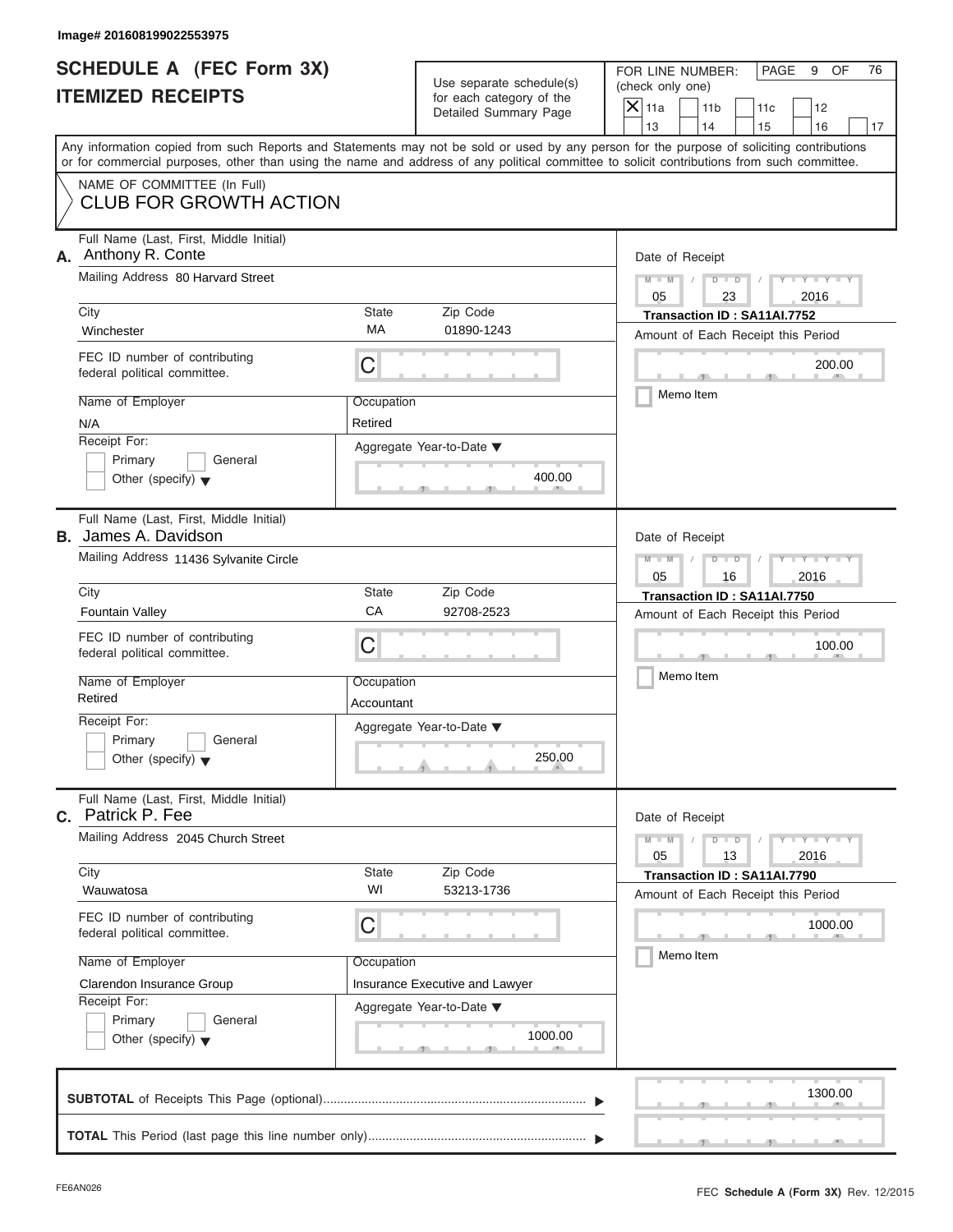| Image# 201608199022553976                                                                                                                                                                                                                                                                                               |                                                                                                                                                                                                                                                                                         |                                                                                                                                                                               |
|-------------------------------------------------------------------------------------------------------------------------------------------------------------------------------------------------------------------------------------------------------------------------------------------------------------------------|-----------------------------------------------------------------------------------------------------------------------------------------------------------------------------------------------------------------------------------------------------------------------------------------|-------------------------------------------------------------------------------------------------------------------------------------------------------------------------------|
| <b>SCHEDULE A (FEC Form 3X)</b><br><b>ITEMIZED RECEIPTS</b>                                                                                                                                                                                                                                                             | Use separate schedule(s)<br>for each category of the<br>Detailed Summary Page                                                                                                                                                                                                           | FOR LINE NUMBER:<br>PAGE 10 OF<br>76<br>(check only one)<br>$\overline{X}$ 11a<br>11 <sub>b</sub><br>11c<br>12<br>13<br>14<br>16<br>15<br>17                                  |
| NAME OF COMMITTEE (In Full)<br><b>CLUB FOR GROWTH ACTION</b>                                                                                                                                                                                                                                                            | Any information copied from such Reports and Statements may not be sold or used by any person for the purpose of soliciting contributions<br>or for commercial purposes, other than using the name and address of any political committee to solicit contributions from such committee. |                                                                                                                                                                               |
| Full Name (Last, First, Middle Initial)<br>Frank R Holding<br>А.<br>Mailing Address P.O. Box 12507<br>City<br>New Bern<br>FEC ID number of contributing<br>federal political committee.<br>Name of Employer<br>Info Requested<br>Receipt For:<br>Primary<br>General<br>Other (specify) $\blacktriangledown$             | State<br>Zip Code<br><b>NC</b><br>28561<br>C<br>Occupation<br>Info Requested<br>Aggregate Year-to-Date ▼<br>1000.00                                                                                                                                                                     | Date of Receipt<br>$Y - Y - Y - Y - Y$<br>$D$ $D$<br>$M - M$<br>05<br>2016<br>06<br>Transaction ID: SA11AI.7745<br>Amount of Each Receipt this Period<br>1000.00<br>Memo Item |
| Full Name (Last, First, Middle Initial)<br><b>B.</b> L. David Horner<br>Mailing Address 26107 Goose Neck Road<br>City<br>Royal Oak<br>FEC ID number of contributing<br>federal political committee.<br>Name of Employer<br>Info Requested<br>Receipt For:<br>Primary<br>General<br>Other (specify) $\blacktriangledown$ | State<br>Zip Code<br><b>MD</b><br>21662-1449<br>C<br>Occupation<br>Info Requested<br>Aggregate Year-to-Date ▼<br>300.00                                                                                                                                                                 | Date of Receipt<br>$D - I - D$<br>$Y = Y = Y$<br>$M - M$<br>05<br>2016<br>20<br>Transaction ID: SA11AI.7772<br>Amount of Each Receipt this Period<br>300.00<br>Memo Item      |
| Full Name (Last, First, Middle Initial)<br><b>c.</b> Richard Korpan<br>Mailing Address 31483 Morning Star Drive<br>City<br>Evergreen<br>FEC ID number of contributing<br>federal political committee.<br>Name of Employer<br>n.a<br>Receipt For:<br>Primary<br>General<br>Other (specify) $\blacktriangledown$          | Zip Code<br>State<br>CO<br>80439-7969<br>С<br>Occupation<br>Retired<br>Aggregate Year-to-Date ▼<br>1000.00                                                                                                                                                                              | Date of Receipt<br>$Y = Y = Y - Y$<br>$M - M$<br>$D$ $D$<br>23<br>2016<br>05<br>Transaction ID: SA11AI.7802<br>Amount of Each Receipt this Period<br>1000.00<br>Memo Item     |
| <b>CURTOTAL</b> of Pescipts This Page (optional)                                                                                                                                                                                                                                                                        |                                                                                                                                                                                                                                                                                         | 2300.00                                                                                                                                                                       |

|  |  |  |  |  | 2300.00 | <u>The contract of the contract of the contract of the contract of the contract of the contract of the contract of the contract of the contract of the contract of the contract of the contract of the contract of the contract </u> |
|--|--|--|--|--|---------|--------------------------------------------------------------------------------------------------------------------------------------------------------------------------------------------------------------------------------------|
|  |  |  |  |  |         | the community of the community of the com-                                                                                                                                                                                           |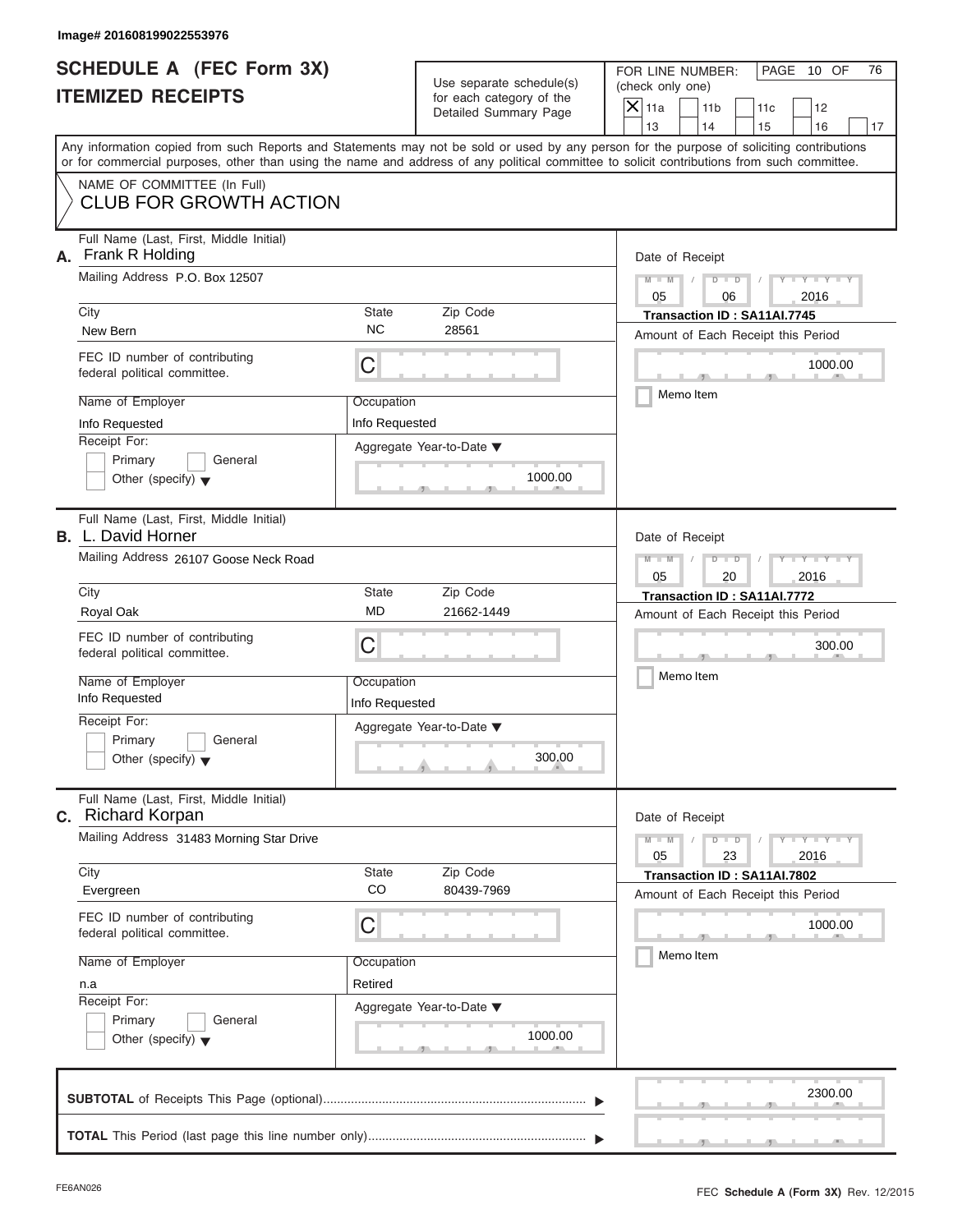| SCHEDULE A (FEC Form 3X) |  |
|--------------------------|--|
| <b>ITEMIZED RECEIPTS</b> |  |

| Image# 201608199022553977                                              |                       |                                                                               |                                                                                                                                                                         |
|------------------------------------------------------------------------|-----------------------|-------------------------------------------------------------------------------|-------------------------------------------------------------------------------------------------------------------------------------------------------------------------|
| <b>SCHEDULE A (FEC Form 3X)</b><br><b>ITEMIZED RECEIPTS</b>            |                       | Use separate schedule(s)<br>for each category of the<br>Detailed Summary Page |                                                                                                                                                                         |
|                                                                        |                       |                                                                               | 13<br>14<br>15<br>16<br>17<br>Any information copied from such Reports and Statements may not be sold or used by any person for the purpose of soliciting contributions |
| NAME OF COMMITTEE (In Full)                                            |                       |                                                                               | or for commercial purposes, other than using the name and address of any political committee to solicit contributions from such committee.                              |
| <b>CLUB FOR GROWTH ACTION</b>                                          |                       |                                                                               |                                                                                                                                                                         |
| Full Name (Last, First, Middle Initial)<br>James C. Lordeman<br>А.     |                       |                                                                               | Date of Receipt                                                                                                                                                         |
| Mailing Address 825 Woodburn Drive                                     |                       |                                                                               | $D$ $D$<br>$Y - Y - Y - Y - Y$<br>$M - M$<br>05<br>2016<br>16                                                                                                           |
| City<br><b>Brentwood</b>                                               | State<br>ΤN           | Zip Code<br>37027-8728                                                        | Transaction ID: SA11AI.7784<br>Amount of Each Receipt this Period                                                                                                       |
| FEC ID number of contributing<br>federal political committee.          | C                     |                                                                               | 250.00                                                                                                                                                                  |
| Name of Employer<br>SpecialtyCare Inc.                                 | Occupation            | <b>Health Care Executive</b>                                                  | Memo Item                                                                                                                                                               |
| Receipt For:<br>Primary<br>Other (specify) $\blacktriangledown$        | General               | Aggregate Year-to-Date ▼<br>250.00                                            |                                                                                                                                                                         |
| Full Name (Last, First, Middle Initial)<br><b>B.</b> Helen L. Marshall |                       |                                                                               | Date of Receipt                                                                                                                                                         |
| Mailing Address 827 Susan Avenue                                       |                       |                                                                               | Y TYTTYTTY<br>$M - M$<br>$D$ $D$<br>05<br>2016<br>20                                                                                                                    |
| City<br>Woodstock                                                      | State<br>VA           | Zip Code<br>22664-1133                                                        | Transaction ID: SA11AI.7776<br>Amount of Each Receipt this Period                                                                                                       |
| FEC ID number of contributing<br>federal political committee.          | C                     |                                                                               | 250.00                                                                                                                                                                  |
| Name of Employer<br>n/a                                                | Occupation<br>Retired |                                                                               | Memo Item                                                                                                                                                               |
| Receipt For:<br>Primary<br>Other (specify) $\blacktriangledown$        | General               | Aggregate Year-to-Date ▼<br>250.00                                            |                                                                                                                                                                         |
| Full Name (Last, First, Middle Initial)<br>C. Greg McNece              |                       |                                                                               | Date of Receipt                                                                                                                                                         |
| Mailing Address P.O. Box 1830                                          |                       |                                                                               | $Y = Y$<br>$M - M$<br>$D$ $D$<br>2016<br>05<br>17                                                                                                                       |
| City<br>Davis                                                          | State<br>CA           | Zip Code<br>95617                                                             | Transaction ID: SA11AI.7751<br>Amount of Each Receipt this Period                                                                                                       |
| FEC ID number of contributing<br>federal political committee.          | С                     |                                                                               | 250.00                                                                                                                                                                  |
| Name of Employer                                                       | Occupation            |                                                                               | Memo Item                                                                                                                                                               |
| Davisville Properties Inc.<br>Receipt For:                             | CEO                   |                                                                               |                                                                                                                                                                         |
| Primary<br>Other (specify) $\blacktriangledown$                        | General               | Aggregate Year-to-Date ▼<br>750.00                                            |                                                                                                                                                                         |
|                                                                        |                       |                                                                               | 750.00                                                                                                                                                                  |
|                                                                        |                       |                                                                               |                                                                                                                                                                         |

 $S = \{x_1, x_2, \ldots, x_{n-1}, x_{n-1}, \ldots, x_{n-1}, x_{n-1}, \ldots, x_{n-1}, x_{n-1}, \ldots, x_{n-1}, x_{n-1}, \ldots, x_{n-1}, x_{n-1}, \ldots, x_{n-1}, x_{n-1}, \ldots, x_{n-1}, \ldots, x_{n-1}, \ldots, x_{n-1}, \ldots, x_{n-1}, \ldots, x_{n-1}, \ldots, x_{n-1}, \ldots, x_{n-1}, \ldots, x_{n-1}, \ldots, x_{n-1}, \ldots, x_{n-1}, \ldots, x_{n-1}, \ld$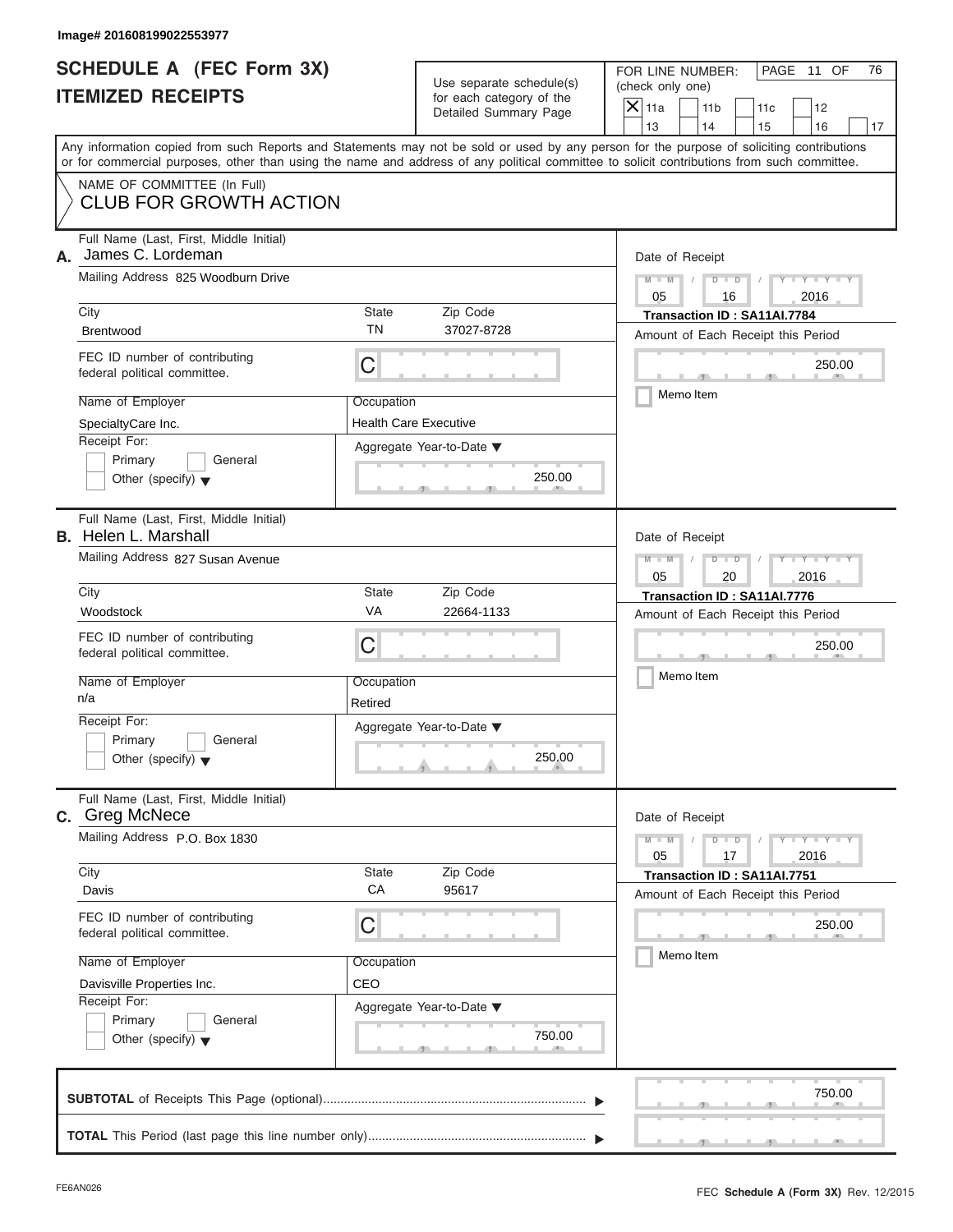| SCHEDULE A (FEC Form 3X) |  |
|--------------------------|--|
| <b>ITEMIZED RECEIPTS</b> |  |

|                                                             | Image# 201608199022553978                                                                            |                                                                               |                                    |                                                                                                                                                                                                                                                                                                                       |
|-------------------------------------------------------------|------------------------------------------------------------------------------------------------------|-------------------------------------------------------------------------------|------------------------------------|-----------------------------------------------------------------------------------------------------------------------------------------------------------------------------------------------------------------------------------------------------------------------------------------------------------------------|
| <b>SCHEDULE A (FEC Form 3X)</b><br><b>ITEMIZED RECEIPTS</b> |                                                                                                      | Use separate schedule(s)<br>for each category of the<br>Detailed Summary Page |                                    |                                                                                                                                                                                                                                                                                                                       |
|                                                             |                                                                                                      |                                                                               |                                    | 13<br>14<br>15<br>16<br>17<br>Any information copied from such Reports and Statements may not be sold or used by any person for the purpose of soliciting contributions<br>or for commercial purposes, other than using the name and address of any political committee to solicit contributions from such committee. |
|                                                             | NAME OF COMMITTEE (In Full)<br><b>CLUB FOR GROWTH ACTION</b>                                         |                                                                               |                                    |                                                                                                                                                                                                                                                                                                                       |
|                                                             | Full Name (Last, First, Middle Initial)<br>A. Sidney R. Petersen<br>Mailing Address 1109 Emerald Bay |                                                                               |                                    | Date of Receipt<br>$D$ $D$<br>$Y - Y - Y - Y - Y$<br>$M - M$                                                                                                                                                                                                                                                          |
|                                                             | City<br>Laguna Beach                                                                                 | <b>State</b><br>CA                                                            | Zip Code<br>92651-1232             | 05<br>19<br>2016<br>Transaction ID: SA11AI.7808                                                                                                                                                                                                                                                                       |
|                                                             | FEC ID number of contributing<br>federal political committee.                                        | C                                                                             |                                    | Amount of Each Receipt this Period<br>1000.00                                                                                                                                                                                                                                                                         |
|                                                             | Name of Employer<br>none<br>Receipt For:                                                             | Occupation<br>Retired                                                         | Aggregate Year-to-Date ▼           | Memo Item                                                                                                                                                                                                                                                                                                             |
|                                                             | Primary<br>General<br>Other (specify) $\blacktriangledown$                                           |                                                                               | 1000.00                            |                                                                                                                                                                                                                                                                                                                       |
|                                                             | Full Name (Last, First, Middle Initial)<br><b>B.</b> Barry Putegnat                                  |                                                                               |                                    | Date of Receipt                                                                                                                                                                                                                                                                                                       |
|                                                             | Mailing Address 7659 Padre Island Highway Suite A                                                    |                                                                               |                                    | Y TYTTYTTY<br>$M - M$<br>$D$ $D$<br>05<br>2016<br>18                                                                                                                                                                                                                                                                  |
|                                                             | City<br><b>Brownsville</b>                                                                           | <b>State</b><br><b>TX</b>                                                     | Zip Code<br>78521-3451             | Transaction ID: SA11AI.7795<br>Amount of Each Receipt this Period                                                                                                                                                                                                                                                     |
|                                                             | FEC ID number of contributing<br>federal political committee.                                        | C                                                                             |                                    | 200.00                                                                                                                                                                                                                                                                                                                |
|                                                             | Name of Employer<br>Service Industiral Inc.                                                          | Occupation<br>Co-Owner/President                                              |                                    | Memo Item                                                                                                                                                                                                                                                                                                             |
|                                                             | Receipt For:<br>Primary<br>General<br>Other (specify) $\blacktriangledown$                           |                                                                               | Aggregate Year-to-Date ▼<br>800.00 |                                                                                                                                                                                                                                                                                                                       |
|                                                             | Full Name (Last, First, Middle Initial)<br><b>c.</b> Barry Putegnat                                  |                                                                               |                                    | Date of Receipt                                                                                                                                                                                                                                                                                                       |
|                                                             | Mailing Address 7659 Padre Island Highway Suite A                                                    |                                                                               |                                    | $Y = Y$<br>$M - M$<br>D<br>$\Box$<br>2016<br>05<br>26                                                                                                                                                                                                                                                                 |
|                                                             | City<br><b>Brownsville</b>                                                                           | State<br><b>TX</b>                                                            | Zip Code<br>78521-3451             | Transaction ID: SA11AI.7796<br>Amount of Each Receipt this Period                                                                                                                                                                                                                                                     |
|                                                             | FEC ID number of contributing<br>federal political committee.                                        | C                                                                             |                                    | 200.00<br>Memo Item                                                                                                                                                                                                                                                                                                   |
|                                                             | Name of Employer<br>Service Industiral Inc.<br>Receipt For:                                          | Occupation<br>Co-Owner/President                                              | Aggregate Year-to-Date ▼           |                                                                                                                                                                                                                                                                                                                       |
|                                                             | Primary<br>General<br>Other (specify) $\blacktriangledown$                                           |                                                                               | 1000.00                            |                                                                                                                                                                                                                                                                                                                       |
|                                                             |                                                                                                      |                                                                               |                                    | 1400.00                                                                                                                                                                                                                                                                                                               |
|                                                             |                                                                                                      |                                                                               |                                    |                                                                                                                                                                                                                                                                                                                       |

S S S , , .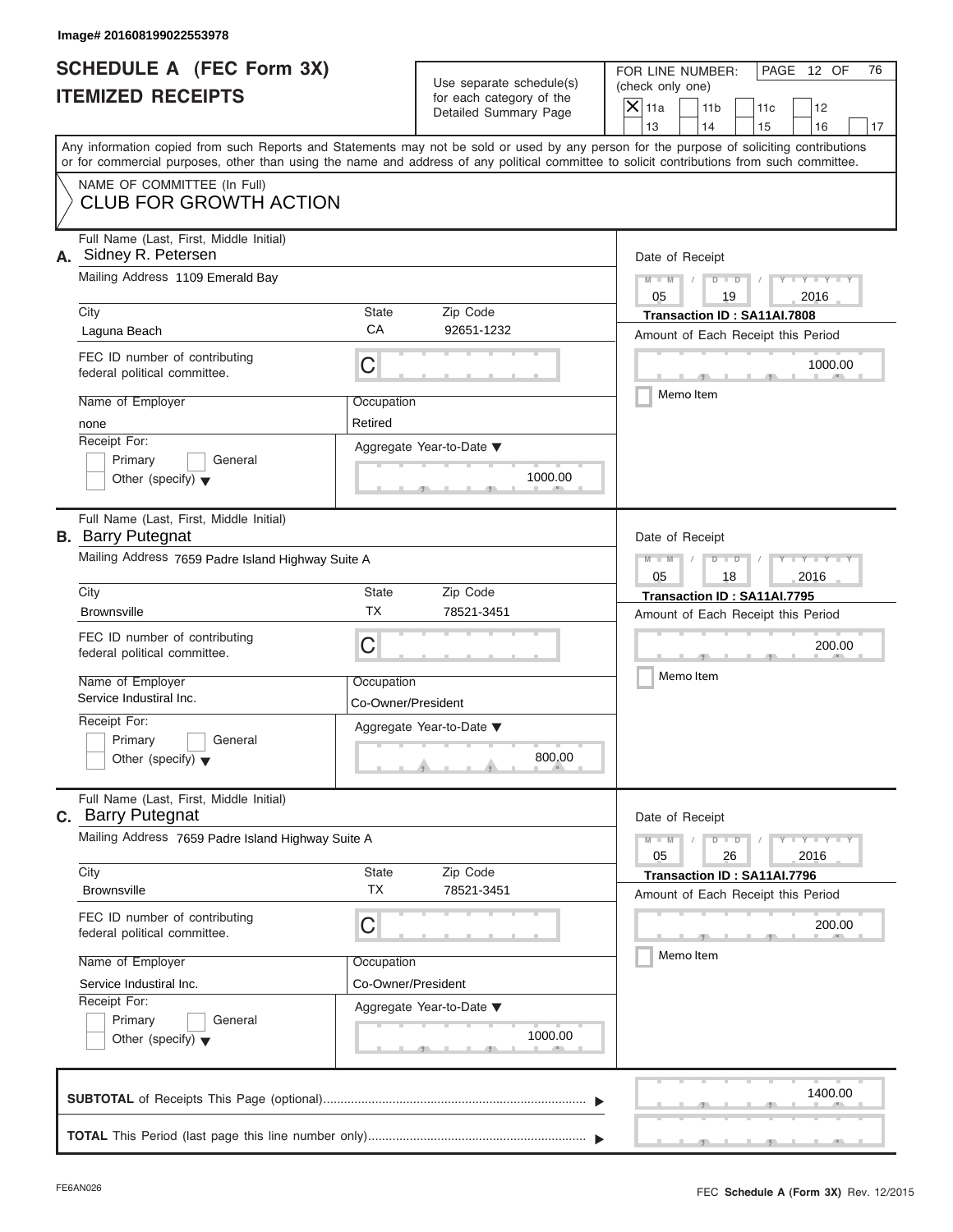|                          | SCHEDULE A (FEC Form 3X) |
|--------------------------|--------------------------|
| <b>ITEMIZED RECEIPTS</b> |                          |

|                                                             | Image# 201608199022553979                                                                                                                  |                            |                                                                               |                                                                                                                                           |
|-------------------------------------------------------------|--------------------------------------------------------------------------------------------------------------------------------------------|----------------------------|-------------------------------------------------------------------------------|-------------------------------------------------------------------------------------------------------------------------------------------|
| <b>SCHEDULE A (FEC Form 3X)</b><br><b>ITEMIZED RECEIPTS</b> |                                                                                                                                            |                            | Use separate schedule(s)<br>for each category of the<br>Detailed Summary Page | PAGE 13 OF<br>FOR LINE NUMBER:<br>76<br>(check only one)<br>$\overline{X}$ 11a<br>11 <sub>b</sub><br>11c<br>12                            |
|                                                             |                                                                                                                                            |                            |                                                                               | 13<br>14<br>15<br>16<br>17                                                                                                                |
|                                                             | or for commercial purposes, other than using the name and address of any political committee to solicit contributions from such committee. |                            |                                                                               | Any information copied from such Reports and Statements may not be sold or used by any person for the purpose of soliciting contributions |
|                                                             | NAME OF COMMITTEE (In Full)<br><b>CLUB FOR GROWTH ACTION</b>                                                                               |                            |                                                                               |                                                                                                                                           |
| А.                                                          | Full Name (Last, First, Middle Initial)<br>Andrew L. Sullivan                                                                              |                            |                                                                               | Date of Receipt                                                                                                                           |
|                                                             | Mailing Address 7748 Western Avenue                                                                                                        |                            |                                                                               | $M - M$<br>$D$ $D$<br>$Y - Y - Y$                                                                                                         |
|                                                             | City                                                                                                                                       | State                      | Zip Code                                                                      | 05<br>2016<br>14<br>Transaction ID: SA11AI.7791                                                                                           |
|                                                             | Omaha                                                                                                                                      | <b>NE</b>                  | 68114-1760                                                                    | Amount of Each Receipt this Period                                                                                                        |
|                                                             | FEC ID number of contributing<br>federal political committee.                                                                              | C                          |                                                                               | 25.00<br>$\sqrt{m}$                                                                                                                       |
|                                                             | Name of Employer                                                                                                                           | Occupation                 |                                                                               | Memo Item                                                                                                                                 |
|                                                             | <b>Marriott International</b>                                                                                                              | tech support               |                                                                               |                                                                                                                                           |
|                                                             | Receipt For:<br>Primary<br>General<br>Other (specify) $\blacktriangledown$                                                                 |                            | Aggregate Year-to-Date ▼<br>225.00                                            |                                                                                                                                           |
|                                                             | Full Name (Last, First, Middle Initial)<br><b>B.</b> Andrew L. Sullivan                                                                    |                            |                                                                               | Date of Receipt                                                                                                                           |
|                                                             | Mailing Address 7748 Western Avenue                                                                                                        |                            |                                                                               | $M - M$<br>$D - I$<br>Y TY TY<br>2016<br>05<br>28                                                                                         |
|                                                             | City                                                                                                                                       | State                      | Zip Code                                                                      | Transaction ID: SA11AI.7792                                                                                                               |
|                                                             | Omaha                                                                                                                                      | <b>NE</b>                  | 68114-1760                                                                    | Amount of Each Receipt this Period                                                                                                        |
|                                                             | FEC ID number of contributing<br>federal political committee.                                                                              | C                          |                                                                               | 100.00                                                                                                                                    |
|                                                             | Name of Employer<br>Marriott International                                                                                                 | Occupation<br>tech support |                                                                               | Memo Item                                                                                                                                 |
|                                                             | Receipt For:                                                                                                                               |                            | Aggregate Year-to-Date ▼                                                      |                                                                                                                                           |
|                                                             | Primary<br>General<br>Other (specify) $\blacktriangledown$                                                                                 |                            | 325.00                                                                        |                                                                                                                                           |
| C.                                                          | Full Name (Last, First, Middle Initial)                                                                                                    |                            |                                                                               | Date of Receipt                                                                                                                           |
|                                                             | <b>Mailing Address</b>                                                                                                                     |                            |                                                                               | $M - M$<br>$D$ $D$<br>$Y - Y - Y - T$                                                                                                     |
|                                                             | City                                                                                                                                       | State                      | Zip Code                                                                      | Amount of Each Receipt this Period                                                                                                        |
|                                                             | FEC ID number of contributing<br>federal political committee.                                                                              | С                          |                                                                               |                                                                                                                                           |
|                                                             | Name of Employer                                                                                                                           | Occupation                 |                                                                               | Memo Item                                                                                                                                 |
|                                                             | Receipt For:<br>Primary<br>General                                                                                                         |                            | Aggregate Year-to-Date ▼                                                      |                                                                                                                                           |
|                                                             | Other (specify) $\blacktriangledown$                                                                                                       |                            | -91-                                                                          |                                                                                                                                           |
|                                                             |                                                                                                                                            |                            |                                                                               | 125.00                                                                                                                                    |
|                                                             |                                                                                                                                            |                            |                                                                               | 163375.00                                                                                                                                 |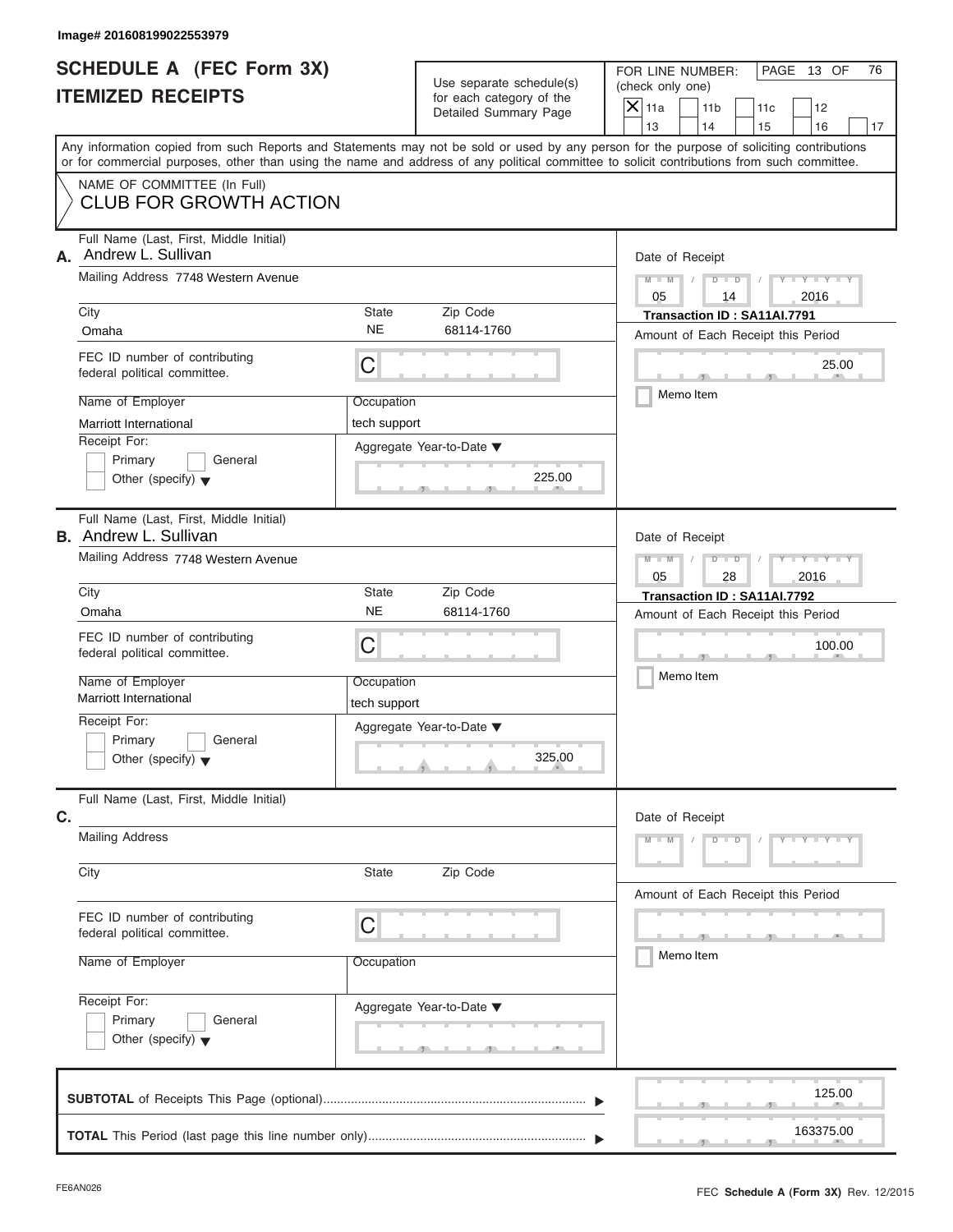|                                                             | Image# 201608199022553980                                                  |                    |                                                                                                                                            |                                                                                                                                                                                                                                                                                         |
|-------------------------------------------------------------|----------------------------------------------------------------------------|--------------------|--------------------------------------------------------------------------------------------------------------------------------------------|-----------------------------------------------------------------------------------------------------------------------------------------------------------------------------------------------------------------------------------------------------------------------------------------|
| <b>SCHEDULE A (FEC Form 3X)</b><br><b>ITEMIZED RECEIPTS</b> |                                                                            |                    | FOR LINE NUMBER:<br>PAGE 14 OF<br>76<br>(check only one)<br>11a<br>11 <sub>b</sub><br>11c<br>12<br>$\mathsf{X}$ 15<br>14<br>13<br>16<br>17 |                                                                                                                                                                                                                                                                                         |
|                                                             |                                                                            |                    |                                                                                                                                            | Any information copied from such Reports and Statements may not be sold or used by any person for the purpose of soliciting contributions<br>or for commercial purposes, other than using the name and address of any political committee to solicit contributions from such committee. |
|                                                             | NAME OF COMMITTEE (In Full)<br><b>CLUB FOR GROWTH ACTION</b>               |                    |                                                                                                                                            |                                                                                                                                                                                                                                                                                         |
| А.                                                          | Full Name (Last, First, Middle Initial)<br>Red Sea, LLC                    |                    |                                                                                                                                            | Date of Receipt                                                                                                                                                                                                                                                                         |
|                                                             | Mailing Address 4550 Montgomery Ave., North Tower<br>Ste. 906              |                    |                                                                                                                                            | $D$ $D$<br>$Y - Y - Y - Y - Y$<br>$M - M$<br>02<br>2016<br>05                                                                                                                                                                                                                           |
|                                                             | City<br>Bethesda                                                           | State<br>MD        | Zip Code<br>20814                                                                                                                          | Transaction ID: SA15.7663<br>Amount of Each Receipt this Period                                                                                                                                                                                                                         |
|                                                             | FEC ID number of contributing<br>federal political committee.              | C                  |                                                                                                                                            | 2258.00<br>$\sim$                                                                                                                                                                                                                                                                       |
|                                                             | Name of Employer                                                           | Occupation         |                                                                                                                                            | Memo Item<br>refund, tv ad air buy, House IN-03, reported 4/19/16                                                                                                                                                                                                                       |
|                                                             | Receipt For:<br>Primary<br>General<br>Other (specify) $\blacktriangledown$ |                    | Aggregate Year-to-Date ▼<br>188478.90                                                                                                      |                                                                                                                                                                                                                                                                                         |
|                                                             | Full Name (Last, First, Middle Initial)<br><b>B.</b> Red Sea, LLC          |                    |                                                                                                                                            | Date of Receipt                                                                                                                                                                                                                                                                         |
|                                                             | Mailing Address 4550 Montgomery Ave., North Tower<br>Ste. 906              |                    |                                                                                                                                            | $Y = Y = Y' + Y'$<br>$M - M$<br>$D$ $D$<br>$\sqrt{2}$<br>2016<br>05<br>02                                                                                                                                                                                                               |
|                                                             | City<br><b>Bethesda</b>                                                    | State<br><b>MD</b> | Zip Code<br>20814                                                                                                                          | Transaction ID: SA15.7665<br>Amount of Each Receipt this Period                                                                                                                                                                                                                         |
|                                                             | FEC ID number of contributing<br>federal political committee.              | C                  |                                                                                                                                            | 1175.00                                                                                                                                                                                                                                                                                 |
|                                                             | Name of Employer                                                           | Occupation         |                                                                                                                                            | Memo Item<br>refund: tv ad, House IN-03, reported 4/27/16                                                                                                                                                                                                                               |
|                                                             | Receipt For:<br>Primary<br>General<br>Other (specify) $\blacktriangledown$ |                    | Aggregate Year-to-Date ▼<br>189653.90                                                                                                      |                                                                                                                                                                                                                                                                                         |
|                                                             | Full Name (Last, First, Middle Initial)<br>C. Red Sea, LLC                 |                    |                                                                                                                                            | Date of Receipt                                                                                                                                                                                                                                                                         |
|                                                             | Mailing Address 4550 Montgomery Ave., North Tower<br>Ste. 906              |                    |                                                                                                                                            | $Y - Y - Y - Y - Y$<br>$D$ $\Box$ $D$<br>$M - M$<br>2016<br>05<br>31                                                                                                                                                                                                                    |
|                                                             | City<br>Bethesda                                                           | State<br><b>MD</b> | Zip Code<br>20814                                                                                                                          | Transaction ID: SA15.7879<br>Amount of Each Receipt this Period                                                                                                                                                                                                                         |
|                                                             | FEC ID number of contributing<br>federal political committee.              | С                  |                                                                                                                                            | 4203.00                                                                                                                                                                                                                                                                                 |
|                                                             | Name of Employer                                                           | Occupation         |                                                                                                                                            | Memo Item<br>refund; tv ad, House NC-13, reported 5/12/16                                                                                                                                                                                                                               |
|                                                             | Receipt For:<br>Primary<br>General<br>Other (specify) $\blacktriangledown$ |                    | Aggregate Year-to-Date ▼<br>193856.90                                                                                                      |                                                                                                                                                                                                                                                                                         |

|  |  |  |  |  | 7636.00<br><b>Contract and Contract and Contract and Contract and Contract and Contract and Contract and Contract and Contract and</b> |  |
|--|--|--|--|--|----------------------------------------------------------------------------------------------------------------------------------------|--|
|  |  |  |  |  | and the control of the control of the control of the con-                                                                              |  |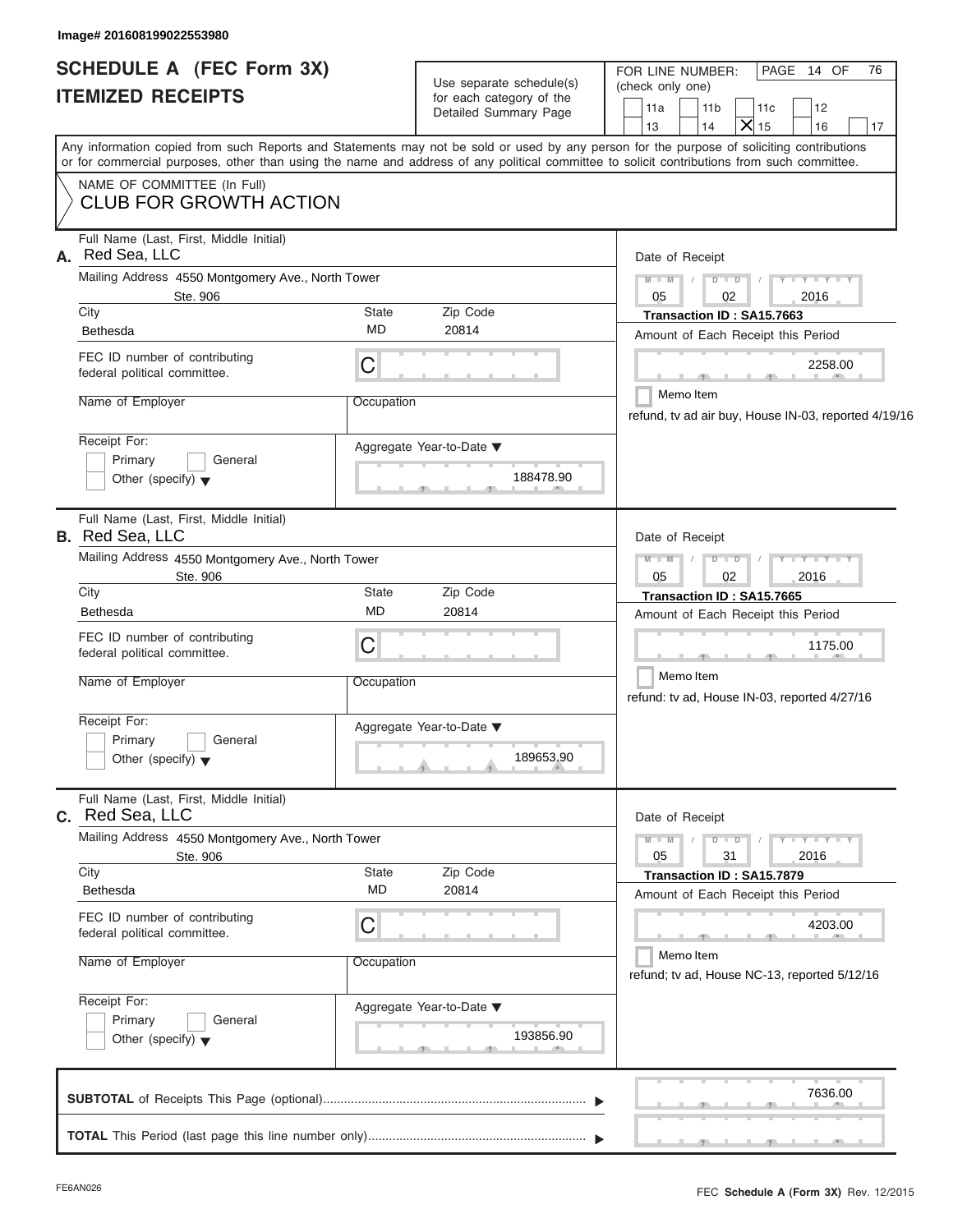## **Image# 201608199022553981**

| <b>SCHEDULE A (FEC Form 3X)</b><br><b>ITEMIZED RECEIPTS</b>                                                                                |                    | Use separate schedule(s)<br>for each category of the<br>Detailed Summary Page | FOR LINE NUMBER:<br>PAGE 15 OF<br>76<br>(check only one)<br>11a<br>11 <sub>b</sub><br>12<br>11c<br>$\overline{X}$ 15<br>13<br>14<br>16<br>17 |
|--------------------------------------------------------------------------------------------------------------------------------------------|--------------------|-------------------------------------------------------------------------------|----------------------------------------------------------------------------------------------------------------------------------------------|
| or for commercial purposes, other than using the name and address of any political committee to solicit contributions from such committee. |                    |                                                                               | Any information copied from such Reports and Statements may not be sold or used by any person for the purpose of soliciting contributions    |
| NAME OF COMMITTEE (In Full)<br>CLUB FOR GROWTH ACTION                                                                                      |                    |                                                                               |                                                                                                                                              |
| Full Name (Last, First, Middle Initial)<br>A. Red Sea, LLC                                                                                 |                    |                                                                               | Date of Receipt                                                                                                                              |
| Mailing Address 4550 Montgomery Ave., North Tower<br>Ste. 906                                                                              |                    |                                                                               | $Y - Y - Y - Y - Y$<br>$M - M$<br>$D$ $D$<br>31<br>2016<br>05                                                                                |
| City<br><b>Bethesda</b>                                                                                                                    | State<br><b>MD</b> | Zip Code<br>20814                                                             | Transaction ID: SA15.7880<br>Amount of Each Receipt this Period                                                                              |
| FEC ID number of contributing<br>federal political committee.                                                                              | C                  |                                                                               | 4353.00                                                                                                                                      |
| Name of Employer                                                                                                                           | Occupation         |                                                                               | Memo Item<br>refund; tv ad, House NC-13, reported 5/23/16                                                                                    |
| Receipt For:<br>Primary<br>General<br>Other (specify) $\blacktriangledown$                                                                 |                    | Aggregate Year-to-Date ▼<br>198209.90                                         |                                                                                                                                              |
| Full Name (Last, First, Middle Initial)<br>В.                                                                                              |                    |                                                                               | Date of Receipt                                                                                                                              |
| <b>Mailing Address</b>                                                                                                                     |                    |                                                                               | $Y - Y - Y - Y - Y$<br>$M - M$<br>$D$ $D$                                                                                                    |
| City                                                                                                                                       | State              | Zip Code                                                                      | Amount of Each Receipt this Period                                                                                                           |
| FEC ID number of contributing<br>federal political committee.<br>Name of Employer                                                          | C<br>Occupation    |                                                                               | Memo Item                                                                                                                                    |
| Receipt For:<br>$\Box$ Primary<br>$\Box$ General<br>Other (specify) $\blacktriangledown$                                                   |                    | Aggregate Year-to-Date ▼<br>$\cdots$                                          |                                                                                                                                              |
| Full Name (Last, First, Middle Initial)                                                                                                    |                    |                                                                               |                                                                                                                                              |
| C.<br><b>Mailing Address</b>                                                                                                               |                    |                                                                               | Date of Receipt<br>$Y - Y - Y - Y - Y$<br>$M - M$<br>$D$ $D$                                                                                 |
| City                                                                                                                                       | State              | Zip Code                                                                      | Amount of Each Receipt this Period                                                                                                           |
| FEC ID number of contributing<br>federal political committee.                                                                              | C                  |                                                                               | $\mathbf{1}$<br>Memo Item                                                                                                                    |
| Name of Employer                                                                                                                           | Occupation         |                                                                               |                                                                                                                                              |
| Receipt For:<br>Primary<br>General<br>Other (specify) $\blacktriangledown$                                                                 |                    | Aggregate Year-to-Date ▼<br><u>20 - Jan Jan 20 - Jan Jan 20</u>               |                                                                                                                                              |
|                                                                                                                                            |                    |                                                                               | 4353.00                                                                                                                                      |
| <b>TOTAL</b> This Pariod (last nage this line number only)                                                                                 |                    |                                                                               | 11989.00                                                                                                                                     |

 $\frac{11989.00}{2}$ 4353.00 **SUBTOTAL** of Receipts This Page (optional) ............................................................................ **TOTAL** This Period (last page this line number only) ............................................................... T T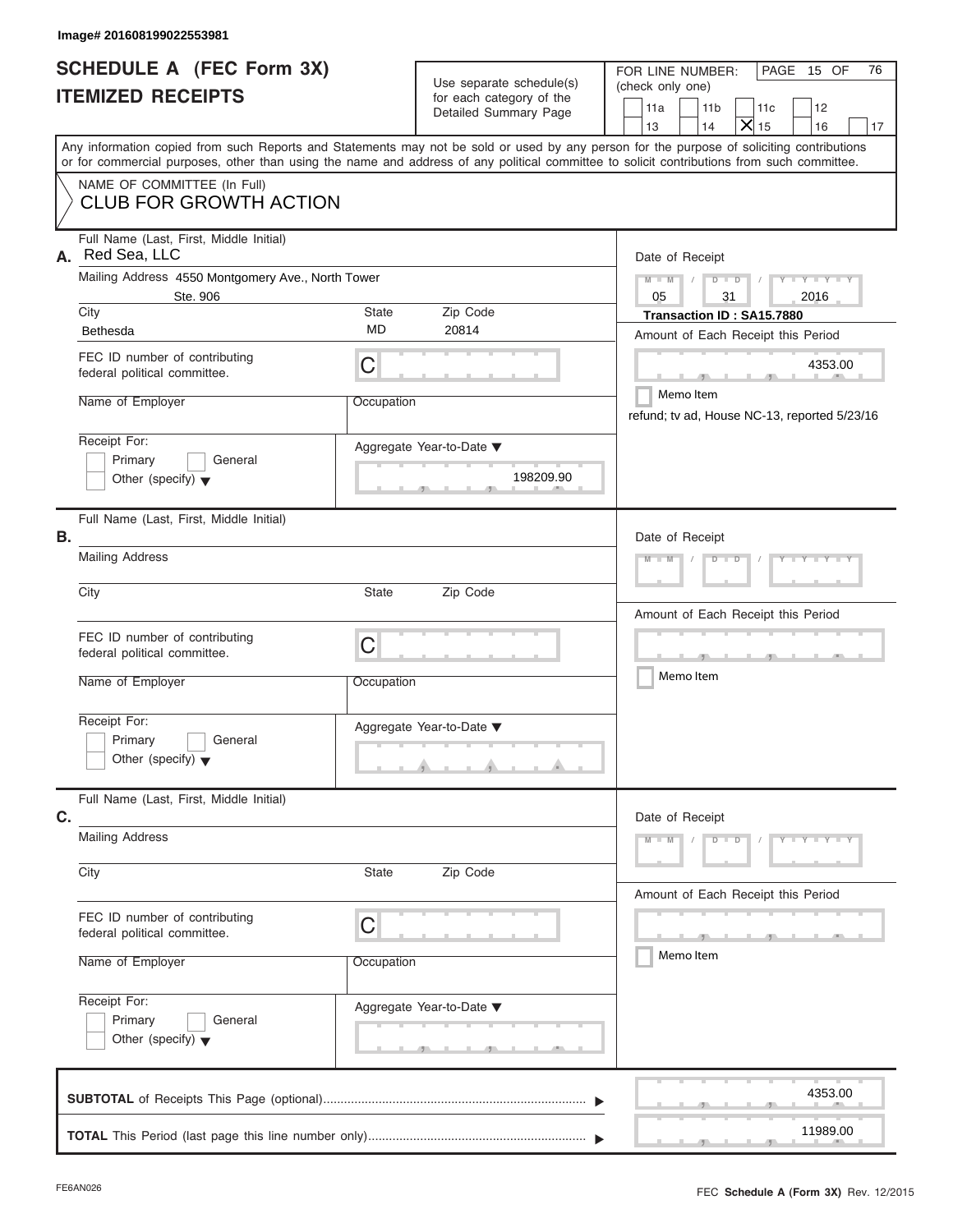| Image# 201608199022553982                                                                                                                                                                                                                                                               |                                                                                                |                                                                                                              |
|-----------------------------------------------------------------------------------------------------------------------------------------------------------------------------------------------------------------------------------------------------------------------------------------|------------------------------------------------------------------------------------------------|--------------------------------------------------------------------------------------------------------------|
| <b>SCHEDULE B</b> (FEC Form 3X)<br><b>ITEMIZED DISBURSEMENTS</b>                                                                                                                                                                                                                        | Use separate schedule(s)<br>for each category of the<br><b>Detailed Summary Page</b>           | PAGE 16 OF<br>76<br>FOR LINE NUMBER:<br>(check only one)<br>$\overline{X}$ 21b<br>22<br>23<br>24<br>25<br>26 |
| Any information copied from such Reports and Statements may not be sold or used by any person for the purpose of soliciting contributions<br>or for commercial purposes, other than using the name and address of any political committee to solicit contributions from such committee. |                                                                                                | 27<br>28a<br>28 <sub>b</sub><br>28 <sub>c</sub><br>29<br>30 <sub>b</sub>                                     |
| NAME OF COMMITTEE (In Full)<br><b>CLUB FOR GROWTH ACTION</b>                                                                                                                                                                                                                            |                                                                                                |                                                                                                              |
| Full Name (Last, First, Middle Initial)<br>A. Authorize.Net                                                                                                                                                                                                                             |                                                                                                | Date of Disbursement                                                                                         |
| Mailing Address 808 East Utah Valley Dr.                                                                                                                                                                                                                                                |                                                                                                | <b>LYLYLY</b><br>$\blacksquare$ M<br>$D$ $D$<br>2016<br>05<br>03                                             |
| City<br>American Fork                                                                                                                                                                                                                                                                   | Transaction ID: SB21B.7816                                                                     |                                                                                                              |
| Purpose of Disbursement<br>credit card processing fees<br>Candidate Name                                                                                                                                                                                                                |                                                                                                | Amount of Each Disbursement this Period                                                                      |
| Office Sought:<br>House                                                                                                                                                                                                                                                                 | Category/<br><b>Type</b><br>Disbursement For:                                                  | 96.70<br>$\mathcal{F}$ and $\mathcal{F}$<br>$-7$                                                             |
| Senate<br>President                                                                                                                                                                                                                                                                     | Primary<br>General<br>Other (specify) $\blacktriangledown$                                     | Memo Item                                                                                                    |
| State:<br>District:<br>Full Name (Last, First, Middle Initial)                                                                                                                                                                                                                          |                                                                                                | Date of Disbursement                                                                                         |
| B. Big Eye Direct<br>Mailing Address PO Box 710865                                                                                                                                                                                                                                      |                                                                                                | $-1$ $-1$ $-1$ $-1$ $-1$<br>M<br>W<br>$\overline{D}$<br>$\Box$<br>2016<br>05<br>11                           |
| City                                                                                                                                                                                                                                                                                    | Zip Code<br><b>State</b>                                                                       |                                                                                                              |
| Oak Hill<br>Purpose of Disbursement                                                                                                                                                                                                                                                     | VA<br>20171                                                                                    | Transaction ID: SB21B.7833                                                                                   |
| mail production costs, postage<br>Candidate Name                                                                                                                                                                                                                                        | Category/<br><b>Type</b>                                                                       | Amount of Each Disbursement this Period<br>748.09                                                            |
| Office Sought:<br>House<br>Senate<br>President                                                                                                                                                                                                                                          | Disbursement For:<br>Primary<br>General<br>Other (specify) $\blacktriangledown$                | Memo Item                                                                                                    |
| State:<br>District:<br>Full Name (Last, First, Middle Initial)                                                                                                                                                                                                                          |                                                                                                |                                                                                                              |
| C. Club for Growth<br>Mailing Address 2001 L St., NW                                                                                                                                                                                                                                    |                                                                                                | Date of Disbursement<br>$T - Y - T - Y - T - Y$<br>M<br>$\blacksquare$ M<br>D<br>$\Box$<br>2016<br>05<br>03  |
| Suite 600<br>City                                                                                                                                                                                                                                                                       | <b>State</b><br>Zip Code                                                                       |                                                                                                              |
| Washington<br>Purpose of Disbursement                                                                                                                                                                                                                                                   | DC<br>20036                                                                                    | Transaction ID: SB21B.7817                                                                                   |
| advance for future expenses<br>Candidate Name                                                                                                                                                                                                                                           | Category/                                                                                      | Amount of Each Disbursement this Period<br>30000.00                                                          |
| Office Sought:<br>House<br>Senate<br>President                                                                                                                                                                                                                                          | <b>Type</b><br>Disbursement For:<br>Primary<br>General<br>Other (specify) $\blacktriangledown$ | Memo Item                                                                                                    |
| State:<br>District:                                                                                                                                                                                                                                                                     |                                                                                                | 30844.79                                                                                                     |
|                                                                                                                                                                                                                                                                                         |                                                                                                |                                                                                                              |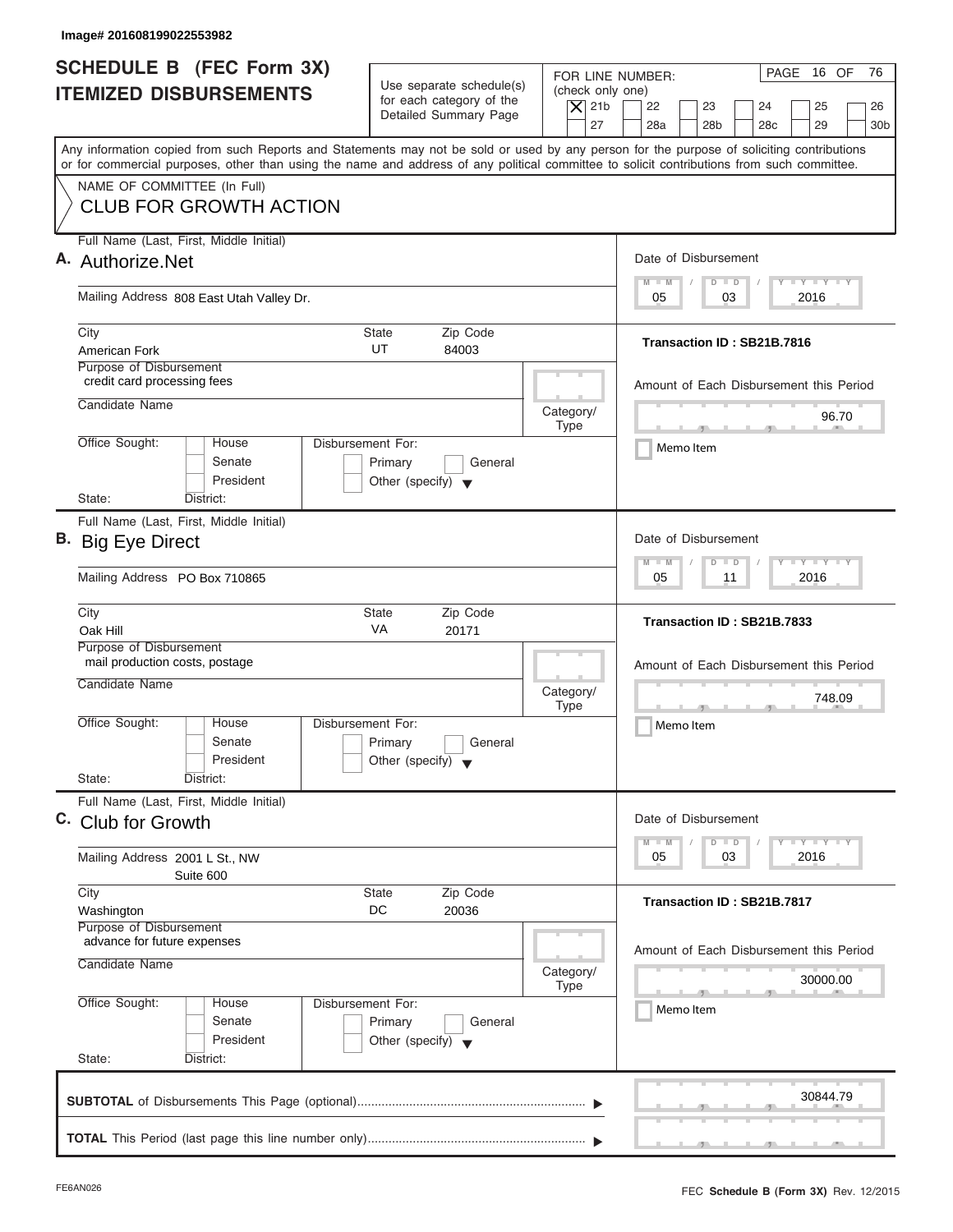| Image# 201608199022553983                                                                                                                                                                                                                                                               |                                                                                                                               |                                                                                                                                          |
|-----------------------------------------------------------------------------------------------------------------------------------------------------------------------------------------------------------------------------------------------------------------------------------------|-------------------------------------------------------------------------------------------------------------------------------|------------------------------------------------------------------------------------------------------------------------------------------|
| <b>SCHEDULE B</b> (FEC Form 3X)<br><b>ITEMIZED DISBURSEMENTS</b>                                                                                                                                                                                                                        | Use separate schedule(s)<br>(check only one)<br>for each category of the<br>$ \mathsf{X} $ 21b<br>Detailed Summary Page<br>27 | PAGE 17 OF<br>76<br>FOR LINE NUMBER:<br>22<br>23<br>24<br>25<br>26<br>28a<br>28 <sub>b</sub><br>28 <sub>c</sub><br>29<br>30 <sub>b</sub> |
| Any information copied from such Reports and Statements may not be sold or used by any person for the purpose of soliciting contributions<br>or for commercial purposes, other than using the name and address of any political committee to solicit contributions from such committee. |                                                                                                                               |                                                                                                                                          |
| NAME OF COMMITTEE (In Full)<br><b>CLUB FOR GROWTH ACTION</b>                                                                                                                                                                                                                            |                                                                                                                               |                                                                                                                                          |
| Full Name (Last, First, Middle Initial)<br>A. Club for Growth                                                                                                                                                                                                                           |                                                                                                                               | Date of Disbursement                                                                                                                     |
| Mailing Address 2001 L St., NW<br>Suite 600                                                                                                                                                                                                                                             |                                                                                                                               | $T - Y = T - Y = T - Y$<br>$M - M$<br>$D$ $D$<br>2016<br>05<br>06                                                                        |
| City<br>Washington<br>Purpose of Disbursement                                                                                                                                                                                                                                           | <b>State</b><br>Zip Code<br>DC.<br>20036                                                                                      | Transaction ID: SB21B.7440                                                                                                               |
| pull from advance for I.E. Line 24<br>Candidate Name                                                                                                                                                                                                                                    | Category/                                                                                                                     | Amount of Each Disbursement this Period                                                                                                  |
| Office Sought:<br>House<br>Senate<br>President                                                                                                                                                                                                                                          | <b>Type</b><br>Disbursement For:<br>Primary<br>General<br>Other (specify) $\blacktriangledown$                                | -267.45<br>$\mathcal{F}$ and $\mathcal{F}$ and $\mathcal{F}$<br>Memo Item                                                                |
| State:<br>District:<br>Full Name (Last, First, Middle Initial)<br>B. Club for Growth                                                                                                                                                                                                    |                                                                                                                               | Date of Disbursement<br>$\mathbf{I} = \mathbf{Y} - \mathbf{I} - \mathbf{Y} - \mathbf{I} - \mathbf{Y}$<br>$M - M$<br>$D$ $D$              |
| Mailing Address 2001 L St., NW<br>Suite 600                                                                                                                                                                                                                                             |                                                                                                                               | 2016<br>05<br>06                                                                                                                         |
| City<br>Washington<br>Purpose of Disbursement                                                                                                                                                                                                                                           | Zip Code<br><b>State</b><br>DC<br>20036                                                                                       | Transaction ID: SB21B.7502                                                                                                               |
| pull from advance for I.E. Line 24<br>Candidate Name                                                                                                                                                                                                                                    | Category/<br><b>Type</b>                                                                                                      | Amount of Each Disbursement this Period<br>$-21.49$<br>$-7$                                                                              |
| Office Sought:<br>House<br>Senate<br>President<br>State:<br>District:                                                                                                                                                                                                                   | Disbursement For:<br>Primary<br>General<br>Other (specify) $\blacktriangledown$                                               | Memo Item                                                                                                                                |
| Full Name (Last, First, Middle Initial)<br>C. Club for Growth                                                                                                                                                                                                                           |                                                                                                                               | Date of Disbursement                                                                                                                     |
| Mailing Address 2001 L St., NW<br>Suite 600                                                                                                                                                                                                                                             |                                                                                                                               | $T - Y$ $T - Y$ $T - Y$<br>$M - M$<br>D<br>$\Box$<br>2016<br>05<br>09                                                                    |
| City<br>Washington<br>Purpose of Disbursement                                                                                                                                                                                                                                           | Zip Code<br><b>State</b><br>DC<br>20036                                                                                       | Transaction ID: SB21B.7446                                                                                                               |
| pull from advance for I.E. Line 24<br>Candidate Name                                                                                                                                                                                                                                    | Category/<br><b>Type</b>                                                                                                      | Amount of Each Disbursement this Period<br>-267.45                                                                                       |
| Office Sought:<br>House<br>Senate<br>President                                                                                                                                                                                                                                          | Disbursement For:<br>Primary<br>General<br>Other (specify) $\blacktriangledown$                                               | Memo Item                                                                                                                                |
| State:<br>District:                                                                                                                                                                                                                                                                     |                                                                                                                               | -556.39                                                                                                                                  |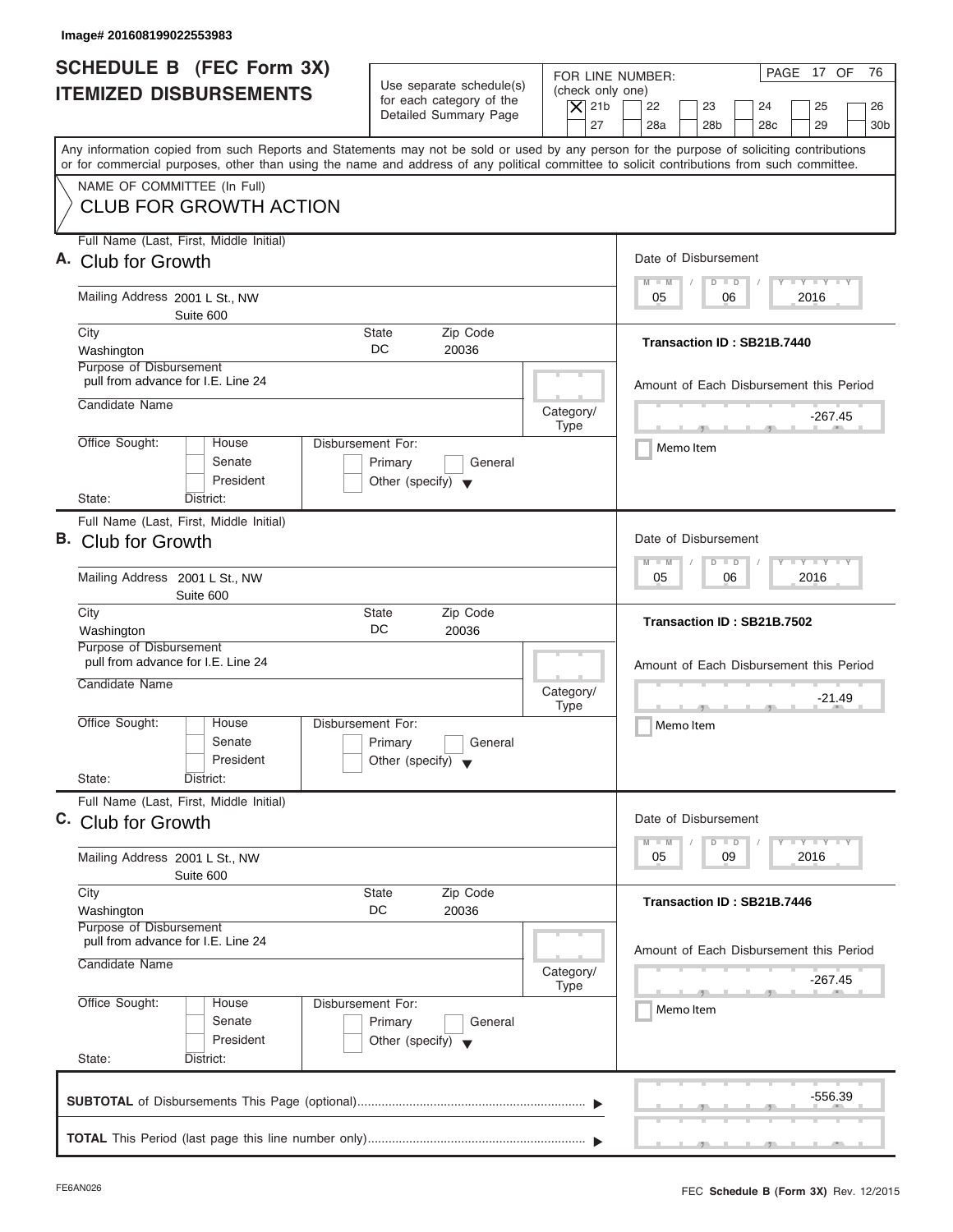| Image# 201608199022553984                                                                                                                                                                                                                                                               |                                                                                                     |                                                                                                             |
|-----------------------------------------------------------------------------------------------------------------------------------------------------------------------------------------------------------------------------------------------------------------------------------------|-----------------------------------------------------------------------------------------------------|-------------------------------------------------------------------------------------------------------------|
| <b>SCHEDULE B</b> (FEC Form 3X)<br><b>ITEMIZED DISBURSEMENTS</b>                                                                                                                                                                                                                        | Use separate schedule(s)<br>for each category of the<br>$ \mathsf{X} $ 21b<br>Detailed Summary Page | PAGE 18 OF<br>76<br>FOR LINE NUMBER:<br>(check only one)<br>22<br>23<br>24<br>25<br>26                      |
| Any information copied from such Reports and Statements may not be sold or used by any person for the purpose of soliciting contributions<br>or for commercial purposes, other than using the name and address of any political committee to solicit contributions from such committee. |                                                                                                     | 27<br>28a<br>28 <sub>b</sub><br>28 <sub>c</sub><br>29<br>30 <sub>b</sub>                                    |
| NAME OF COMMITTEE (In Full)<br><b>CLUB FOR GROWTH ACTION</b>                                                                                                                                                                                                                            |                                                                                                     |                                                                                                             |
| Full Name (Last, First, Middle Initial)<br>A. Club for Growth                                                                                                                                                                                                                           |                                                                                                     | Date of Disbursement<br>$T - Y = T - Y = T - Y$<br>$M - M$<br>$D$ $D$                                       |
| Mailing Address 2001 L St., NW<br>Suite 600                                                                                                                                                                                                                                             |                                                                                                     | 2016<br>05<br>10                                                                                            |
| City<br>Washington<br>Purpose of Disbursement                                                                                                                                                                                                                                           | <b>State</b><br>Zip Code<br>DC.<br>20036                                                            | Transaction ID: SB21B.7503                                                                                  |
| pull from advance for I.E. Line 24<br>Candidate Name                                                                                                                                                                                                                                    | Category/                                                                                           | Amount of Each Disbursement this Period<br>$-11.72$                                                         |
| Office Sought:<br>House<br>Senate<br>President                                                                                                                                                                                                                                          | <b>Type</b><br>Disbursement For:<br>Primary<br>General<br>Other (specify) $\blacktriangledown$      | Memo Item                                                                                                   |
| State:<br>District:<br>Full Name (Last, First, Middle Initial)<br>B. Club for Growth<br>Mailing Address 2001 L St., NW                                                                                                                                                                  |                                                                                                     | Date of Disbursement<br>$-1 - Y - 1 - Y - 1 - Y$<br>$M - M$<br>$\overline{D}$<br>$\Box$<br>2016<br>05<br>11 |
| Suite 600<br>City<br>Washington                                                                                                                                                                                                                                                         | Zip Code<br><b>State</b><br>DC<br>20036                                                             | Transaction ID: SB21B.7475                                                                                  |
| Purpose of Disbursement<br>pull from advance for I.E. Line 24<br>Candidate Name                                                                                                                                                                                                         | Category/<br><b>Type</b>                                                                            | Amount of Each Disbursement this Period<br>$-135.08$<br>$-7$                                                |
| Office Sought:<br>House<br>Senate<br>President<br>State:<br>District:                                                                                                                                                                                                                   | Disbursement For:<br>Primary<br>General<br>Other (specify) $\blacktriangledown$                     | Memo Item                                                                                                   |
| Full Name (Last, First, Middle Initial)<br>C. Club for Growth                                                                                                                                                                                                                           |                                                                                                     | Date of Disbursement                                                                                        |
| Mailing Address 2001 L St., NW<br>Suite 600                                                                                                                                                                                                                                             |                                                                                                     | $T - Y$ $T - Y$ $T - Y$<br>$M - M$<br>D<br>$\Box$<br>2016<br>05<br>12                                       |
| City<br>Washington<br>Purpose of Disbursement                                                                                                                                                                                                                                           | Zip Code<br><b>State</b><br>DC<br>20036                                                             | Transaction ID: SB21B.7465                                                                                  |
| pull from advance for I.E. Line 24<br>Candidate Name                                                                                                                                                                                                                                    | Category/<br><b>Type</b>                                                                            | Amount of Each Disbursement this Period<br>-260.69                                                          |
| Office Sought:<br>House<br>Senate<br>President<br>State:<br>District:                                                                                                                                                                                                                   | Disbursement For:<br>Primary<br>General<br>Other (specify) $\blacktriangledown$                     | Memo Item                                                                                                   |
|                                                                                                                                                                                                                                                                                         |                                                                                                     | -407.49                                                                                                     |
|                                                                                                                                                                                                                                                                                         |                                                                                                     |                                                                                                             |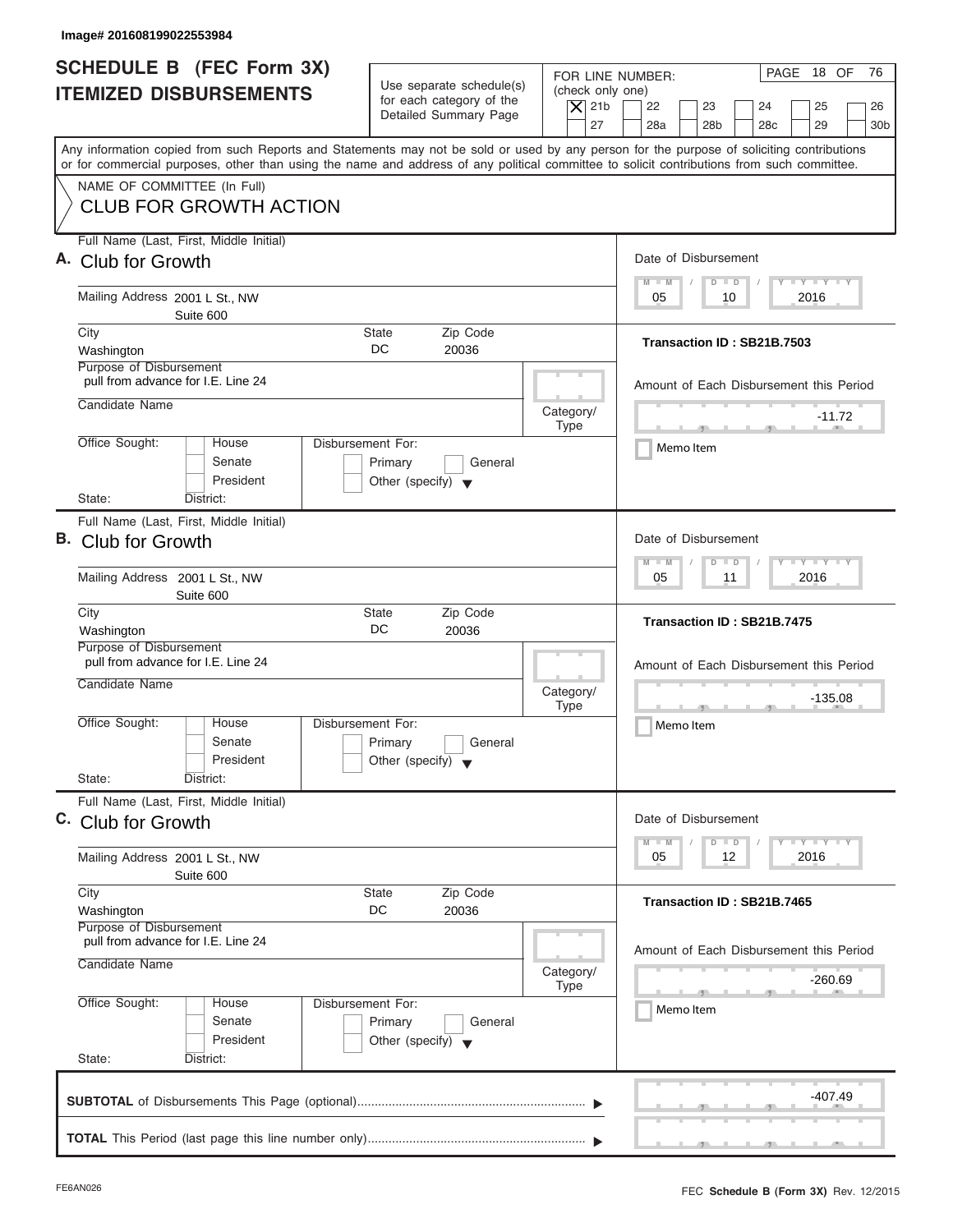| Image# 201608199022553985                                                                                                                  |                                                                                                                         |                                                                                                                         |
|--------------------------------------------------------------------------------------------------------------------------------------------|-------------------------------------------------------------------------------------------------------------------------|-------------------------------------------------------------------------------------------------------------------------|
| <b>SCHEDULE B</b> (FEC Form 3X)<br><b>ITEMIZED DISBURSEMENTS</b>                                                                           | Use separate schedule(s)<br>(check only one)<br>for each category of the<br>$ \mathsf{X} $ 21b<br>Detailed Summary Page | PAGE 19 OF<br>76<br>FOR LINE NUMBER:<br>22<br>23<br>24<br>25<br>26                                                      |
| Any information copied from such Reports and Statements may not be sold or used by any person for the purpose of soliciting contributions  | 27                                                                                                                      | 28a<br>28 <sub>b</sub><br>28 <sub>c</sub><br>29<br>30 <sub>b</sub>                                                      |
| or for commercial purposes, other than using the name and address of any political committee to solicit contributions from such committee. |                                                                                                                         |                                                                                                                         |
| NAME OF COMMITTEE (In Full)<br><b>CLUB FOR GROWTH ACTION</b>                                                                               |                                                                                                                         |                                                                                                                         |
| Full Name (Last, First, Middle Initial)<br>A. Club for Growth                                                                              |                                                                                                                         | Date of Disbursement                                                                                                    |
| Mailing Address 2001 L St., NW<br>Suite 600                                                                                                |                                                                                                                         | $T - Y = T - Y = T - Y$<br>$M - M$<br>$D$ $D$<br>2016<br>05<br>12                                                       |
| City<br>Washington                                                                                                                         | <b>State</b><br>Zip Code<br>DC.<br>20036                                                                                | Transaction ID: SB21B.7476                                                                                              |
| Purpose of Disbursement<br>pull from advance for I.E. Line 24<br>Candidate Name                                                            |                                                                                                                         | Amount of Each Disbursement this Period                                                                                 |
|                                                                                                                                            | Category/<br><b>Type</b>                                                                                                | $-330.22$<br>$\overline{1}$ $\overline{1}$ $\overline{1}$ $\overline{1}$ $\overline{1}$ $\overline{1}$ $\overline{1}$   |
| Office Sought:<br>House<br>Senate<br>President                                                                                             | Disbursement For:<br>Primary<br>General<br>Other (specify) $\blacktriangledown$                                         | Memo Item                                                                                                               |
| State:<br>District:                                                                                                                        |                                                                                                                         |                                                                                                                         |
| Full Name (Last, First, Middle Initial)<br>B. Club for Growth                                                                              |                                                                                                                         | Date of Disbursement<br>$-1 - Y - 1 - Y - 1 - Y$<br>$M - M$<br>$D$ $D$                                                  |
| Mailing Address 2001 L St., NW<br>Suite 600                                                                                                |                                                                                                                         | 12 <sup>°</sup><br>2016<br>05                                                                                           |
| City<br>Washington<br>Purpose of Disbursement                                                                                              | Zip Code<br><b>State</b><br>DC<br>20036                                                                                 | Transaction ID: SB21B.7477                                                                                              |
| pull from advance for I.E. Line 24<br>Candidate Name                                                                                       | Category/<br><b>Type</b>                                                                                                | Amount of Each Disbursement this Period<br>-368.24                                                                      |
| Office Sought:<br>House<br>Senate<br>President                                                                                             | Disbursement For:<br>Primary<br>General<br>Other (specify) $\blacktriangledown$                                         | $-7$<br>Memo Item                                                                                                       |
| State:<br>District:                                                                                                                        |                                                                                                                         |                                                                                                                         |
| Full Name (Last, First, Middle Initial)<br>C. Club for Growth                                                                              |                                                                                                                         | Date of Disbursement                                                                                                    |
| Mailing Address 2001 L St., NW<br>Suite 600                                                                                                |                                                                                                                         | $\mathbf{I}$ $\mathbf{Y}$ $\mathbf{I}$ $\mathbf{Y}$ $\mathbf{I}$ $\mathbf{Y}$<br>$M - M$<br>$D$ $D$<br>2016<br>05<br>12 |
| City<br>Washington<br>Purpose of Disbursement                                                                                              | Zip Code<br><b>State</b><br>DC<br>20036                                                                                 | Transaction ID: SB21B.7504                                                                                              |
| pull from advance for I.E. Line 24<br>Candidate Name                                                                                       | Category/<br><b>Type</b>                                                                                                | Amount of Each Disbursement this Period<br>$-11.72$                                                                     |
| Office Sought:<br>House<br>Senate<br>President                                                                                             | Disbursement For:<br>Primary<br>General<br>Other (specify) $\blacktriangledown$                                         | Memo Item                                                                                                               |
| State:<br>District:                                                                                                                        |                                                                                                                         |                                                                                                                         |
|                                                                                                                                            |                                                                                                                         | -710.18                                                                                                                 |
|                                                                                                                                            |                                                                                                                         |                                                                                                                         |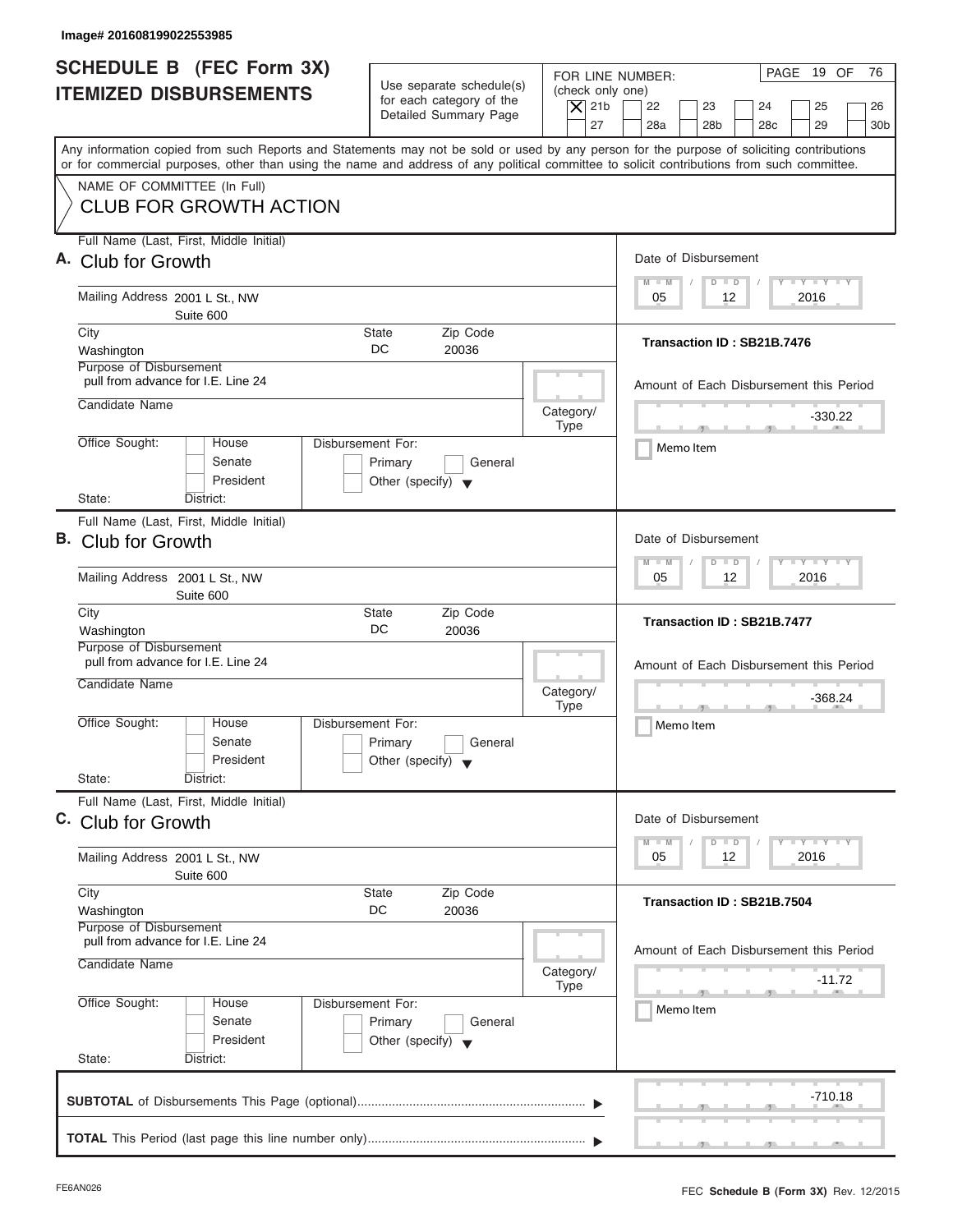| Image# 201608199022553986                                                                                                                  |                                                                                                                         |                                                                       |
|--------------------------------------------------------------------------------------------------------------------------------------------|-------------------------------------------------------------------------------------------------------------------------|-----------------------------------------------------------------------|
| <b>SCHEDULE B</b> (FEC Form 3X)<br><b>ITEMIZED DISBURSEMENTS</b>                                                                           | Use separate schedule(s)<br>(check only one)<br>for each category of the<br>$ \mathsf{X} $ 21b<br>Detailed Summary Page | PAGE 20 OF<br>76<br>FOR LINE NUMBER:<br>22<br>23<br>24<br>25<br>26    |
| Any information copied from such Reports and Statements may not be sold or used by any person for the purpose of soliciting contributions  | 27                                                                                                                      | 28a<br>28 <sub>b</sub><br>28 <sub>c</sub><br>29<br>30 <sub>b</sub>    |
| or for commercial purposes, other than using the name and address of any political committee to solicit contributions from such committee. |                                                                                                                         |                                                                       |
| NAME OF COMMITTEE (In Full)<br><b>CLUB FOR GROWTH ACTION</b>                                                                               |                                                                                                                         |                                                                       |
| Full Name (Last, First, Middle Initial)<br>A. Club for Growth                                                                              |                                                                                                                         | Date of Disbursement                                                  |
| Mailing Address 2001 L St., NW                                                                                                             |                                                                                                                         | $T - Y = T - Y = T - Y$<br>$M - M$<br>$D$ $D$<br>2016<br>05<br>13     |
| Suite 600<br>City<br>Washington                                                                                                            | Zip Code<br><b>State</b><br>DC.<br>20036                                                                                | Transaction ID: SB21B.7466                                            |
| Purpose of Disbursement<br>pull from advance for I.E. Line 24                                                                              |                                                                                                                         | Amount of Each Disbursement this Period                               |
| Candidate Name                                                                                                                             | Category/<br><b>Type</b>                                                                                                | -9.77<br>$\mathcal{F}$ and $\mathcal{F}$ and $\mathcal{F}$            |
| Office Sought:<br>House<br>Senate<br>President                                                                                             | Disbursement For:<br>Primary<br>General<br>Other (specify) $\blacktriangledown$                                         | Memo Item                                                             |
| State:<br>District:                                                                                                                        |                                                                                                                         |                                                                       |
| Full Name (Last, First, Middle Initial)<br>B. Club for Growth                                                                              |                                                                                                                         | Date of Disbursement                                                  |
| Mailing Address 2001 L St., NW<br>Suite 600                                                                                                |                                                                                                                         | $-1 - Y - 1 - Y - 1 - Y$<br>$M - M$<br>$D$ $D$<br>2016<br>05<br>13    |
| City<br>Washington                                                                                                                         | Zip Code<br><b>State</b><br>DC<br>20036                                                                                 | Transaction ID: SB21B.7478                                            |
| Purpose of Disbursement<br>pull from advance for I.E. Line 24<br>Candidate Name                                                            | Category/                                                                                                               | Amount of Each Disbursement this Period<br>-9.77                      |
| Office Sought:<br>House<br>Senate<br>President                                                                                             | <b>Type</b><br>Disbursement For:<br>Primary<br>General<br>Other (specify) $\blacktriangledown$                          | $-7$<br>Memo Item                                                     |
| State:<br>District:                                                                                                                        |                                                                                                                         |                                                                       |
| Full Name (Last, First, Middle Initial)<br>C. Club for Growth                                                                              |                                                                                                                         | Date of Disbursement                                                  |
| Mailing Address 2001 L St., NW<br>Suite 600                                                                                                |                                                                                                                         | $T - Y$ $T - Y$ $T - Y$<br>$M - M$<br>D<br>$\Box$<br>2016<br>05<br>14 |
| City<br>Washington                                                                                                                         | Zip Code<br><b>State</b><br>DC<br>20036                                                                                 | Transaction ID: SB21B.7886                                            |
| Purpose of Disbursement<br>pull from advance for I.E. Line 24<br>Candidate Name                                                            | Category/                                                                                                               | Amount of Each Disbursement this Period<br>$-11.72$                   |
| Office Sought:<br>House<br>Senate<br>President                                                                                             | <b>Type</b><br>Disbursement For:<br>Primary<br>General<br>Other (specify) $\blacktriangledown$                          | Memo Item                                                             |
| State:<br>District:                                                                                                                        |                                                                                                                         |                                                                       |
|                                                                                                                                            |                                                                                                                         | $-31.26$                                                              |
|                                                                                                                                            |                                                                                                                         |                                                                       |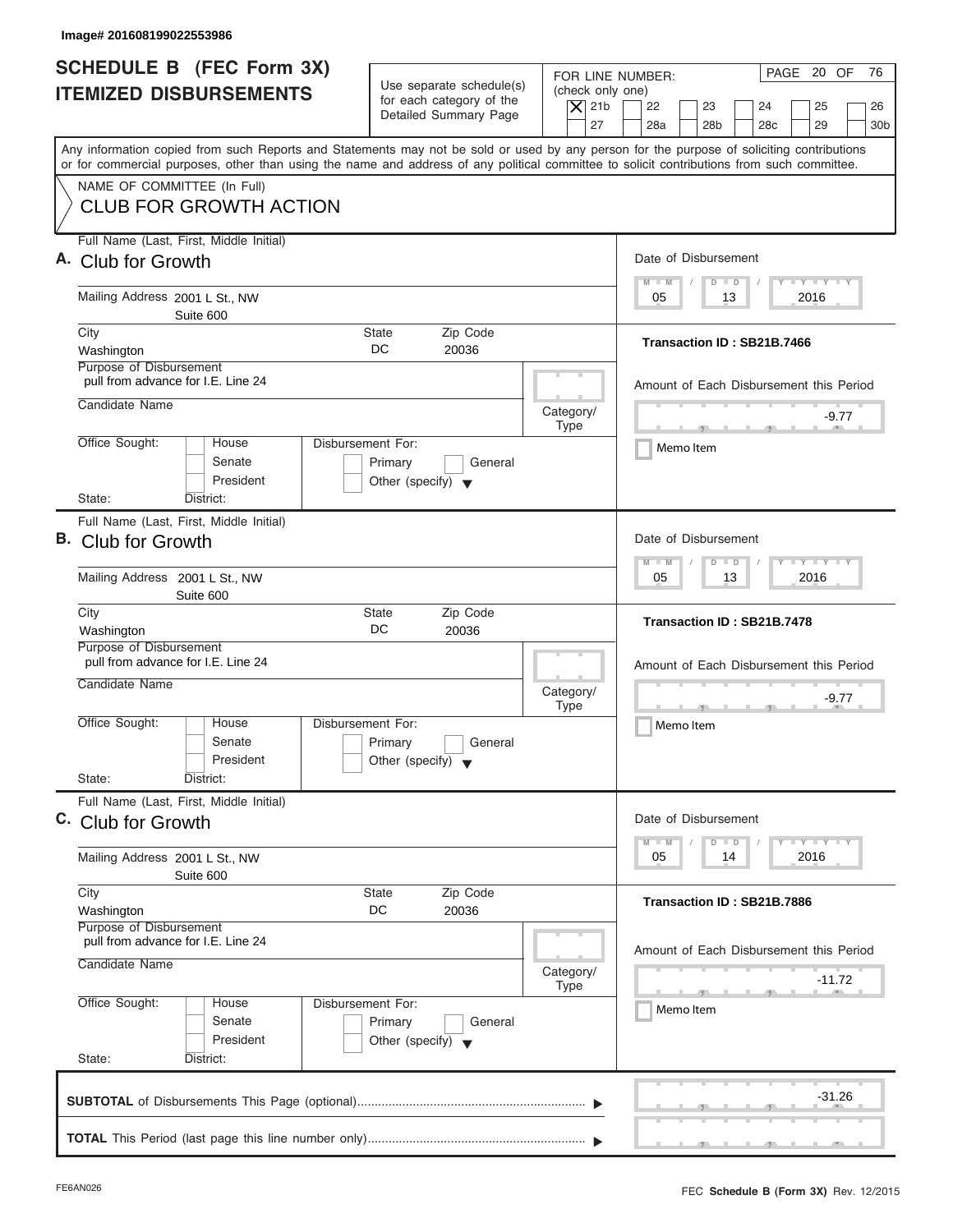| Image# 201608199022553987                                                                                                                                                                                                                                                                                              |                                                                                                           |                                                                                                                                                              |
|------------------------------------------------------------------------------------------------------------------------------------------------------------------------------------------------------------------------------------------------------------------------------------------------------------------------|-----------------------------------------------------------------------------------------------------------|--------------------------------------------------------------------------------------------------------------------------------------------------------------|
| <b>SCHEDULE B</b> (FEC Form 3X)<br><b>ITEMIZED DISBURSEMENTS</b>                                                                                                                                                                                                                                                       | Use separate schedule(s)<br>for each category of the<br>$ \mathsf{X} $ 21b<br>Detailed Summary Page<br>27 | PAGE 21 OF<br>76<br>FOR LINE NUMBER:<br>(check only one)<br>22<br>23<br>24<br>25<br>26<br>28a<br>28 <sub>b</sub><br>28 <sub>c</sub><br>29<br>30 <sub>b</sub> |
| Any information copied from such Reports and Statements may not be sold or used by any person for the purpose of soliciting contributions<br>or for commercial purposes, other than using the name and address of any political committee to solicit contributions from such committee.<br>NAME OF COMMITTEE (In Full) |                                                                                                           |                                                                                                                                                              |
| <b>CLUB FOR GROWTH ACTION</b>                                                                                                                                                                                                                                                                                          |                                                                                                           |                                                                                                                                                              |
| Full Name (Last, First, Middle Initial)<br>A. Club for Growth                                                                                                                                                                                                                                                          |                                                                                                           | Date of Disbursement<br>$T - Y = T - Y = T - Y$<br>$M - M$<br>$D$ $D$                                                                                        |
| Mailing Address 2001 L St., NW<br>Suite 600                                                                                                                                                                                                                                                                            |                                                                                                           | 2016<br>05<br>15                                                                                                                                             |
| City<br>Washington<br>Purpose of Disbursement                                                                                                                                                                                                                                                                          | Zip Code<br><b>State</b><br>DC.<br>20036                                                                  | Transaction ID: SB21B.7505                                                                                                                                   |
| pull from advance for I.E. Line 24<br>Candidate Name                                                                                                                                                                                                                                                                   | Category/                                                                                                 | Amount of Each Disbursement this Period<br>-9.77                                                                                                             |
| Office Sought:<br>House<br>Senate<br>President<br>State:<br>District:                                                                                                                                                                                                                                                  | <b>Type</b><br>Disbursement For:<br>Primary<br>General<br>Other (specify) $\blacktriangledown$            | $\mathcal{F}$ and $\mathcal{F}$ and $\mathcal{F}$<br>Memo Item                                                                                               |
| Full Name (Last, First, Middle Initial)<br>B. Club for Growth<br>Mailing Address 2001 L St., NW                                                                                                                                                                                                                        |                                                                                                           | Date of Disbursement<br>$-1 - Y - 1 - Y - 1 - Y$<br>$M - M$<br>$D$ $D$<br>2016<br>05<br>15                                                                   |
| Suite 600<br>City<br>Washington                                                                                                                                                                                                                                                                                        | Zip Code<br><b>State</b><br>DC<br>20036                                                                   | Transaction ID: SB21B.7887                                                                                                                                   |
| Purpose of Disbursement<br>pull from advance for I.E. Line 24<br>Candidate Name                                                                                                                                                                                                                                        | Category/<br><b>Type</b>                                                                                  | Amount of Each Disbursement this Period<br>-9.77<br>$-7$                                                                                                     |
| Office Sought:<br>House<br>Senate<br>President<br>State:<br>District:                                                                                                                                                                                                                                                  | Disbursement For:<br>Primary<br>General<br>Other (specify) $\blacktriangledown$                           | Memo Item                                                                                                                                                    |
| Full Name (Last, First, Middle Initial)<br>C. Club for Growth                                                                                                                                                                                                                                                          |                                                                                                           | Date of Disbursement                                                                                                                                         |
| Mailing Address 2001 L St., NW<br>Suite 600                                                                                                                                                                                                                                                                            |                                                                                                           | $T - Y$ $T - Y$<br>$M - M$<br>D<br>$\Box$<br>2016<br>05<br>15                                                                                                |
| City<br>Washington<br>Purpose of Disbursement                                                                                                                                                                                                                                                                          | Zip Code<br><b>State</b><br>DC<br>20036                                                                   | Transaction ID: SB21B.7903                                                                                                                                   |
| Pull from advance, line 21, for admininstrative, compliance, fundraising<br>sunnort<br>Candidate Name                                                                                                                                                                                                                  | Category/<br><b>Type</b>                                                                                  | Amount of Each Disbursement this Period<br>13462.35                                                                                                          |
| Office Sought:<br>House<br>Senate<br>President<br>State:<br>District:                                                                                                                                                                                                                                                  | Disbursement For:<br>Primary<br>General<br>Other (specify) $\blacktriangledown$                           | Memo Item                                                                                                                                                    |
|                                                                                                                                                                                                                                                                                                                        |                                                                                                           | 13442.81                                                                                                                                                     |
|                                                                                                                                                                                                                                                                                                                        |                                                                                                           |                                                                                                                                                              |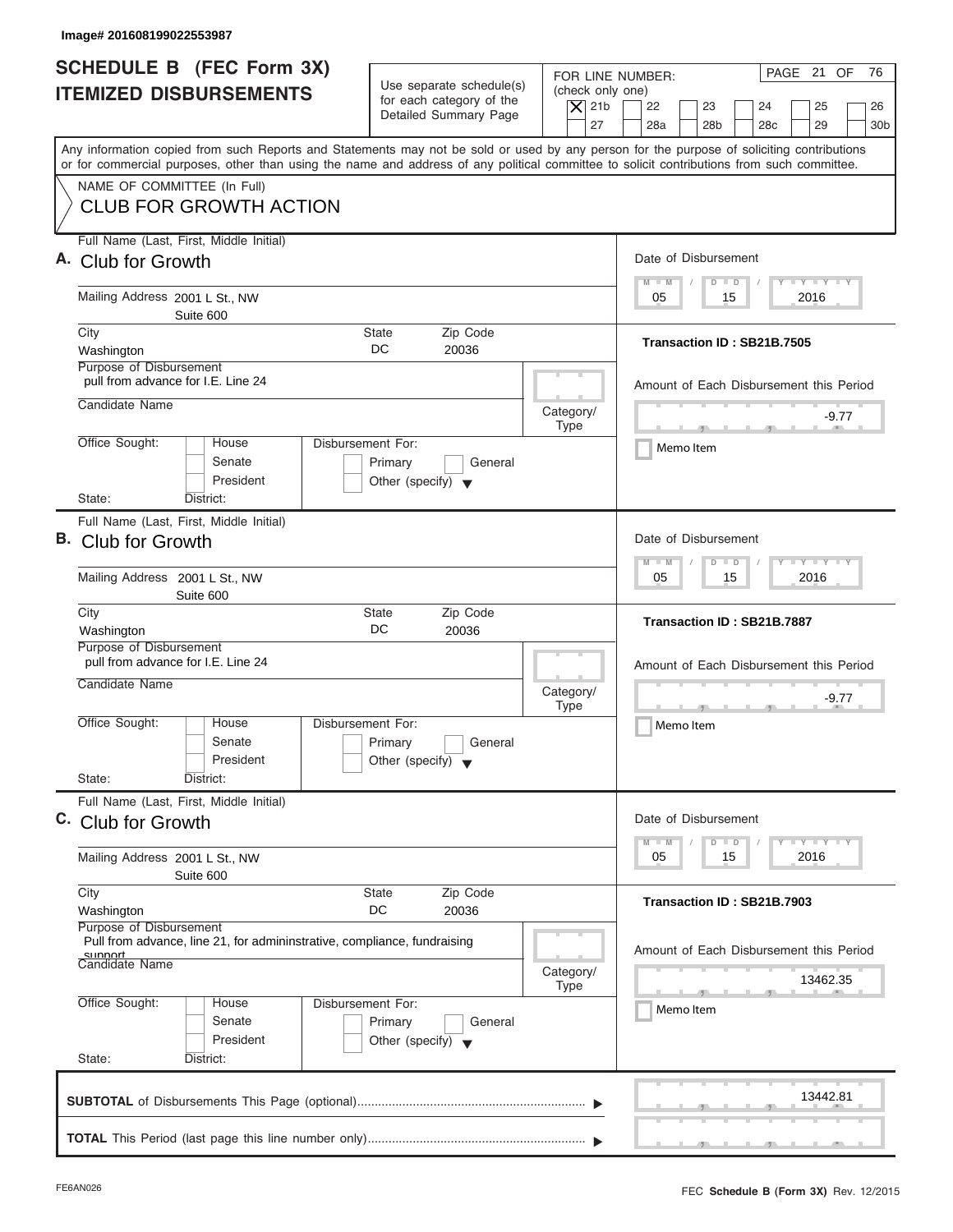| Image# 201608199022553988                                                                                                                  |                                                                                                |                                                                                                                                                                                                                       |
|--------------------------------------------------------------------------------------------------------------------------------------------|------------------------------------------------------------------------------------------------|-----------------------------------------------------------------------------------------------------------------------------------------------------------------------------------------------------------------------|
| <b>SCHEDULE B</b> (FEC Form 3X)<br><b>ITEMIZED DISBURSEMENTS</b>                                                                           | Use separate schedule(s)<br>for each category of the<br>Detailed Summary Page                  | PAGE 22 OF<br>76<br>FOR LINE NUMBER:<br>(check only one)<br>$ \mathsf{X} $ 21b<br>22<br>23<br>24<br>25<br>26                                                                                                          |
| or for commercial purposes, other than using the name and address of any political committee to solicit contributions from such committee. |                                                                                                | 27<br>28a<br>28 <sub>b</sub><br>28 <sub>c</sub><br>29<br>30 <sub>b</sub><br>Any information copied from such Reports and Statements may not be sold or used by any person for the purpose of soliciting contributions |
| NAME OF COMMITTEE (In Full)<br><b>CLUB FOR GROWTH ACTION</b>                                                                               |                                                                                                |                                                                                                                                                                                                                       |
| Full Name (Last, First, Middle Initial)<br>A. Club for Growth                                                                              |                                                                                                | Date of Disbursement                                                                                                                                                                                                  |
| Mailing Address 2001 L St., NW<br>Suite 600                                                                                                |                                                                                                | <b>LY LY LY</b><br>$M - M$<br>$D$ $D$<br>2016<br>05<br>15                                                                                                                                                             |
| City<br>Washington<br>Purpose of Disbursement                                                                                              | Zip Code<br>State<br>DC.<br>20036                                                              | Transaction ID: SB21B.7906                                                                                                                                                                                            |
| pull from advance for operating expenditure line 21<br>Candidate Name                                                                      | Category/                                                                                      | Amount of Each Disbursement this Period                                                                                                                                                                               |
| Office Sought:<br>House<br>Senate<br>President                                                                                             | <b>Type</b><br>Disbursement For:<br>Primary<br>General<br>Other (specify) $\blacktriangledown$ | $-13462.35$<br>$\mathcal{F}$ and $\mathcal{F}$ and $\mathcal{F}$<br>Memo Item                                                                                                                                         |
| State:<br>District:<br>Full Name (Last, First, Middle Initial)<br>B. Club for Growth                                                       |                                                                                                | Date of Disbursement<br>$-1 - Y - 1 - Y - 1 - Y$<br>$M - M$<br>$\Box$<br>$\overline{D}$                                                                                                                               |
| Mailing Address 2001 L St., NW<br>Suite 600                                                                                                |                                                                                                | 2016<br>05<br>16                                                                                                                                                                                                      |
| City<br>Washington<br>Purpose of Disbursement                                                                                              | Zip Code<br><b>State</b><br>DC<br>20036                                                        | Transaction ID: SB21B.7506                                                                                                                                                                                            |
| pull from advance for I.E. Line 24<br>Candidate Name                                                                                       | Category/<br><b>Type</b>                                                                       | Amount of Each Disbursement this Period<br>$-174.22$<br>$-7$                                                                                                                                                          |
| Office Sought:<br>House<br>Senate<br>President<br>State:<br>District:                                                                      | Disbursement For:<br>Primary<br>General<br>Other (specify) $\blacktriangledown$                | Memo Item                                                                                                                                                                                                             |
| Full Name (Last, First, Middle Initial)<br>C. Club for Growth                                                                              |                                                                                                | Date of Disbursement                                                                                                                                                                                                  |
| Mailing Address 2001 L St., NW<br>Suite 600                                                                                                |                                                                                                | $T - Y$ $T - Y$ $T - Y$<br>$M - M$<br>D<br>$\Box$<br>2016<br>05<br>16                                                                                                                                                 |
| City<br>Washington<br>Purpose of Disbursement                                                                                              | Zip Code<br><b>State</b><br>DC<br>20036                                                        | Transaction ID: SB21B.7507                                                                                                                                                                                            |
| pull from advance for I.E. Line 24<br>Candidate Name                                                                                       | Category/<br><b>Type</b>                                                                       | Amount of Each Disbursement this Period<br>$-86.56$                                                                                                                                                                   |
| Office Sought:<br>House<br>Senate<br>President<br>State:<br>District:                                                                      | Disbursement For:<br>Primary<br>General<br>Other (specify) $\blacktriangledown$                | Memo Item                                                                                                                                                                                                             |
|                                                                                                                                            |                                                                                                | -13723.13                                                                                                                                                                                                             |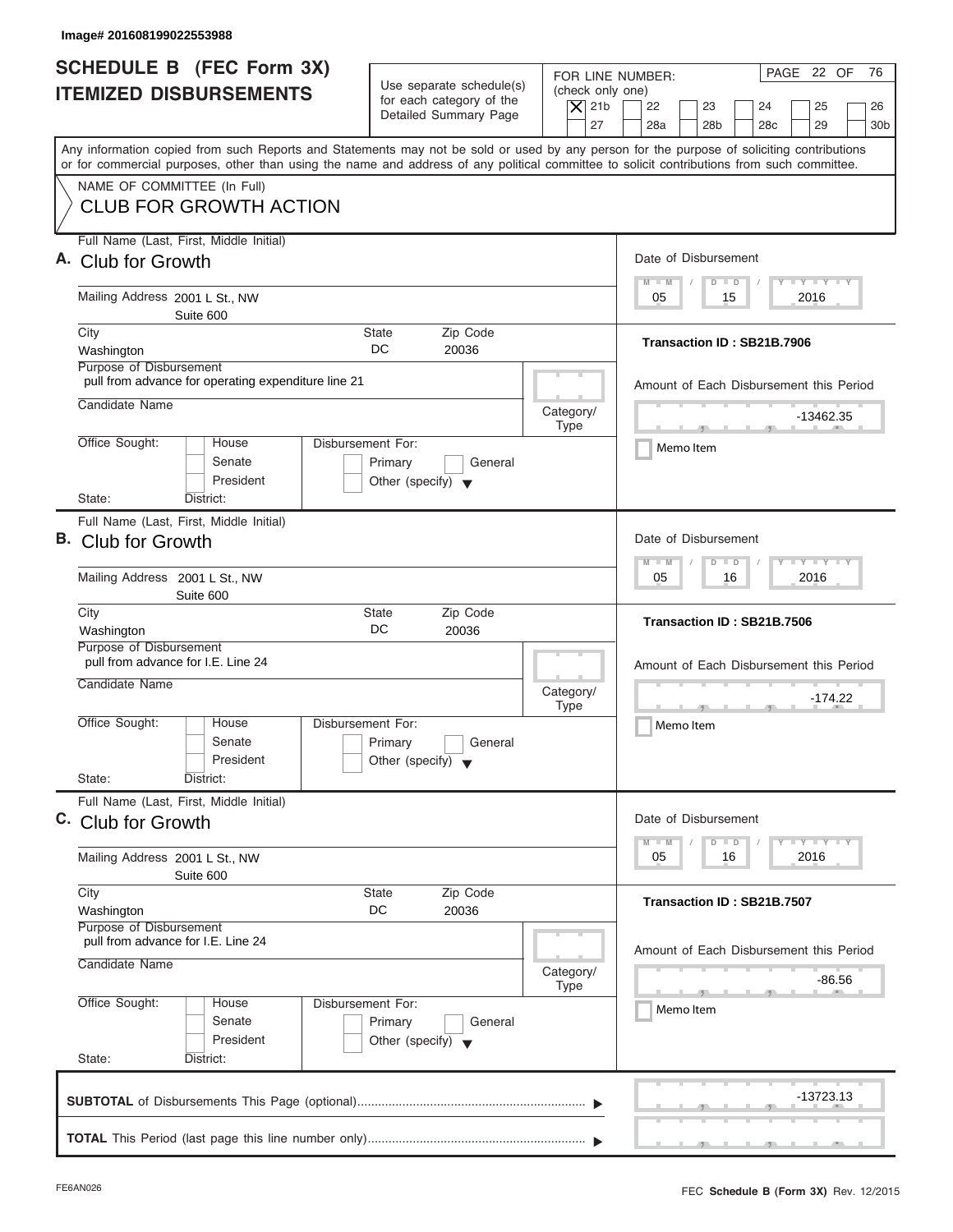| <b>SCHEDULE B</b> (FEC Form 3X)<br><b>ITEMIZED DISBURSEMENTS</b>                                                                           | Use separate schedule(s)<br>for each category of the<br>Detailed Summary Page                  | PAGE 23 OF<br>76<br>FOR LINE NUMBER:<br>(check only one)<br>$ \mathsf{X} $ 21b<br>22<br>23<br>24<br>25<br>26                                                                                                          |
|--------------------------------------------------------------------------------------------------------------------------------------------|------------------------------------------------------------------------------------------------|-----------------------------------------------------------------------------------------------------------------------------------------------------------------------------------------------------------------------|
| or for commercial purposes, other than using the name and address of any political committee to solicit contributions from such committee. |                                                                                                | 27<br>28a<br>28 <sub>b</sub><br>28 <sub>c</sub><br>29<br>30 <sub>b</sub><br>Any information copied from such Reports and Statements may not be sold or used by any person for the purpose of soliciting contributions |
| NAME OF COMMITTEE (In Full)<br><b>CLUB FOR GROWTH ACTION</b>                                                                               |                                                                                                |                                                                                                                                                                                                                       |
| Full Name (Last, First, Middle Initial)<br>A. Club for Growth                                                                              |                                                                                                | Date of Disbursement                                                                                                                                                                                                  |
| Mailing Address 2001 L St., NW<br>Suite 600                                                                                                |                                                                                                | $T - Y = T - Y = T - Y$<br>$M - M$<br>$D$ $D$<br>2016<br>05<br>16                                                                                                                                                     |
| City<br>Washington<br>Purpose of Disbursement                                                                                              | <b>State</b><br>Zip Code<br>DC.<br>20036                                                       | Transaction ID: SB21B.7508                                                                                                                                                                                            |
| pull from advance for I.E. Line 24<br>Candidate Name                                                                                       | Category/                                                                                      | Amount of Each Disbursement this Period                                                                                                                                                                               |
| Office Sought:<br>House<br>Senate<br>President                                                                                             | <b>Type</b><br>Disbursement For:<br>Primary<br>General<br>Other (specify) $\blacktriangledown$ | $-29.30$<br>Memo Item                                                                                                                                                                                                 |
| State:<br>District:<br>Full Name (Last, First, Middle Initial)<br>B. Club for Growth                                                       |                                                                                                | Date of Disbursement<br>$-1 - Y - 1 - Y - 1 - Y$<br>$M - M$<br>$D$ $D$                                                                                                                                                |
| Mailing Address 2001 L St., NW<br>Suite 600<br>City                                                                                        | Zip Code<br><b>State</b>                                                                       | 2016<br>05<br>16                                                                                                                                                                                                      |
| Washington<br>Purpose of Disbursement                                                                                                      | DC<br>20036                                                                                    | Transaction ID: SB21B.7509                                                                                                                                                                                            |
| pull from advance for I.E. Line 24<br>Candidate Name                                                                                       | Category/<br><b>Type</b>                                                                       | Amount of Each Disbursement this Period<br>$-152.25$<br>$-7$                                                                                                                                                          |
| Office Sought:<br>House<br>Senate<br>President<br>State:<br>District:                                                                      | Disbursement For:<br>Primary<br>General<br>Other (specify) $\blacktriangledown$                | Memo Item                                                                                                                                                                                                             |
| Full Name (Last, First, Middle Initial)<br>C. Club for Growth                                                                              |                                                                                                | Date of Disbursement                                                                                                                                                                                                  |
| Mailing Address 2001 L St., NW<br>Suite 600                                                                                                |                                                                                                | $\mathbf{I}$ $\mathbf{Y}$ $\mathbf{I}$ $\mathbf{Y}$ $\mathbf{I}$ $\mathbf{Y}$<br>$M - M$<br>$\overline{D}$<br>$\Box$<br>2016<br>05<br>17                                                                              |
| City<br>Washington<br>Purpose of Disbursement                                                                                              | Zip Code<br><b>State</b><br>DC<br>20036                                                        | Transaction ID: SB21B.7873                                                                                                                                                                                            |
| pull from advance for I.E. Line 24<br>Candidate Name                                                                                       | Category/<br><b>Type</b>                                                                       | Amount of Each Disbursement this Period<br>-17.58                                                                                                                                                                     |
| Office Sought:<br>House<br>Senate<br>President<br>State:<br>District:                                                                      | Disbursement For:<br>Primary<br>General<br>Other (specify) $\blacktriangledown$                | Memo Item                                                                                                                                                                                                             |
|                                                                                                                                            |                                                                                                | -199.13                                                                                                                                                                                                               |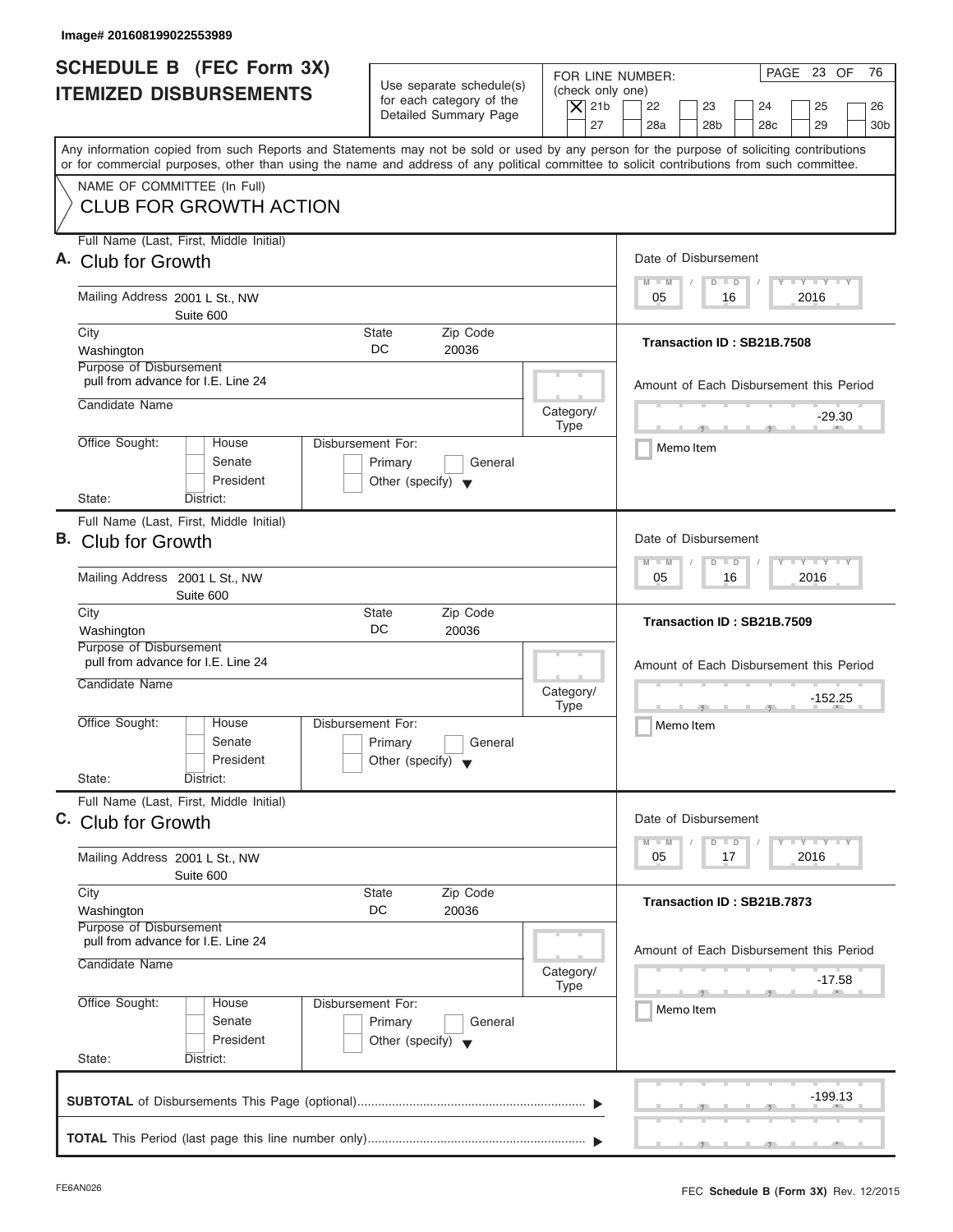| Image# 201608199022553990                                                                                                                                                                                                                                                               |                                                                                                                         |                                                                       |
|-----------------------------------------------------------------------------------------------------------------------------------------------------------------------------------------------------------------------------------------------------------------------------------------|-------------------------------------------------------------------------------------------------------------------------|-----------------------------------------------------------------------|
| <b>SCHEDULE B</b> (FEC Form 3X)<br><b>ITEMIZED DISBURSEMENTS</b>                                                                                                                                                                                                                        | Use separate schedule(s)<br>(check only one)<br>for each category of the<br>$ \mathsf{X} $ 21b<br>Detailed Summary Page | PAGE 24 OF<br>76<br>FOR LINE NUMBER:<br>22<br>23<br>24<br>25<br>26    |
| Any information copied from such Reports and Statements may not be sold or used by any person for the purpose of soliciting contributions<br>or for commercial purposes, other than using the name and address of any political committee to solicit contributions from such committee. | 27                                                                                                                      | 28a<br>28 <sub>b</sub><br>28 <sub>c</sub><br>29<br>30 <sub>b</sub>    |
| NAME OF COMMITTEE (In Full)<br><b>CLUB FOR GROWTH ACTION</b>                                                                                                                                                                                                                            |                                                                                                                         |                                                                       |
| Full Name (Last, First, Middle Initial)<br>A. Club for Growth                                                                                                                                                                                                                           |                                                                                                                         | Date of Disbursement                                                  |
| Mailing Address 2001 L St., NW<br>Suite 600                                                                                                                                                                                                                                             |                                                                                                                         | $T - Y = T - Y = T - Y$<br>$M - M$<br>$D$ $D$<br>2016<br>05<br>17     |
| City<br>Washington<br>Purpose of Disbursement                                                                                                                                                                                                                                           | <b>State</b><br>Zip Code<br>DC.<br>20036                                                                                | Transaction ID: SB21B.7888                                            |
| pull from advance for I.E. Line 24<br>Candidate Name                                                                                                                                                                                                                                    | Category/                                                                                                               | Amount of Each Disbursement this Period<br>$-11.72$                   |
| Office Sought:<br>House<br>Senate<br>President                                                                                                                                                                                                                                          | <b>Type</b><br>Disbursement For:<br>Primary<br>General<br>Other (specify) $\blacktriangledown$                          | Memo Item                                                             |
| State:<br>District:<br>Full Name (Last, First, Middle Initial)<br>B. Club for Growth                                                                                                                                                                                                    |                                                                                                                         | Date of Disbursement                                                  |
| Mailing Address 2001 L St., NW<br>Suite 600                                                                                                                                                                                                                                             |                                                                                                                         | $-1 - Y - 1 - Y - 1 - Y$<br>$M - M$<br>$D$ $D$<br>2016<br>05<br>18    |
| City<br>Washington<br>Purpose of Disbursement                                                                                                                                                                                                                                           | Zip Code<br><b>State</b><br>DC<br>20036                                                                                 | Transaction ID: SB21B.7632                                            |
| pull from advance for I.E. Line 24<br>Candidate Name                                                                                                                                                                                                                                    | Category/<br><b>Type</b>                                                                                                | Amount of Each Disbursement this Period<br>$-295.08$<br>$-7$          |
| Office Sought:<br>House<br>Senate<br>President<br>State:<br>District:                                                                                                                                                                                                                   | Disbursement For:<br>Primary<br>General<br>Other (specify) $\blacktriangledown$                                         | Memo Item                                                             |
| Full Name (Last, First, Middle Initial)<br>C. Club for Growth                                                                                                                                                                                                                           |                                                                                                                         | Date of Disbursement                                                  |
| Mailing Address 2001 L St., NW<br>Suite 600                                                                                                                                                                                                                                             |                                                                                                                         | $T - Y$ $T - Y$ $T - Y$<br>$M - M$<br>D<br>$\Box$<br>2016<br>05<br>18 |
| City<br>Washington<br>Purpose of Disbursement                                                                                                                                                                                                                                           | Zip Code<br><b>State</b><br>DC<br>20036                                                                                 | Transaction ID: SB21B.7874                                            |
| pull from advance for I.E. Line 24<br>Candidate Name                                                                                                                                                                                                                                    | Category/<br><b>Type</b>                                                                                                | Amount of Each Disbursement this Period<br>-9.77                      |
| Office Sought:<br>House<br>Senate<br>President                                                                                                                                                                                                                                          | Disbursement For:<br>Primary<br>General<br>Other (specify) $\blacktriangledown$                                         | Memo Item                                                             |
| State:<br>District:                                                                                                                                                                                                                                                                     |                                                                                                                         | -316.57                                                               |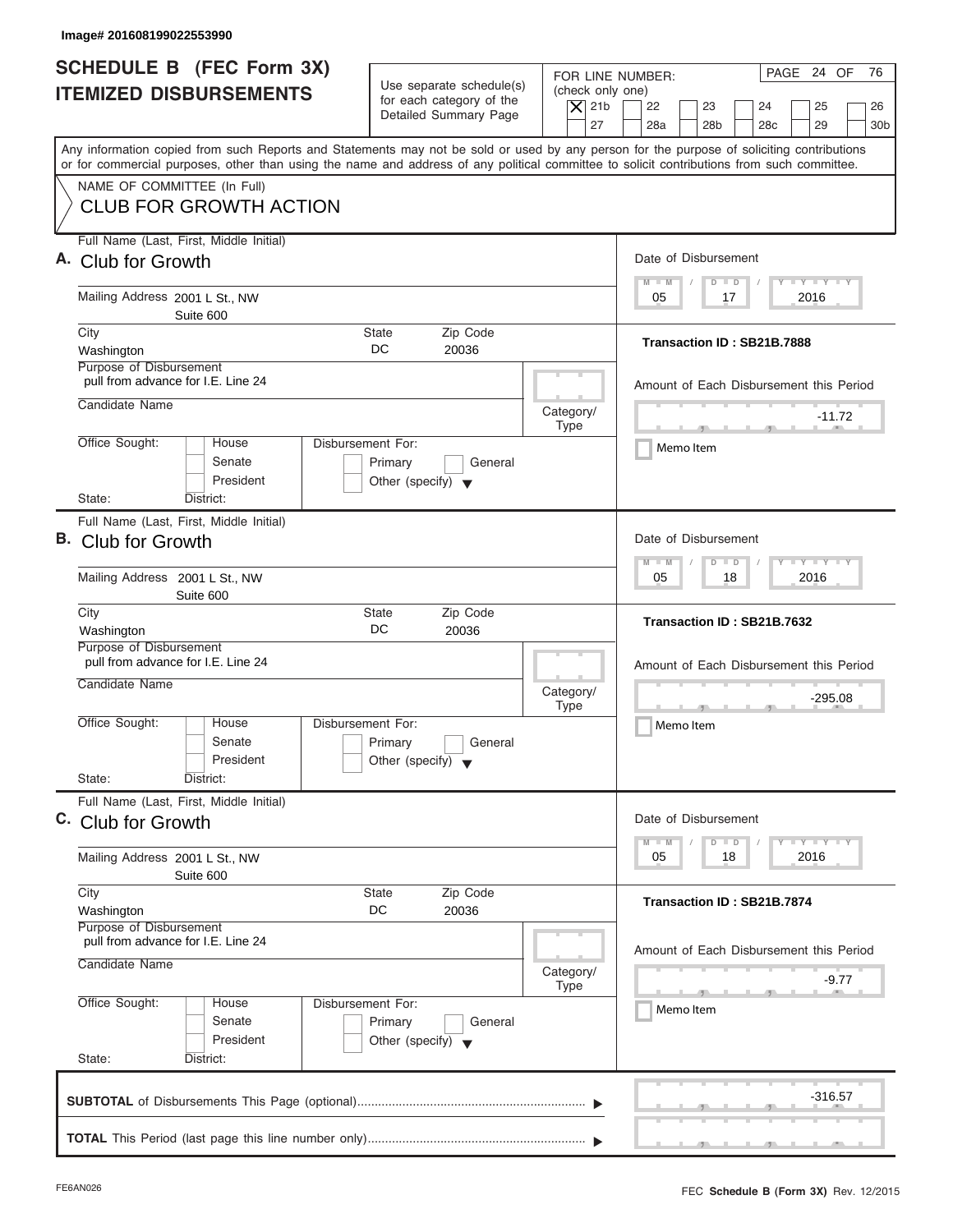| Image# 201608199022553991                                                                                                                                                                                                                                                               |                                                                                                                         |                                                                        |
|-----------------------------------------------------------------------------------------------------------------------------------------------------------------------------------------------------------------------------------------------------------------------------------------|-------------------------------------------------------------------------------------------------------------------------|------------------------------------------------------------------------|
| <b>SCHEDULE B</b> (FEC Form 3X)<br><b>ITEMIZED DISBURSEMENTS</b>                                                                                                                                                                                                                        | Use separate schedule(s)<br>(check only one)<br>for each category of the<br>$ \mathsf{X} $ 21b<br>Detailed Summary Page | PAGE 25 OF<br>76<br>FOR LINE NUMBER:<br>22<br>23<br>24<br>25<br>26     |
| Any information copied from such Reports and Statements may not be sold or used by any person for the purpose of soliciting contributions<br>or for commercial purposes, other than using the name and address of any political committee to solicit contributions from such committee. | 27                                                                                                                      | 28a<br>28 <sub>b</sub><br>28 <sub>c</sub><br>29<br>30 <sub>b</sub>     |
| NAME OF COMMITTEE (In Full)<br><b>CLUB FOR GROWTH ACTION</b>                                                                                                                                                                                                                            |                                                                                                                         |                                                                        |
| Full Name (Last, First, Middle Initial)<br>A. Club for Growth                                                                                                                                                                                                                           |                                                                                                                         | Date of Disbursement                                                   |
| Mailing Address 2001 L St., NW<br>Suite 600                                                                                                                                                                                                                                             |                                                                                                                         | $T - Y = T - Y = T - Y$<br>$M - M$<br>$D$ $D$<br>2016<br>05<br>19      |
| City<br>Washington<br>Purpose of Disbursement                                                                                                                                                                                                                                           | <b>State</b><br>Zip Code<br>DC.<br>20036                                                                                | Transaction ID: SB21B.7638                                             |
| pull from advance for I.E. Line 24<br>Candidate Name                                                                                                                                                                                                                                    | Category/                                                                                                               | Amount of Each Disbursement this Period                                |
| Office Sought:<br>House<br>Senate<br>President                                                                                                                                                                                                                                          | <b>Type</b><br>Disbursement For:<br>Primary<br>General<br>Other (specify) $\blacktriangledown$                          | $-257.32$<br>Memo Item                                                 |
| State:<br>District:<br>Full Name (Last, First, Middle Initial)<br>B. Club for Growth                                                                                                                                                                                                    |                                                                                                                         | Date of Disbursement<br>$-1 - Y - 1 - Y - 1 - Y$<br>$M - M$<br>$D$ $D$ |
| Mailing Address 2001 L St., NW<br>Suite 600                                                                                                                                                                                                                                             |                                                                                                                         | 19<br>2016<br>05                                                       |
| City<br>Washington<br>Purpose of Disbursement                                                                                                                                                                                                                                           | Zip Code<br><b>State</b><br>DC<br>20036                                                                                 | Transaction ID: SB21B.7875                                             |
| pull from advance for I.E. Line 24<br>Candidate Name                                                                                                                                                                                                                                    | Category/<br><b>Type</b>                                                                                                | Amount of Each Disbursement this Period<br>-9.77<br>$-7$               |
| Office Sought:<br>House<br>Senate<br>President<br>State:<br>District:                                                                                                                                                                                                                   | Disbursement For:<br>Primary<br>General<br>Other (specify) $\blacktriangledown$                                         | Memo Item                                                              |
| Full Name (Last, First, Middle Initial)<br>C. Club for Growth                                                                                                                                                                                                                           |                                                                                                                         | Date of Disbursement                                                   |
| Mailing Address 2001 L St., NW<br>Suite 600                                                                                                                                                                                                                                             |                                                                                                                         | $T - Y$ $T - Y$ $T - Y$<br>$M - M$<br>D<br>$\Box$<br>2016<br>05<br>20  |
| City<br>Washington<br>Purpose of Disbursement                                                                                                                                                                                                                                           | Zip Code<br><b>State</b><br>DC<br>20036                                                                                 | Transaction ID: SB21B.7645                                             |
| pull from advance for I.E. Line 24<br>Candidate Name                                                                                                                                                                                                                                    | Category/<br><b>Type</b>                                                                                                | Amount of Each Disbursement this Period<br>-355.34                     |
| Office Sought:<br>House<br>Senate<br>President<br>State:<br>District:                                                                                                                                                                                                                   | Disbursement For:<br>Primary<br>General<br>Other (specify) $\blacktriangledown$                                         | Memo Item                                                              |
|                                                                                                                                                                                                                                                                                         |                                                                                                                         | -622.43                                                                |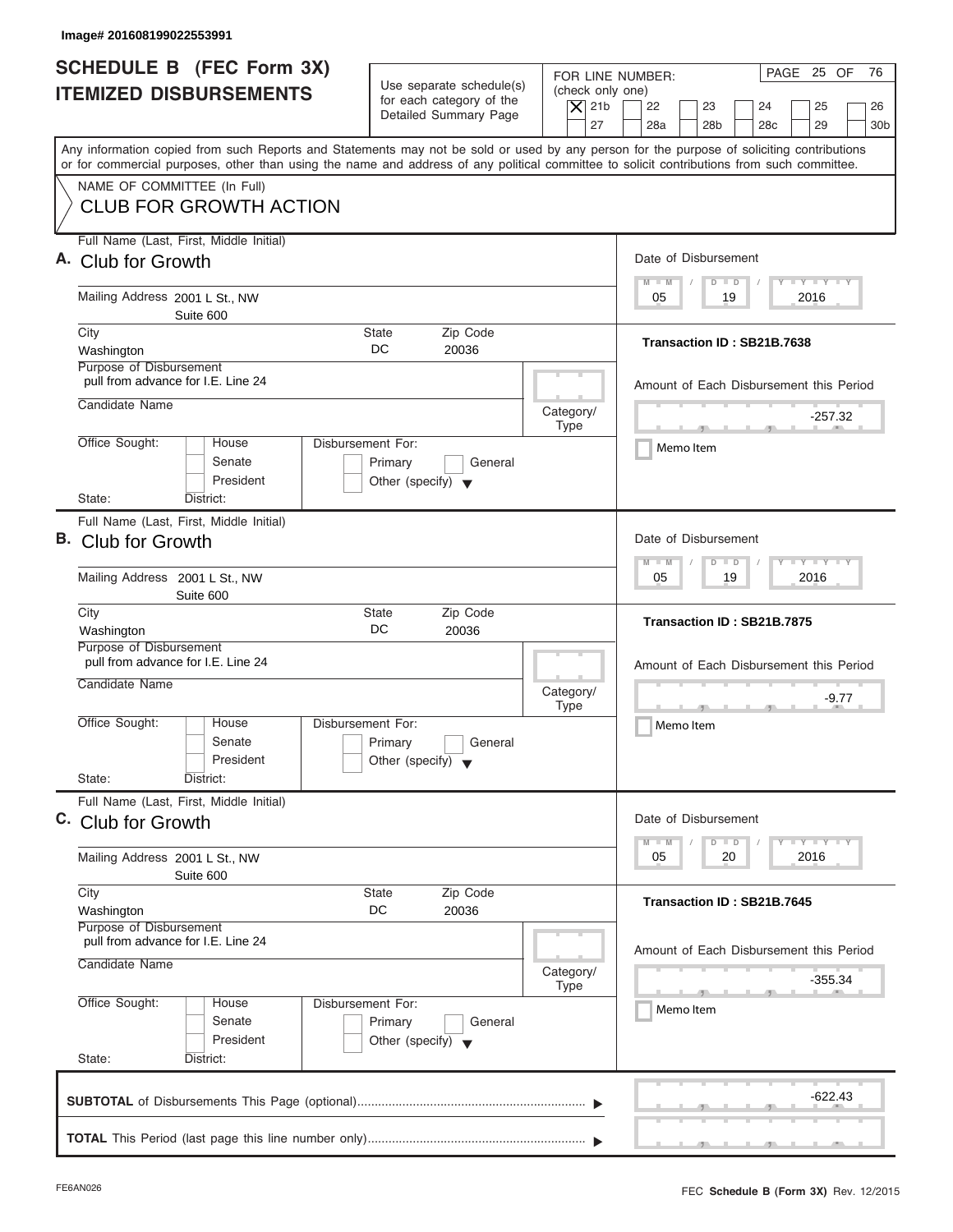| Image# 201608199022553992                                                                                                                                                                                                                                                               |                                                                                 |                                                                  |                                                                                                                      |
|-----------------------------------------------------------------------------------------------------------------------------------------------------------------------------------------------------------------------------------------------------------------------------------------|---------------------------------------------------------------------------------|------------------------------------------------------------------|----------------------------------------------------------------------------------------------------------------------|
| <b>SCHEDULE B</b> (FEC Form 3X)<br><b>ITEMIZED DISBURSEMENTS</b>                                                                                                                                                                                                                        | Use separate schedule(s)<br>for each category of the<br>Detailed Summary Page   | FOR LINE NUMBER:<br>(check only one)<br>$ \mathsf{X} $ 21b<br>27 | PAGE 26 OF<br>76<br>22<br>23<br>24<br>25<br>26<br>28a<br>28 <sub>b</sub><br>28 <sub>c</sub><br>29<br>30 <sub>b</sub> |
| Any information copied from such Reports and Statements may not be sold or used by any person for the purpose of soliciting contributions<br>or for commercial purposes, other than using the name and address of any political committee to solicit contributions from such committee. |                                                                                 |                                                                  |                                                                                                                      |
| NAME OF COMMITTEE (In Full)<br><b>CLUB FOR GROWTH ACTION</b>                                                                                                                                                                                                                            |                                                                                 |                                                                  |                                                                                                                      |
| Full Name (Last, First, Middle Initial)<br>A. Club for Growth                                                                                                                                                                                                                           |                                                                                 |                                                                  | Date of Disbursement                                                                                                 |
| Mailing Address 2001 L St., NW<br>Suite 600                                                                                                                                                                                                                                             |                                                                                 |                                                                  | $T - Y = T - Y = T - Y$<br>$M - M$<br>$D$ $D$<br>20<br>2016<br>05                                                    |
| City<br>Washington<br>Purpose of Disbursement                                                                                                                                                                                                                                           | <b>State</b><br>Zip Code<br>DC.<br>20036                                        |                                                                  | Transaction ID: SB21B.7892                                                                                           |
| pull from advance for I.E. Line 24<br>Candidate Name                                                                                                                                                                                                                                    |                                                                                 |                                                                  | Amount of Each Disbursement this Period                                                                              |
| Office Sought:<br>House<br>Senate<br>President                                                                                                                                                                                                                                          | Disbursement For:<br>Primary<br>General<br>Other (specify) $\blacktriangledown$ | Category/<br><b>Type</b>                                         | $-125.70$<br>Memo Item                                                                                               |
| State:<br>District:<br>Full Name (Last, First, Middle Initial)<br>B. Club for Growth                                                                                                                                                                                                    |                                                                                 |                                                                  | Date of Disbursement<br>$-1 - Y - 1 - Y - 1 - Y$<br>$M - M$<br>$D$ $D$                                               |
| Mailing Address 2001 L St., NW<br>Suite 600                                                                                                                                                                                                                                             |                                                                                 |                                                                  | 2016<br>05<br>21                                                                                                     |
| City<br>Washington<br>Purpose of Disbursement                                                                                                                                                                                                                                           | Zip Code<br><b>State</b><br>DC<br>20036                                         |                                                                  | Transaction ID: SB21B.7889                                                                                           |
| pull from advance for I.E. Line 24<br>Candidate Name                                                                                                                                                                                                                                    |                                                                                 | Category/<br><b>Type</b>                                         | Amount of Each Disbursement this Period<br>$-11.72$<br>$-7$                                                          |
| Office Sought:<br>House<br>Senate<br>President<br>State:<br>District:                                                                                                                                                                                                                   | Disbursement For:<br>Primary<br>General<br>Other (specify) $\blacktriangledown$ |                                                                  | Memo Item                                                                                                            |
| Full Name (Last, First, Middle Initial)<br>C. Club for Growth                                                                                                                                                                                                                           |                                                                                 |                                                                  | Date of Disbursement                                                                                                 |
| Mailing Address 2001 L St., NW<br>Suite 600                                                                                                                                                                                                                                             |                                                                                 |                                                                  | $T - Y$ $T - Y$ $T - Y$<br>$M - M$<br>D<br>$\Box$<br>2016<br>05<br>23                                                |
| City<br>Washington<br>Purpose of Disbursement                                                                                                                                                                                                                                           | Zip Code<br><b>State</b><br>DC<br>20036                                         |                                                                  | Transaction ID: SB21B.7702                                                                                           |
| pull from advance for I.E. Line 24<br>Candidate Name                                                                                                                                                                                                                                    |                                                                                 | Category/<br><b>Type</b>                                         | Amount of Each Disbursement this Period<br>-295.08                                                                   |
| Office Sought:<br>House<br>Senate<br>President<br>State:<br>District:                                                                                                                                                                                                                   | Disbursement For:<br>Primary<br>General<br>Other (specify) $\blacktriangledown$ |                                                                  | Memo Item                                                                                                            |
|                                                                                                                                                                                                                                                                                         |                                                                                 |                                                                  | -432.50                                                                                                              |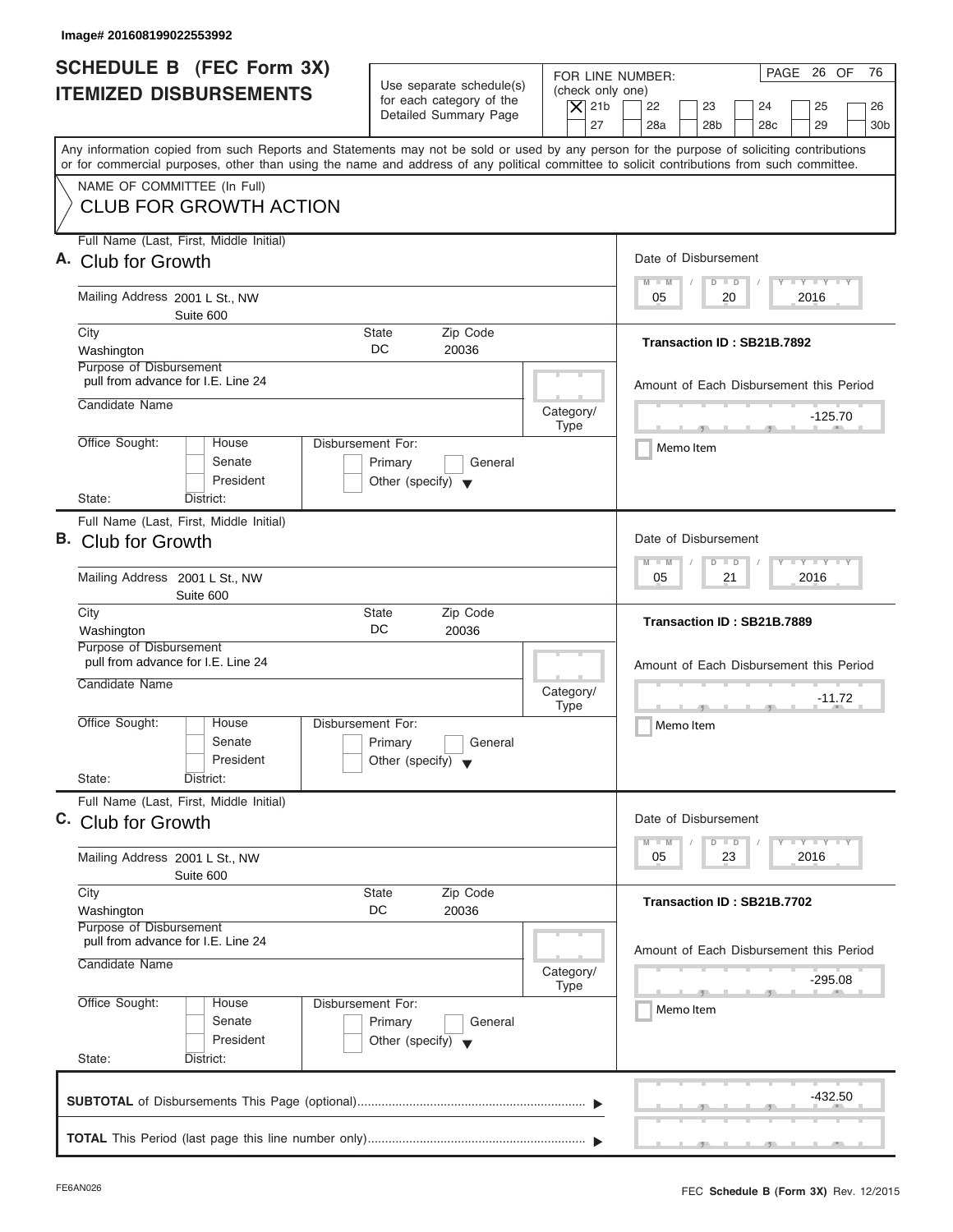| Image# 201608199022553993                                                                                                                                                                                                                                                               |                                                                                                                               |                                                                                                                                          |
|-----------------------------------------------------------------------------------------------------------------------------------------------------------------------------------------------------------------------------------------------------------------------------------------|-------------------------------------------------------------------------------------------------------------------------------|------------------------------------------------------------------------------------------------------------------------------------------|
| <b>SCHEDULE B</b> (FEC Form 3X)<br><b>ITEMIZED DISBURSEMENTS</b>                                                                                                                                                                                                                        | Use separate schedule(s)<br>(check only one)<br>for each category of the<br>$ \mathsf{X} $ 21b<br>Detailed Summary Page<br>27 | PAGE 27 OF<br>76<br>FOR LINE NUMBER:<br>22<br>23<br>24<br>25<br>26<br>28a<br>28 <sub>b</sub><br>28 <sub>c</sub><br>29<br>30 <sub>b</sub> |
| Any information copied from such Reports and Statements may not be sold or used by any person for the purpose of soliciting contributions<br>or for commercial purposes, other than using the name and address of any political committee to solicit contributions from such committee. |                                                                                                                               |                                                                                                                                          |
| NAME OF COMMITTEE (In Full)<br><b>CLUB FOR GROWTH ACTION</b>                                                                                                                                                                                                                            |                                                                                                                               |                                                                                                                                          |
| Full Name (Last, First, Middle Initial)<br>A. Club for Growth                                                                                                                                                                                                                           |                                                                                                                               | Date of Disbursement                                                                                                                     |
| Mailing Address 2001 L St., NW<br>Suite 600                                                                                                                                                                                                                                             |                                                                                                                               | $T - Y = T - Y = T - Y$<br>$M - M$<br>$D$ $D$<br>2016<br>05<br>23                                                                        |
| City<br>Washington<br>Purpose of Disbursement                                                                                                                                                                                                                                           | Zip Code<br><b>State</b><br>DC.<br>20036                                                                                      | Transaction ID: SB21B.7876                                                                                                               |
| pull from advance for I.E. Line 24<br>Candidate Name                                                                                                                                                                                                                                    | Category/                                                                                                                     | Amount of Each Disbursement this Period                                                                                                  |
| Office Sought:<br>House<br>Senate<br>President                                                                                                                                                                                                                                          | <b>Type</b><br>Disbursement For:<br>Primary<br>General<br>Other (specify) $\blacktriangledown$                                | -9.77<br>$\mathcal{F}$ and $\mathcal{F}$ and $\mathcal{F}$<br>Memo Item                                                                  |
| State:<br>District:<br>Full Name (Last, First, Middle Initial)<br>B. Club for Growth                                                                                                                                                                                                    |                                                                                                                               | Date of Disbursement<br>$-1 - Y - 1 - Y - 1 - Y$<br>$M - M$<br>$D$ $D$                                                                   |
| Mailing Address 2001 L St., NW<br>Suite 600                                                                                                                                                                                                                                             |                                                                                                                               | 2016<br>05<br>23                                                                                                                         |
| City<br>Washington<br>Purpose of Disbursement                                                                                                                                                                                                                                           | Zip Code<br><b>State</b><br>DC<br>20036                                                                                       | Transaction ID: SB21B.7890                                                                                                               |
| pull from advance for I.E. Line 24<br>Candidate Name                                                                                                                                                                                                                                    | Category/<br><b>Type</b>                                                                                                      | Amount of Each Disbursement this Period<br>-9.77<br>$-7$                                                                                 |
| Office Sought:<br>House<br>Senate<br>President<br>State:<br>District:                                                                                                                                                                                                                   | Disbursement For:<br>Primary<br>General<br>Other (specify) $\blacktriangledown$                                               | Memo Item                                                                                                                                |
| Full Name (Last, First, Middle Initial)<br>C. Club for Growth                                                                                                                                                                                                                           |                                                                                                                               | Date of Disbursement                                                                                                                     |
| Mailing Address 2001 L St., NW<br>Suite 600                                                                                                                                                                                                                                             |                                                                                                                               | $T - Y$ $T - Y$ $T - Y$<br>$M - M$<br>D<br>$\Box$<br>2016<br>05<br>24                                                                    |
| City<br>Washington<br>Purpose of Disbursement                                                                                                                                                                                                                                           | Zip Code<br><b>State</b><br>DC<br>20036                                                                                       | Transaction ID: SB21B.7709                                                                                                               |
| pull from advance for I.E. Line 24<br>Candidate Name                                                                                                                                                                                                                                    | Category/<br><b>Type</b>                                                                                                      | Amount of Each Disbursement this Period<br>-361.91                                                                                       |
| Office Sought:<br>House<br>Senate<br>President                                                                                                                                                                                                                                          | Disbursement For:<br>Primary<br>General<br>Other (specify) $\blacktriangledown$                                               | Memo Item                                                                                                                                |
| State:<br>District:                                                                                                                                                                                                                                                                     |                                                                                                                               | -381.45                                                                                                                                  |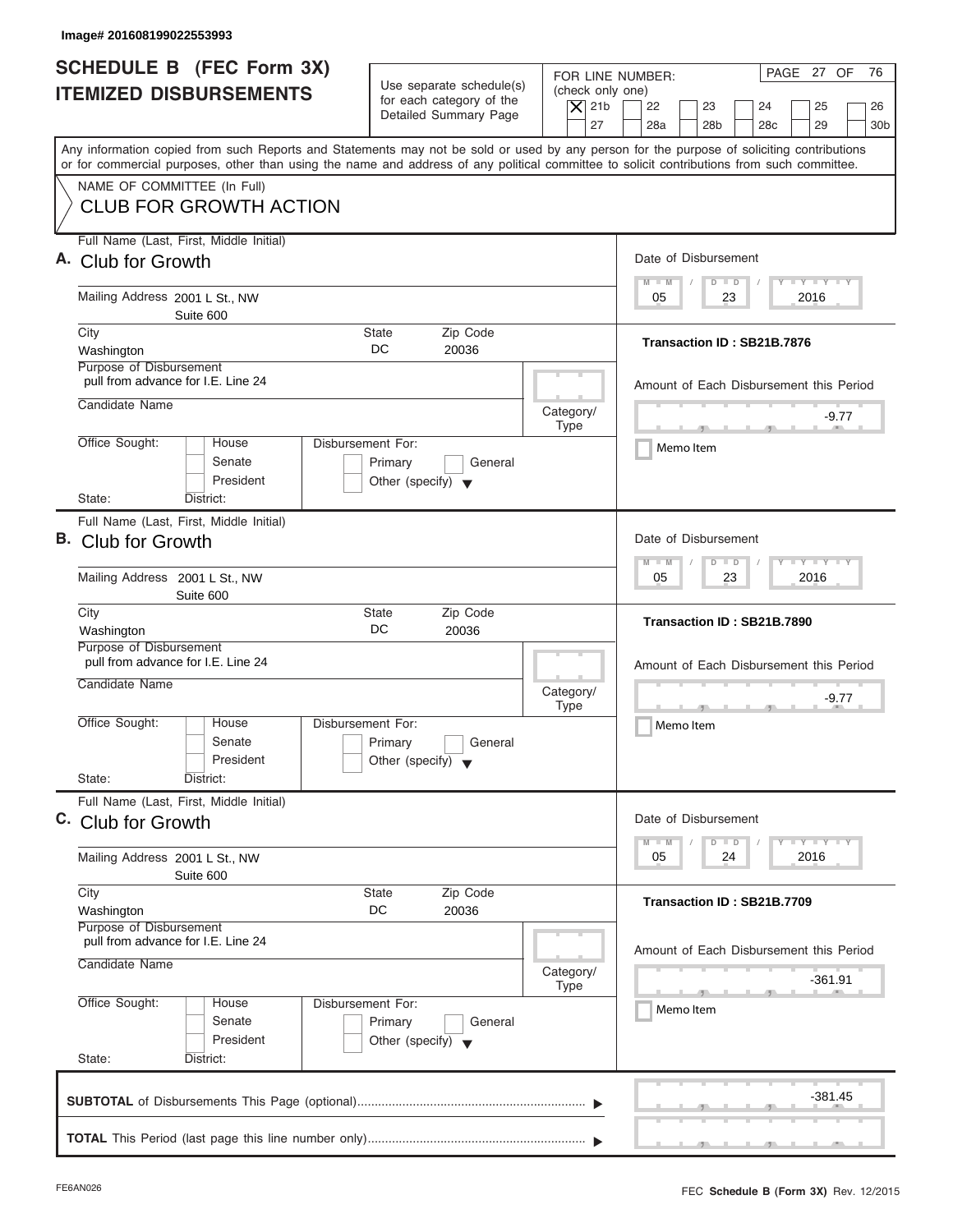| <b>SCHEDULE B</b> (FEC Form 3X)<br><b>ITEMIZED DISBURSEMENTS</b>                     | Use separate schedule(s)<br>for each category of the<br>Detailed Summary Page                  | PAGE 28 OF<br>76<br>FOR LINE NUMBER:<br>(check only one)<br>$ \mathsf{X} $ 21b<br>22<br>23<br>24<br>25<br>26<br>27<br>28a<br>28 <sub>b</sub><br>28 <sub>c</sub><br>29<br>30 <sub>b</sub>                                                                                                |
|--------------------------------------------------------------------------------------|------------------------------------------------------------------------------------------------|-----------------------------------------------------------------------------------------------------------------------------------------------------------------------------------------------------------------------------------------------------------------------------------------|
| NAME OF COMMITTEE (In Full)                                                          |                                                                                                | Any information copied from such Reports and Statements may not be sold or used by any person for the purpose of soliciting contributions<br>or for commercial purposes, other than using the name and address of any political committee to solicit contributions from such committee. |
| <b>CLUB FOR GROWTH ACTION</b>                                                        |                                                                                                |                                                                                                                                                                                                                                                                                         |
| Full Name (Last, First, Middle Initial)<br>A. Club for Growth                        |                                                                                                | Date of Disbursement<br>$T - Y = T - Y = T - Y$<br>$M - M$<br>$D$ $D$                                                                                                                                                                                                                   |
| Mailing Address 2001 L St., NW<br>Suite 600                                          |                                                                                                | 2016<br>05<br>25                                                                                                                                                                                                                                                                        |
| City<br>Washington<br>Purpose of Disbursement                                        | <b>State</b><br>Zip Code<br>DC.<br>20036                                                       | Transaction ID: SB21B.7899                                                                                                                                                                                                                                                              |
| pull from advance for I.E. Line 24<br>Candidate Name                                 | Category/                                                                                      | Amount of Each Disbursement this Period                                                                                                                                                                                                                                                 |
| Office Sought:<br>House<br>Senate<br>President                                       | <b>Type</b><br>Disbursement For:<br>Primary<br>General<br>Other (specify) $\blacktriangledown$ | $-11.72$<br>Memo Item                                                                                                                                                                                                                                                                   |
| State:<br>District:<br>Full Name (Last, First, Middle Initial)                       |                                                                                                | Date of Disbursement                                                                                                                                                                                                                                                                    |
| B. Club for Growth<br>Mailing Address 2001 L St., NW<br>Suite 600                    |                                                                                                | $-1 - Y - 1 - Y - 1 - Y$<br>$M - M$<br>$D$ $D$<br>2016<br>05<br>26                                                                                                                                                                                                                      |
| City<br>Washington                                                                   | Zip Code<br><b>State</b><br>DC<br>20036                                                        | Transaction ID: SB21B.7839                                                                                                                                                                                                                                                              |
| Purpose of Disbursement<br>pull from advance for I.E. Line 24<br>Candidate Name      | Category/<br><b>Type</b>                                                                       | Amount of Each Disbursement this Period<br>$-134.56$<br>$-7$                                                                                                                                                                                                                            |
| Office Sought:<br>House<br>Senate<br>President                                       | Disbursement For:<br>Primary<br>General<br>Other (specify) $\blacktriangledown$                | Memo Item                                                                                                                                                                                                                                                                               |
| State:<br>District:<br>Full Name (Last, First, Middle Initial)<br>C. Club for Growth |                                                                                                | Date of Disbursement                                                                                                                                                                                                                                                                    |
| Mailing Address 2001 L St., NW<br>Suite 600                                          |                                                                                                | $T - Y$ $T - Y$ $T - Y$<br>$M - M$<br>$\overline{D}$<br>$\Box$<br>2016<br>05<br>26                                                                                                                                                                                                      |
| City<br>Washington<br>Purpose of Disbursement                                        | Zip Code<br><b>State</b><br>DC<br>20036                                                        | Transaction ID: SB21B.7840                                                                                                                                                                                                                                                              |
| pull from advance for I.E. Line 24<br>Candidate Name                                 | Category/<br><b>Type</b>                                                                       | Amount of Each Disbursement this Period<br>-134.56                                                                                                                                                                                                                                      |
| Office Sought:<br>House<br>Senate<br>President<br>State:<br>District:                | Disbursement For:<br>Primary<br>General<br>Other (specify) $\blacktriangledown$                | Memo Item                                                                                                                                                                                                                                                                               |
|                                                                                      |                                                                                                | -280.84                                                                                                                                                                                                                                                                                 |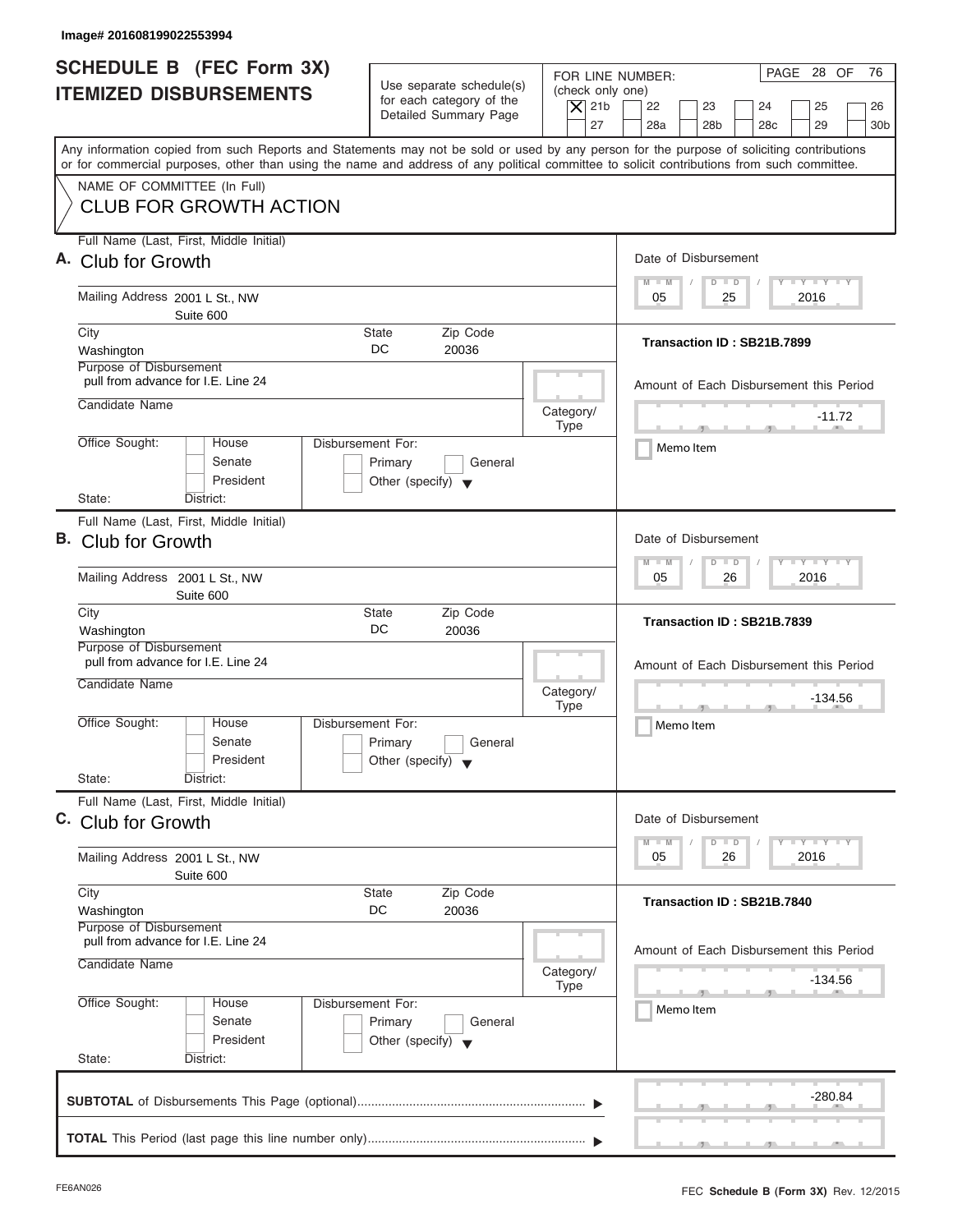| Image# 201608199022553995                                                                                                                                                                                                                                                               |                                                                                                                               |                                                                                                                                          |
|-----------------------------------------------------------------------------------------------------------------------------------------------------------------------------------------------------------------------------------------------------------------------------------------|-------------------------------------------------------------------------------------------------------------------------------|------------------------------------------------------------------------------------------------------------------------------------------|
| <b>SCHEDULE B</b> (FEC Form 3X)<br><b>ITEMIZED DISBURSEMENTS</b>                                                                                                                                                                                                                        | Use separate schedule(s)<br>(check only one)<br>for each category of the<br>$ \mathsf{X} $ 21b<br>Detailed Summary Page<br>27 | PAGE 29 OF<br>76<br>FOR LINE NUMBER:<br>22<br>23<br>24<br>25<br>26<br>28a<br>28 <sub>b</sub><br>28 <sub>c</sub><br>29<br>30 <sub>b</sub> |
| Any information copied from such Reports and Statements may not be sold or used by any person for the purpose of soliciting contributions<br>or for commercial purposes, other than using the name and address of any political committee to solicit contributions from such committee. |                                                                                                                               |                                                                                                                                          |
| NAME OF COMMITTEE (In Full)<br><b>CLUB FOR GROWTH ACTION</b>                                                                                                                                                                                                                            |                                                                                                                               |                                                                                                                                          |
| Full Name (Last, First, Middle Initial)<br>A. Club for Growth                                                                                                                                                                                                                           |                                                                                                                               | Date of Disbursement                                                                                                                     |
| Mailing Address 2001 L St., NW<br>Suite 600                                                                                                                                                                                                                                             |                                                                                                                               | $T - Y = T - Y = T - Y$<br>$M - M$<br>$D$ $D$<br>2016<br>05<br>26                                                                        |
| City<br>Washington<br>Purpose of Disbursement                                                                                                                                                                                                                                           | <b>State</b><br>Zip Code<br>DC.<br>20036                                                                                      | Transaction ID: SB21B.7845                                                                                                               |
| pull from advance for I.E. Line 24<br>Candidate Name                                                                                                                                                                                                                                    | Category/                                                                                                                     | Amount of Each Disbursement this Period                                                                                                  |
| Office Sought:<br>House<br>Senate<br>President                                                                                                                                                                                                                                          | <b>Type</b><br>Disbursement For:<br>Primary<br>General<br>Other (specify) $\blacktriangledown$                                | $-134.56$<br>$\overline{1}$ $\overline{1}$ $\overline{1}$ $\overline{1}$ $\overline{1}$ $\overline{1}$ $\overline{1}$<br>Memo Item       |
| State:<br>District:<br>Full Name (Last, First, Middle Initial)<br>B. Club for Growth                                                                                                                                                                                                    |                                                                                                                               | Date of Disbursement<br>$\mathbf{I} = \mathbf{Y} - \mathbf{I} - \mathbf{Y} - \mathbf{I} - \mathbf{Y}$<br>$M - M$<br>$D$ $D$              |
| Mailing Address 2001 L St., NW<br>Suite 600                                                                                                                                                                                                                                             |                                                                                                                               | 2016<br>05<br>26                                                                                                                         |
| City<br>Washington<br>Purpose of Disbursement                                                                                                                                                                                                                                           | Zip Code<br><b>State</b><br>DC<br>20036                                                                                       | Transaction ID: SB21B.7852                                                                                                               |
| pull from advance for I.E. Line 24<br>Candidate Name                                                                                                                                                                                                                                    | Category/<br><b>Type</b>                                                                                                      | Amount of Each Disbursement this Period<br>$-134.56$<br>$-7$                                                                             |
| Office Sought:<br>House<br>Senate<br>President<br>State:<br>District:                                                                                                                                                                                                                   | Disbursement For:<br>Primary<br>General<br>Other (specify) $\blacktriangledown$                                               | Memo Item                                                                                                                                |
| Full Name (Last, First, Middle Initial)<br>C. Club for Growth                                                                                                                                                                                                                           |                                                                                                                               | Date of Disbursement                                                                                                                     |
| Mailing Address 2001 L St., NW<br>Suite 600                                                                                                                                                                                                                                             |                                                                                                                               | $T - Y$ $T - Y$ $T - Y$<br>$M - M$<br>$\overline{D}$<br>$\Box$<br>2016<br>05<br>26                                                       |
| City<br>Washington<br>Purpose of Disbursement                                                                                                                                                                                                                                           | Zip Code<br><b>State</b><br>DC<br>20036                                                                                       | Transaction ID: SB21B.7853                                                                                                               |
| pull from advance for I.E. Line 24<br>Candidate Name                                                                                                                                                                                                                                    | Category/<br><b>Type</b>                                                                                                      | Amount of Each Disbursement this Period<br>-134.56                                                                                       |
| Office Sought:<br>House<br>Senate<br>President                                                                                                                                                                                                                                          | Disbursement For:<br>Primary<br>General<br>Other (specify) $\blacktriangledown$                                               | Memo Item                                                                                                                                |
| State:<br>District:                                                                                                                                                                                                                                                                     |                                                                                                                               | -403.68                                                                                                                                  |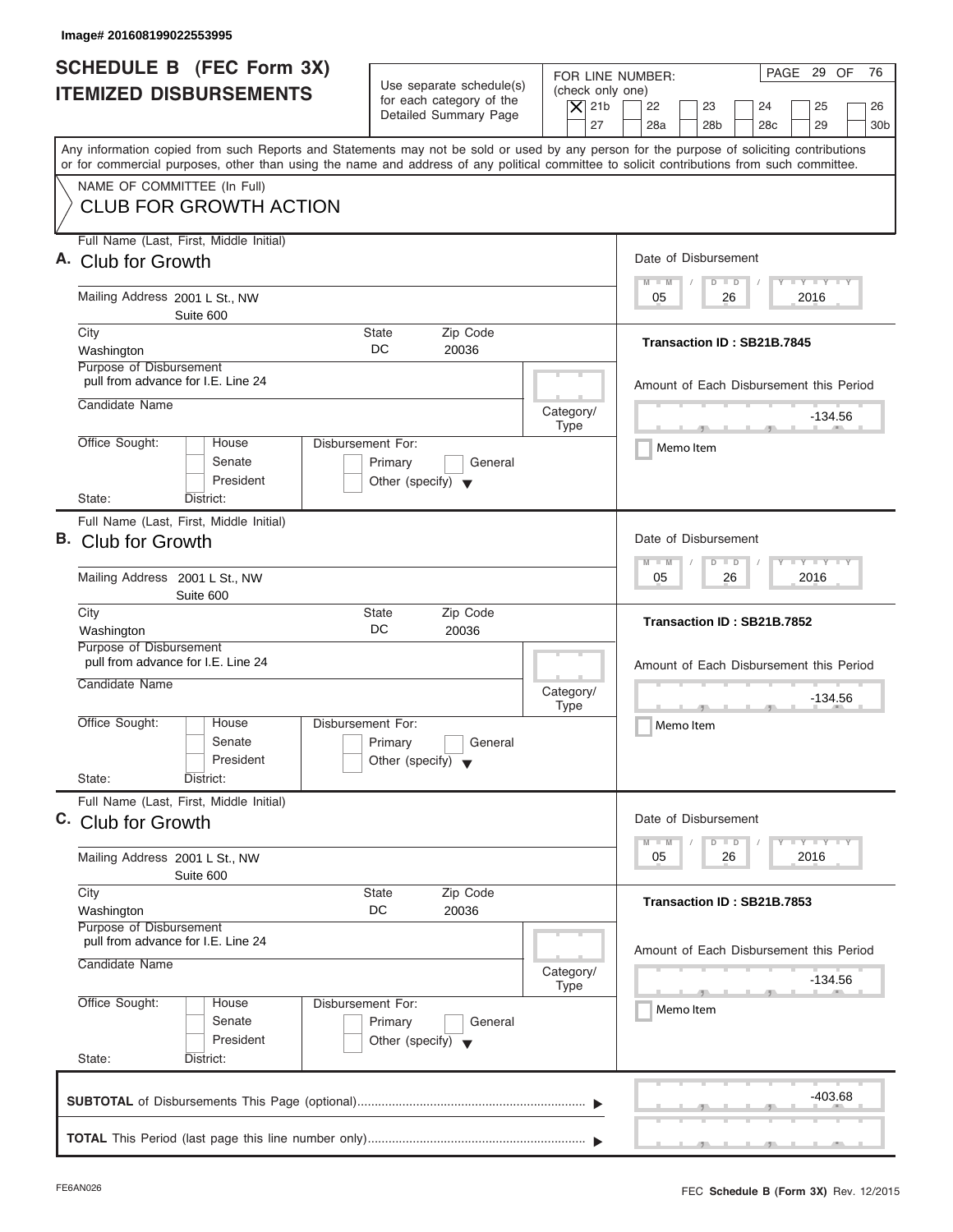| Image# 201608199022553996                                                                                                                                                                                                                                                                                              |                                                                                                                               |                                                                                                                                          |
|------------------------------------------------------------------------------------------------------------------------------------------------------------------------------------------------------------------------------------------------------------------------------------------------------------------------|-------------------------------------------------------------------------------------------------------------------------------|------------------------------------------------------------------------------------------------------------------------------------------|
| <b>SCHEDULE B</b> (FEC Form 3X)<br><b>ITEMIZED DISBURSEMENTS</b>                                                                                                                                                                                                                                                       | Use separate schedule(s)<br>(check only one)<br>for each category of the<br>$ \mathsf{X} $ 21b<br>Detailed Summary Page<br>27 | PAGE 30 OF<br>76<br>FOR LINE NUMBER:<br>22<br>23<br>24<br>25<br>26<br>28a<br>28 <sub>b</sub><br>28 <sub>c</sub><br>29<br>30 <sub>b</sub> |
| Any information copied from such Reports and Statements may not be sold or used by any person for the purpose of soliciting contributions<br>or for commercial purposes, other than using the name and address of any political committee to solicit contributions from such committee.<br>NAME OF COMMITTEE (In Full) |                                                                                                                               |                                                                                                                                          |
| <b>CLUB FOR GROWTH ACTION</b>                                                                                                                                                                                                                                                                                          |                                                                                                                               |                                                                                                                                          |
| Full Name (Last, First, Middle Initial)<br>A. Club for Growth                                                                                                                                                                                                                                                          |                                                                                                                               | Date of Disbursement<br>$T - Y = T - Y = T - Y$<br>$M - M$<br>$D$ $D$                                                                    |
| Mailing Address 2001 L St., NW<br>Suite 600                                                                                                                                                                                                                                                                            |                                                                                                                               | 2016<br>05<br>26                                                                                                                         |
| City<br>Washington<br>Purpose of Disbursement                                                                                                                                                                                                                                                                          | <b>State</b><br>Zip Code<br>DC.<br>20036                                                                                      | Transaction ID: SB21B.7856                                                                                                               |
| pull from advance for I.E. Line 24<br>Candidate Name                                                                                                                                                                                                                                                                   | Category/                                                                                                                     | Amount of Each Disbursement this Period<br>$-134.56$                                                                                     |
| Office Sought:<br>House<br>Senate<br>President                                                                                                                                                                                                                                                                         | <b>Type</b><br>Disbursement For:<br>Primary<br>General<br>Other (specify) $\blacktriangledown$                                | $\overline{1}$ $\overline{1}$ $\overline{1}$ $\overline{1}$ $\overline{1}$ $\overline{1}$ $\overline{1}$<br>Memo Item                    |
| State:<br>District:<br>Full Name (Last, First, Middle Initial)<br>B. Club for Growth<br>Mailing Address 2001 L St., NW                                                                                                                                                                                                 |                                                                                                                               | Date of Disbursement<br>$-1 - Y - 1 - Y - 1 - Y$<br>$M - M$<br>$D$ $D$<br>2016<br>05<br>26                                               |
| Suite 600<br>City<br>Washington                                                                                                                                                                                                                                                                                        | Zip Code<br><b>State</b><br>DC<br>20036                                                                                       | Transaction ID: SB21B.7860                                                                                                               |
| Purpose of Disbursement<br>pull from advance for I.E. Line 24<br>Candidate Name                                                                                                                                                                                                                                        | Category/<br><b>Type</b>                                                                                                      | Amount of Each Disbursement this Period<br>$-134.56$<br>$-7$                                                                             |
| Office Sought:<br>House<br>Senate<br>President<br>State:<br>District:                                                                                                                                                                                                                                                  | Disbursement For:<br>Primary<br>General<br>Other (specify) $\blacktriangledown$                                               | Memo Item                                                                                                                                |
| Full Name (Last, First, Middle Initial)<br>C. Club for Growth                                                                                                                                                                                                                                                          |                                                                                                                               | Date of Disbursement                                                                                                                     |
| Mailing Address 2001 L St., NW<br>Suite 600                                                                                                                                                                                                                                                                            |                                                                                                                               | $T - Y$ $T - Y$ $T - Y$<br>$M - M$<br>$\overline{D}$<br>$\Box$<br>2016<br>05<br>26                                                       |
| City<br>Washington<br>Purpose of Disbursement                                                                                                                                                                                                                                                                          | Zip Code<br><b>State</b><br>DC<br>20036                                                                                       | Transaction ID: SB21B.7863                                                                                                               |
| pull from advance for I.E. Line 24<br>Candidate Name                                                                                                                                                                                                                                                                   | Category/<br><b>Type</b>                                                                                                      | Amount of Each Disbursement this Period<br>-134.56                                                                                       |
| Office Sought:<br>House<br>Senate<br>President<br>State:<br>District:                                                                                                                                                                                                                                                  | Disbursement For:<br>Primary<br>General<br>Other (specify) $\blacktriangledown$                                               | Memo Item                                                                                                                                |
|                                                                                                                                                                                                                                                                                                                        |                                                                                                                               | -403.68                                                                                                                                  |
|                                                                                                                                                                                                                                                                                                                        |                                                                                                                               |                                                                                                                                          |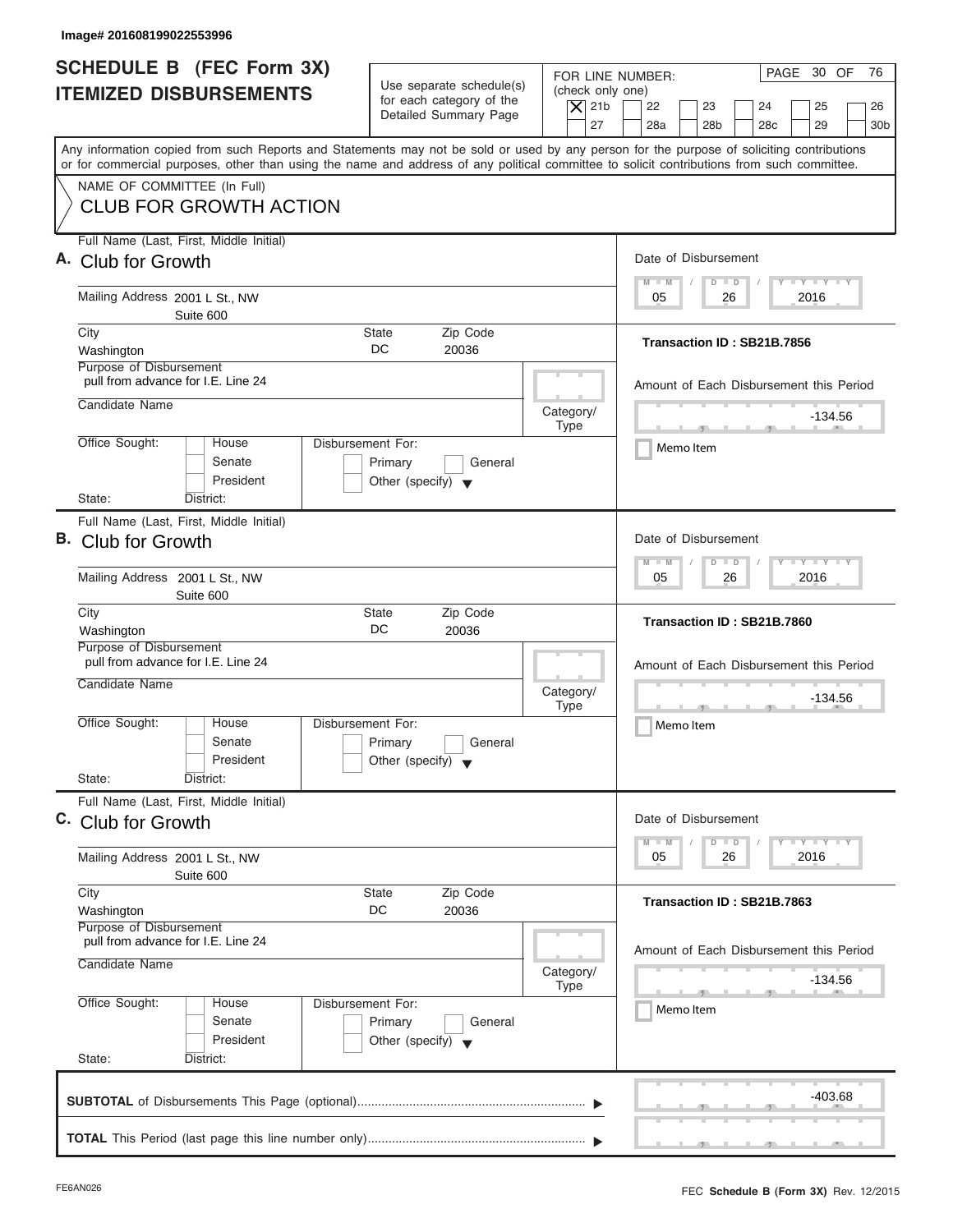| Image# 201608199022553997                                                                                                                  |                                                                                                |                                                                                                                                                                                          |
|--------------------------------------------------------------------------------------------------------------------------------------------|------------------------------------------------------------------------------------------------|------------------------------------------------------------------------------------------------------------------------------------------------------------------------------------------|
| <b>SCHEDULE B</b> (FEC Form 3X)<br><b>ITEMIZED DISBURSEMENTS</b>                                                                           | Use separate schedule(s)<br>for each category of the<br>Detailed Summary Page                  | PAGE 31 OF<br>76<br>FOR LINE NUMBER:<br>(check only one)<br>$ \mathsf{X} $ 21b<br>22<br>23<br>24<br>25<br>26<br>27<br>28a<br>28 <sub>b</sub><br>28 <sub>c</sub><br>29<br>30 <sub>b</sub> |
| or for commercial purposes, other than using the name and address of any political committee to solicit contributions from such committee. |                                                                                                | Any information copied from such Reports and Statements may not be sold or used by any person for the purpose of soliciting contributions                                                |
| NAME OF COMMITTEE (In Full)<br><b>CLUB FOR GROWTH ACTION</b>                                                                               |                                                                                                |                                                                                                                                                                                          |
| Full Name (Last, First, Middle Initial)<br>A. Club for Growth                                                                              |                                                                                                | Date of Disbursement                                                                                                                                                                     |
| Mailing Address 2001 L St., NW<br>Suite 600                                                                                                |                                                                                                | $T - Y = T - Y = T - Y$<br>$M - M$<br>$D$ $D$<br>2016<br>05<br>26                                                                                                                        |
| City<br>Washington<br>Purpose of Disbursement                                                                                              | <b>State</b><br>Zip Code<br>DC.<br>20036                                                       | Transaction ID: SB21B.7866                                                                                                                                                               |
| pull from advance for I.E. Line 24<br>Candidate Name                                                                                       | Category/                                                                                      | Amount of Each Disbursement this Period                                                                                                                                                  |
| Office Sought:<br>House<br>Senate<br>President                                                                                             | <b>Type</b><br>Disbursement For:<br>Primary<br>General<br>Other (specify) $\blacktriangledown$ | $-134.56$<br>$\mathcal{F}$ and $\mathcal{F}$ and $\mathcal{F}$<br>Memo Item                                                                                                              |
| State:<br>District:<br>Full Name (Last, First, Middle Initial)<br>B. Club for Growth                                                       |                                                                                                | Date of Disbursement<br>$-1 - Y - 1 - Y - 1 - Y$<br>$M - M$<br>$D$ $D$                                                                                                                   |
| Mailing Address 2001 L St., NW<br>Suite 600                                                                                                |                                                                                                | 2016<br>05<br>26                                                                                                                                                                         |
| City<br>Washington<br>Purpose of Disbursement                                                                                              | Zip Code<br><b>State</b><br>DC<br>20036                                                        | Transaction ID: SB21B.7900                                                                                                                                                               |
| pull from advance for I.E. Line 24<br>Candidate Name                                                                                       | Category/<br><b>Type</b>                                                                       | Amount of Each Disbursement this Period<br>$-11.72$<br>$-7$                                                                                                                              |
| Office Sought:<br>House<br>Senate<br>President<br>State:<br>District:                                                                      | Disbursement For:<br>Primary<br>General<br>Other (specify) $\blacktriangledown$                | Memo Item                                                                                                                                                                                |
| Full Name (Last, First, Middle Initial)<br>C. Club for Growth                                                                              |                                                                                                | Date of Disbursement                                                                                                                                                                     |
| Mailing Address 2001 L St., NW<br>Suite 600                                                                                                |                                                                                                | $T - Y$ $T - Y$ $T - Y$<br>$M - M$<br>D<br>$\Box$<br>2016<br>05<br>27                                                                                                                    |
| City<br>Washington<br>Purpose of Disbursement                                                                                              | Zip Code<br><b>State</b><br>DC<br>20036                                                        | Transaction ID: SB21B.7733                                                                                                                                                               |
| pull from advance for I.E. Line 24<br>Candidate Name                                                                                       | Category/<br><b>Type</b>                                                                       | Amount of Each Disbursement this Period<br>-135.85                                                                                                                                       |
| Office Sought:<br>House<br>Senate<br>President                                                                                             | Disbursement For:<br>Primary<br>General<br>Other (specify) $\blacktriangledown$                | Memo Item                                                                                                                                                                                |
| State:<br>District:                                                                                                                        |                                                                                                | -282.13                                                                                                                                                                                  |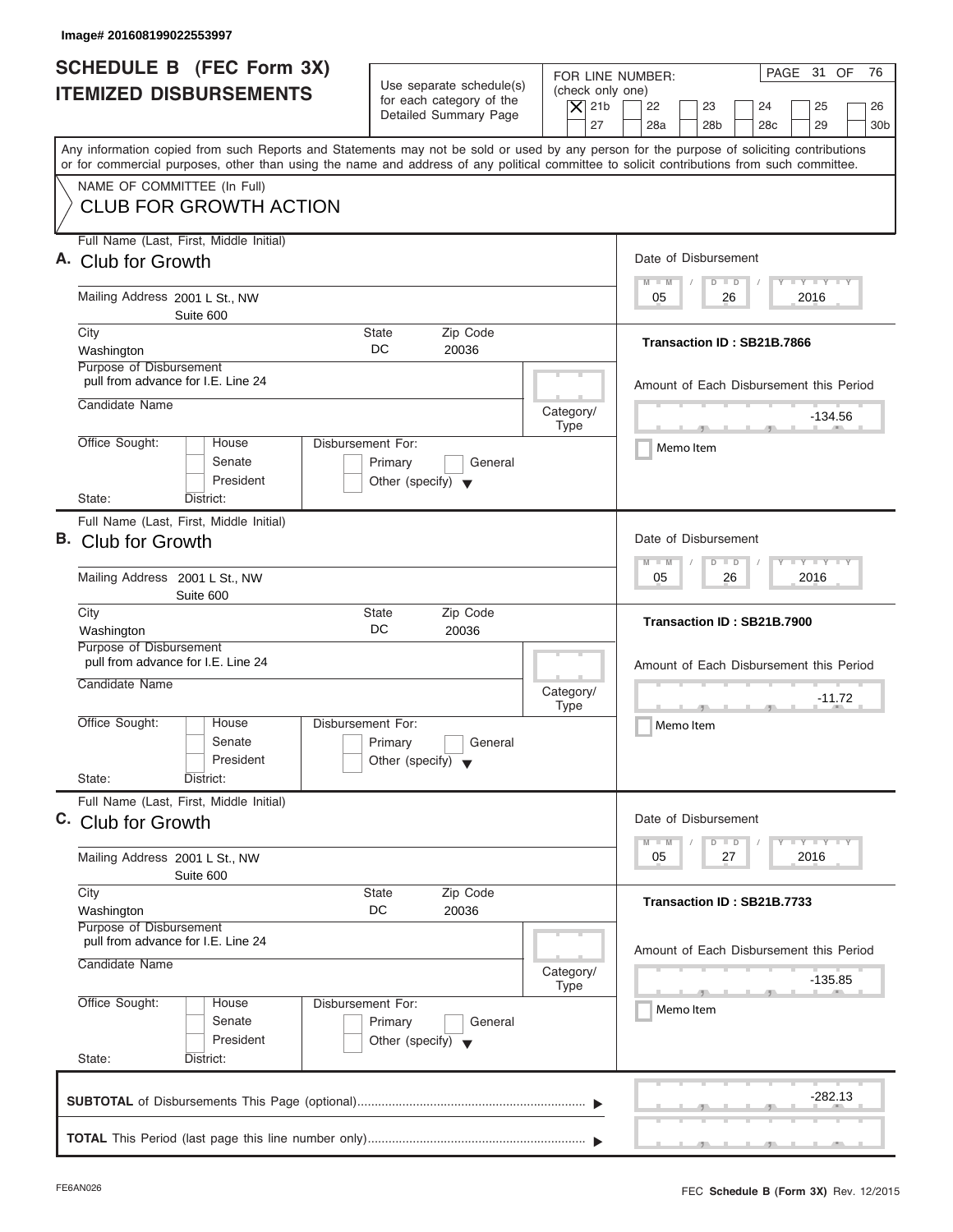| Image# 201608199022553998                                                            |                                                                                 |                                                                                                                                                                                                                                                                                         |
|--------------------------------------------------------------------------------------|---------------------------------------------------------------------------------|-----------------------------------------------------------------------------------------------------------------------------------------------------------------------------------------------------------------------------------------------------------------------------------------|
| <b>SCHEDULE B</b> (FEC Form 3X)<br><b>ITEMIZED DISBURSEMENTS</b>                     | Use separate schedule(s)<br>for each category of the<br>Detailed Summary Page   | PAGE 32 OF<br>76<br>FOR LINE NUMBER:<br>(check only one)<br>$ \mathsf{X} $ 21b<br>22<br>23<br>24<br>25<br>26<br>27<br>28a<br>28 <sub>b</sub><br>28 <sub>c</sub><br>29<br>30 <sub>b</sub>                                                                                                |
|                                                                                      |                                                                                 | Any information copied from such Reports and Statements may not be sold or used by any person for the purpose of soliciting contributions<br>or for commercial purposes, other than using the name and address of any political committee to solicit contributions from such committee. |
| NAME OF COMMITTEE (In Full)<br><b>CLUB FOR GROWTH ACTION</b>                         |                                                                                 |                                                                                                                                                                                                                                                                                         |
| Full Name (Last, First, Middle Initial)<br>A. Club for Growth                        |                                                                                 | Date of Disbursement                                                                                                                                                                                                                                                                    |
| Mailing Address 2001 L St., NW<br>Suite 600                                          |                                                                                 | $T - Y = T - Y = T - Y$<br>$M - M$<br>$D$ $D$<br>2016<br>05<br>27                                                                                                                                                                                                                       |
| City<br>Washington<br>Purpose of Disbursement                                        | <b>State</b><br>Zip Code<br>DC.<br>20036                                        | Transaction ID: SB21B.7735                                                                                                                                                                                                                                                              |
| pull from advance for I.E. Line 24<br>Candidate Name                                 |                                                                                 | Amount of Each Disbursement this Period<br>Category/                                                                                                                                                                                                                                    |
| Office Sought:<br>House<br>Senate<br>President                                       | Disbursement For:<br>Primary<br>General<br>Other (specify) $\blacktriangledown$ | $-17.58$<br><b>Type</b><br>Memo Item                                                                                                                                                                                                                                                    |
| State:<br>District:<br>Full Name (Last, First, Middle Initial)<br>B. Club for Growth |                                                                                 | Date of Disbursement<br>$-1 - Y - 1 - Y - 1 - Y$<br>$M - M$<br>$D$ $D$                                                                                                                                                                                                                  |
| Mailing Address 2001 L St., NW<br>Suite 600                                          |                                                                                 | 2016<br>05<br>27                                                                                                                                                                                                                                                                        |
| City<br>Washington<br>Purpose of Disbursement                                        | Zip Code<br><b>State</b><br>DC<br>20036                                         | Transaction ID: SB21B.7901                                                                                                                                                                                                                                                              |
| pull from advance for I.E. Line 24<br>Candidate Name                                 |                                                                                 | Amount of Each Disbursement this Period<br>Category/<br>$-17.58$<br><b>Type</b><br>$-7$                                                                                                                                                                                                 |
| Office Sought:<br>House<br>Senate<br>President<br>State:<br>District:                | Disbursement For:<br>Primary<br>General<br>Other (specify) $\blacktriangledown$ | Memo Item                                                                                                                                                                                                                                                                               |
| Full Name (Last, First, Middle Initial)<br>C. Club for Growth                        |                                                                                 | Date of Disbursement                                                                                                                                                                                                                                                                    |
| Mailing Address 2001 L St., NW<br>Suite 600                                          |                                                                                 | $T - Y$ $T - Y$ $T - Y$<br>$M - M$<br>$\overline{D}$<br>$\Box$<br>2016<br>05<br>28                                                                                                                                                                                                      |
| City<br>Washington<br>Purpose of Disbursement                                        | Zip Code<br><b>State</b><br>DC<br>20036                                         | Transaction ID: SB21B.7736                                                                                                                                                                                                                                                              |
| pull from advance for I.E. Line 24<br>Candidate Name                                 |                                                                                 | Amount of Each Disbursement this Period<br>Category/<br>$-11.72$<br><b>Type</b>                                                                                                                                                                                                         |
| Office Sought:<br>House<br>Senate<br>President<br>State:<br>District:                | Disbursement For:<br>Primary<br>General<br>Other (specify) $\blacktriangledown$ | Memo Item                                                                                                                                                                                                                                                                               |
|                                                                                      |                                                                                 | -46.88                                                                                                                                                                                                                                                                                  |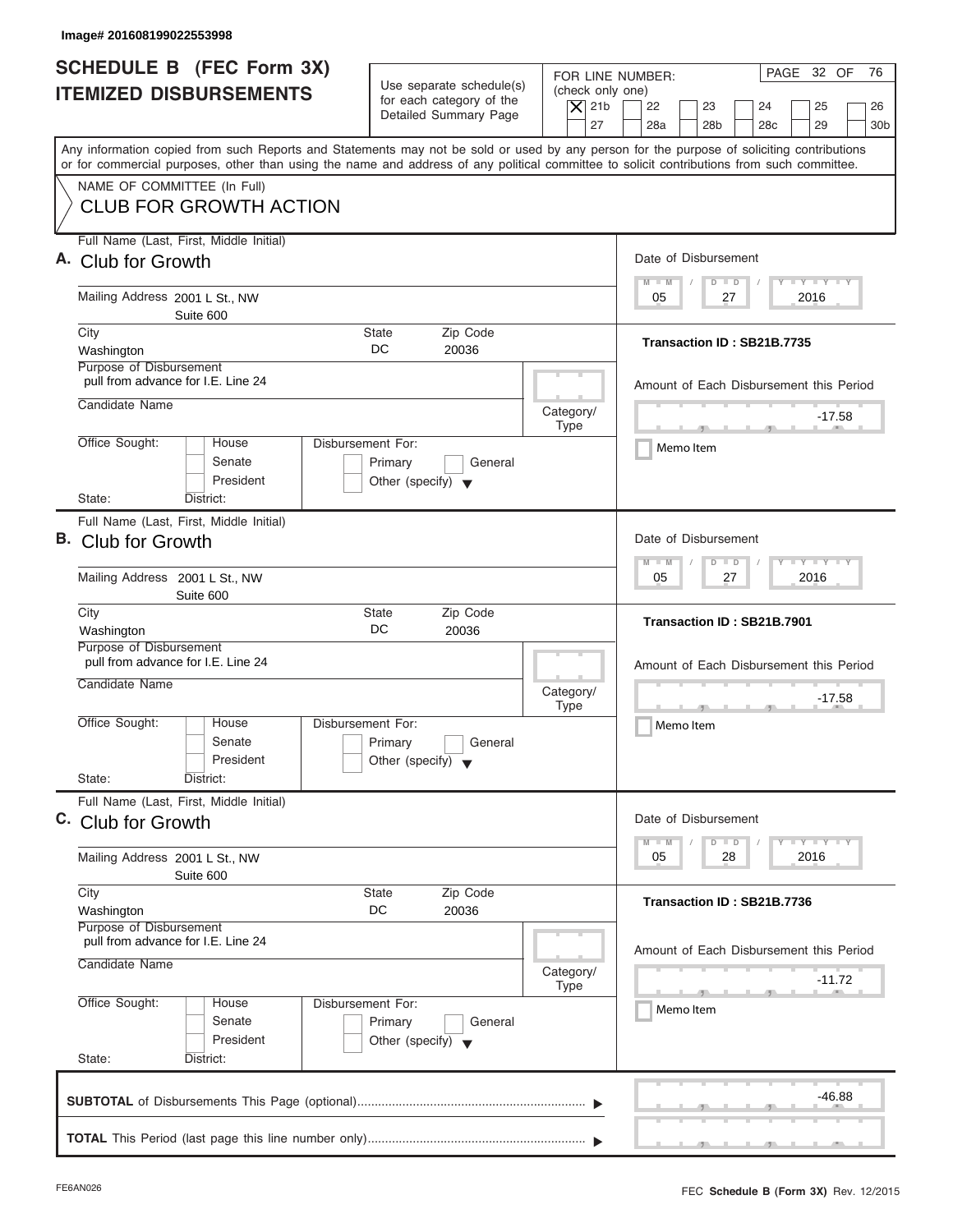| Image# 201608199022553999                                                                                                                                                                                                                                                               |                                                                                                                               |                                                                                                                                          |
|-----------------------------------------------------------------------------------------------------------------------------------------------------------------------------------------------------------------------------------------------------------------------------------------|-------------------------------------------------------------------------------------------------------------------------------|------------------------------------------------------------------------------------------------------------------------------------------|
| <b>SCHEDULE B</b> (FEC Form 3X)<br><b>ITEMIZED DISBURSEMENTS</b>                                                                                                                                                                                                                        | Use separate schedule(s)<br>(check only one)<br>for each category of the<br>$ \mathsf{X} $ 21b<br>Detailed Summary Page<br>27 | PAGE 33 OF<br>76<br>FOR LINE NUMBER:<br>22<br>23<br>24<br>25<br>26<br>28a<br>28 <sub>b</sub><br>28 <sub>c</sub><br>29<br>30 <sub>b</sub> |
| Any information copied from such Reports and Statements may not be sold or used by any person for the purpose of soliciting contributions<br>or for commercial purposes, other than using the name and address of any political committee to solicit contributions from such committee. |                                                                                                                               |                                                                                                                                          |
| NAME OF COMMITTEE (In Full)<br><b>CLUB FOR GROWTH ACTION</b>                                                                                                                                                                                                                            |                                                                                                                               |                                                                                                                                          |
| Full Name (Last, First, Middle Initial)<br>A. Club for Growth                                                                                                                                                                                                                           |                                                                                                                               | Date of Disbursement<br>$T - Y = T - Y = T - Y$<br>$M - M$<br>$D$ $D$                                                                    |
| Mailing Address 2001 L St., NW<br>Suite 600                                                                                                                                                                                                                                             |                                                                                                                               | 29<br>2016<br>05                                                                                                                         |
| City<br>Washington<br>Purpose of Disbursement                                                                                                                                                                                                                                           | Zip Code<br><b>State</b><br>DC.<br>20036                                                                                      | Transaction ID: SB21B.7902                                                                                                               |
| pull from advance for I.E. Line 24<br>Candidate Name                                                                                                                                                                                                                                    | Category/                                                                                                                     | Amount of Each Disbursement this Period<br>-9.77                                                                                         |
| Office Sought:<br>House<br>Senate<br>President<br>State:<br>District:                                                                                                                                                                                                                   | <b>Type</b><br>Disbursement For:<br>Primary<br>General<br>Other (specify) $\blacktriangledown$                                | $\mathcal{F}$ and $\mathcal{F}$ and $\mathcal{F}$<br>Memo Item                                                                           |
| Full Name (Last, First, Middle Initial)<br>B. Club for Growth<br>Mailing Address 2001 L St., NW                                                                                                                                                                                         |                                                                                                                               | Date of Disbursement<br>$-1 - Y - 1 - Y - 1 - Y$<br>$M - M$<br>$D$ $D$<br>2016<br>05<br>30                                               |
| Suite 600<br>City<br>Washington                                                                                                                                                                                                                                                         | Zip Code<br><b>State</b><br>DC<br>20036                                                                                       | Transaction ID: SB21B.7732                                                                                                               |
| Purpose of Disbursement<br>pull from advance for I.E. Line 24<br>Candidate Name                                                                                                                                                                                                         | Category/<br><b>Type</b>                                                                                                      | Amount of Each Disbursement this Period<br>-9.77<br>$-7$                                                                                 |
| Office Sought:<br>House<br>Senate<br>President<br>State:<br>District:                                                                                                                                                                                                                   | Disbursement For:<br>Primary<br>General<br>Other (specify) $\blacktriangledown$                                               | Memo Item                                                                                                                                |
| Full Name (Last, First, Middle Initial)<br>C. Club for Growth                                                                                                                                                                                                                           |                                                                                                                               | Date of Disbursement                                                                                                                     |
| Mailing Address 2001 L St., NW<br>Suite 600                                                                                                                                                                                                                                             |                                                                                                                               | $T - Y$ $T - Y$ $T - Y$<br>$M - M$<br>D<br>$\Box$<br>2016<br>05<br>31                                                                    |
| City<br>Washington<br>Purpose of Disbursement                                                                                                                                                                                                                                           | Zip Code<br><b>State</b><br>DC<br>20036                                                                                       | Transaction ID: SB21B.7737                                                                                                               |
| pull from advance for I.E. Line 24<br>Candidate Name                                                                                                                                                                                                                                    | Category/<br><b>Type</b>                                                                                                      | Amount of Each Disbursement this Period<br>-215.38                                                                                       |
| Office Sought:<br>House<br>Senate<br>President<br>State:<br>District:                                                                                                                                                                                                                   | Disbursement For:<br>Primary<br>General<br>Other (specify) $\blacktriangledown$                                               | Memo Item                                                                                                                                |
|                                                                                                                                                                                                                                                                                         |                                                                                                                               | -234.92                                                                                                                                  |
|                                                                                                                                                                                                                                                                                         |                                                                                                                               |                                                                                                                                          |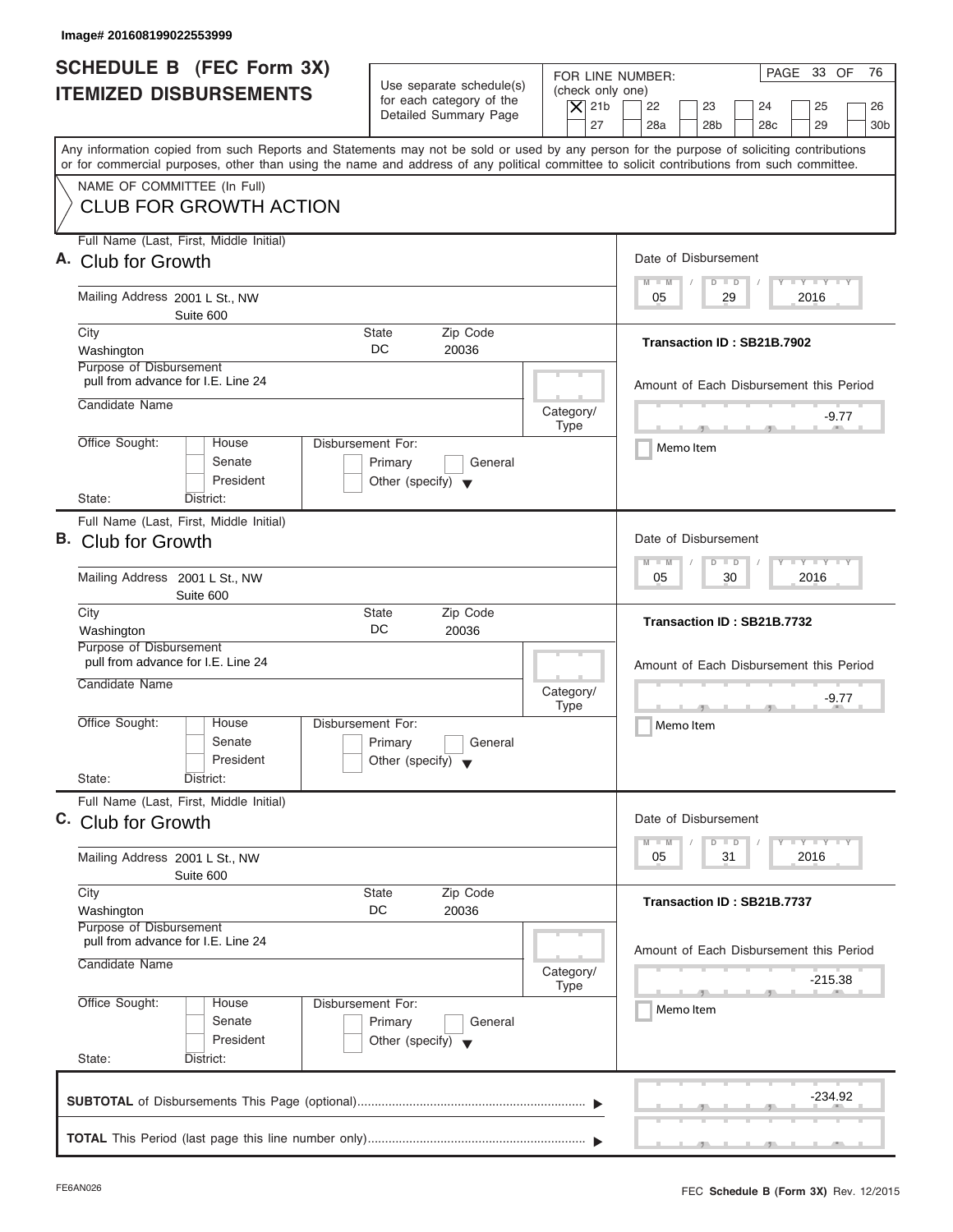| Image# 201608199022554000                                                                                                                                                                                                                                                               |                                                                      |                                                                               |                                        |    |                               |           |                       |                                         |                                  |                             |
|-----------------------------------------------------------------------------------------------------------------------------------------------------------------------------------------------------------------------------------------------------------------------------------------|----------------------------------------------------------------------|-------------------------------------------------------------------------------|----------------------------------------|----|-------------------------------|-----------|-----------------------|-----------------------------------------|----------------------------------|-----------------------------|
| <b>SCHEDULE B</b> (FEC Form 3X)<br><b>ITEMIZED DISBURSEMENTS</b>                                                                                                                                                                                                                        |                                                                      | Use separate schedule(s)<br>for each category of the<br>Detailed Summary Page | (check only one)<br>$ \mathsf{X} $ 21b | 27 | FOR LINE NUMBER:<br>22<br>28a |           | 23<br>28 <sub>b</sub> | 24<br>28 <sub>c</sub>                   | PAGE 34 OF<br>25<br>29           | 76<br>26<br>30 <sub>b</sub> |
| Any information copied from such Reports and Statements may not be sold or used by any person for the purpose of soliciting contributions<br>or for commercial purposes, other than using the name and address of any political committee to solicit contributions from such committee. |                                                                      |                                                                               |                                        |    |                               |           |                       |                                         |                                  |                             |
| NAME OF COMMITTEE (In Full)<br><b>CLUB FOR GROWTH ACTION</b>                                                                                                                                                                                                                            |                                                                      |                                                                               |                                        |    |                               |           |                       |                                         |                                  |                             |
| Full Name (Last, First, Middle Initial)<br>A. Club for Growth                                                                                                                                                                                                                           |                                                                      |                                                                               |                                        |    | Date of Disbursement          |           |                       |                                         |                                  |                             |
| Mailing Address 2001 L St., NW<br>Suite 600                                                                                                                                                                                                                                             |                                                                      |                                                                               |                                        |    | $M - M$<br>05                 |           | $D$ $D$<br>31         |                                         | $T - Y = T - Y = T - Y$<br>2016  |                             |
| City<br>Washington<br>Purpose of Disbursement                                                                                                                                                                                                                                           | State<br>DC                                                          | Zip Code<br>20036                                                             |                                        |    |                               |           |                       | Transaction ID: SB21B.7738              |                                  |                             |
| pull from advance for I.E. Line 24<br>Candidate Name                                                                                                                                                                                                                                    |                                                                      |                                                                               |                                        |    |                               |           |                       | Amount of Each Disbursement this Period |                                  |                             |
| Office Sought:<br>House<br>Senate<br>President<br>State:<br>District:                                                                                                                                                                                                                   | Disbursement For:<br>Primary<br>Other (specify) $\blacktriangledown$ | General                                                                       | Category/<br><b>Type</b>               |    |                               | Memo Item |                       |                                         | $-17.58$                         |                             |
| Full Name (Last, First, Middle Initial)<br>B. Club for Growth                                                                                                                                                                                                                           |                                                                      |                                                                               |                                        |    | Date of Disbursement          |           |                       |                                         |                                  |                             |
| Mailing Address 2001 L St., NW<br>Suite 600                                                                                                                                                                                                                                             |                                                                      |                                                                               |                                        |    | $M - M$<br>05                 |           | $D$ $D$               | 31                                      | $-1 - Y - 1 - Y - 1 - Y$<br>2016 |                             |
| City<br>Washington<br>Purpose of Disbursement                                                                                                                                                                                                                                           | <b>State</b><br><b>DC</b>                                            | Zip Code<br>20036                                                             |                                        |    |                               |           |                       | Transaction ID: SB21B.7905              |                                  |                             |
| Pull from advance, line 21, for admininstrative, compliance, fundraising<br>cunnort<br><b>Candidate Name</b>                                                                                                                                                                            |                                                                      |                                                                               | Category/<br><b>Type</b>               |    |                               |           |                       | Amount of Each Disbursement this Period | 12783.07                         |                             |
| Office Sought:<br>House<br>Senate<br>President                                                                                                                                                                                                                                          | Disbursement For:<br>Primary<br>Other (specify) $\blacktriangledown$ | General                                                                       |                                        |    |                               | Memo Item |                       |                                         |                                  |                             |
| State:<br>District:<br>Full Name (Last, First, Middle Initial)<br>C. Club for Growth                                                                                                                                                                                                    |                                                                      |                                                                               |                                        |    | Date of Disbursement          |           |                       |                                         |                                  |                             |
| Mailing Address 2001 L St., NW<br>Suite 600                                                                                                                                                                                                                                             |                                                                      |                                                                               |                                        |    | $M - M$<br>05                 |           | D<br>31               | $\Box$                                  | $T - Y$ $T - Y$ $T - Y$<br>2016  |                             |
| City<br>Washington<br>Purpose of Disbursement                                                                                                                                                                                                                                           | <b>State</b><br>DC                                                   | Zip Code<br>20036                                                             |                                        |    |                               |           |                       | Transaction ID: SB21B.7907              |                                  |                             |
| pull from advance for operating expenditure line 21<br>Candidate Name                                                                                                                                                                                                                   |                                                                      |                                                                               | Category/<br><b>Type</b>               |    |                               |           |                       | Amount of Each Disbursement this Period | -12783.07                        |                             |
| Office Sought:<br>House<br>Senate<br>President<br>State:<br>District:                                                                                                                                                                                                                   | Disbursement For:<br>Primary<br>Other (specify) $\blacktriangledown$ | General                                                                       |                                        |    |                               | Memo Item |                       |                                         |                                  |                             |
|                                                                                                                                                                                                                                                                                         |                                                                      |                                                                               |                                        |    |                               |           |                       |                                         | -17.58                           |                             |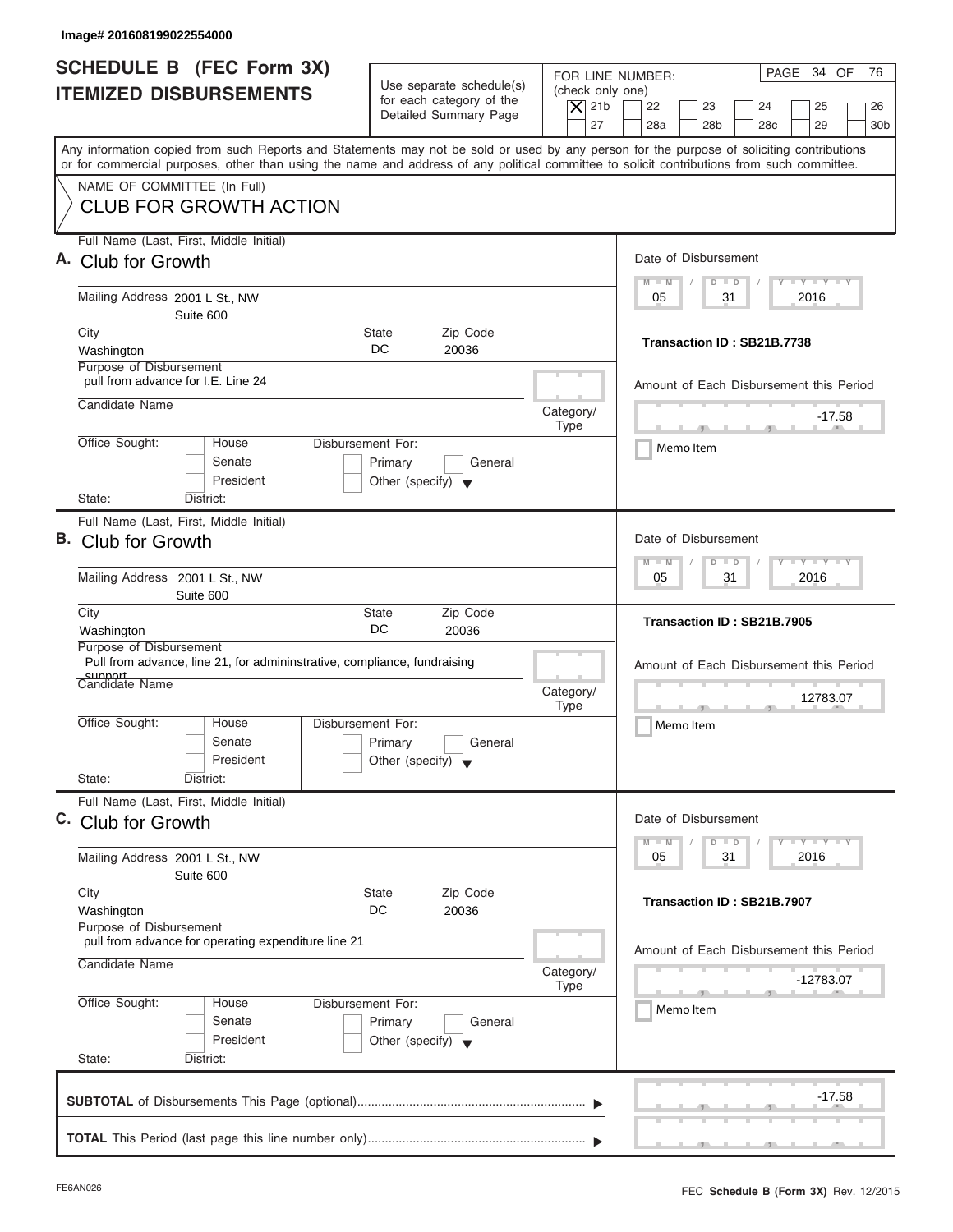| PAGE 35 OF<br>FOR LINE NUMBER:<br>Use separate schedule(s)<br>(check only one)<br>for each category of the<br>$\overline{X}$ 21b<br>22<br>23<br>24<br>25<br>Detailed Summary Page<br>27<br>28a<br>28 <sub>b</sub><br>28 <sub>c</sub><br>29<br>Any information copied from such Reports and Statements may not be sold or used by any person for the purpose of soliciting contributions<br>or for commercial purposes, other than using the name and address of any political committee to solicit contributions from such committee.<br>NAME OF COMMITTEE (In Full)<br><b>CLUB FOR GROWTH ACTION</b><br>Full Name (Last, First, Middle Initial)<br>Date of Disbursement<br><b>Creative Response Concepts</b><br>$I - Y - I - Y - I - Y$<br>$M - M$<br>$D$ $D$<br>Mailing Address 2760 Eisenhower Ave.<br>02<br>2016<br>05<br>4th floor<br>City<br>Zip Code<br>State<br>Transaction ID: SB21B.7820<br><b>VA</b><br>Alexandria<br>22314<br>Purpose of Disbursement<br>digital, internet, public relations consulting<br>Candidate Name<br>Category/<br>8759.00<br><b>Type</b><br>- 11 -<br>$-7$<br>Office Sought:<br>Disbursement For:<br>House<br>Memo Item<br>Senate<br>Primary<br>General<br>President<br>Other (specify) $\blacktriangledown$<br>State:<br>District:<br>Full Name (Last, First, Middle Initial)<br>Date of Disbursement<br>$-Y - Y - Y - I - Y$<br>$M - M$<br>$\Box$<br>$\Box$<br>02<br>2016<br>05<br>Mailing Address 5078 Sunrise Ridge Trail<br>City<br><b>State</b><br>Zip Code<br>Transaction ID: SB21B.7821<br>WI<br>Middleton<br>53562<br>Purpose of Disbursement<br>internet consulting<br>Candidate Name<br>Category/<br>125.00<br><b>Type</b><br>- 51<br>Office Sought:<br>House<br>Disbursement For:<br>Memo Item<br>Senate<br>Primary<br>General<br>President<br>Other (specify) $\blacktriangledown$<br>State:<br>District:<br>Full Name (Last, First, Middle Initial)<br>Date of Disbursement<br>$\mathbf{I}$ $\mathbf{Y}$ $\mathbf{I}$ $\mathbf{Y}$ $\mathbf{I}$ $\mathbf{Y}$<br>$M - M$<br>$\Box$<br>D<br>2016<br>05<br>31<br>Mailing Address 2001 K St., NW<br>City<br>Zip Code<br><b>State</b><br>Transaction ID: SB21B.7823<br>DC<br>20006<br>Washington<br>Purpose of Disbursement<br>bank fees<br>Candidate Name<br>Category/<br>150.00<br>Type<br>Office Sought:<br>Disbursement For:<br>House<br>Memo Item<br>Senate<br>Primary<br>General<br>President<br>Other (specify) $\blacktriangledown$<br>State:<br>District: | Image# 201608199022554001                                        |  |                                         |
|-----------------------------------------------------------------------------------------------------------------------------------------------------------------------------------------------------------------------------------------------------------------------------------------------------------------------------------------------------------------------------------------------------------------------------------------------------------------------------------------------------------------------------------------------------------------------------------------------------------------------------------------------------------------------------------------------------------------------------------------------------------------------------------------------------------------------------------------------------------------------------------------------------------------------------------------------------------------------------------------------------------------------------------------------------------------------------------------------------------------------------------------------------------------------------------------------------------------------------------------------------------------------------------------------------------------------------------------------------------------------------------------------------------------------------------------------------------------------------------------------------------------------------------------------------------------------------------------------------------------------------------------------------------------------------------------------------------------------------------------------------------------------------------------------------------------------------------------------------------------------------------------------------------------------------------------------------------------------------------------------------------------------------------------------------------------------------------------------------------------------------------------------------------------------------------------------------------------------------------------------------------------------------------------------------------------------------------------------------------------------------------------------------------------------------------------------------------------|------------------------------------------------------------------|--|-----------------------------------------|
| B. District 13, LLC<br>C. Eagle Bank                                                                                                                                                                                                                                                                                                                                                                                                                                                                                                                                                                                                                                                                                                                                                                                                                                                                                                                                                                                                                                                                                                                                                                                                                                                                                                                                                                                                                                                                                                                                                                                                                                                                                                                                                                                                                                                                                                                                                                                                                                                                                                                                                                                                                                                                                                                                                                                                                            | <b>SCHEDULE B</b> (FEC Form 3X)<br><b>ITEMIZED DISBURSEMENTS</b> |  | 76<br>26<br>30 <sub>b</sub>             |
|                                                                                                                                                                                                                                                                                                                                                                                                                                                                                                                                                                                                                                                                                                                                                                                                                                                                                                                                                                                                                                                                                                                                                                                                                                                                                                                                                                                                                                                                                                                                                                                                                                                                                                                                                                                                                                                                                                                                                                                                                                                                                                                                                                                                                                                                                                                                                                                                                                                                 |                                                                  |  |                                         |
|                                                                                                                                                                                                                                                                                                                                                                                                                                                                                                                                                                                                                                                                                                                                                                                                                                                                                                                                                                                                                                                                                                                                                                                                                                                                                                                                                                                                                                                                                                                                                                                                                                                                                                                                                                                                                                                                                                                                                                                                                                                                                                                                                                                                                                                                                                                                                                                                                                                                 |                                                                  |  |                                         |
|                                                                                                                                                                                                                                                                                                                                                                                                                                                                                                                                                                                                                                                                                                                                                                                                                                                                                                                                                                                                                                                                                                                                                                                                                                                                                                                                                                                                                                                                                                                                                                                                                                                                                                                                                                                                                                                                                                                                                                                                                                                                                                                                                                                                                                                                                                                                                                                                                                                                 |                                                                  |  |                                         |
|                                                                                                                                                                                                                                                                                                                                                                                                                                                                                                                                                                                                                                                                                                                                                                                                                                                                                                                                                                                                                                                                                                                                                                                                                                                                                                                                                                                                                                                                                                                                                                                                                                                                                                                                                                                                                                                                                                                                                                                                                                                                                                                                                                                                                                                                                                                                                                                                                                                                 |                                                                  |  |                                         |
|                                                                                                                                                                                                                                                                                                                                                                                                                                                                                                                                                                                                                                                                                                                                                                                                                                                                                                                                                                                                                                                                                                                                                                                                                                                                                                                                                                                                                                                                                                                                                                                                                                                                                                                                                                                                                                                                                                                                                                                                                                                                                                                                                                                                                                                                                                                                                                                                                                                                 |                                                                  |  |                                         |
|                                                                                                                                                                                                                                                                                                                                                                                                                                                                                                                                                                                                                                                                                                                                                                                                                                                                                                                                                                                                                                                                                                                                                                                                                                                                                                                                                                                                                                                                                                                                                                                                                                                                                                                                                                                                                                                                                                                                                                                                                                                                                                                                                                                                                                                                                                                                                                                                                                                                 |                                                                  |  | Amount of Each Disbursement this Period |
|                                                                                                                                                                                                                                                                                                                                                                                                                                                                                                                                                                                                                                                                                                                                                                                                                                                                                                                                                                                                                                                                                                                                                                                                                                                                                                                                                                                                                                                                                                                                                                                                                                                                                                                                                                                                                                                                                                                                                                                                                                                                                                                                                                                                                                                                                                                                                                                                                                                                 |                                                                  |  |                                         |
|                                                                                                                                                                                                                                                                                                                                                                                                                                                                                                                                                                                                                                                                                                                                                                                                                                                                                                                                                                                                                                                                                                                                                                                                                                                                                                                                                                                                                                                                                                                                                                                                                                                                                                                                                                                                                                                                                                                                                                                                                                                                                                                                                                                                                                                                                                                                                                                                                                                                 |                                                                  |  |                                         |
|                                                                                                                                                                                                                                                                                                                                                                                                                                                                                                                                                                                                                                                                                                                                                                                                                                                                                                                                                                                                                                                                                                                                                                                                                                                                                                                                                                                                                                                                                                                                                                                                                                                                                                                                                                                                                                                                                                                                                                                                                                                                                                                                                                                                                                                                                                                                                                                                                                                                 |                                                                  |  |                                         |
|                                                                                                                                                                                                                                                                                                                                                                                                                                                                                                                                                                                                                                                                                                                                                                                                                                                                                                                                                                                                                                                                                                                                                                                                                                                                                                                                                                                                                                                                                                                                                                                                                                                                                                                                                                                                                                                                                                                                                                                                                                                                                                                                                                                                                                                                                                                                                                                                                                                                 |                                                                  |  |                                         |
|                                                                                                                                                                                                                                                                                                                                                                                                                                                                                                                                                                                                                                                                                                                                                                                                                                                                                                                                                                                                                                                                                                                                                                                                                                                                                                                                                                                                                                                                                                                                                                                                                                                                                                                                                                                                                                                                                                                                                                                                                                                                                                                                                                                                                                                                                                                                                                                                                                                                 |                                                                  |  |                                         |
|                                                                                                                                                                                                                                                                                                                                                                                                                                                                                                                                                                                                                                                                                                                                                                                                                                                                                                                                                                                                                                                                                                                                                                                                                                                                                                                                                                                                                                                                                                                                                                                                                                                                                                                                                                                                                                                                                                                                                                                                                                                                                                                                                                                                                                                                                                                                                                                                                                                                 |                                                                  |  | Amount of Each Disbursement this Period |
|                                                                                                                                                                                                                                                                                                                                                                                                                                                                                                                                                                                                                                                                                                                                                                                                                                                                                                                                                                                                                                                                                                                                                                                                                                                                                                                                                                                                                                                                                                                                                                                                                                                                                                                                                                                                                                                                                                                                                                                                                                                                                                                                                                                                                                                                                                                                                                                                                                                                 |                                                                  |  |                                         |
|                                                                                                                                                                                                                                                                                                                                                                                                                                                                                                                                                                                                                                                                                                                                                                                                                                                                                                                                                                                                                                                                                                                                                                                                                                                                                                                                                                                                                                                                                                                                                                                                                                                                                                                                                                                                                                                                                                                                                                                                                                                                                                                                                                                                                                                                                                                                                                                                                                                                 |                                                                  |  |                                         |
|                                                                                                                                                                                                                                                                                                                                                                                                                                                                                                                                                                                                                                                                                                                                                                                                                                                                                                                                                                                                                                                                                                                                                                                                                                                                                                                                                                                                                                                                                                                                                                                                                                                                                                                                                                                                                                                                                                                                                                                                                                                                                                                                                                                                                                                                                                                                                                                                                                                                 |                                                                  |  |                                         |
|                                                                                                                                                                                                                                                                                                                                                                                                                                                                                                                                                                                                                                                                                                                                                                                                                                                                                                                                                                                                                                                                                                                                                                                                                                                                                                                                                                                                                                                                                                                                                                                                                                                                                                                                                                                                                                                                                                                                                                                                                                                                                                                                                                                                                                                                                                                                                                                                                                                                 |                                                                  |  |                                         |
|                                                                                                                                                                                                                                                                                                                                                                                                                                                                                                                                                                                                                                                                                                                                                                                                                                                                                                                                                                                                                                                                                                                                                                                                                                                                                                                                                                                                                                                                                                                                                                                                                                                                                                                                                                                                                                                                                                                                                                                                                                                                                                                                                                                                                                                                                                                                                                                                                                                                 |                                                                  |  | Amount of Each Disbursement this Period |
|                                                                                                                                                                                                                                                                                                                                                                                                                                                                                                                                                                                                                                                                                                                                                                                                                                                                                                                                                                                                                                                                                                                                                                                                                                                                                                                                                                                                                                                                                                                                                                                                                                                                                                                                                                                                                                                                                                                                                                                                                                                                                                                                                                                                                                                                                                                                                                                                                                                                 |                                                                  |  |                                         |
|                                                                                                                                                                                                                                                                                                                                                                                                                                                                                                                                                                                                                                                                                                                                                                                                                                                                                                                                                                                                                                                                                                                                                                                                                                                                                                                                                                                                                                                                                                                                                                                                                                                                                                                                                                                                                                                                                                                                                                                                                                                                                                                                                                                                                                                                                                                                                                                                                                                                 |                                                                  |  | 9034.00                                 |

ı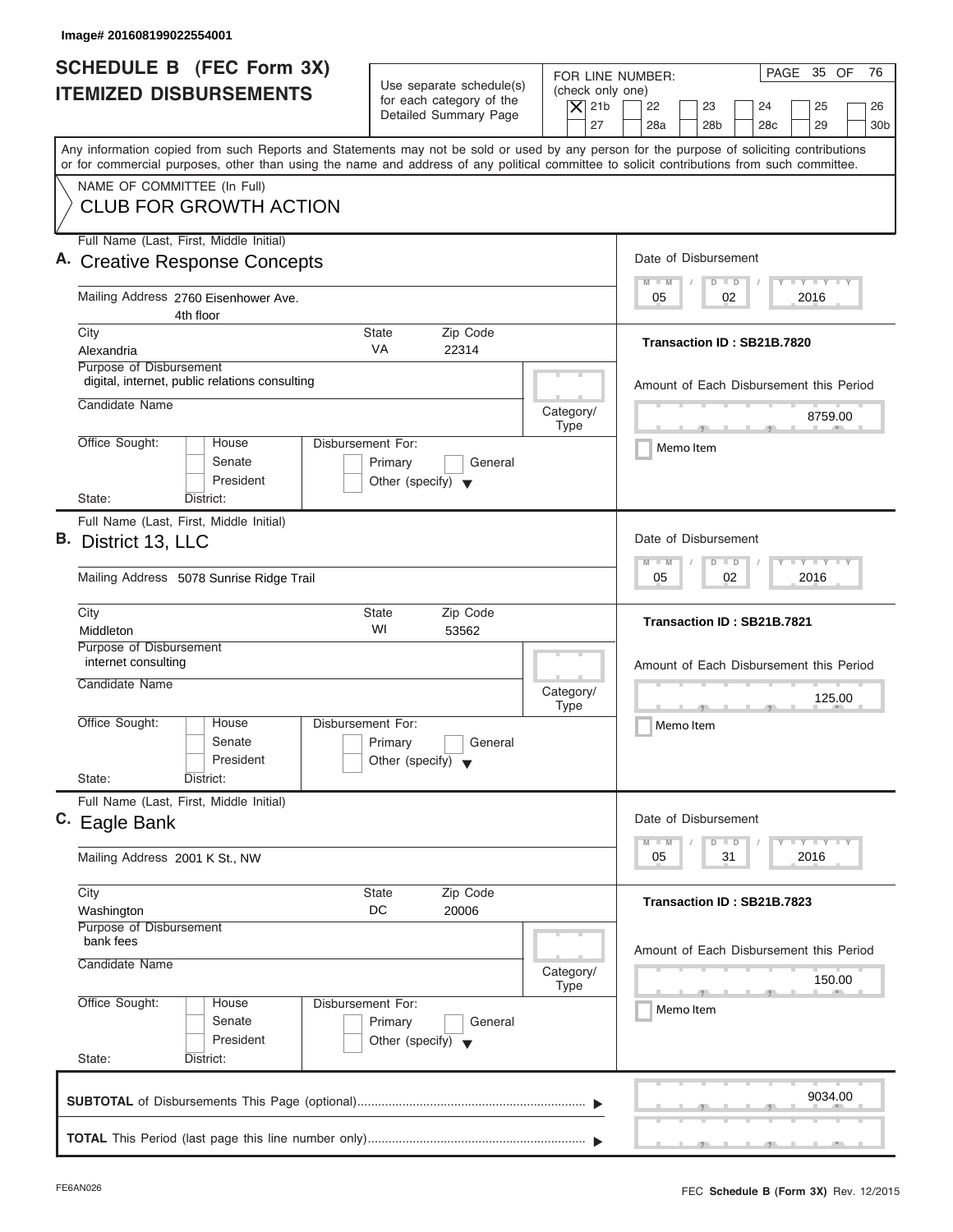| Image# 201608199022554002                                                                                                                                                                                                                                                               |                                                                                                     |                                                                                                                                 |
|-----------------------------------------------------------------------------------------------------------------------------------------------------------------------------------------------------------------------------------------------------------------------------------------|-----------------------------------------------------------------------------------------------------|---------------------------------------------------------------------------------------------------------------------------------|
| <b>SCHEDULE B</b> (FEC Form 3X)<br><b>ITEMIZED DISBURSEMENTS</b>                                                                                                                                                                                                                        | Use separate schedule(s)<br>for each category of the<br>$ \mathsf{X} $ 21b<br>Detailed Summary Page | PAGE 36 OF<br>76<br>FOR LINE NUMBER:<br>(check only one)<br>22<br>23<br>24<br>25<br>26                                          |
| Any information copied from such Reports and Statements may not be sold or used by any person for the purpose of soliciting contributions<br>or for commercial purposes, other than using the name and address of any political committee to solicit contributions from such committee. |                                                                                                     | 27<br>28a<br>28 <sub>b</sub><br>28 <sub>c</sub><br>29<br>30 <sub>b</sub>                                                        |
| NAME OF COMMITTEE (In Full)<br><b>CLUB FOR GROWTH ACTION</b>                                                                                                                                                                                                                            |                                                                                                     |                                                                                                                                 |
| Full Name (Last, First, Middle Initial)<br>A. FatLab, LLC                                                                                                                                                                                                                               |                                                                                                     | Date of Disbursement<br>$T - Y = T - Y = T - Y$                                                                                 |
| Mailing Address 1562 First Ave.<br>#205-4150                                                                                                                                                                                                                                            |                                                                                                     | $M - M$<br>$D$ $D$<br>2016<br>05<br>31                                                                                          |
| City<br>New York                                                                                                                                                                                                                                                                        | Zip Code<br>State<br><b>NY</b><br>10028-4004                                                        | Transaction ID: SB21B.7824                                                                                                      |
| Purpose of Disbursement<br>website maintenance<br>Candidate Name                                                                                                                                                                                                                        |                                                                                                     | Amount of Each Disbursement this Period                                                                                         |
| Office Sought:<br>House                                                                                                                                                                                                                                                                 | Category/<br><b>Type</b><br>Disbursement For:                                                       | 37.50<br><b>The Contract Contract Contract Contract Contract Contract Contract Contract Contract Contract Contract Contract</b> |
| Senate<br>President<br>State:<br>District:                                                                                                                                                                                                                                              | Primary<br>General<br>Other (specify) $\blacktriangledown$                                          | Memo Item                                                                                                                       |
| Full Name (Last, First, Middle Initial)<br><b>B.</b> Loudon Printing and Graphics                                                                                                                                                                                                       |                                                                                                     | Date of Disbursement                                                                                                            |
| Mailing Address 20559 Middlebury St.                                                                                                                                                                                                                                                    |                                                                                                     | $-1 - Y - 1 - Y - 1 - Y$<br>$M - M$<br>$D$ $D$<br>2016<br>05<br>13                                                              |
| City<br>Ashburn                                                                                                                                                                                                                                                                         | Zip Code<br>State<br>VA<br>20147                                                                    | Transaction ID: SB21B.7835                                                                                                      |
| Purpose of Disbursement<br>mail production costs<br>Candidate Name                                                                                                                                                                                                                      | Category/<br><b>Type</b>                                                                            | Amount of Each Disbursement this Period<br>2130.00                                                                              |
| Office Sought:<br>House<br>Senate<br>President                                                                                                                                                                                                                                          | Disbursement For:<br>Primary<br>General<br>Other (specify) $\blacktriangledown$                     | $\frac{1}{2}$<br>Memo Item                                                                                                      |
| State:<br>District:<br>Full Name (Last, First, Middle Initial)<br>C. Loudon Printing and Graphics                                                                                                                                                                                       |                                                                                                     | Date of Disbursement                                                                                                            |
| Mailing Address 20559 Middlebury St.                                                                                                                                                                                                                                                    |                                                                                                     | $T - Y$ $T - Y$ $T - Y$<br>$M - M$<br>D<br>$\Box$<br>2016<br>05<br>31                                                           |
| City<br>Ashburn                                                                                                                                                                                                                                                                         | <b>State</b><br>Zip Code<br>VA<br>20147                                                             | Transaction ID: SB21B.7826                                                                                                      |
| Purpose of Disbursement<br>mail, stationary supplies<br>Candidate Name                                                                                                                                                                                                                  | Category/<br><b>Type</b>                                                                            | Amount of Each Disbursement this Period<br>885.00                                                                               |
| Office Sought:<br>House<br>Senate<br>President                                                                                                                                                                                                                                          | Disbursement For:<br>Primary<br>General<br>Other (specify) $\blacktriangledown$                     | Memo Item                                                                                                                       |
| State:<br>District:                                                                                                                                                                                                                                                                     |                                                                                                     | 3052.50                                                                                                                         |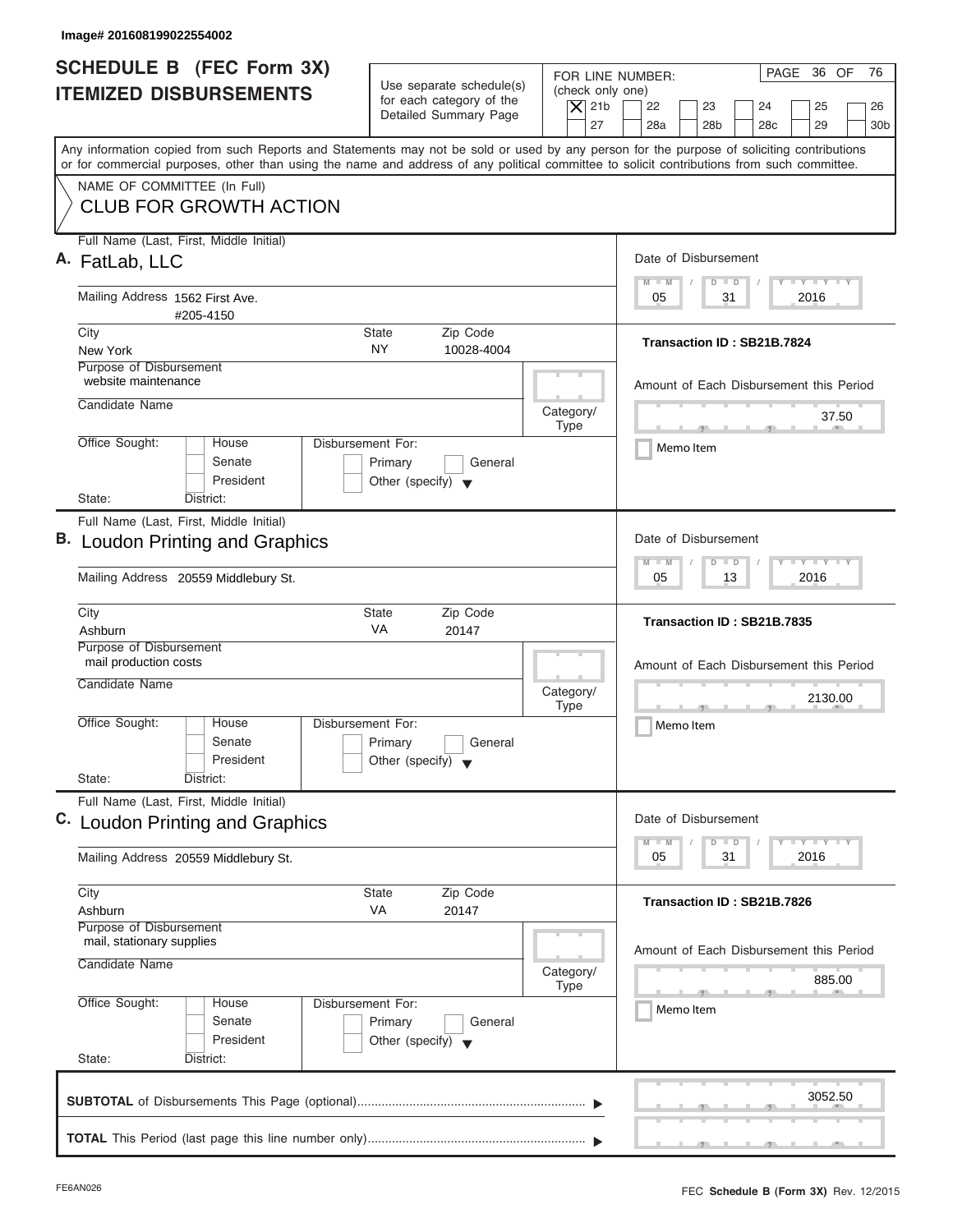| Image# 201608199022554003                                                                                                                                                                                                                                                               |                                                                                        |                                                                  |                                                                                                                      |
|-----------------------------------------------------------------------------------------------------------------------------------------------------------------------------------------------------------------------------------------------------------------------------------------|----------------------------------------------------------------------------------------|------------------------------------------------------------------|----------------------------------------------------------------------------------------------------------------------|
| <b>SCHEDULE B</b> (FEC Form 3X)<br><b>ITEMIZED DISBURSEMENTS</b>                                                                                                                                                                                                                        | Use separate schedule(s)<br>for each category of the<br>Detailed Summary Page          | FOR LINE NUMBER:<br>(check only one)<br>$\overline{X}$ 21b<br>27 | PAGE 37 OF<br>76<br>22<br>23<br>24<br>25<br>26<br>28a<br>28 <sub>b</sub><br>28 <sub>c</sub><br>29<br>30 <sub>b</sub> |
| Any information copied from such Reports and Statements may not be sold or used by any person for the purpose of soliciting contributions<br>or for commercial purposes, other than using the name and address of any political committee to solicit contributions from such committee. |                                                                                        |                                                                  |                                                                                                                      |
| NAME OF COMMITTEE (In Full)<br><b>CLUB FOR GROWTH ACTION</b>                                                                                                                                                                                                                            |                                                                                        |                                                                  |                                                                                                                      |
| Full Name (Last, First, Middle Initial)<br>A. Red Sea, LLC                                                                                                                                                                                                                              |                                                                                        |                                                                  | Date of Disbursement                                                                                                 |
| Mailing Address 4550 Montgomery Ave., North Tower<br>Ste. 906                                                                                                                                                                                                                           |                                                                                        |                                                                  | $I - Y - I - Y - I - Y$<br>$M - M$<br>$D$ $D$<br>2016<br>05<br>01                                                    |
| City<br><b>Bethesda</b><br>Purpose of Disbursement                                                                                                                                                                                                                                      | Zip Code<br>State<br>MD<br>20814                                                       |                                                                  | Transaction ID: SB21B.7825                                                                                           |
| general strategy consulting<br>Candidate Name                                                                                                                                                                                                                                           |                                                                                        | Category/                                                        | Amount of Each Disbursement this Period                                                                              |
| Office Sought:<br>House<br>Senate<br>President                                                                                                                                                                                                                                          | <b>Disbursement For:</b><br>Primary<br>General<br>Other (specify) $\blacktriangledown$ | <b>Type</b>                                                      | 2500.00<br>$\mathcal{F}$<br>Memo Item                                                                                |
| State:<br>District:<br>Full Name (Last, First, Middle Initial)<br><b>B.</b> Strive Communications                                                                                                                                                                                       |                                                                                        |                                                                  | Date of Disbursement<br>$-1$ $-1$ $-1$ $-1$ $-1$<br>$M - M$<br>$\Box$<br>D                                           |
| Mailing Address 11921 Freedom Drive<br>Suite 550                                                                                                                                                                                                                                        |                                                                                        |                                                                  | 2016<br>05<br>11                                                                                                     |
| City<br>Reston                                                                                                                                                                                                                                                                          | <b>State</b><br>Zip Code<br>VA<br>20190                                                |                                                                  | Transaction ID: SB21B.7836                                                                                           |
| Purpose of Disbursement<br>mail production costs<br>Candidate Name                                                                                                                                                                                                                      |                                                                                        | Category/<br><b>Type</b>                                         | Amount of Each Disbursement this Period<br>272.34<br>$\overline{2}$                                                  |
| Office Sought:<br>House<br>Senate<br>President<br>State:<br>District:                                                                                                                                                                                                                   | Disbursement For:<br>Primary<br>General<br>Other (specify) $\blacktriangledown$        |                                                                  | Memo Item                                                                                                            |
| Full Name (Last, First, Middle Initial)<br>C. Sun Trust Bank                                                                                                                                                                                                                            |                                                                                        |                                                                  | Date of Disbursement                                                                                                 |
| Mailing Address PO Box 305183                                                                                                                                                                                                                                                           |                                                                                        |                                                                  | $\Box$ $\Upsilon$ $\Box$ $\Upsilon$ $\Box$ $\Upsilon$<br>$M - M$<br>$\Box$<br>D<br>2016<br>05<br>19                  |
| City<br>Nashville<br>Purpose of Disbursement                                                                                                                                                                                                                                            | Zip Code<br><b>State</b><br>TN<br>37230-5183                                           |                                                                  | Transaction ID: SB21B.7827                                                                                           |
| bank fees<br>Candidate Name                                                                                                                                                                                                                                                             |                                                                                        | Category/<br>Type                                                | Amount of Each Disbursement this Period<br>157.70                                                                    |
| Office Sought:<br>House<br>Senate<br>President<br>State:<br>District:                                                                                                                                                                                                                   | Disbursement For:<br>Primary<br>General<br>Other (specify) $\blacktriangledown$        |                                                                  | Memo Item                                                                                                            |
|                                                                                                                                                                                                                                                                                         |                                                                                        |                                                                  | 2930.04                                                                                                              |
|                                                                                                                                                                                                                                                                                         |                                                                                        |                                                                  |                                                                                                                      |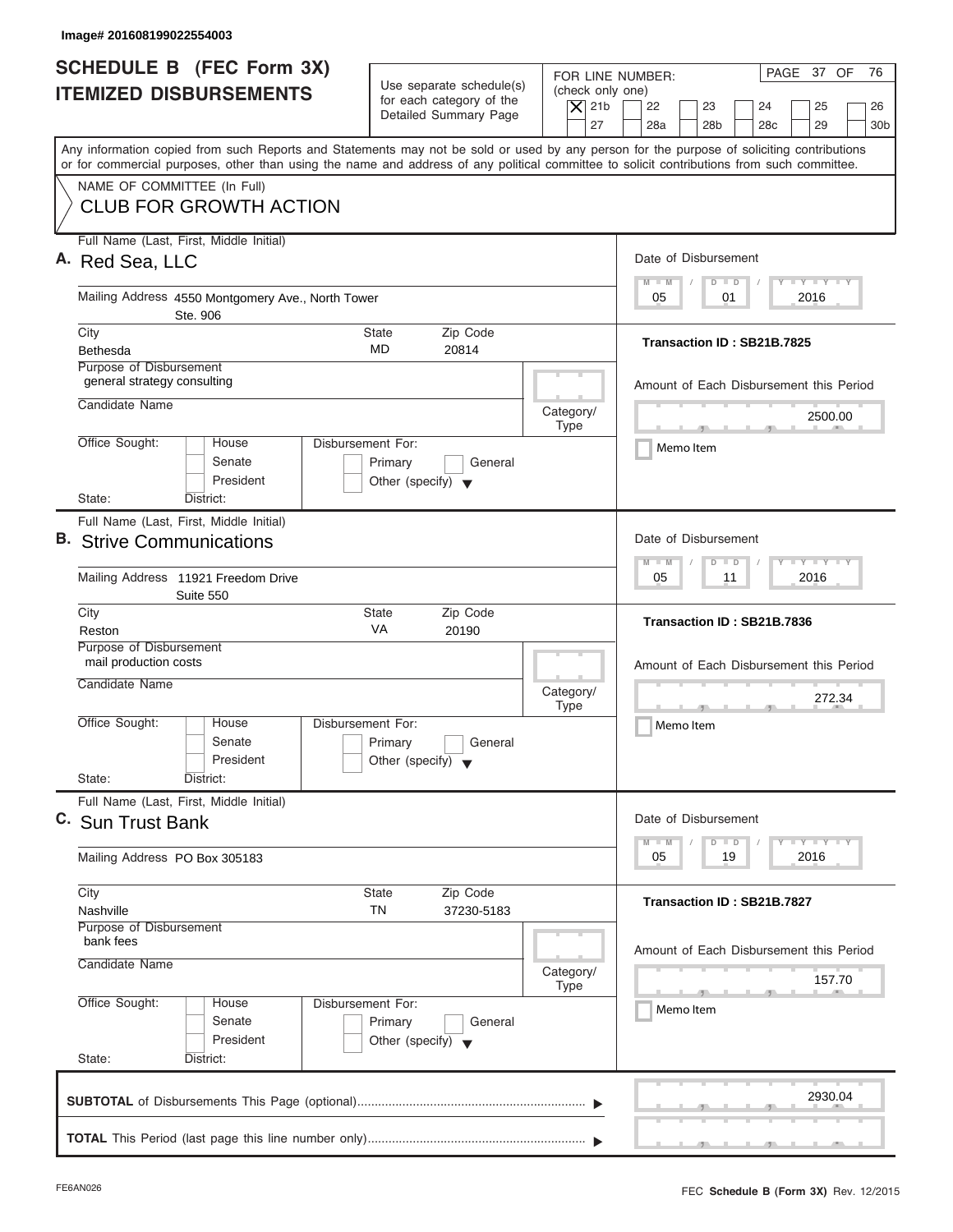| Image# 201608199022554004                                                                                                                                                                                                                                                               |                                                                                                     |                                                                                                                                                                    |
|-----------------------------------------------------------------------------------------------------------------------------------------------------------------------------------------------------------------------------------------------------------------------------------------|-----------------------------------------------------------------------------------------------------|--------------------------------------------------------------------------------------------------------------------------------------------------------------------|
| SCHEDULE B (FEC Form 3X)<br><b>ITEMIZED DISBURSEMENTS</b>                                                                                                                                                                                                                               | Use separate schedule(s)<br>for each category of the<br>$\overline{X}$ 21b<br>Detailed Summary Page | PAGE 38 OF<br>76<br>FOR LINE NUMBER:<br>(check only one)<br>22<br>23<br>24<br>25<br>26<br>27<br>28a<br>28 <sub>b</sub><br>28 <sub>c</sub><br>29<br>30 <sub>b</sub> |
| Any information copied from such Reports and Statements may not be sold or used by any person for the purpose of soliciting contributions<br>or for commercial purposes, other than using the name and address of any political committee to solicit contributions from such committee. |                                                                                                     |                                                                                                                                                                    |
| NAME OF COMMITTEE (In Full)<br><b>CLUB FOR GROWTH ACTION</b>                                                                                                                                                                                                                            |                                                                                                     |                                                                                                                                                                    |
| Full Name (Last, First, Middle Initial)<br>A. Sun Trust Merchant Services                                                                                                                                                                                                               |                                                                                                     | Date of Disbursement                                                                                                                                               |
| Mailing Address PO Box 6600                                                                                                                                                                                                                                                             |                                                                                                     | $T - Y = T - Y = T - Y$<br>$M - M$<br>$D$ $D$<br>2016<br>05<br>10                                                                                                  |
| City                                                                                                                                                                                                                                                                                    | Zip Code<br>State                                                                                   |                                                                                                                                                                    |
| Hagerstown                                                                                                                                                                                                                                                                              | MD<br>21741                                                                                         | Transaction ID: SB21B.7830                                                                                                                                         |
| Purpose of Disbursement<br>credit card processing fees                                                                                                                                                                                                                                  |                                                                                                     | Amount of Each Disbursement this Period                                                                                                                            |
| Candidate Name                                                                                                                                                                                                                                                                          | Category/<br><b>Type</b>                                                                            | 980.32<br>$-1$ $-1$                                                                                                                                                |
| Office Sought:<br>House<br>Senate<br>President                                                                                                                                                                                                                                          | Disbursement For:<br>Primary<br>General<br>Other (specify) $\blacktriangledown$                     | Memo Item                                                                                                                                                          |
| State:<br>District:                                                                                                                                                                                                                                                                     |                                                                                                     |                                                                                                                                                                    |
| Full Name (Last, First, Middle Initial)<br>B. USPS                                                                                                                                                                                                                                      |                                                                                                     | Date of Disbursement                                                                                                                                               |
| Mailing Address 1800 M St., NW                                                                                                                                                                                                                                                          |                                                                                                     | $-1 - Y - 1 - Y - 1 - Y$<br>$M - M$<br>$D$ $D$<br>2016<br>05<br>31                                                                                                 |
| City<br>Washington                                                                                                                                                                                                                                                                      | Zip Code<br><b>State</b><br>DC<br>20036                                                             | Transaction ID: SB21B.7831                                                                                                                                         |
| Purpose of Disbursement<br>postage                                                                                                                                                                                                                                                      |                                                                                                     | Amount of Each Disbursement this Period                                                                                                                            |
| Candidate Name                                                                                                                                                                                                                                                                          | Category/<br><b>Type</b>                                                                            | 147.00                                                                                                                                                             |
| Office Sought:<br>House<br>Senate<br>President<br>State:<br>District:                                                                                                                                                                                                                   | Disbursement For:<br>Primary<br>General<br>Other (specify) $\blacktriangledown$                     | $-7$<br>Memo Item                                                                                                                                                  |
| Full Name (Last, First, Middle Initial)                                                                                                                                                                                                                                                 |                                                                                                     |                                                                                                                                                                    |
| C. Wiley Rein LLP                                                                                                                                                                                                                                                                       |                                                                                                     | Date of Disbursement                                                                                                                                               |
| Mailing Address 1776 K St., NW                                                                                                                                                                                                                                                          |                                                                                                     | $T - Y$ $T - Y$<br>$M - M$<br>D<br>$\Box$<br>2016<br>05<br>09                                                                                                      |
| City<br>Washington                                                                                                                                                                                                                                                                      | Zip Code<br>State<br>DC<br>20006                                                                    | Transaction ID: SB21B.7832                                                                                                                                         |
| Purpose of Disbursement<br>legal fees                                                                                                                                                                                                                                                   |                                                                                                     |                                                                                                                                                                    |
| Candidate Name                                                                                                                                                                                                                                                                          | Category/                                                                                           | Amount of Each Disbursement this Period<br>10455.92                                                                                                                |
| Office Sought:<br>House<br>Senate<br>President                                                                                                                                                                                                                                          | <b>Type</b><br>Disbursement For:<br>Primary<br>General<br>Other (specify) $\blacktriangledown$      | Memo Item                                                                                                                                                          |
| State:<br>District:                                                                                                                                                                                                                                                                     |                                                                                                     |                                                                                                                                                                    |
|                                                                                                                                                                                                                                                                                         |                                                                                                     | 11583.24                                                                                                                                                           |
|                                                                                                                                                                                                                                                                                         |                                                                                                     | 51837.14                                                                                                                                                           |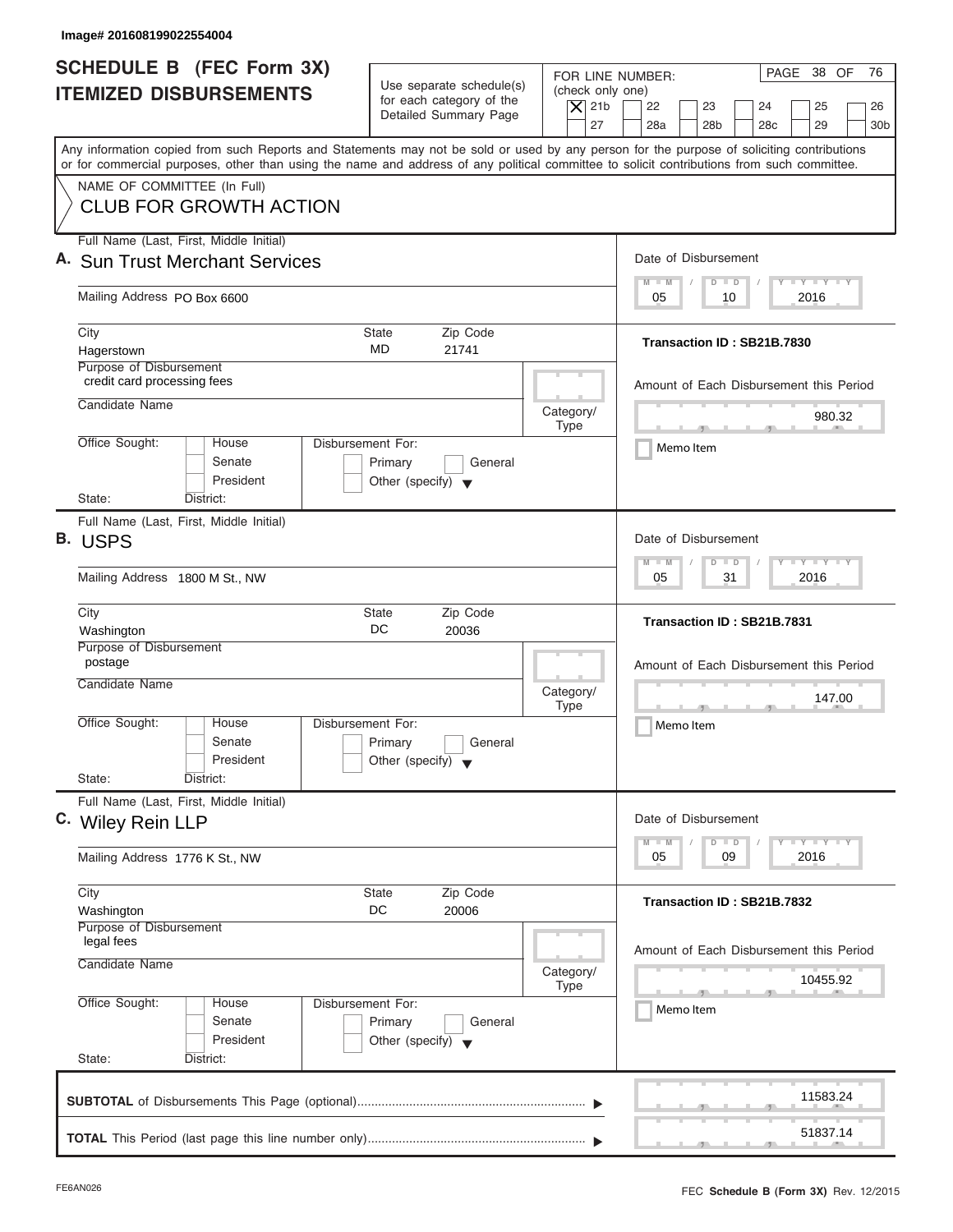|          | Image# 201608199022554005<br><b>SCHEDULE E</b> (FEC Form 3X)                                                                                                                                                                                                                                                                                                      |              |                          |                           |               |                                                                |                                                                  |
|----------|-------------------------------------------------------------------------------------------------------------------------------------------------------------------------------------------------------------------------------------------------------------------------------------------------------------------------------------------------------------------|--------------|--------------------------|---------------------------|---------------|----------------------------------------------------------------|------------------------------------------------------------------|
|          | <b>ITEMIZED INDEPENDENT EXPENDITURES</b>                                                                                                                                                                                                                                                                                                                          |              |                          |                           |               | 39<br><b>PAGE</b>                                              | 76<br>OF                                                         |
|          |                                                                                                                                                                                                                                                                                                                                                                   |              |                          |                           |               |                                                                | FOR LINE 24 OF FORM 3X                                           |
|          | NAME OF COMMITTEE (In Full)                                                                                                                                                                                                                                                                                                                                       |              |                          |                           |               |                                                                | FEC IDENTIFICATION NUMBER ▼                                      |
|          | <b>CLUB FOR GROWTH ACTION</b>                                                                                                                                                                                                                                                                                                                                     |              |                          |                           | С             | C00487470                                                      |                                                                  |
| Check if | 24-hour report<br>48-hour report                                                                                                                                                                                                                                                                                                                                  | New report   | Amends report filed on   |                           |               |                                                                |                                                                  |
|          | Full Name of Payee                                                                                                                                                                                                                                                                                                                                                |              | Memo Item                |                           |               |                                                                | Date of Public Distribution/Dissemination                        |
|          | Bask Digital Media, LLC                                                                                                                                                                                                                                                                                                                                           |              |                          |                           | $-M$<br>05    | $\overline{D}$<br>$\overline{\phantom{a}}$<br>12               | $+Y+Y$<br>2016                                                   |
|          | <b>Mailing Address</b><br>1953 San Elijo Ave.                                                                                                                                                                                                                                                                                                                     |              |                          |                           | Amount        |                                                                |                                                                  |
|          | Ste. 2005                                                                                                                                                                                                                                                                                                                                                         |              |                          |                           |               |                                                                |                                                                  |
|          | City                                                                                                                                                                                                                                                                                                                                                              | State        | Zip Code                 |                           |               |                                                                | 18000.00                                                         |
|          | Cardiff-by-the-Sea                                                                                                                                                                                                                                                                                                                                                | CA           | 92007                    |                           |               | Transaction ID : SE.7467<br>Date of Disbursement or Obligation |                                                                  |
|          | Purpose of Expenditure<br>digital ad placement, production costs                                                                                                                                                                                                                                                                                                  |              | Category/<br>Type        |                           | $M - M$<br>05 | $D$ $D$<br>12                                                  | $Y = Y = Y = Y = Y$<br>2016                                      |
|          | Name of Federal Candidate                                                                                                                                                                                                                                                                                                                                         |              |                          |                           |               |                                                                |                                                                  |
|          |                                                                                                                                                                                                                                                                                                                                                                   |              | Support<br>$\bm{\times}$ | Office Sought:            |               | $ \mathsf{X} $ House                                           | 13<br>District:                                                  |
|          | THEODORE P MR. BUDD                                                                                                                                                                                                                                                                                                                                               |              | Oppose                   |                           | President     | Senate                                                         | NC.<br>State:                                                    |
|          | Calendar Year-To-Date<br>Per Election for Office Sought                                                                                                                                                                                                                                                                                                           |              | 284345.08                | Disbursement For:<br>2016 |               | Primary<br>$ {\sf X} $<br>Other (specify) ▶                    | General                                                          |
|          | Full Name of Payee                                                                                                                                                                                                                                                                                                                                                |              | Memo Item                |                           |               |                                                                |                                                                  |
|          | Bask Digital Media, LLC                                                                                                                                                                                                                                                                                                                                           |              |                          |                           | $M - M$       | $D$ $D$                                                        | Date of Public Distribution/Dissemination<br>$Y - Y - Y - Y - I$ |
|          | <b>Mailing Address</b><br>1953 San Elijo Ave.                                                                                                                                                                                                                                                                                                                     |              |                          |                           | 05            | 16                                                             | 2016                                                             |
|          |                                                                                                                                                                                                                                                                                                                                                                   |              |                          |                           | Amount        |                                                                |                                                                  |
|          | Ste. 2005<br>City                                                                                                                                                                                                                                                                                                                                                 | <b>State</b> | Zip Code                 |                           |               |                                                                | 60000.00                                                         |
|          | Cardiff-by-the-Sea                                                                                                                                                                                                                                                                                                                                                | CA           | 92007                    |                           |               | <b>Transaction ID: SE.7491</b>                                 |                                                                  |
|          | Purpose of Expenditure                                                                                                                                                                                                                                                                                                                                            |              |                          |                           |               | Date of Disbursement or Obligation                             |                                                                  |
|          | digital ad placement, production costs                                                                                                                                                                                                                                                                                                                            |              | Category/<br>Type        |                           | $M - M$<br>05 | $D$ $D$<br>$\overline{\phantom{a}}$<br>$\blacksquare$<br>16    | $Y - Y - Y - Y - Y$<br>2016                                      |
|          | Name of Federal Candidate                                                                                                                                                                                                                                                                                                                                         |              | Support                  | Office Sought:            |               | $\bm{\times}$<br>House                                         | 02<br>District:                                                  |
|          | RENEE JACISIN ELLMERS                                                                                                                                                                                                                                                                                                                                             |              | Oppose                   |                           | President     | Senate                                                         | NC.<br>State:                                                    |
|          | Calendar Year-To-Date                                                                                                                                                                                                                                                                                                                                             |              |                          | Disbursement For:         |               | $ \mathsf{X} $ Primary                                         | General                                                          |
|          | Per Election for Office Sought                                                                                                                                                                                                                                                                                                                                    |              | 787347.93                | 2016                      |               | Other (specify) $\blacktriangleright$                          |                                                                  |
|          |                                                                                                                                                                                                                                                                                                                                                                   |              |                          |                           |               |                                                                |                                                                  |
|          |                                                                                                                                                                                                                                                                                                                                                                   |              |                          |                           |               |                                                                | 78000.00                                                         |
|          |                                                                                                                                                                                                                                                                                                                                                                   |              |                          |                           |               |                                                                |                                                                  |
|          |                                                                                                                                                                                                                                                                                                                                                                   |              |                          |                           |               |                                                                |                                                                  |
|          |                                                                                                                                                                                                                                                                                                                                                                   |              |                          |                           |               |                                                                |                                                                  |
|          |                                                                                                                                                                                                                                                                                                                                                                   |              |                          |                           |               |                                                                |                                                                  |
|          | Under penalty of perjury I certify that the independent expenditures reported herein were not made in cooperation, consultation, or concert<br>with, or at the request or suggestion of, any candidate or authorized committee or agent of either, or (if the reporting entity is not a political<br>party committee) any political party committee or its agent. |              |                          |                           |               |                                                                |                                                                  |
|          | Adam Rozansky                                                                                                                                                                                                                                                                                                                                                     |              | [Electronically Filed]   | 08                        | $D$ $D$<br>19 | 2016                                                           | Y TYT                                                            |
|          | Signature                                                                                                                                                                                                                                                                                                                                                         |              | Date                     |                           |               |                                                                |                                                                  |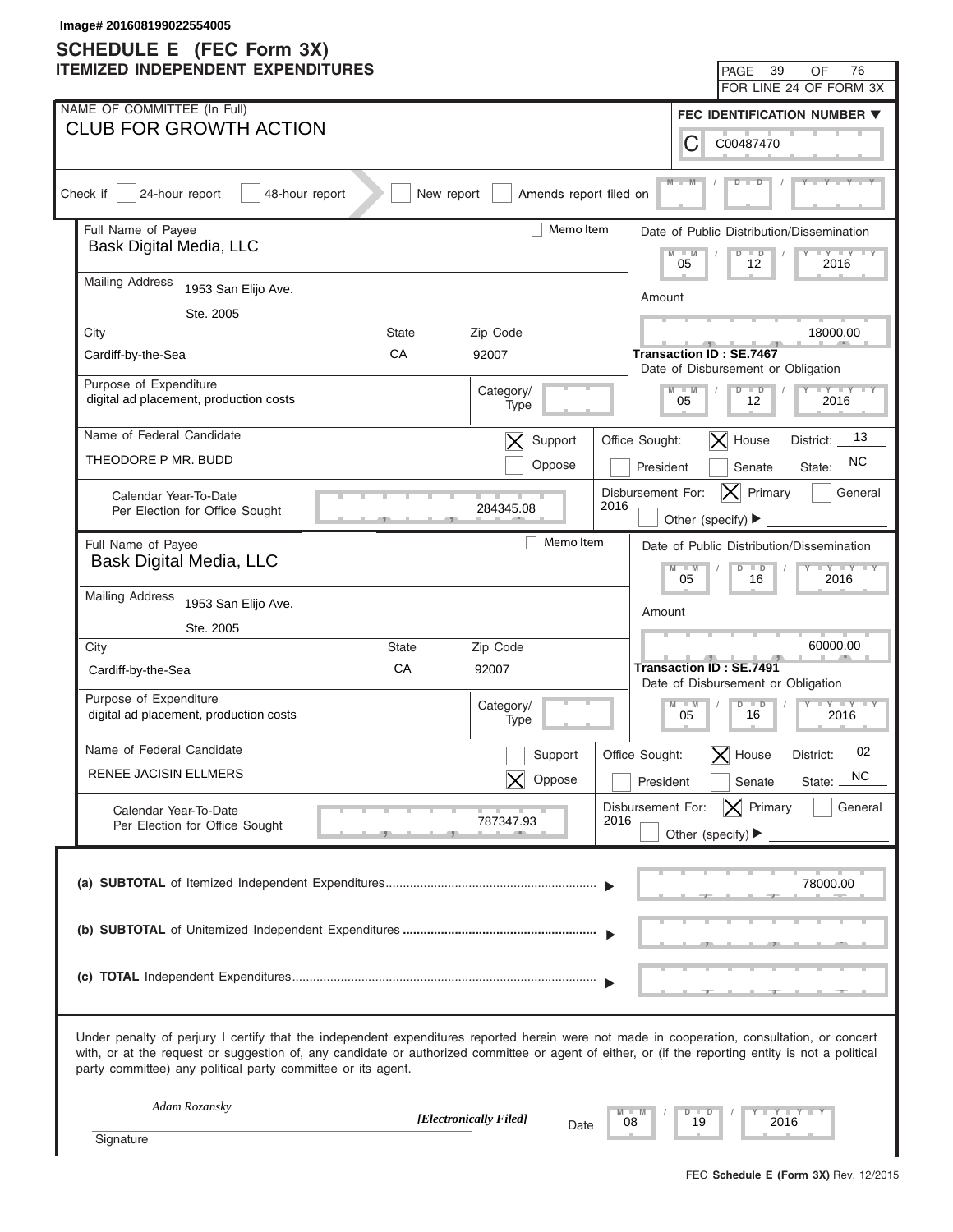| Image# 201608199022554006<br><b>SCHEDULE E</b> (FEC Form 3X)                                                                                                                                                                                                                                                                                                      |                                                                                            |
|-------------------------------------------------------------------------------------------------------------------------------------------------------------------------------------------------------------------------------------------------------------------------------------------------------------------------------------------------------------------|--------------------------------------------------------------------------------------------|
| <b>ITEMIZED INDEPENDENT EXPENDITURES</b>                                                                                                                                                                                                                                                                                                                          | 40<br>76<br><b>PAGE</b><br>OF                                                              |
|                                                                                                                                                                                                                                                                                                                                                                   | FOR LINE 24 OF FORM 3X                                                                     |
| NAME OF COMMITTEE (In Full)                                                                                                                                                                                                                                                                                                                                       | <b>FEC IDENTIFICATION NUMBER ▼</b>                                                         |
| <b>CLUB FOR GROWTH ACTION</b>                                                                                                                                                                                                                                                                                                                                     | С<br>C00487470                                                                             |
| Check if<br>24-hour report<br>48-hour report<br>New report<br>Amends report filed on                                                                                                                                                                                                                                                                              |                                                                                            |
| Full Name of Payee<br>Memo Item                                                                                                                                                                                                                                                                                                                                   | Date of Public Distribution/Dissemination                                                  |
| Bask Digital Media, LLC                                                                                                                                                                                                                                                                                                                                           | $-M$<br>$\overline{\mathsf{D}}$<br>$\overline{\phantom{a}}$<br>$+Y+Y$<br>05<br>19<br>2016  |
| <b>Mailing Address</b><br>1953 San Elijo Ave.                                                                                                                                                                                                                                                                                                                     | Amount                                                                                     |
| Ste. 2005                                                                                                                                                                                                                                                                                                                                                         |                                                                                            |
| City<br>State<br>Zip Code                                                                                                                                                                                                                                                                                                                                         | 7000.00                                                                                    |
| CA<br>92007<br>Cardiff-by-the-Sea                                                                                                                                                                                                                                                                                                                                 | Transaction ID: SE.7636<br>Date of Disbursement or Obligation                              |
| Purpose of Expenditure<br>Category/<br>digital ad placement, production costs                                                                                                                                                                                                                                                                                     | $Y = Y = Y = Y = Y$<br>$M - M$<br>$D$ $D$                                                  |
| Type                                                                                                                                                                                                                                                                                                                                                              | 05<br>2016<br>17                                                                           |
| Name of Federal Candidate<br>Support<br>$\bm{\times}$                                                                                                                                                                                                                                                                                                             | 13<br>$ \mathsf{X} $ House<br>Office Sought:<br>District:                                  |
| THEODORE P MR. BUDD<br>Oppose                                                                                                                                                                                                                                                                                                                                     | NC.<br>President<br>State:<br>Senate                                                       |
| Calendar Year-To-Date<br>2016<br>296016.33<br>Per Election for Office Sought                                                                                                                                                                                                                                                                                      | Disbursement For:<br>Primary<br>$ {\sf X} $<br>General                                     |
|                                                                                                                                                                                                                                                                                                                                                                   | Other (specify) ▶                                                                          |
| Memo Item<br>Full Name of Payee                                                                                                                                                                                                                                                                                                                                   | Date of Public Distribution/Dissemination                                                  |
| <b>Big Eye Direct</b>                                                                                                                                                                                                                                                                                                                                             | $Y - Y - Y - Y - I$<br>$M - M$<br>$D$ $D$<br>05<br>26<br>2016                              |
| <b>Mailing Address</b><br>PO Box 710865                                                                                                                                                                                                                                                                                                                           | Amount                                                                                     |
|                                                                                                                                                                                                                                                                                                                                                                   |                                                                                            |
| City<br><b>State</b><br>Zip Code                                                                                                                                                                                                                                                                                                                                  | 451.86                                                                                     |
| VA<br>Oak Hill<br>20171                                                                                                                                                                                                                                                                                                                                           | <b>Transaction ID: SE.7837</b><br>Date of Disbursement or Obligation                       |
| Purpose of Expenditure<br>Category/<br>mail production costs, postage<br>Type                                                                                                                                                                                                                                                                                     | $D$ $D$<br>$M - M$<br>$Y - Y - Y - Y - IY$<br>$\overline{\phantom{a}}$<br>25<br>05<br>2016 |
| Name of Federal Candidate<br>Support                                                                                                                                                                                                                                                                                                                              | 08<br>Office Sought:<br>$\bm{\times}$<br>House<br>District:                                |
| <b>WARREN DAVIDSON</b><br>Oppose                                                                                                                                                                                                                                                                                                                                  | OН<br>President<br>Senate<br>State:                                                        |
|                                                                                                                                                                                                                                                                                                                                                                   | Disbursement For:<br>Primary<br>General                                                    |
| Calendar Year-To-Date<br>2016<br>451.86<br>Per Election for Office Sought                                                                                                                                                                                                                                                                                         | $ \mathsf{X} $ Other (specify) $\blacktriangleright$<br>Special-General                    |
|                                                                                                                                                                                                                                                                                                                                                                   |                                                                                            |
|                                                                                                                                                                                                                                                                                                                                                                   | 7451.86                                                                                    |
|                                                                                                                                                                                                                                                                                                                                                                   |                                                                                            |
|                                                                                                                                                                                                                                                                                                                                                                   |                                                                                            |
|                                                                                                                                                                                                                                                                                                                                                                   |                                                                                            |
| Under penalty of perjury I certify that the independent expenditures reported herein were not made in cooperation, consultation, or concert<br>with, or at the request or suggestion of, any candidate or authorized committee or agent of either, or (if the reporting entity is not a political<br>party committee) any political party committee or its agent. |                                                                                            |
| Adam Rozansky<br>[Electronically Filed]                                                                                                                                                                                                                                                                                                                           | Y TY TY<br>$D$ $D$                                                                         |
| 08<br>Date<br>Signature                                                                                                                                                                                                                                                                                                                                           | 19<br>2016                                                                                 |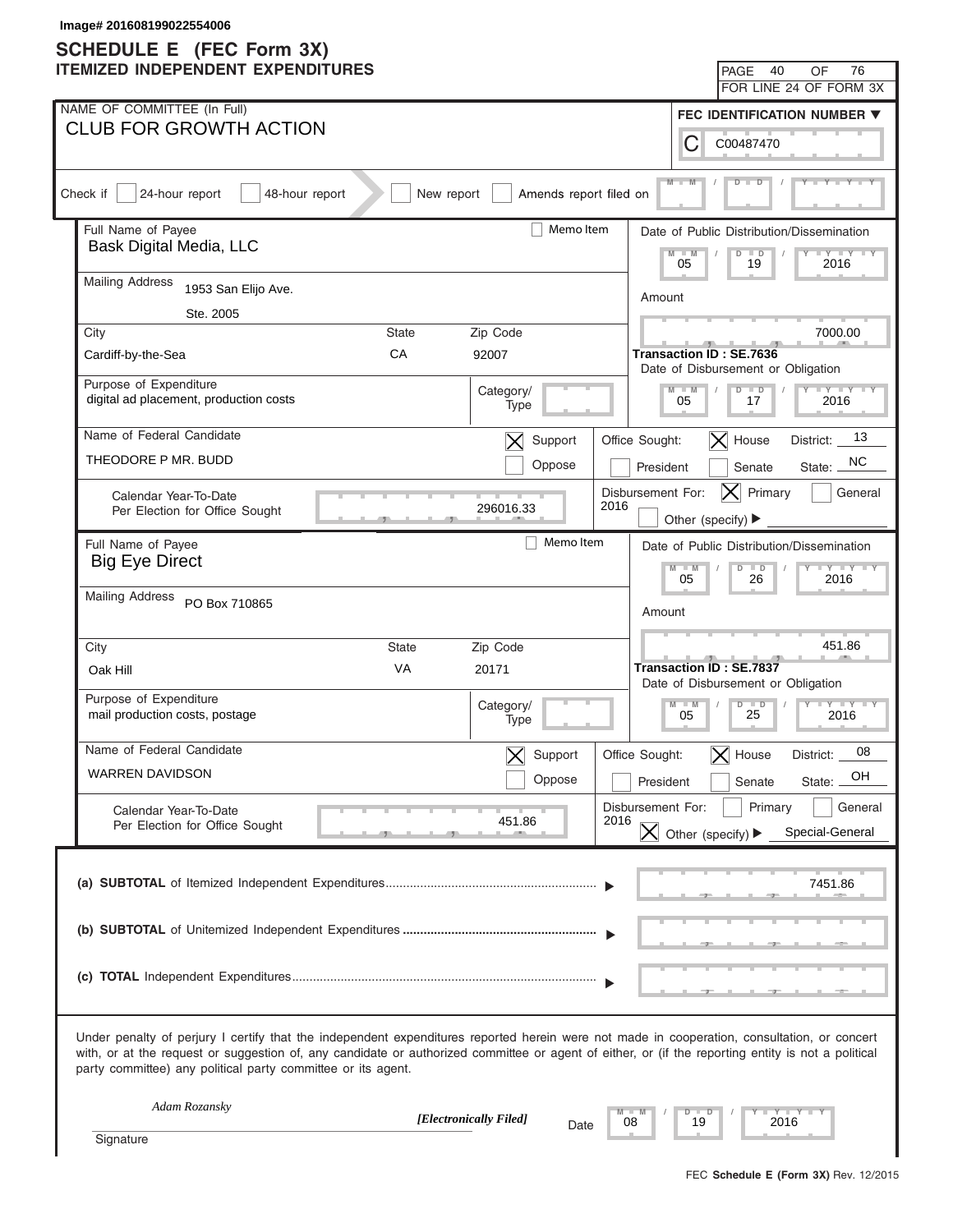| Image# 201608199022554007<br><b>SCHEDULE E</b> (FEC Form 3X)                                                                                                                                                                                                                                                                                                      |                        |                          |                   |                                       |                                                  |                                                                  |
|-------------------------------------------------------------------------------------------------------------------------------------------------------------------------------------------------------------------------------------------------------------------------------------------------------------------------------------------------------------------|------------------------|--------------------------|-------------------|---------------------------------------|--------------------------------------------------|------------------------------------------------------------------|
| <b>ITEMIZED INDEPENDENT EXPENDITURES</b>                                                                                                                                                                                                                                                                                                                          |                        |                          |                   |                                       | PAGE 41                                          | 76<br>OF                                                         |
|                                                                                                                                                                                                                                                                                                                                                                   |                        |                          |                   |                                       |                                                  | FOR LINE 24 OF FORM 3X                                           |
| NAME OF COMMITTEE (In Full)                                                                                                                                                                                                                                                                                                                                       |                        |                          |                   |                                       |                                                  | FEC IDENTIFICATION NUMBER ▼                                      |
| <b>CLUB FOR GROWTH ACTION</b>                                                                                                                                                                                                                                                                                                                                     |                        |                          |                   | С                                     | C00487470                                        |                                                                  |
| Check if<br>24-hour report<br>48-hour report                                                                                                                                                                                                                                                                                                                      | New report             | Amends report filed on   |                   | $M -$                                 |                                                  |                                                                  |
| Full Name of Payee                                                                                                                                                                                                                                                                                                                                                |                        | Memo Item                |                   |                                       |                                                  | Date of Public Distribution/Dissemination                        |
| <b>Big Eye Direct</b>                                                                                                                                                                                                                                                                                                                                             |                        |                          |                   | $M - M$<br>05                         | $\Box$<br>$\overline{D}$<br>26                   | $\Box Y \Box Y$<br>2016                                          |
| <b>Mailing Address</b><br>PO Box 710865                                                                                                                                                                                                                                                                                                                           |                        |                          |                   | Amount                                |                                                  |                                                                  |
|                                                                                                                                                                                                                                                                                                                                                                   |                        |                          |                   |                                       |                                                  |                                                                  |
| City<br>State<br><b>VA</b><br>Oak Hill                                                                                                                                                                                                                                                                                                                            |                        | Zip Code<br>20171        |                   |                                       | <b>Transaction ID: SE.7841</b>                   | 451.86                                                           |
|                                                                                                                                                                                                                                                                                                                                                                   |                        |                          |                   |                                       | Date of Disbursement or Obligation               |                                                                  |
| Purpose of Expenditure<br>mail production costs, postage                                                                                                                                                                                                                                                                                                          |                        | Category/<br>Type        |                   | $M - M$<br>05                         | $D$ $D$<br>25                                    | $Y = Y = Y = Y = Y$<br>2016                                      |
| Name of Federal Candidate                                                                                                                                                                                                                                                                                                                                         |                        | Support<br>$\bm{\times}$ | Office Sought:    |                                       | $ \mathsf{X} $ House                             | 03<br>District:                                                  |
| <b>JAMES E BANKS</b>                                                                                                                                                                                                                                                                                                                                              |                        | Oppose                   |                   | President                             | Senate                                           | IN.<br>State:                                                    |
| Calendar Year-To-Date                                                                                                                                                                                                                                                                                                                                             |                        |                          | Disbursement For: |                                       | Primary                                          | $ \mathsf{X} $ General                                           |
| Per Election for Office Sought                                                                                                                                                                                                                                                                                                                                    |                        | 451.86                   | 2016              | Other (specify) ▶                     |                                                  |                                                                  |
| Full Name of Payee                                                                                                                                                                                                                                                                                                                                                |                        | Memo Item                |                   |                                       |                                                  |                                                                  |
| <b>Big Eye Direct</b>                                                                                                                                                                                                                                                                                                                                             |                        |                          |                   | $M - M$                               | $D$ $D$                                          | Date of Public Distribution/Dissemination<br>$Y - Y - Y - Y - I$ |
|                                                                                                                                                                                                                                                                                                                                                                   |                        |                          |                   | 05                                    | 26                                               | 2016                                                             |
| <b>Mailing Address</b><br>PO Box 710865                                                                                                                                                                                                                                                                                                                           |                        |                          |                   | Amount                                |                                                  |                                                                  |
|                                                                                                                                                                                                                                                                                                                                                                   |                        |                          |                   |                                       |                                                  |                                                                  |
| City<br><b>State</b>                                                                                                                                                                                                                                                                                                                                              |                        | Zip Code                 |                   |                                       | <b>Transaction ID: SE.7843</b>                   | 451.86                                                           |
| VA<br>Oak Hill                                                                                                                                                                                                                                                                                                                                                    |                        | 20171                    |                   |                                       | Date of Disbursement or Obligation               |                                                                  |
| Purpose of Expenditure<br>mail production costs, postage                                                                                                                                                                                                                                                                                                          |                        | Category/<br>Type        |                   | $M - M$<br>05                         | $D$ $D$<br>$\vert \vert$<br>$\blacksquare$<br>25 | 2016                                                             |
| Name of Federal Candidate                                                                                                                                                                                                                                                                                                                                         |                        | Support                  | Office Sought:    |                                       | House                                            | 00<br>District:                                                  |
| RONALD D DESANTIS                                                                                                                                                                                                                                                                                                                                                 |                        | Oppose                   |                   | President                             | Senate<br>$\bm{\times}$                          | FL<br>State:                                                     |
|                                                                                                                                                                                                                                                                                                                                                                   |                        |                          | Disbursement For: |                                       | $ \mathsf{X} $ Primary                           | General                                                          |
| Calendar Year-To-Date<br>Per Election for Office Sought                                                                                                                                                                                                                                                                                                           |                        | 451.86                   | 2016              | Other (specify) $\blacktriangleright$ |                                                  |                                                                  |
|                                                                                                                                                                                                                                                                                                                                                                   |                        |                          |                   |                                       |                                                  |                                                                  |
|                                                                                                                                                                                                                                                                                                                                                                   |                        |                          |                   |                                       |                                                  | 903.72                                                           |
|                                                                                                                                                                                                                                                                                                                                                                   |                        |                          |                   |                                       |                                                  |                                                                  |
|                                                                                                                                                                                                                                                                                                                                                                   |                        |                          |                   |                                       |                                                  |                                                                  |
|                                                                                                                                                                                                                                                                                                                                                                   |                        |                          |                   |                                       |                                                  |                                                                  |
|                                                                                                                                                                                                                                                                                                                                                                   |                        |                          |                   |                                       |                                                  |                                                                  |
|                                                                                                                                                                                                                                                                                                                                                                   |                        |                          |                   |                                       |                                                  |                                                                  |
| Under penalty of perjury I certify that the independent expenditures reported herein were not made in cooperation, consultation, or concert<br>with, or at the request or suggestion of, any candidate or authorized committee or agent of either, or (if the reporting entity is not a political<br>party committee) any political party committee or its agent. |                        |                          |                   |                                       |                                                  |                                                                  |
| Adam Rozansky                                                                                                                                                                                                                                                                                                                                                     |                        |                          |                   |                                       |                                                  |                                                                  |
|                                                                                                                                                                                                                                                                                                                                                                   | [Electronically Filed] | Date                     | 08                | $D$ $D$<br>19                         | 2016                                             | Y TYT                                                            |
| Signature                                                                                                                                                                                                                                                                                                                                                         |                        |                          |                   |                                       |                                                  |                                                                  |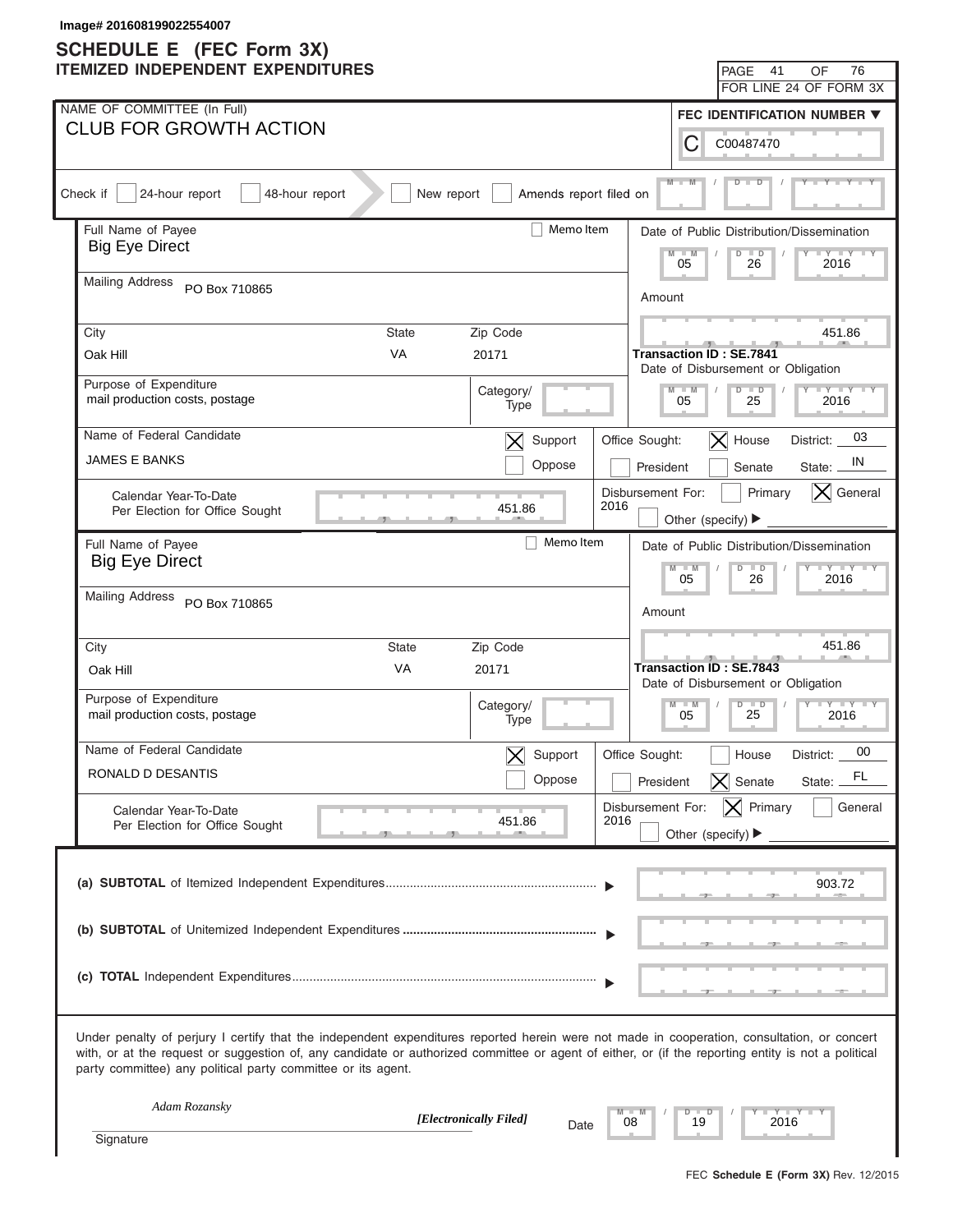| Image# 201608199022554008<br><b>SCHEDULE E</b> (FEC Form 3X)                                                                                                                                                                                                                                                                                                      |                                                                                                                                 |
|-------------------------------------------------------------------------------------------------------------------------------------------------------------------------------------------------------------------------------------------------------------------------------------------------------------------------------------------------------------------|---------------------------------------------------------------------------------------------------------------------------------|
| <b>ITEMIZED INDEPENDENT EXPENDITURES</b>                                                                                                                                                                                                                                                                                                                          | 42<br>76<br>PAGE<br>OF                                                                                                          |
|                                                                                                                                                                                                                                                                                                                                                                   | FOR LINE 24 OF FORM 3X                                                                                                          |
| NAME OF COMMITTEE (In Full)<br><b>CLUB FOR GROWTH ACTION</b>                                                                                                                                                                                                                                                                                                      | <b>FEC IDENTIFICATION NUMBER ▼</b>                                                                                              |
|                                                                                                                                                                                                                                                                                                                                                                   | С<br>C00487470                                                                                                                  |
| Check if<br>24-hour report<br>48-hour report<br>New report<br>Amends report filed on                                                                                                                                                                                                                                                                              | $M -$                                                                                                                           |
| Memo Item<br>Full Name of Payee                                                                                                                                                                                                                                                                                                                                   | Date of Public Distribution/Dissemination                                                                                       |
| <b>Big Eye Direct</b>                                                                                                                                                                                                                                                                                                                                             | $-M$<br>$\Box$<br>$\overline{D}$<br>$+Y+Y$<br>05<br>26<br>2016                                                                  |
| <b>Mailing Address</b><br>PO Box 710865                                                                                                                                                                                                                                                                                                                           | Amount                                                                                                                          |
| City<br>Zip Code<br>State                                                                                                                                                                                                                                                                                                                                         | 451.86                                                                                                                          |
| <b>VA</b><br>Oak Hill<br>20171                                                                                                                                                                                                                                                                                                                                    | <b>Transaction ID: SE.7846</b>                                                                                                  |
| Purpose of Expenditure<br>Category/                                                                                                                                                                                                                                                                                                                               | Date of Disbursement or Obligation<br>$Y = Y = Y = Y = Y$<br>$M - M$<br>$D$ $D$                                                 |
| mail production costs, postage<br>Type                                                                                                                                                                                                                                                                                                                            | 05<br>25<br>2016                                                                                                                |
| Name of Federal Candidate<br>Support<br>$\bm{\times}$                                                                                                                                                                                                                                                                                                             | 00<br>Office Sought:<br>House<br>District:                                                                                      |
| JOHN C JR FLEMING<br>Oppose                                                                                                                                                                                                                                                                                                                                       | LA<br>Senate<br>President<br>$ \boldsymbol{\mathsf{X}} $<br>State:                                                              |
| Calendar Year-To-Date<br>451.86                                                                                                                                                                                                                                                                                                                                   | Disbursement For:<br>$ \mathsf{X} $ Primary<br>General<br>2016                                                                  |
| Per Election for Office Sought                                                                                                                                                                                                                                                                                                                                    | Other (specify) ▶                                                                                                               |
| Memo Item<br>Full Name of Payee<br><b>Big Eye Direct</b>                                                                                                                                                                                                                                                                                                          | Date of Public Distribution/Dissemination                                                                                       |
|                                                                                                                                                                                                                                                                                                                                                                   | $Y - Y - Y - Y - I$<br>$M - M$<br>$D$ $D$<br>05<br>2016<br>26                                                                   |
| <b>Mailing Address</b><br>PO Box 710865                                                                                                                                                                                                                                                                                                                           | Amount                                                                                                                          |
| City<br><b>State</b><br>Zip Code                                                                                                                                                                                                                                                                                                                                  | 451.86                                                                                                                          |
| VA<br>Oak Hill<br>20171                                                                                                                                                                                                                                                                                                                                           | <b>Transaction ID: SE.7849</b>                                                                                                  |
| Purpose of Expenditure                                                                                                                                                                                                                                                                                                                                            | Date of Disbursement or Obligation<br>$D$ $\Box$<br>$Y - Y - Y - Y - Y$<br>$M - M$<br>$\vert \vert$<br>$\overline{\phantom{a}}$ |
| Category/<br>mail production costs, postage<br>Type                                                                                                                                                                                                                                                                                                               | 25<br>05<br>2016                                                                                                                |
| Name of Federal Candidate<br>Support                                                                                                                                                                                                                                                                                                                              | 00<br>Office Sought:<br>House<br>District:                                                                                      |
| <b>TIMOTHY SCOTT</b><br>Oppose                                                                                                                                                                                                                                                                                                                                    | SC<br>Senate<br>President<br>$\vert\boldsymbol{\times}\vert$<br>State:                                                          |
| Calendar Year-To-Date<br>451.86                                                                                                                                                                                                                                                                                                                                   | $ \mathsf{X} $ Primary<br>General<br>Disbursement For:<br>2016                                                                  |
| Per Election for Office Sought                                                                                                                                                                                                                                                                                                                                    | Other (specify) $\blacktriangleright$                                                                                           |
|                                                                                                                                                                                                                                                                                                                                                                   |                                                                                                                                 |
|                                                                                                                                                                                                                                                                                                                                                                   | 903.72                                                                                                                          |
|                                                                                                                                                                                                                                                                                                                                                                   |                                                                                                                                 |
|                                                                                                                                                                                                                                                                                                                                                                   |                                                                                                                                 |
|                                                                                                                                                                                                                                                                                                                                                                   |                                                                                                                                 |
| Under penalty of perjury I certify that the independent expenditures reported herein were not made in cooperation, consultation, or concert<br>with, or at the request or suggestion of, any candidate or authorized committee or agent of either, or (if the reporting entity is not a political<br>party committee) any political party committee or its agent. |                                                                                                                                 |
| Adam Rozansky<br>[Electronically Filed]                                                                                                                                                                                                                                                                                                                           | Y TYT<br>$D$ $D$                                                                                                                |
| Date<br>Signature                                                                                                                                                                                                                                                                                                                                                 | 08<br>19<br>2016                                                                                                                |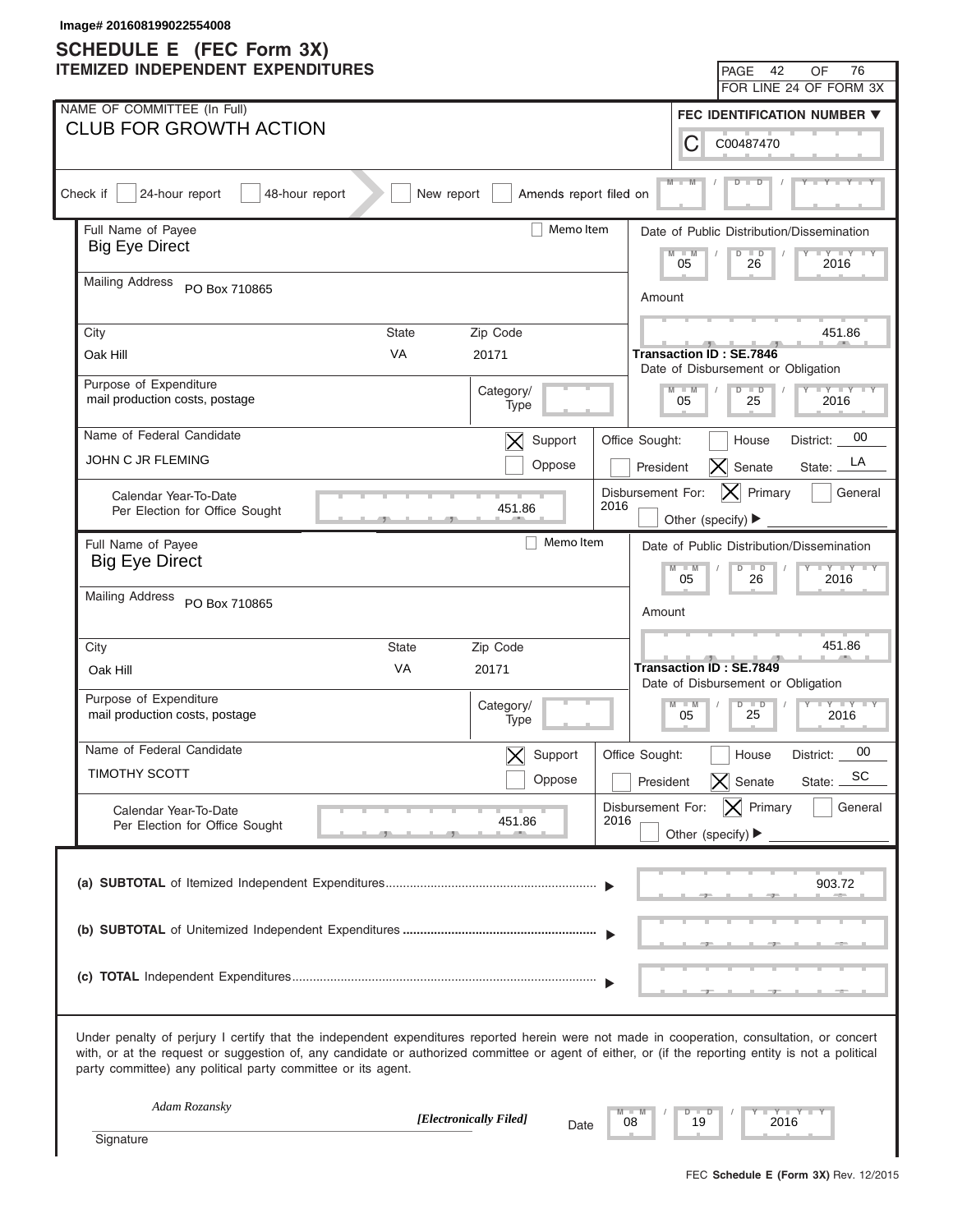|          | Image# 201608199022554009<br><b>SCHEDULE E</b> (FEC Form 3X)                                                                                                                                                                                                                                                                                                      |            |                          |      |                                |                                                  |                                           |
|----------|-------------------------------------------------------------------------------------------------------------------------------------------------------------------------------------------------------------------------------------------------------------------------------------------------------------------------------------------------------------------|------------|--------------------------|------|--------------------------------|--------------------------------------------------|-------------------------------------------|
|          | <b>ITEMIZED INDEPENDENT EXPENDITURES</b>                                                                                                                                                                                                                                                                                                                          |            |                          |      |                                | PAGE 43                                          | 76<br>OF                                  |
|          |                                                                                                                                                                                                                                                                                                                                                                   |            |                          |      |                                |                                                  | FOR LINE 24 OF FORM 3X                    |
|          | NAME OF COMMITTEE (In Full)<br><b>CLUB FOR GROWTH ACTION</b>                                                                                                                                                                                                                                                                                                      |            |                          |      |                                |                                                  | FEC IDENTIFICATION NUMBER ▼               |
|          |                                                                                                                                                                                                                                                                                                                                                                   |            |                          |      | С                              | C00487470                                        |                                           |
| Check if | 24-hour report<br>48-hour report                                                                                                                                                                                                                                                                                                                                  | New report | Amends report filed on   |      | $M -$                          |                                                  |                                           |
|          | Full Name of Payee                                                                                                                                                                                                                                                                                                                                                |            | Memo Item                |      |                                |                                                  | Date of Public Distribution/Dissemination |
|          | <b>Big Eye Direct</b>                                                                                                                                                                                                                                                                                                                                             |            |                          |      | $M - M$<br>05                  | $\Box$<br>$\overline{D}$<br>26                   | $\Box Y \Box Y$<br>2016                   |
|          | <b>Mailing Address</b><br>PO Box 710865                                                                                                                                                                                                                                                                                                                           |            |                          |      | Amount                         |                                                  |                                           |
| City     | State                                                                                                                                                                                                                                                                                                                                                             |            | Zip Code                 |      |                                |                                                  | 451.86                                    |
|          | <b>VA</b><br>Oak Hill                                                                                                                                                                                                                                                                                                                                             |            | 20171                    |      | <b>Transaction ID: SE.7854</b> |                                                  |                                           |
|          | Purpose of Expenditure                                                                                                                                                                                                                                                                                                                                            |            | Category/                |      | $M - M$                        | Date of Disbursement or Obligation<br>$D$ $D$    | $Y = Y = Y = Y = Y$                       |
|          | mail production costs, postage                                                                                                                                                                                                                                                                                                                                    |            | Type                     |      | 05                             | 25                                               | 2016                                      |
|          | Name of Federal Candidate                                                                                                                                                                                                                                                                                                                                         |            | Support<br>$\bm{\times}$ |      | Office Sought:                 | House                                            | 00<br>District:                           |
|          | <b>RAND PAUL</b>                                                                                                                                                                                                                                                                                                                                                  |            | Oppose                   |      | President                      | $ \boldsymbol{\mathsf{X}} $<br>Senate            | ΚY<br>State:                              |
|          | Calendar Year-To-Date                                                                                                                                                                                                                                                                                                                                             |            |                          | 2016 | Disbursement For:              | Primary                                          | $ \mathsf{X} $ General                    |
|          | Per Election for Office Sought                                                                                                                                                                                                                                                                                                                                    |            | 451.86                   |      |                                | Other (specify) ▶                                |                                           |
|          | Full Name of Payee<br><b>Big Eye Direct</b>                                                                                                                                                                                                                                                                                                                       |            | Memo Item                |      |                                |                                                  | Date of Public Distribution/Dissemination |
|          |                                                                                                                                                                                                                                                                                                                                                                   |            |                          |      | $M - M$<br>05                  | $D$ $D$<br>26                                    | $Y - Y - Y - Y - I$<br>2016               |
|          | <b>Mailing Address</b><br>PO Box 710865                                                                                                                                                                                                                                                                                                                           |            |                          |      | Amount                         |                                                  |                                           |
|          | City<br><b>State</b>                                                                                                                                                                                                                                                                                                                                              |            | Zip Code                 |      |                                |                                                  | 451.86                                    |
|          | VA<br>Oak Hill                                                                                                                                                                                                                                                                                                                                                    |            | 20171                    |      | <b>Transaction ID: SE.7859</b> |                                                  |                                           |
|          | Purpose of Expenditure                                                                                                                                                                                                                                                                                                                                            |            |                          |      |                                | Date of Disbursement or Obligation               |                                           |
|          | mail production costs, postage                                                                                                                                                                                                                                                                                                                                    |            | Category/<br>Type        |      | $M - M$<br>05                  | $D$ $D$<br>$\vert \vert$<br>$\blacksquare$<br>25 | 2016                                      |
|          | Name of Federal Candidate                                                                                                                                                                                                                                                                                                                                         |            | Support                  |      | Office Sought:                 | House                                            | 00<br>District:                           |
|          | MIKE LEE                                                                                                                                                                                                                                                                                                                                                          |            | Oppose                   |      | President                      | Senate<br>$\vert\boldsymbol{\times}\vert$        | UT<br>State:                              |
|          | Calendar Year-To-Date                                                                                                                                                                                                                                                                                                                                             |            | 451.86                   | 2016 | Disbursement For:              | $ \mathsf{X} $ Primary                           | General                                   |
|          | Per Election for Office Sought                                                                                                                                                                                                                                                                                                                                    |            |                          |      |                                | Other (specify) $\blacktriangleright$            |                                           |
|          |                                                                                                                                                                                                                                                                                                                                                                   |            |                          |      |                                |                                                  |                                           |
|          |                                                                                                                                                                                                                                                                                                                                                                   |            |                          |      |                                |                                                  | 903.72                                    |
|          |                                                                                                                                                                                                                                                                                                                                                                   |            |                          |      |                                |                                                  |                                           |
|          |                                                                                                                                                                                                                                                                                                                                                                   |            |                          |      |                                |                                                  |                                           |
|          |                                                                                                                                                                                                                                                                                                                                                                   |            |                          |      |                                |                                                  |                                           |
|          | Under penalty of perjury I certify that the independent expenditures reported herein were not made in cooperation, consultation, or concert<br>with, or at the request or suggestion of, any candidate or authorized committee or agent of either, or (if the reporting entity is not a political<br>party committee) any political party committee or its agent. |            |                          |      |                                |                                                  |                                           |
|          | Adam Rozansky                                                                                                                                                                                                                                                                                                                                                     |            | [Electronically Filed]   |      | $D$ $D$                        |                                                  | Y TYT                                     |
|          | Signature                                                                                                                                                                                                                                                                                                                                                         |            | Date                     | 08   | 19                             | 2016                                             |                                           |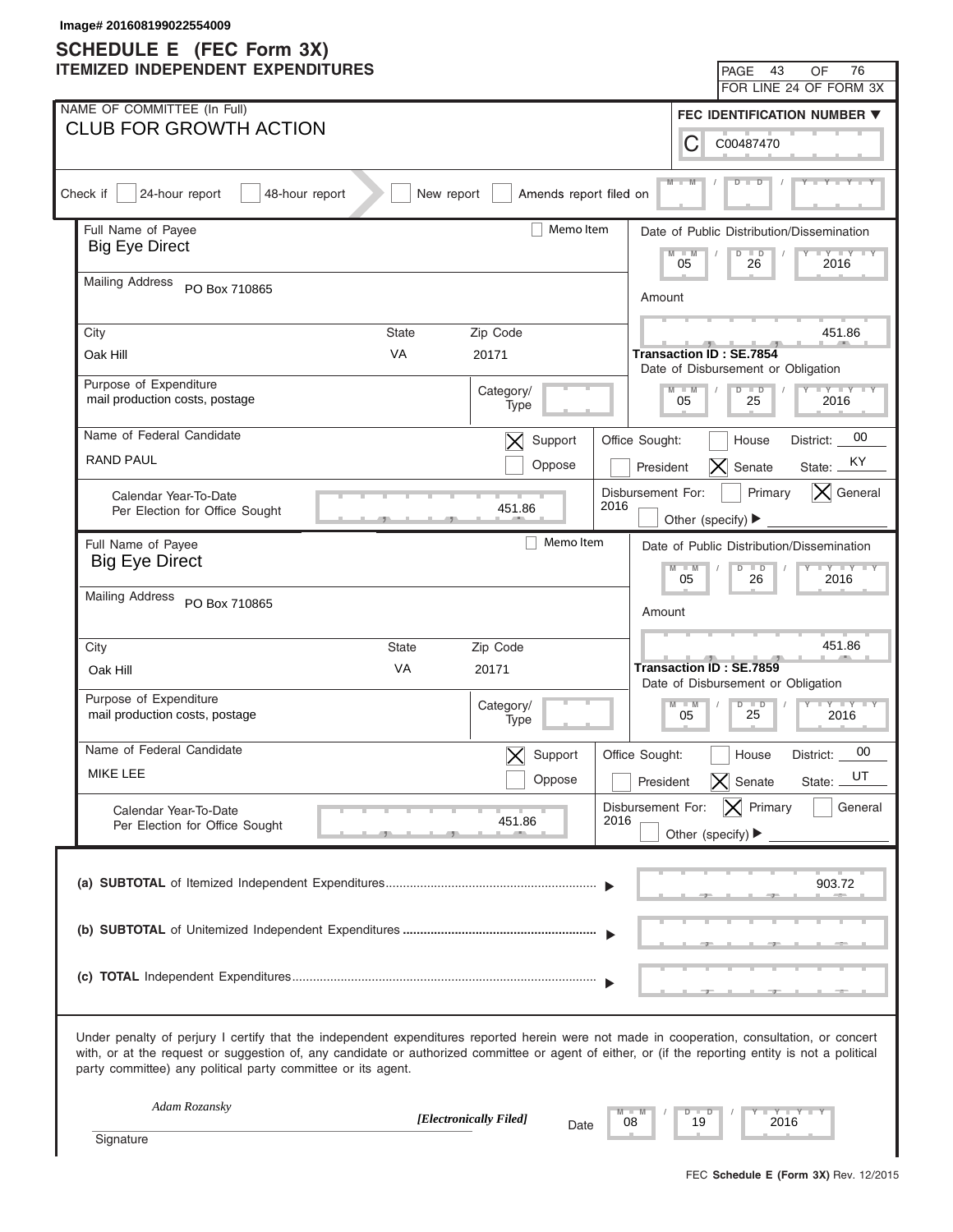| Image# 201608199022554010<br><b>SCHEDULE E</b> (FEC Form 3X)                                                                                                                                                                                                                                                                                                      |                                                                                     |
|-------------------------------------------------------------------------------------------------------------------------------------------------------------------------------------------------------------------------------------------------------------------------------------------------------------------------------------------------------------------|-------------------------------------------------------------------------------------|
| <b>ITEMIZED INDEPENDENT EXPENDITURES</b>                                                                                                                                                                                                                                                                                                                          | PAGE 44<br>76<br>OF                                                                 |
|                                                                                                                                                                                                                                                                                                                                                                   | FOR LINE 24 OF FORM 3X                                                              |
| NAME OF COMMITTEE (In Full)<br><b>CLUB FOR GROWTH ACTION</b>                                                                                                                                                                                                                                                                                                      | FEC IDENTIFICATION NUMBER ▼                                                         |
|                                                                                                                                                                                                                                                                                                                                                                   | С<br>C00487470                                                                      |
| Check if<br>24-hour report<br>48-hour report<br>New report<br>Amends report filed on                                                                                                                                                                                                                                                                              | $M -$                                                                               |
| Memo Item<br>Full Name of Payee<br><b>Big Eye Direct</b>                                                                                                                                                                                                                                                                                                          | Date of Public Distribution/Dissemination                                           |
|                                                                                                                                                                                                                                                                                                                                                                   | $M - M$<br>$\Gamma Y$ $\Gamma Y$<br>$\Box$<br>D<br>05<br>26<br>2016                 |
| <b>Mailing Address</b><br>PO Box 710865                                                                                                                                                                                                                                                                                                                           | Amount                                                                              |
| City<br><b>State</b><br>Zip Code                                                                                                                                                                                                                                                                                                                                  | 451.86                                                                              |
| <b>VA</b><br>Oak Hill<br>20171                                                                                                                                                                                                                                                                                                                                    | Transaction ID : SE.7861                                                            |
| Purpose of Expenditure                                                                                                                                                                                                                                                                                                                                            | Date of Disbursement or Obligation<br>$Y - Y - Y - Y - IY$<br>$M - M$<br>$D$ $D$    |
| Category/<br>mail production costs, postage<br>Type                                                                                                                                                                                                                                                                                                               | 05<br>25<br>2016                                                                    |
| Name of Federal Candidate<br>Support<br>$\bm{\times}$                                                                                                                                                                                                                                                                                                             | 00<br>Office Sought:<br>House<br>District:                                          |
| RONALD HAROLD JOHNSON<br>Oppose                                                                                                                                                                                                                                                                                                                                   | WI<br>$ X $ Senate<br>President<br>State:                                           |
| Calendar Year-To-Date                                                                                                                                                                                                                                                                                                                                             | Disbursement For:<br>$ \mathsf{X} $ Primary<br>General                              |
| 2016<br>4481.33<br>Per Election for Office Sought                                                                                                                                                                                                                                                                                                                 | Other (specify) $\blacktriangleright$                                               |
| Memo Item<br>Full Name of Payee                                                                                                                                                                                                                                                                                                                                   | Date of Public Distribution/Dissemination                                           |
| <b>Big Eye Direct</b>                                                                                                                                                                                                                                                                                                                                             | $Y - Y - Y - Y - Y$<br>$M - M$<br>$D$ $D$<br>05<br>26<br>2016                       |
| <b>Mailing Address</b><br>PO Box 710865                                                                                                                                                                                                                                                                                                                           | Amount                                                                              |
|                                                                                                                                                                                                                                                                                                                                                                   |                                                                                     |
| City<br><b>State</b><br>Zip Code                                                                                                                                                                                                                                                                                                                                  | 451.86<br><b>Transaction ID: SE.7864</b>                                            |
| VA<br>Oak Hill<br>20171                                                                                                                                                                                                                                                                                                                                           | Date of Disbursement or Obligation                                                  |
| Purpose of Expenditure<br>Category/<br>mail production costs, postage<br>Type                                                                                                                                                                                                                                                                                     | $D$ $D$ $I$<br>$Y - Y - Y - Y - Y$<br>$M - M$<br>$\blacksquare$<br>25<br>05<br>2016 |
| Name of Federal Candidate<br>Support                                                                                                                                                                                                                                                                                                                              | 00<br>Office Sought:<br>House<br>District:                                          |
| PATRICK JOSEPH TOOMEY<br>Oppose                                                                                                                                                                                                                                                                                                                                   | PA<br>$\bm{\times}$<br>Senate<br>President<br>State:                                |
| Calendar Year-To-Date                                                                                                                                                                                                                                                                                                                                             | $ \times $ General<br>Disbursement For:<br>Primary                                  |
| 2016<br>522364.96<br>Per Election for Office Sought                                                                                                                                                                                                                                                                                                               | Other (specify) ▶                                                                   |
|                                                                                                                                                                                                                                                                                                                                                                   | 903.72                                                                              |
|                                                                                                                                                                                                                                                                                                                                                                   |                                                                                     |
|                                                                                                                                                                                                                                                                                                                                                                   |                                                                                     |
|                                                                                                                                                                                                                                                                                                                                                                   |                                                                                     |
|                                                                                                                                                                                                                                                                                                                                                                   |                                                                                     |
| Under penalty of perjury I certify that the independent expenditures reported herein were not made in cooperation, consultation, or concert<br>with, or at the request or suggestion of, any candidate or authorized committee or agent of either, or (if the reporting entity is not a political<br>party committee) any political party committee or its agent. |                                                                                     |
| Adam Rozansky<br>[Electronically Filed]                                                                                                                                                                                                                                                                                                                           | $Y - Y - I$<br>$D$ $D$                                                              |
| Date<br>Signature                                                                                                                                                                                                                                                                                                                                                 | 08<br>19<br>2016                                                                    |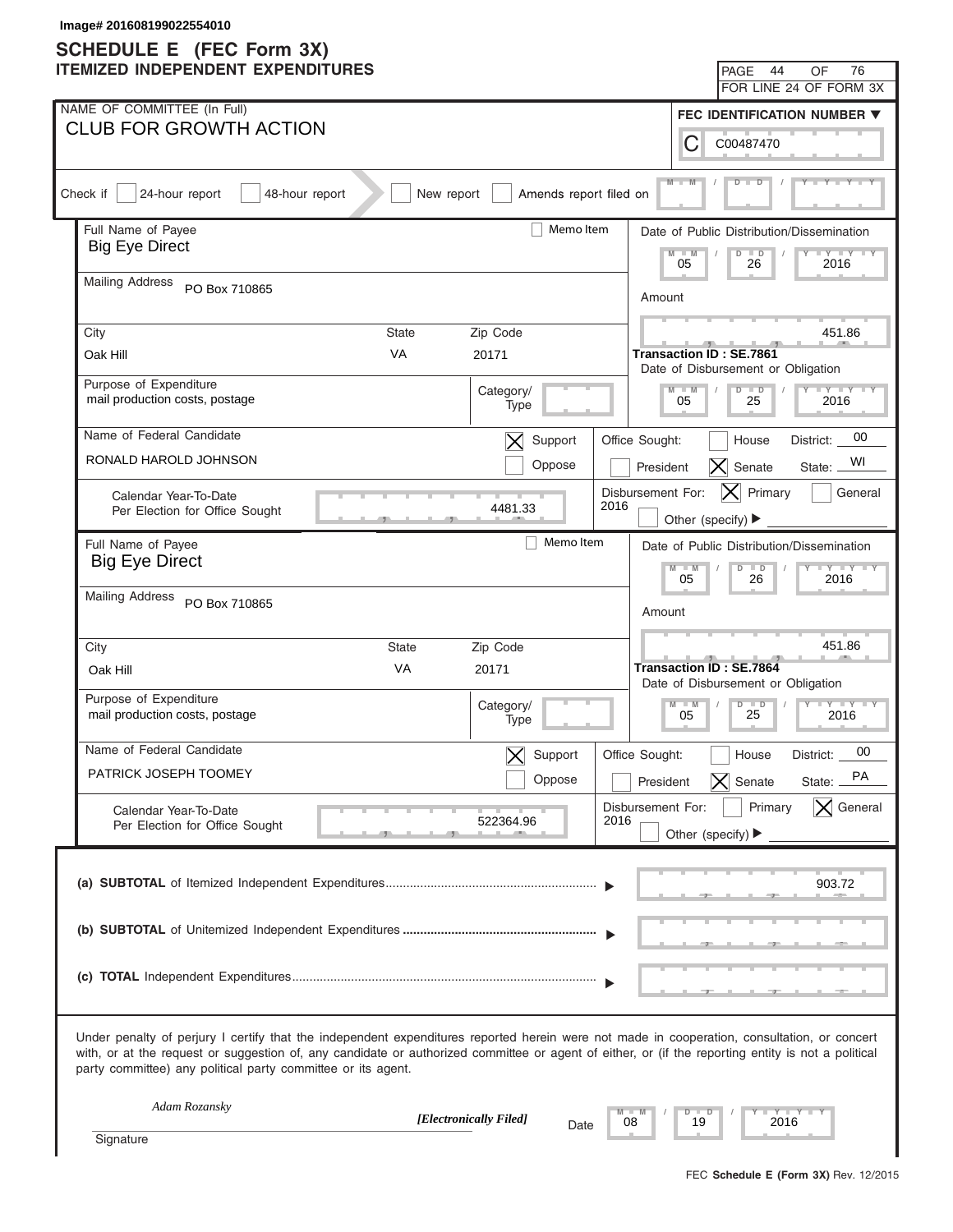# **SCHEDULE E (FEC Form 3X)**

| Image# 201608199022554011                                                                                                                                                                                                                                                                                                                                         |                                                                                                                |
|-------------------------------------------------------------------------------------------------------------------------------------------------------------------------------------------------------------------------------------------------------------------------------------------------------------------------------------------------------------------|----------------------------------------------------------------------------------------------------------------|
| <b>SCHEDULE E</b> (FEC Form 3X)<br><b>ITEMIZED INDEPENDENT EXPENDITURES</b>                                                                                                                                                                                                                                                                                       | 45<br>OF<br>76<br>PAGE                                                                                         |
|                                                                                                                                                                                                                                                                                                                                                                   | FOR LINE 24 OF FORM 3X                                                                                         |
| NAME OF COMMITTEE (In Full)                                                                                                                                                                                                                                                                                                                                       | FEC IDENTIFICATION NUMBER ▼                                                                                    |
| <b>CLUB FOR GROWTH ACTION</b>                                                                                                                                                                                                                                                                                                                                     | C<br>C00487470                                                                                                 |
| 24-hour report<br>Check if<br>48-hour report<br>New report<br>Amends report filed on                                                                                                                                                                                                                                                                              | $M -$                                                                                                          |
|                                                                                                                                                                                                                                                                                                                                                                   |                                                                                                                |
| Full Name of Payee<br>Memo Item<br>Club for Growth                                                                                                                                                                                                                                                                                                                | Date of Public Distribution/Dissemination<br>$M - M$<br>$\overline{D}$<br>$\Box$<br>$+Y+Y$<br>05<br>06<br>2016 |
| <b>Mailing Address</b><br>2001 L St., NW                                                                                                                                                                                                                                                                                                                          | Amount                                                                                                         |
| Suite 600                                                                                                                                                                                                                                                                                                                                                         |                                                                                                                |
| City<br><b>State</b><br>Zip Code                                                                                                                                                                                                                                                                                                                                  | 267.45                                                                                                         |
| DC<br>20036<br>Washington                                                                                                                                                                                                                                                                                                                                         | <b>Transaction ID: SE.7437</b><br>Date of Disbursement or Obligation                                           |
| Purpose of Expenditure<br>Category/<br>mail production costs (from advance line 21)<br>Type                                                                                                                                                                                                                                                                       | $Y = Y = Y = Y = Y$<br>$D$ $D$<br>$M - M$<br>05<br>06<br>2016                                                  |
| Name of Federal Candidate<br>Support<br>$\bm{\times}$                                                                                                                                                                                                                                                                                                             | 03<br>$ \mathsf{X} $ House<br>Office Sought:<br>District:                                                      |
| MICHAEL ROBERT CRANE<br>Oppose                                                                                                                                                                                                                                                                                                                                    | GА<br>President<br>Senate<br>State:                                                                            |
| Calendar Year-To-Date<br>2016<br>42216.96<br>Per Election for Office Sought                                                                                                                                                                                                                                                                                       | Disbursement For:<br>Primary<br>General<br> X <br>Other (specify) ▶                                            |
| Memo Item<br>Full Name of Payee                                                                                                                                                                                                                                                                                                                                   | Date of Public Distribution/Dissemination                                                                      |
| <b>Club for Growth</b>                                                                                                                                                                                                                                                                                                                                            | $Y - Y - Y - Y - IY$<br>$M - M$<br>$D$ $D$                                                                     |
| <b>Mailing Address</b><br>2001 L St., NW                                                                                                                                                                                                                                                                                                                          | 05<br>06<br>2016                                                                                               |
| Suite 600                                                                                                                                                                                                                                                                                                                                                         | Amount                                                                                                         |
| Zip Code<br><b>State</b><br>City                                                                                                                                                                                                                                                                                                                                  | 21.49                                                                                                          |
| DC<br>20036<br>Washington                                                                                                                                                                                                                                                                                                                                         | <b>Transaction ID: SE.7492</b><br>Date of Disbursement or Obligation                                           |
| Purpose of Expenditure<br>Category/<br>internet communications (from advance line 21)<br>Type                                                                                                                                                                                                                                                                     | $M - M$<br>$D$ $D$<br>$Y - Y - Y - Y - IY$<br>06<br>05<br>2016                                                 |
| Name of Federal Candidate<br>Support                                                                                                                                                                                                                                                                                                                              | 02<br>Office Sought:<br>$\bm{\times}$<br>House<br>District:                                                    |
| RENEE JACISIN ELLMERS<br>Oppose                                                                                                                                                                                                                                                                                                                                   | NC<br>President<br>Senate<br>State:                                                                            |
| Calendar Year-To-Date                                                                                                                                                                                                                                                                                                                                             | $ \mathsf{X} $ Primary<br>General<br>Disbursement For:                                                         |
| 2016<br>487772.82<br>Per Election for Office Sought                                                                                                                                                                                                                                                                                                               | Other (specify) $\blacktriangleright$                                                                          |
|                                                                                                                                                                                                                                                                                                                                                                   | 288.94                                                                                                         |
|                                                                                                                                                                                                                                                                                                                                                                   |                                                                                                                |
|                                                                                                                                                                                                                                                                                                                                                                   |                                                                                                                |
| Under penalty of perjury I certify that the independent expenditures reported herein were not made in cooperation, consultation, or concert<br>with, or at the request or suggestion of, any candidate or authorized committee or agent of either, or (if the reporting entity is not a political<br>party committee) any political party committee or its agent. |                                                                                                                |
| Adam Rozansky<br>[Electronically Filed]<br>08                                                                                                                                                                                                                                                                                                                     | Y T Y T<br>$D$ $D$<br>19<br>2016                                                                               |
| Date<br>Signature                                                                                                                                                                                                                                                                                                                                                 |                                                                                                                |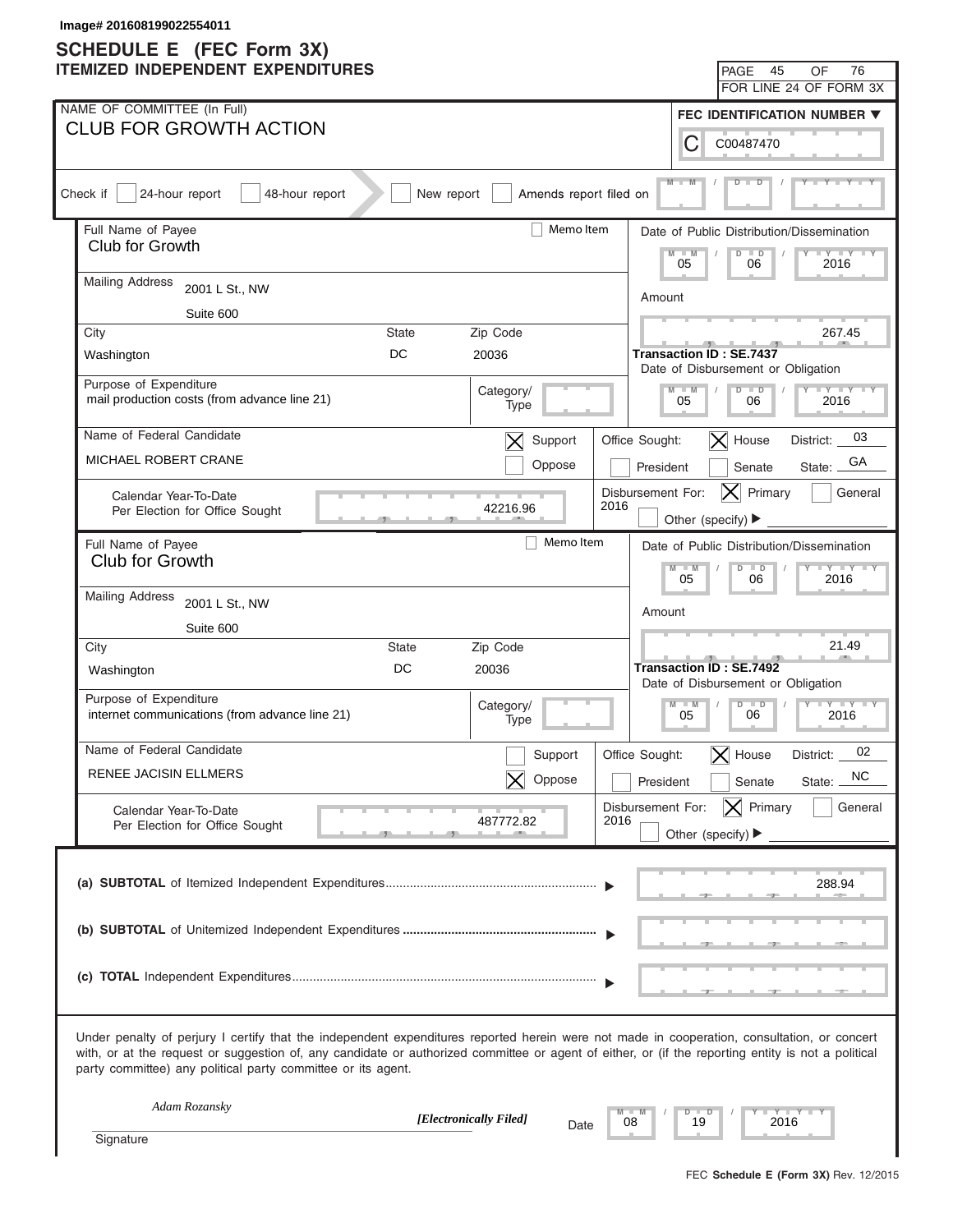| Image# 201608199022554012<br><b>SCHEDULE E</b> (FEC Form 3X)                                                                                                                                                                                                                                                                                                      |                                                                      |
|-------------------------------------------------------------------------------------------------------------------------------------------------------------------------------------------------------------------------------------------------------------------------------------------------------------------------------------------------------------------|----------------------------------------------------------------------|
| <b>ITEMIZED INDEPENDENT EXPENDITURES</b>                                                                                                                                                                                                                                                                                                                          | 46<br>76<br>PAGE<br>OF                                               |
|                                                                                                                                                                                                                                                                                                                                                                   | FOR LINE 24 OF FORM 3X                                               |
| NAME OF COMMITTEE (In Full)                                                                                                                                                                                                                                                                                                                                       | FEC IDENTIFICATION NUMBER ▼                                          |
| <b>CLUB FOR GROWTH ACTION</b>                                                                                                                                                                                                                                                                                                                                     | С<br>C00487470                                                       |
| Amends report filed on<br>Check if<br>24-hour report<br>48-hour report<br>New report                                                                                                                                                                                                                                                                              | $M -$                                                                |
| Memo Item<br>Full Name of Payee                                                                                                                                                                                                                                                                                                                                   | Date of Public Distribution/Dissemination                            |
| Club for Growth                                                                                                                                                                                                                                                                                                                                                   | $-W$<br>$\overline{D}$<br>$\Box$<br>$+Y+Y$<br>05<br>09<br>2016       |
| <b>Mailing Address</b><br>2001 L St., NW                                                                                                                                                                                                                                                                                                                          | Amount                                                               |
| Suite 600                                                                                                                                                                                                                                                                                                                                                         |                                                                      |
| Zip Code<br>City<br><b>State</b>                                                                                                                                                                                                                                                                                                                                  | 267.45                                                               |
| DC<br>20036<br>Washington                                                                                                                                                                                                                                                                                                                                         | <b>Transaction ID: SE.7444</b><br>Date of Disbursement or Obligation |
| Purpose of Expenditure<br>Category/<br>mail production costs (from advance line 21)<br>Type                                                                                                                                                                                                                                                                       | $Y = Y = Y = Y = Y$<br>$D$ $D$<br>$M - M$<br>05<br>09<br>2016        |
| Name of Federal Candidate<br>Support<br>$\bm{\times}$                                                                                                                                                                                                                                                                                                             | 03<br>$ \mathsf{X} $ House<br>Office Sought:<br>District:            |
| MICHAEL ROBERT CRANE<br>Oppose                                                                                                                                                                                                                                                                                                                                    | GА<br>President<br>Senate<br>State:                                  |
| Calendar Year-To-Date<br>2016<br>42484.41<br>Per Election for Office Sought                                                                                                                                                                                                                                                                                       | Disbursement For:<br>Primary<br>General<br> X <br>Other (specify) ▶  |
| Memo Item<br>Full Name of Payee                                                                                                                                                                                                                                                                                                                                   | Date of Public Distribution/Dissemination                            |
| Club for Growth                                                                                                                                                                                                                                                                                                                                                   | $Y - Y - Y - Y - IY$<br>$M - M$<br>$D$ $D$<br>05<br>10<br>2016       |
| <b>Mailing Address</b><br>2001 L St., NW                                                                                                                                                                                                                                                                                                                          |                                                                      |
| Suite 600                                                                                                                                                                                                                                                                                                                                                         | Amount                                                               |
| City<br>State<br>Zip Code                                                                                                                                                                                                                                                                                                                                         | 11.72                                                                |
| DC<br>20036<br>Washington                                                                                                                                                                                                                                                                                                                                         | Transaction ID: SE.7493<br>Date of Disbursement or Obligation        |
| Purpose of Expenditure<br>Category/<br>internet communications (from advance line 21)<br>Type                                                                                                                                                                                                                                                                     | $M - M$<br>$D$ $D$<br>$Y$ $Y$ $Y$ $Y$ $Y$<br>10<br>05<br>2016        |
| Name of Federal Candidate<br>Support                                                                                                                                                                                                                                                                                                                              | 02<br>Office Sought:<br>$\bm{\times}$<br>House<br>District:          |
| <b>RENEE JACISIN ELLMERS</b><br>Oppose                                                                                                                                                                                                                                                                                                                            | <b>NC</b><br>President<br>Senate<br>State:                           |
| Calendar Year-To-Date                                                                                                                                                                                                                                                                                                                                             | $ \mathsf{X} $ Primary<br>General<br>Disbursement For:               |
| 2016<br>487784.54<br>Per Election for Office Sought                                                                                                                                                                                                                                                                                                               | Other (specify) $\blacktriangleright$                                |
|                                                                                                                                                                                                                                                                                                                                                                   | 279.17                                                               |
|                                                                                                                                                                                                                                                                                                                                                                   |                                                                      |
|                                                                                                                                                                                                                                                                                                                                                                   |                                                                      |
| Under penalty of perjury I certify that the independent expenditures reported herein were not made in cooperation, consultation, or concert<br>with, or at the request or suggestion of, any candidate or authorized committee or agent of either, or (if the reporting entity is not a political<br>party committee) any political party committee or its agent. |                                                                      |
| Adam Rozansky<br>[Electronically Filed]<br>08                                                                                                                                                                                                                                                                                                                     | $Y - Y - I$<br>$\Box$<br>D<br>19<br>2016                             |
| Date<br>Signature                                                                                                                                                                                                                                                                                                                                                 |                                                                      |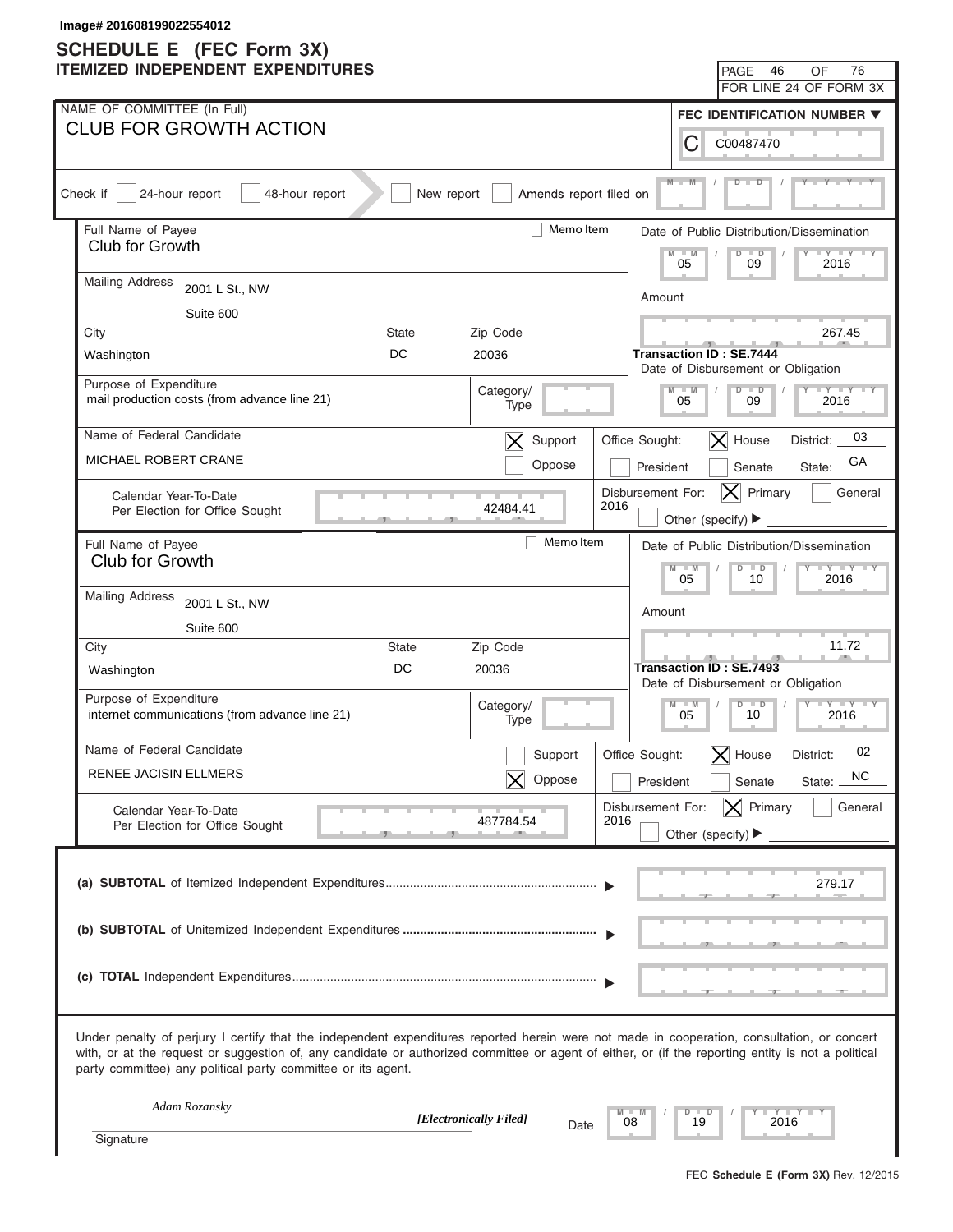| Image# 201608199022554013<br><b>SCHEDULE E</b> (FEC Form 3X)                                                                                                                                                                                                                                                                                                      |                                                                           |
|-------------------------------------------------------------------------------------------------------------------------------------------------------------------------------------------------------------------------------------------------------------------------------------------------------------------------------------------------------------------|---------------------------------------------------------------------------|
| <b>ITEMIZED INDEPENDENT EXPENDITURES</b>                                                                                                                                                                                                                                                                                                                          | 47<br>OF<br>76<br>PAGE                                                    |
|                                                                                                                                                                                                                                                                                                                                                                   | FOR LINE 24 OF FORM 3X                                                    |
| NAME OF COMMITTEE (In Full)                                                                                                                                                                                                                                                                                                                                       | FEC IDENTIFICATION NUMBER ▼                                               |
| <b>CLUB FOR GROWTH ACTION</b>                                                                                                                                                                                                                                                                                                                                     | С<br>C00487470                                                            |
| Amends report filed on<br>Check if<br>24-hour report<br>48-hour report<br>New report                                                                                                                                                                                                                                                                              | $M -$                                                                     |
| Memo Item<br>Full Name of Payee                                                                                                                                                                                                                                                                                                                                   | Date of Public Distribution/Dissemination                                 |
| Club for Growth                                                                                                                                                                                                                                                                                                                                                   | $M - M$<br>$\overline{D}$<br>$+Y+Y$<br>$\blacksquare$<br>05<br>11<br>2016 |
| <b>Mailing Address</b><br>2001 L St., NW                                                                                                                                                                                                                                                                                                                          | Amount                                                                    |
| Suite 600                                                                                                                                                                                                                                                                                                                                                         |                                                                           |
| City<br>Zip Code<br><b>State</b>                                                                                                                                                                                                                                                                                                                                  | 135.08                                                                    |
| DC<br>20036<br>Washington                                                                                                                                                                                                                                                                                                                                         | <b>Transaction ID: SE.7468</b><br>Date of Disbursement or Obligation      |
| Purpose of Expenditure<br>Category/<br>press release (from advance line 21)<br>Type                                                                                                                                                                                                                                                                               | $Y = Y = Y = Y = Y$<br>$M - M$<br>$D$ $D$<br>05<br>2016<br>11             |
| Name of Federal Candidate<br>Support<br>$\bm{\times}$                                                                                                                                                                                                                                                                                                             | 13<br>$\vert$ X House<br>Office Sought:<br>District:                      |
| THEODORE P MR. BUDD<br>Oppose                                                                                                                                                                                                                                                                                                                                     | NC.<br>President<br>Senate<br>State:                                      |
| Calendar Year-To-Date<br>2016<br>135.08<br>Per Election for Office Sought                                                                                                                                                                                                                                                                                         | Disbursement For:<br>Primary<br>General<br>IXI                            |
|                                                                                                                                                                                                                                                                                                                                                                   | Other (specify) ▶                                                         |
| Memo Item<br>Full Name of Payee<br>Club for Growth                                                                                                                                                                                                                                                                                                                | Date of Public Distribution/Dissemination                                 |
|                                                                                                                                                                                                                                                                                                                                                                   | $Y - Y - Y - Y - IY$<br>$M - M$<br>$D$ $D$<br>05<br>12<br>2016            |
| <b>Mailing Address</b><br>2001 L St., NW                                                                                                                                                                                                                                                                                                                          | Amount                                                                    |
| Suite 600                                                                                                                                                                                                                                                                                                                                                         |                                                                           |
| City<br>State<br>Zip Code                                                                                                                                                                                                                                                                                                                                         | 260.69                                                                    |
| DC<br>20036<br>Washington                                                                                                                                                                                                                                                                                                                                         | Transaction ID: SE.7462<br>Date of Disbursement or Obligation             |
| Purpose of Expenditure<br>Category/<br>mail production costs (from advance line 21)<br>Type                                                                                                                                                                                                                                                                       | $M - M$<br>$D$ $D$<br>$Y$ $Y$ $Y$ $Y$ $Y$<br>12<br>05<br>2016             |
| Name of Federal Candidate<br>Support<br>$\bm{\times}$                                                                                                                                                                                                                                                                                                             | 03<br>Office Sought:<br>$\bm{\times}$<br>House<br>District:               |
| MICHAEL ROBERT CRANE<br>Oppose                                                                                                                                                                                                                                                                                                                                    | GA<br>Senate<br>President<br>State:                                       |
| Calendar Year-To-Date                                                                                                                                                                                                                                                                                                                                             | $ \mathsf{X} $ Primary<br>General<br>Disbursement For:                    |
| 2016<br>42745.10<br>Per Election for Office Sought                                                                                                                                                                                                                                                                                                                | Other (specify) $\blacktriangleright$                                     |
|                                                                                                                                                                                                                                                                                                                                                                   | 395.77                                                                    |
|                                                                                                                                                                                                                                                                                                                                                                   |                                                                           |
|                                                                                                                                                                                                                                                                                                                                                                   |                                                                           |
| Under penalty of perjury I certify that the independent expenditures reported herein were not made in cooperation, consultation, or concert<br>with, or at the request or suggestion of, any candidate or authorized committee or agent of either, or (if the reporting entity is not a political<br>party committee) any political party committee or its agent. |                                                                           |
| Adam Rozansky<br>[Electronically Filed]<br>08                                                                                                                                                                                                                                                                                                                     | Y Y T<br>$\Box$<br>D<br>19<br>2016                                        |
| Date<br>Signature                                                                                                                                                                                                                                                                                                                                                 |                                                                           |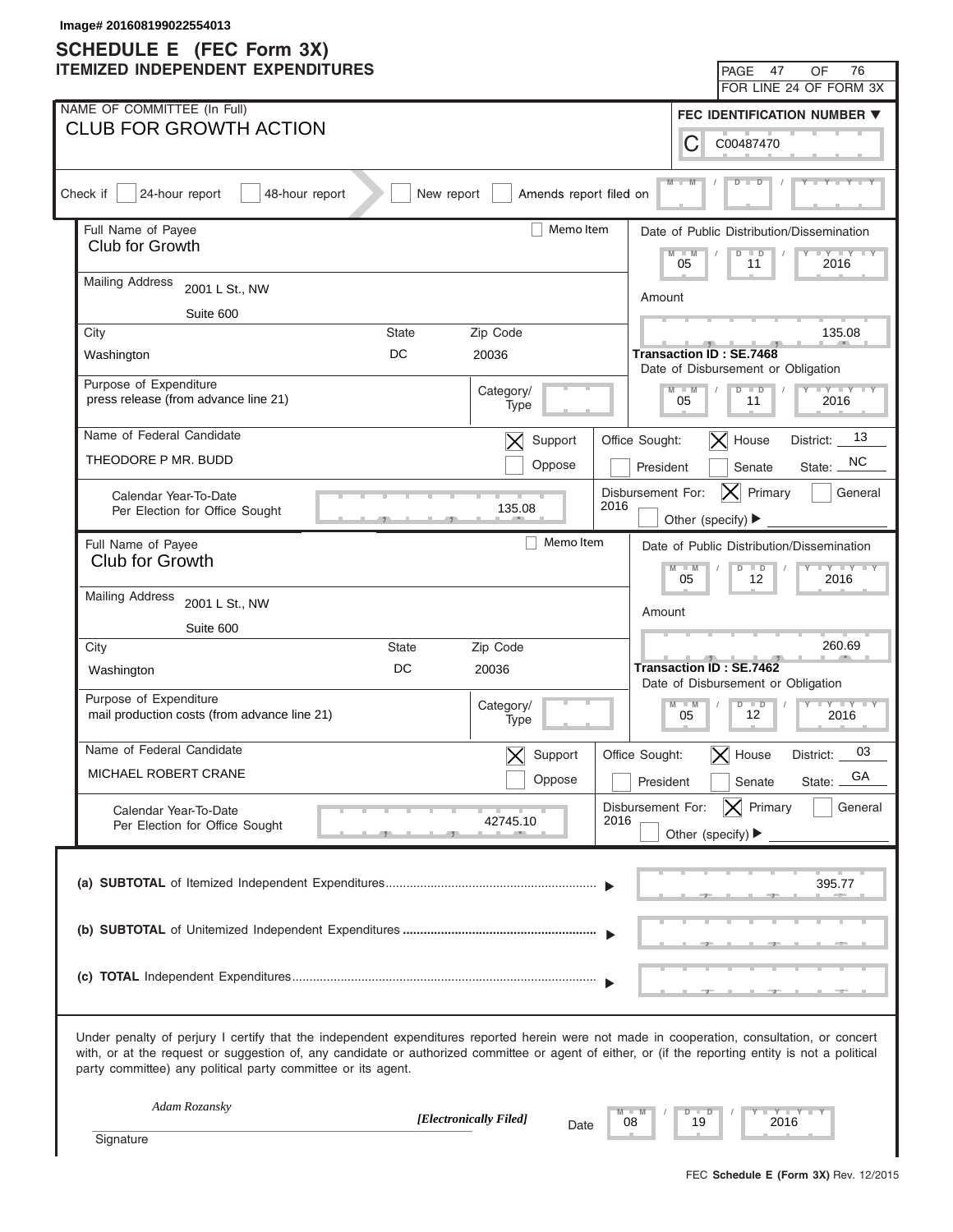| Image# 201608199022554014<br><b>SCHEDULE E</b> (FEC Form 3X)                                                                                                                                                                                                                                                                                                      |                                                                             |
|-------------------------------------------------------------------------------------------------------------------------------------------------------------------------------------------------------------------------------------------------------------------------------------------------------------------------------------------------------------------|-----------------------------------------------------------------------------|
| <b>ITEMIZED INDEPENDENT EXPENDITURES</b>                                                                                                                                                                                                                                                                                                                          | 48<br>76<br>PAGE<br>OF                                                      |
|                                                                                                                                                                                                                                                                                                                                                                   | FOR LINE 24 OF FORM 3X                                                      |
| NAME OF COMMITTEE (In Full)                                                                                                                                                                                                                                                                                                                                       | FEC IDENTIFICATION NUMBER ▼                                                 |
| <b>CLUB FOR GROWTH ACTION</b>                                                                                                                                                                                                                                                                                                                                     | С<br>C00487470                                                              |
| Amends report filed on<br>Check if<br>24-hour report<br>48-hour report<br>New report                                                                                                                                                                                                                                                                              | $M -$                                                                       |
| Memo Item<br>Full Name of Payee                                                                                                                                                                                                                                                                                                                                   | Date of Public Distribution/Dissemination                                   |
| Club for Growth                                                                                                                                                                                                                                                                                                                                                   | $M - M$<br>$\overline{D}$<br>$\Box$<br>$+Y+Y$<br>05<br>12<br>2016           |
| <b>Mailing Address</b><br>2001 L St., NW                                                                                                                                                                                                                                                                                                                          | Amount                                                                      |
| Suite 600                                                                                                                                                                                                                                                                                                                                                         |                                                                             |
| Zip Code<br>City<br><b>State</b>                                                                                                                                                                                                                                                                                                                                  | 330.22                                                                      |
| DC<br>20036<br>Washington                                                                                                                                                                                                                                                                                                                                         | <b>Transaction ID: SE.7469</b><br>Date of Disbursement or Obligation        |
| Purpose of Expenditure<br>Category/<br>tv ad production costs (from advance line 21)<br>Type                                                                                                                                                                                                                                                                      | $Y = Y = Y = Y = Y$<br>$D$ $D$<br>$M - M$<br>05<br>12<br>2016               |
| Name of Federal Candidate<br>Support<br>$\bm{\times}$                                                                                                                                                                                                                                                                                                             | 13<br>$\vert$ X House<br>Office Sought:<br>District:                        |
| THEODORE P MR. BUDD<br>Oppose                                                                                                                                                                                                                                                                                                                                     | NC.<br>President<br>Senate<br>State:                                        |
| Calendar Year-To-Date<br>284675.30<br>Per Election for Office Sought                                                                                                                                                                                                                                                                                              | Disbursement For:<br>Primary<br>General<br> X <br>2016<br>Other (specify) ▶ |
| Memo Item<br>Full Name of Payee                                                                                                                                                                                                                                                                                                                                   | Date of Public Distribution/Dissemination                                   |
| Club for Growth                                                                                                                                                                                                                                                                                                                                                   | $Y - Y - Y - Y - IY$<br>$M - M$<br>$D$ $D$                                  |
| <b>Mailing Address</b><br>2001 L St., NW                                                                                                                                                                                                                                                                                                                          | 05<br>12<br>2016                                                            |
| Suite 600                                                                                                                                                                                                                                                                                                                                                         | Amount                                                                      |
| City<br>State<br>Zip Code                                                                                                                                                                                                                                                                                                                                         | 368.24                                                                      |
| DC<br>20036<br>Washington                                                                                                                                                                                                                                                                                                                                         | <b>Transaction ID: SE.7470</b><br>Date of Disbursement or Obligation        |
| Purpose of Expenditure<br>Category/<br>digital ad production costs (from advance line 21)<br>Type                                                                                                                                                                                                                                                                 | $M - M$<br>$D$ $D$<br>$Y - Y - Y - Y - IY$<br>12<br>05<br>2016              |
| Name of Federal Candidate<br>Support<br>$\bm{\times}$                                                                                                                                                                                                                                                                                                             | 13<br>Office Sought:<br>$\bm{\times}$<br>House<br>District:                 |
| THEODORE P MR. BUDD<br>Oppose                                                                                                                                                                                                                                                                                                                                     | <b>NC</b><br>State:<br>President<br>Senate                                  |
| Calendar Year-To-Date                                                                                                                                                                                                                                                                                                                                             | $ \mathsf{X} $ Primary<br>General<br>Disbursement For:                      |
| 285043.54<br>Per Election for Office Sought                                                                                                                                                                                                                                                                                                                       | 2016<br>Other (specify) $\blacktriangleright$                               |
|                                                                                                                                                                                                                                                                                                                                                                   | 698.46                                                                      |
|                                                                                                                                                                                                                                                                                                                                                                   |                                                                             |
|                                                                                                                                                                                                                                                                                                                                                                   |                                                                             |
| Under penalty of perjury I certify that the independent expenditures reported herein were not made in cooperation, consultation, or concert<br>with, or at the request or suggestion of, any candidate or authorized committee or agent of either, or (if the reporting entity is not a political<br>party committee) any political party committee or its agent. |                                                                             |
| Adam Rozansky<br>[Electronically Filed]                                                                                                                                                                                                                                                                                                                           | Y TYT<br>$\Box$<br>D<br>19<br>2016<br>08                                    |
| Date<br>Signature                                                                                                                                                                                                                                                                                                                                                 |                                                                             |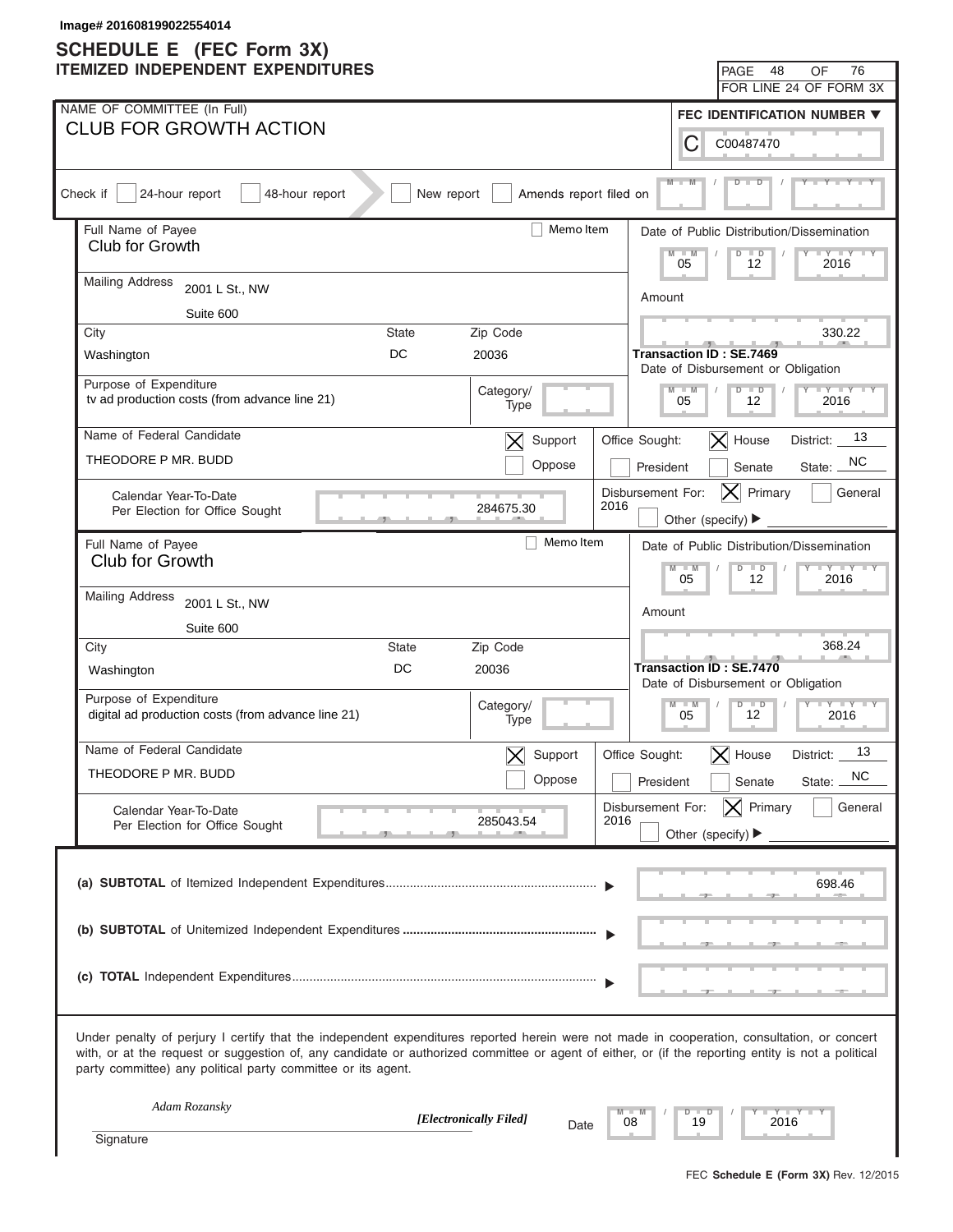| Image# 201608199022554015                                                                                                                                                                                                                                                                                                                                         |              |                          |                           |                   |                                                                      |                                           |
|-------------------------------------------------------------------------------------------------------------------------------------------------------------------------------------------------------------------------------------------------------------------------------------------------------------------------------------------------------------------|--------------|--------------------------|---------------------------|-------------------|----------------------------------------------------------------------|-------------------------------------------|
| <b>SCHEDULE E</b> (FEC Form 3X)<br><b>ITEMIZED INDEPENDENT EXPENDITURES</b>                                                                                                                                                                                                                                                                                       |              |                          |                           |                   | 49<br>PAGE                                                           | 76<br>OF                                  |
|                                                                                                                                                                                                                                                                                                                                                                   |              |                          |                           |                   |                                                                      | FOR LINE 24 OF FORM 3X                    |
| NAME OF COMMITTEE (In Full)                                                                                                                                                                                                                                                                                                                                       |              |                          |                           |                   |                                                                      | FEC IDENTIFICATION NUMBER ▼               |
| <b>CLUB FOR GROWTH ACTION</b>                                                                                                                                                                                                                                                                                                                                     |              |                          |                           | С                 | C00487470                                                            |                                           |
| Check if<br>24-hour report<br>48-hour report                                                                                                                                                                                                                                                                                                                      | New report   | Amends report filed on   |                           | $M -$             |                                                                      |                                           |
| Full Name of Payee                                                                                                                                                                                                                                                                                                                                                |              | Memo Item                |                           |                   |                                                                      | Date of Public Distribution/Dissemination |
| Club for Growth                                                                                                                                                                                                                                                                                                                                                   |              |                          |                           | $M - M$<br>05     | $\overline{D}$<br>$\Box$<br>12                                       | $+Y+Y$<br>2016                            |
| <b>Mailing Address</b><br>2001 L St., NW                                                                                                                                                                                                                                                                                                                          |              |                          |                           | Amount            |                                                                      |                                           |
| Suite 600                                                                                                                                                                                                                                                                                                                                                         |              |                          |                           |                   |                                                                      |                                           |
| City                                                                                                                                                                                                                                                                                                                                                              | <b>State</b> | Zip Code                 |                           |                   |                                                                      | 11.72                                     |
| Washington                                                                                                                                                                                                                                                                                                                                                        | DC           | 20036                    |                           |                   | <b>Transaction ID: SE.7494</b><br>Date of Disbursement or Obligation |                                           |
| Purpose of Expenditure<br>internet communications (from advance line 21)                                                                                                                                                                                                                                                                                          |              | Category/<br>Type        |                           | $M - M$<br>05     | $D$ $D$<br>12                                                        | $Y = Y = Y = Y = Y$<br>2016               |
| Name of Federal Candidate                                                                                                                                                                                                                                                                                                                                         |              | Support                  | Office Sought:            |                   | $ \mathsf{X} $ House                                                 | 02<br>District:                           |
| <b>RENEE JACISIN ELLMERS</b>                                                                                                                                                                                                                                                                                                                                      |              | Oppose                   |                           | President         | Senate                                                               | NC.<br>State:                             |
| Calendar Year-To-Date<br>Per Election for Office Sought                                                                                                                                                                                                                                                                                                           |              | 487796.26                | Disbursement For:<br>2016 |                   | Primary<br>IXI<br>Other (specify) ▶                                  | General                                   |
| Full Name of Payee                                                                                                                                                                                                                                                                                                                                                |              | Memo Item                |                           |                   |                                                                      | Date of Public Distribution/Dissemination |
| Club for Growth                                                                                                                                                                                                                                                                                                                                                   |              |                          |                           | $M - M$           | $D$ $D$                                                              | $Y - Y - Y - Y - Y$                       |
| <b>Mailing Address</b><br>2001 L St., NW                                                                                                                                                                                                                                                                                                                          |              |                          |                           | 05                | 13                                                                   | 2016                                      |
| Suite 600                                                                                                                                                                                                                                                                                                                                                         |              |                          |                           | Amount            |                                                                      |                                           |
| City                                                                                                                                                                                                                                                                                                                                                              | State        | Zip Code                 |                           |                   |                                                                      | 9.77                                      |
| Washington                                                                                                                                                                                                                                                                                                                                                        | DC           | 20036                    |                           |                   | Transaction ID: SE.7463<br>Date of Disbursement or Obligation        |                                           |
| Purpose of Expenditure<br>internet communications (from advance line 21)                                                                                                                                                                                                                                                                                          |              | Category/<br>Type        |                           | $M - M$<br>05     | $D$ $D$<br>13                                                        | $Y - Y - Y - Y - IY$<br>2016              |
| Name of Federal Candidate                                                                                                                                                                                                                                                                                                                                         |              | Support<br>$\bm{\times}$ | Office Sought:            |                   | $\bm{\times}$<br>House                                               | 03<br>District:                           |
| MICHAEL ROBERT CRANE                                                                                                                                                                                                                                                                                                                                              |              | Oppose                   |                           | President         | Senate                                                               | GA<br>State:                              |
| Calendar Year-To-Date                                                                                                                                                                                                                                                                                                                                             |              |                          | Disbursement For:         |                   | $ \mathsf{X} $ Primary                                               | General                                   |
| Per Election for Office Sought                                                                                                                                                                                                                                                                                                                                    |              | 42754.87                 | 2016                      |                   | Other (specify) $\blacktriangleright$                                |                                           |
|                                                                                                                                                                                                                                                                                                                                                                   |              |                          |                           |                   |                                                                      | 21.49                                     |
|                                                                                                                                                                                                                                                                                                                                                                   |              |                          |                           |                   |                                                                      |                                           |
|                                                                                                                                                                                                                                                                                                                                                                   |              |                          |                           |                   |                                                                      |                                           |
| Under penalty of perjury I certify that the independent expenditures reported herein were not made in cooperation, consultation, or concert<br>with, or at the request or suggestion of, any candidate or authorized committee or agent of either, or (if the reporting entity is not a political<br>party committee) any political party committee or its agent. |              |                          |                           |                   |                                                                      |                                           |
| Adam Rozansky                                                                                                                                                                                                                                                                                                                                                     |              | [Electronically Filed]   | 08                        | $\Box$<br>D<br>19 | 2016                                                                 | $Y - Y - I$                               |
| Signature                                                                                                                                                                                                                                                                                                                                                         |              | Date                     |                           |                   |                                                                      |                                           |
|                                                                                                                                                                                                                                                                                                                                                                   |              |                          |                           |                   |                                                                      |                                           |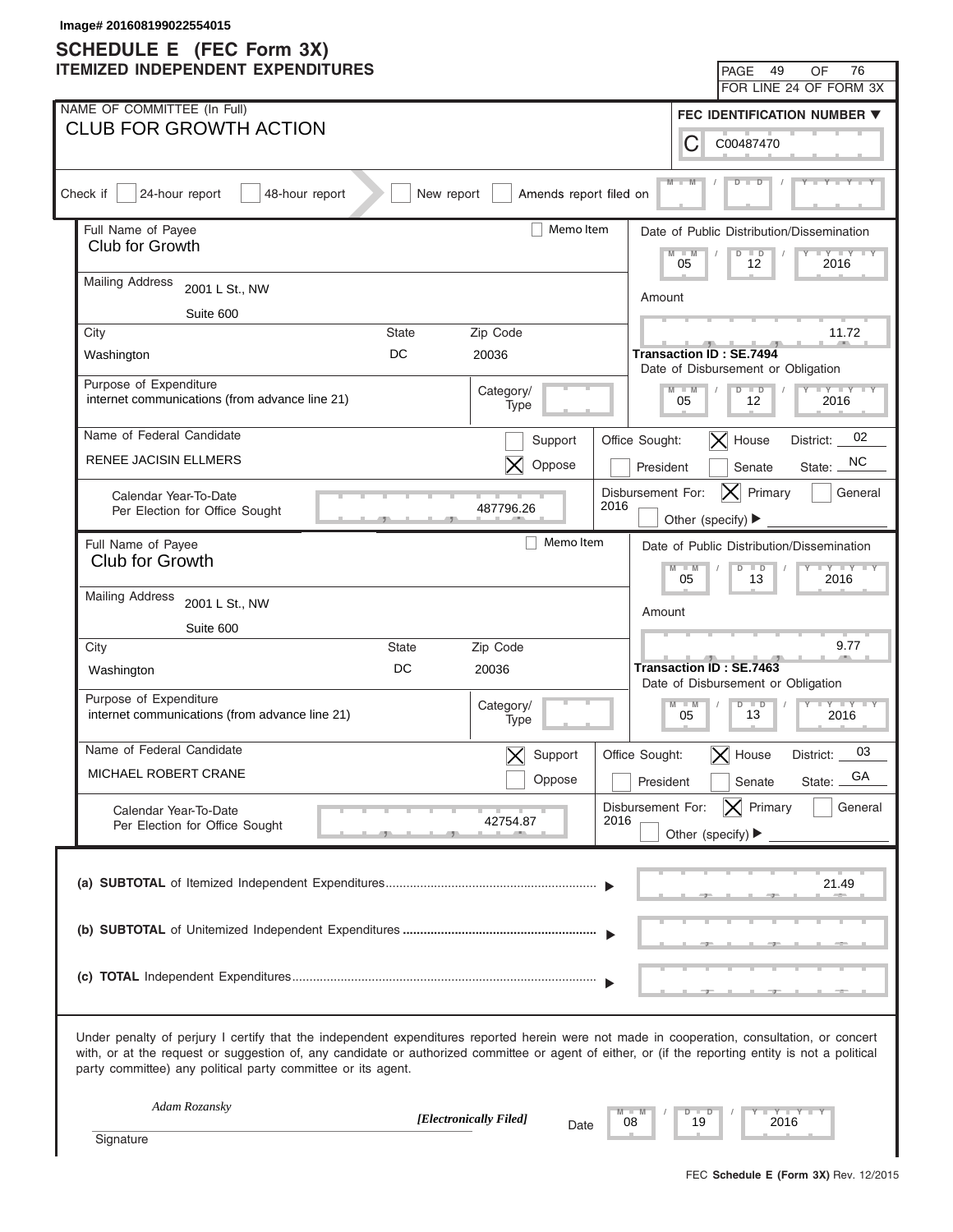# **SCHEDULE E (FEC Form 3X)**

| Image# 201608199022554016<br><b>SCHEDULE E</b> (FEC Form 3X)                                                                                                                                                                                                                                                                                                      |                                                                           |
|-------------------------------------------------------------------------------------------------------------------------------------------------------------------------------------------------------------------------------------------------------------------------------------------------------------------------------------------------------------------|---------------------------------------------------------------------------|
| <b>ITEMIZED INDEPENDENT EXPENDITURES</b>                                                                                                                                                                                                                                                                                                                          | 50<br>76<br>PAGE<br>OF                                                    |
|                                                                                                                                                                                                                                                                                                                                                                   | FOR LINE 24 OF FORM 3X                                                    |
| NAME OF COMMITTEE (In Full)                                                                                                                                                                                                                                                                                                                                       | FEC IDENTIFICATION NUMBER ▼                                               |
| <b>CLUB FOR GROWTH ACTION</b>                                                                                                                                                                                                                                                                                                                                     | С<br>C00487470                                                            |
| Amends report filed on<br>Check if<br>24-hour report<br>48-hour report<br>New report                                                                                                                                                                                                                                                                              | $M -$                                                                     |
| Memo Item<br>Full Name of Payee                                                                                                                                                                                                                                                                                                                                   | Date of Public Distribution/Dissemination                                 |
| Club for Growth                                                                                                                                                                                                                                                                                                                                                   | $M - M$<br>$\overline{D}$<br>$\blacksquare$<br>$+Y+Y$<br>05<br>13<br>2016 |
| <b>Mailing Address</b><br>2001 L St., NW                                                                                                                                                                                                                                                                                                                          | Amount                                                                    |
| Suite 600                                                                                                                                                                                                                                                                                                                                                         |                                                                           |
| Zip Code<br>City<br><b>State</b>                                                                                                                                                                                                                                                                                                                                  | 9.77                                                                      |
| DC<br>20036<br>Washington                                                                                                                                                                                                                                                                                                                                         | <b>Transaction ID: SE.7471</b><br>Date of Disbursement or Obligation      |
| Purpose of Expenditure<br>Category/<br>internet communications (from advance line 21)<br>Type                                                                                                                                                                                                                                                                     | $Y = Y = Y = Y = Y$<br>$D$ $D$<br>$M - M$<br>05<br>13<br>2016             |
| Name of Federal Candidate<br>Support<br>$\bm{\times}$                                                                                                                                                                                                                                                                                                             | 13<br>$ \mathsf{X} $ House<br>Office Sought:<br>District:                 |
| THEODORE P MR. BUDD<br>Oppose                                                                                                                                                                                                                                                                                                                                     | NC.<br>President<br>Senate<br>State:                                      |
| Calendar Year-To-Date<br>2016<br>289016.33<br>Per Election for Office Sought                                                                                                                                                                                                                                                                                      | Disbursement For:<br>Primary<br>General<br>IXI<br>Other (specify) ▶       |
| Memo Item<br>Full Name of Payee                                                                                                                                                                                                                                                                                                                                   | Date of Public Distribution/Dissemination                                 |
| Club for Growth                                                                                                                                                                                                                                                                                                                                                   | $Y - Y - Y - Y - IY$<br>$M - M$<br>$D$ $D$                                |
| <b>Mailing Address</b><br>2001 L St., NW                                                                                                                                                                                                                                                                                                                          | 05<br>14<br>2016                                                          |
| Suite 600                                                                                                                                                                                                                                                                                                                                                         | Amount                                                                    |
| City<br>State<br>Zip Code                                                                                                                                                                                                                                                                                                                                         | 11.72                                                                     |
| DC<br>20036<br>Washington                                                                                                                                                                                                                                                                                                                                         | <b>Transaction ID: SE.7881</b><br>Date of Disbursement or Obligation      |
| Purpose of Expenditure<br>Category/<br>internet communications (from advance line 21)<br>Type                                                                                                                                                                                                                                                                     | $M - M$<br>$D$ $D$<br>$Y - Y - Y - Y - IY$<br>14<br>05<br>2016            |
| Name of Federal Candidate<br>Support                                                                                                                                                                                                                                                                                                                              | 00<br>Office Sought:<br>District:<br>House                                |
| DONALD J TRUMP<br>Oppose                                                                                                                                                                                                                                                                                                                                          | NE<br>$\overline{\mathsf{X}}$ President<br>Senate<br>State:               |
| Calendar Year-To-Date                                                                                                                                                                                                                                                                                                                                             | $ \mathsf{X} $ Primary<br>General<br>Disbursement For:                    |
| 2016<br>11.72<br>Per Election for Office Sought                                                                                                                                                                                                                                                                                                                   | Other (specify) $\blacktriangleright$                                     |
|                                                                                                                                                                                                                                                                                                                                                                   | 21.49                                                                     |
|                                                                                                                                                                                                                                                                                                                                                                   |                                                                           |
|                                                                                                                                                                                                                                                                                                                                                                   |                                                                           |
| Under penalty of perjury I certify that the independent expenditures reported herein were not made in cooperation, consultation, or concert<br>with, or at the request or suggestion of, any candidate or authorized committee or agent of either, or (if the reporting entity is not a political<br>party committee) any political party committee or its agent. |                                                                           |
| Adam Rozansky<br>[Electronically Filed]                                                                                                                                                                                                                                                                                                                           | $Y - Y - I$<br>D<br>−<br>19<br>2016<br>08                                 |
| Date<br>Signature                                                                                                                                                                                                                                                                                                                                                 |                                                                           |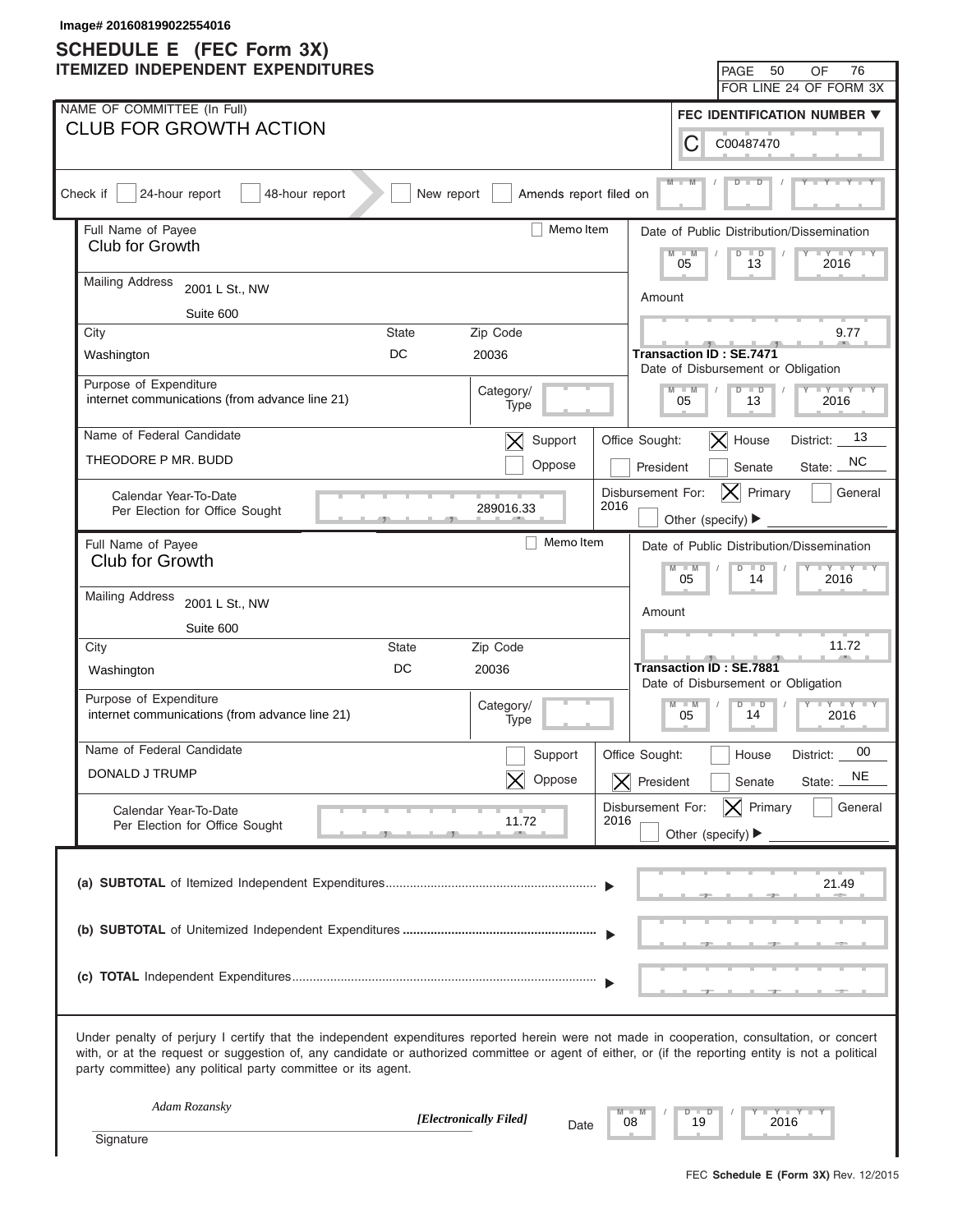| Image# 201608199022554017                                                                                                                                                                                                                                                                                                                                         |                                                                           |
|-------------------------------------------------------------------------------------------------------------------------------------------------------------------------------------------------------------------------------------------------------------------------------------------------------------------------------------------------------------------|---------------------------------------------------------------------------|
| <b>SCHEDULE E</b> (FEC Form 3X)<br><b>ITEMIZED INDEPENDENT EXPENDITURES</b>                                                                                                                                                                                                                                                                                       | 51<br>76<br>PAGE<br>OF                                                    |
|                                                                                                                                                                                                                                                                                                                                                                   | FOR LINE 24 OF FORM 3X                                                    |
| NAME OF COMMITTEE (In Full)                                                                                                                                                                                                                                                                                                                                       | FEC IDENTIFICATION NUMBER ▼                                               |
| <b>CLUB FOR GROWTH ACTION</b>                                                                                                                                                                                                                                                                                                                                     | С<br>C00487470                                                            |
| Amends report filed on<br>Check if<br>24-hour report<br>48-hour report<br>New report                                                                                                                                                                                                                                                                              | $M -$                                                                     |
| Memo Item<br>Full Name of Payee                                                                                                                                                                                                                                                                                                                                   | Date of Public Distribution/Dissemination                                 |
| Club for Growth                                                                                                                                                                                                                                                                                                                                                   | $M - M$<br>$\overline{D}$<br>$\blacksquare$<br>$+Y+Y$<br>05<br>15<br>2016 |
| <b>Mailing Address</b><br>2001 L St., NW                                                                                                                                                                                                                                                                                                                          | Amount                                                                    |
| Suite 600                                                                                                                                                                                                                                                                                                                                                         |                                                                           |
| Zip Code<br>City<br><b>State</b>                                                                                                                                                                                                                                                                                                                                  | 9.77                                                                      |
| DC<br>20036<br>Washington                                                                                                                                                                                                                                                                                                                                         | <b>Transaction ID: SE.7495</b><br>Date of Disbursement or Obligation      |
| Purpose of Expenditure<br>Category/<br>internet communications (from advance line 21)<br>Type                                                                                                                                                                                                                                                                     | $Y = Y = Y = Y = Y$<br>$D$ $D$<br>$M - M$<br>05<br>15<br>2016             |
| Name of Federal Candidate<br>Support                                                                                                                                                                                                                                                                                                                              | 02<br>$ \mathsf{X} $ House<br>Office Sought:<br>District:                 |
| <b>RENEE JACISIN ELLMERS</b><br>Oppose                                                                                                                                                                                                                                                                                                                            | NC.<br>President<br>Senate<br>State:                                      |
| Calendar Year-To-Date<br>2016<br>727347.93<br>Per Election for Office Sought                                                                                                                                                                                                                                                                                      | Disbursement For:<br>Primary<br>General<br>IXI<br>Other (specify) ▶       |
| Memo Item<br>Full Name of Payee                                                                                                                                                                                                                                                                                                                                   | Date of Public Distribution/Dissemination                                 |
| Club for Growth                                                                                                                                                                                                                                                                                                                                                   | $Y - Y - Y - Y - Y$<br>$M - M$<br>$D$ $D$                                 |
| <b>Mailing Address</b><br>2001 L St., NW                                                                                                                                                                                                                                                                                                                          | 05<br>15<br>2016                                                          |
| Suite 600                                                                                                                                                                                                                                                                                                                                                         | Amount                                                                    |
| City<br>State<br>Zip Code                                                                                                                                                                                                                                                                                                                                         | 9.77                                                                      |
| DC<br>20036<br>Washington                                                                                                                                                                                                                                                                                                                                         | Transaction ID: SE.7882<br>Date of Disbursement or Obligation             |
| Purpose of Expenditure<br>Category/<br>internet communications (from advance line 21)<br>Type                                                                                                                                                                                                                                                                     | $M - M$<br>$D$ $D$<br>$Y - Y - Y - Y - IY$<br>15<br>05<br>2016            |
| Name of Federal Candidate<br>Support                                                                                                                                                                                                                                                                                                                              | 00<br>Office Sought:<br>District:<br>House                                |
| DONALD J TRUMP<br>Oppose                                                                                                                                                                                                                                                                                                                                          | NE<br>$\overline{\mathsf{X}}$ President<br>Senate<br>State:               |
| Calendar Year-To-Date                                                                                                                                                                                                                                                                                                                                             | $ \mathsf{X} $ Primary<br>General<br>Disbursement For:                    |
| 2016<br>21.49<br>Per Election for Office Sought                                                                                                                                                                                                                                                                                                                   | Other (specify) $\blacktriangleright$                                     |
|                                                                                                                                                                                                                                                                                                                                                                   | 19.54                                                                     |
|                                                                                                                                                                                                                                                                                                                                                                   |                                                                           |
|                                                                                                                                                                                                                                                                                                                                                                   |                                                                           |
| Under penalty of perjury I certify that the independent expenditures reported herein were not made in cooperation, consultation, or concert<br>with, or at the request or suggestion of, any candidate or authorized committee or agent of either, or (if the reporting entity is not a political<br>party committee) any political party committee or its agent. |                                                                           |
| Adam Rozansky<br>[Electronically Filed]                                                                                                                                                                                                                                                                                                                           | $Y - Y - I$<br>D<br>−<br>19<br>2016<br>08                                 |
| Date<br>Signature                                                                                                                                                                                                                                                                                                                                                 |                                                                           |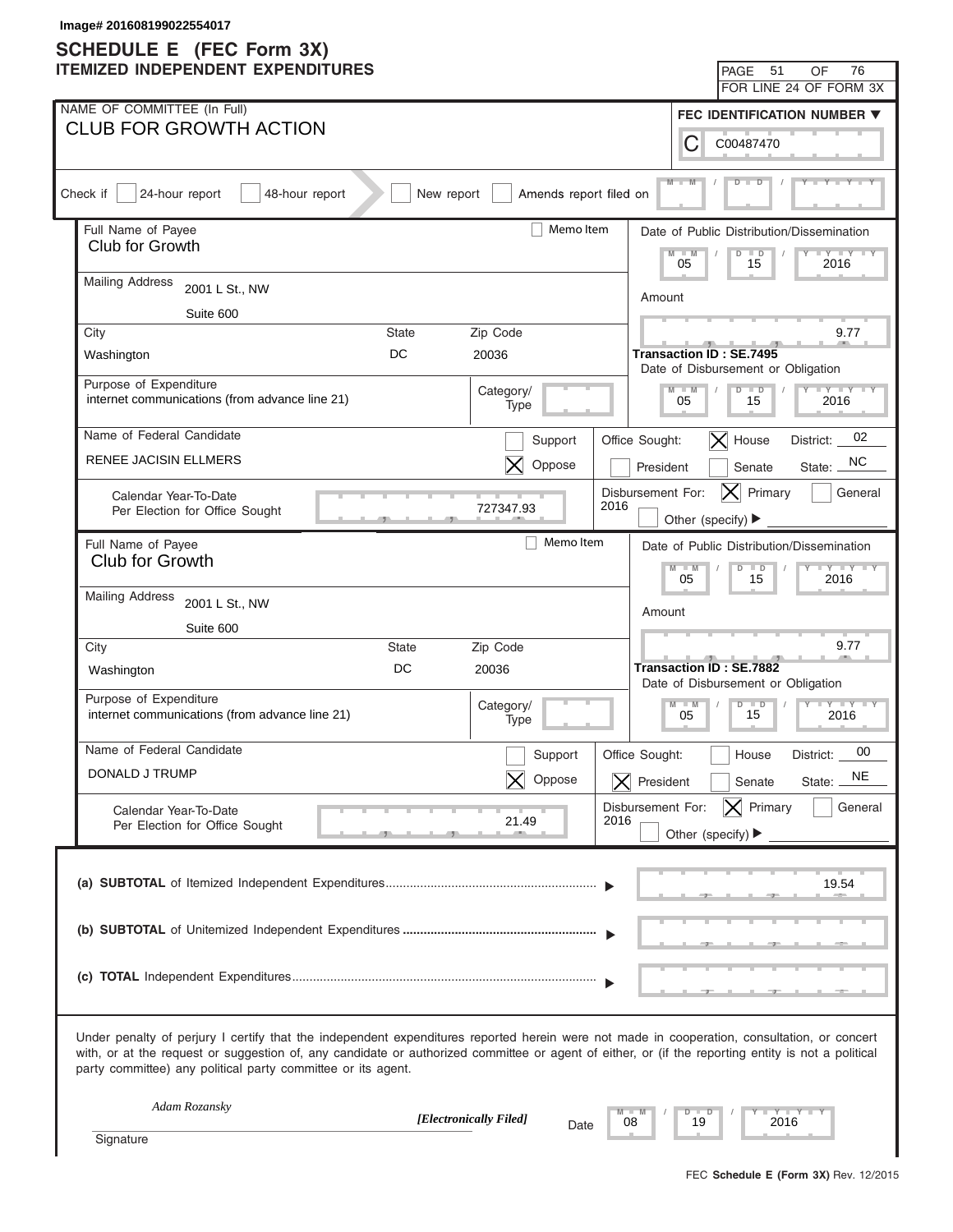| Image# 201608199022554018<br><b>SCHEDULE E</b> (FEC Form 3X)                                                                                                                                                                                                                                                                                                      |              |                        |                           |                   |                                                                      |                                           |
|-------------------------------------------------------------------------------------------------------------------------------------------------------------------------------------------------------------------------------------------------------------------------------------------------------------------------------------------------------------------|--------------|------------------------|---------------------------|-------------------|----------------------------------------------------------------------|-------------------------------------------|
| <b>ITEMIZED INDEPENDENT EXPENDITURES</b>                                                                                                                                                                                                                                                                                                                          |              |                        |                           |                   | 52<br>PAGE                                                           | 76<br>OF                                  |
|                                                                                                                                                                                                                                                                                                                                                                   |              |                        |                           |                   |                                                                      | FOR LINE 24 OF FORM 3X                    |
| NAME OF COMMITTEE (In Full)                                                                                                                                                                                                                                                                                                                                       |              |                        |                           |                   |                                                                      | FEC IDENTIFICATION NUMBER ▼               |
| <b>CLUB FOR GROWTH ACTION</b>                                                                                                                                                                                                                                                                                                                                     |              |                        |                           | C                 | C00487470                                                            |                                           |
| Check if<br>24-hour report<br>48-hour report                                                                                                                                                                                                                                                                                                                      | New report   | Amends report filed on |                           | $M -$             |                                                                      |                                           |
| Full Name of Payee                                                                                                                                                                                                                                                                                                                                                |              | Memo Item              |                           |                   |                                                                      | Date of Public Distribution/Dissemination |
| Club for Growth                                                                                                                                                                                                                                                                                                                                                   |              |                        |                           | $M - M$<br>05     | $\overline{D}$<br>$\blacksquare$<br>16                               | $\cdots$ $\cdots$<br>2016                 |
| <b>Mailing Address</b><br>2001 L St., NW                                                                                                                                                                                                                                                                                                                          |              |                        | Amount                    |                   |                                                                      |                                           |
| Suite 600                                                                                                                                                                                                                                                                                                                                                         |              |                        |                           |                   |                                                                      |                                           |
| City                                                                                                                                                                                                                                                                                                                                                              | <b>State</b> | Zip Code               |                           |                   |                                                                      | 174.22                                    |
| Washington                                                                                                                                                                                                                                                                                                                                                        | DC           | 20036                  |                           |                   | <b>Transaction ID: SE.7496</b><br>Date of Disbursement or Obligation |                                           |
| Purpose of Expenditure<br>tv ad production costs (from advance line 21)                                                                                                                                                                                                                                                                                           |              | Category/<br>Type      |                           | $M - M$<br>05     | $D$ $D$<br>16                                                        | $Y = Y = Y + Y + Y$<br>2016               |
| Name of Federal Candidate                                                                                                                                                                                                                                                                                                                                         |              | Support                | Office Sought:            |                   | $\vert$ X House                                                      | 02<br>District:                           |
| RENEE JACISIN ELLMERS                                                                                                                                                                                                                                                                                                                                             |              | Oppose                 | President                 |                   | Senate                                                               | NC.<br>State:                             |
| Calendar Year-To-Date<br>Per Election for Office Sought                                                                                                                                                                                                                                                                                                           |              | 787522.15              | Disbursement For:<br>2016 |                   | Primary<br>IXI<br>Other (specify) ▶                                  | General                                   |
| Full Name of Payee                                                                                                                                                                                                                                                                                                                                                |              | Memo Item              |                           |                   |                                                                      | Date of Public Distribution/Dissemination |
| Club for Growth                                                                                                                                                                                                                                                                                                                                                   |              |                        |                           | $M - M$           | $D$ $D$                                                              | $Y - Y - Y - Y - Y$                       |
| <b>Mailing Address</b><br>2001 L St., NW                                                                                                                                                                                                                                                                                                                          |              |                        |                           | 05                | 16                                                                   | 2016                                      |
| Suite 600                                                                                                                                                                                                                                                                                                                                                         |              |                        | Amount                    |                   |                                                                      |                                           |
| City                                                                                                                                                                                                                                                                                                                                                              | State        | Zip Code               |                           |                   |                                                                      | 86.56                                     |
| Washington                                                                                                                                                                                                                                                                                                                                                        | DC           | 20036                  |                           |                   | <b>Transaction ID: SE.7497</b><br>Date of Disbursement or Obligation |                                           |
| Purpose of Expenditure<br>digital ad production costs (from advance line 21)                                                                                                                                                                                                                                                                                      |              | Category/<br>Type      |                           | $M - M$<br>05     | $D$ $D$<br>16                                                        | $Y - Y - Y - Y - IY$<br>2016              |
| Name of Federal Candidate                                                                                                                                                                                                                                                                                                                                         |              | Support                | Office Sought:            |                   | $\bm{\times}$<br>House                                               | 02<br>District:                           |
| RENEE JACISIN ELLMERS                                                                                                                                                                                                                                                                                                                                             |              | Oppose                 | President                 |                   | Senate                                                               | <b>NC</b><br>State:                       |
| Calendar Year-To-Date                                                                                                                                                                                                                                                                                                                                             |              |                        | Disbursement For:         |                   | $ \mathsf{X} $ Primary                                               | General                                   |
| Per Election for Office Sought                                                                                                                                                                                                                                                                                                                                    |              | 787608.71              | 2016                      |                   | Other (specify) $\blacktriangleright$                                |                                           |
|                                                                                                                                                                                                                                                                                                                                                                   |              |                        |                           |                   |                                                                      | 260.78                                    |
|                                                                                                                                                                                                                                                                                                                                                                   |              |                        |                           |                   |                                                                      |                                           |
|                                                                                                                                                                                                                                                                                                                                                                   |              |                        |                           |                   |                                                                      |                                           |
| Under penalty of perjury I certify that the independent expenditures reported herein were not made in cooperation, consultation, or concert<br>with, or at the request or suggestion of, any candidate or authorized committee or agent of either, or (if the reporting entity is not a political<br>party committee) any political party committee or its agent. |              |                        |                           |                   |                                                                      |                                           |
| Adam Rozansky                                                                                                                                                                                                                                                                                                                                                     |              | [Electronically Filed] | 08                        | $\Box$<br>D<br>19 | 2016                                                                 | Y TY                                      |
| Signature                                                                                                                                                                                                                                                                                                                                                         |              | Date                   |                           |                   |                                                                      |                                           |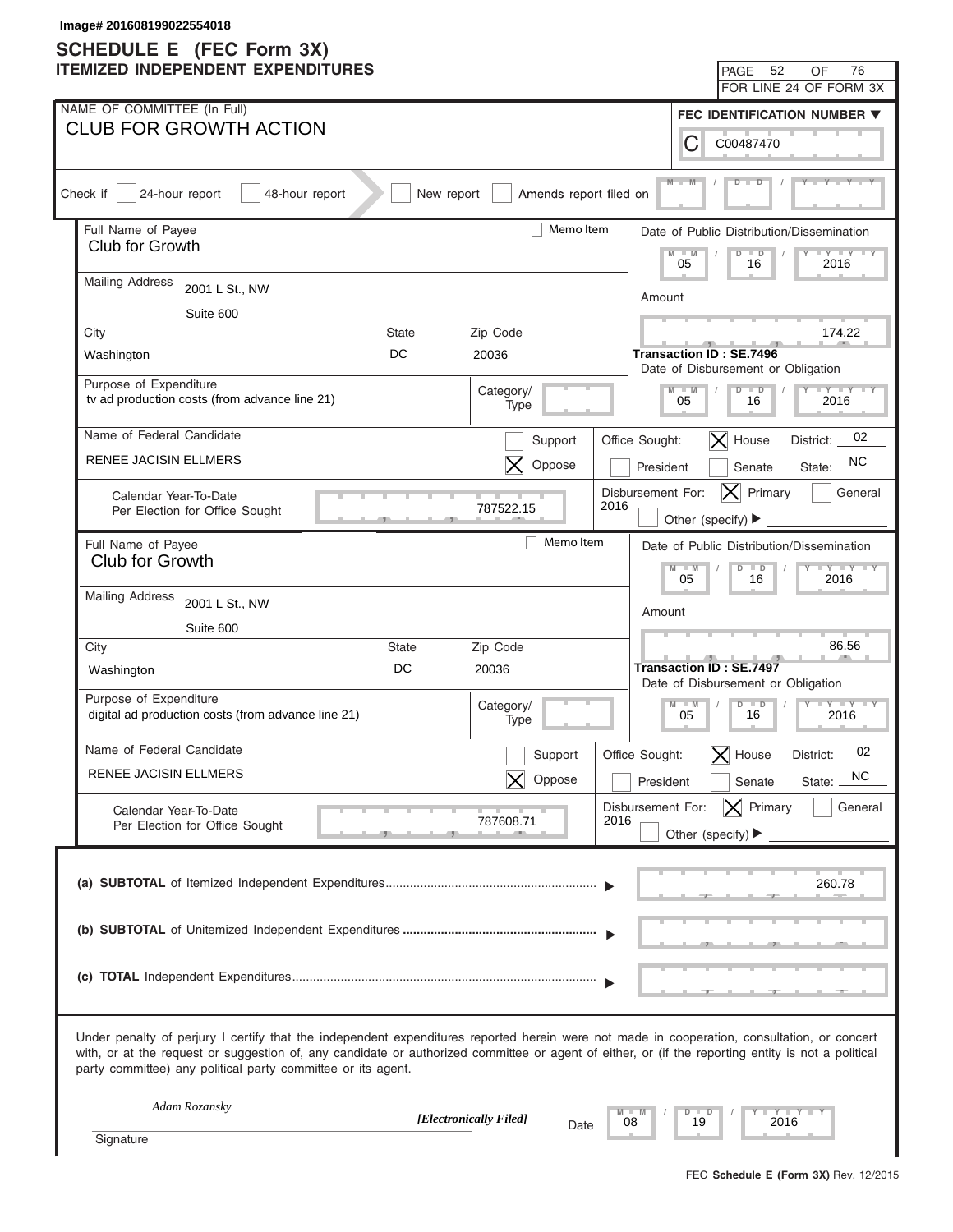| Image# 201608199022554019<br><b>SCHEDULE E</b> (FEC Form 3X)                                                                                                                                                                                                                                                                                                      |                                                                      |
|-------------------------------------------------------------------------------------------------------------------------------------------------------------------------------------------------------------------------------------------------------------------------------------------------------------------------------------------------------------------|----------------------------------------------------------------------|
| <b>ITEMIZED INDEPENDENT EXPENDITURES</b>                                                                                                                                                                                                                                                                                                                          | - 53<br>76<br>PAGE<br>OF                                             |
|                                                                                                                                                                                                                                                                                                                                                                   | FOR LINE 24 OF FORM 3X                                               |
| NAME OF COMMITTEE (In Full)                                                                                                                                                                                                                                                                                                                                       | FEC IDENTIFICATION NUMBER ▼                                          |
| <b>CLUB FOR GROWTH ACTION</b><br>С                                                                                                                                                                                                                                                                                                                                | C00487470                                                            |
| $M - 1$<br>Check if<br>24-hour report<br>48-hour report<br>New report<br>Amends report filed on                                                                                                                                                                                                                                                                   |                                                                      |
| Full Name of Payee<br>Memo Item<br>Club for Growth                                                                                                                                                                                                                                                                                                                | Date of Public Distribution/Dissemination                            |
| $-W$<br>05                                                                                                                                                                                                                                                                                                                                                        | $\Box Y \Box Y$<br>$\Box$<br>D<br>2016<br>16                         |
| <b>Mailing Address</b><br>2001 L St., NW<br>Amount                                                                                                                                                                                                                                                                                                                |                                                                      |
| Suite 600                                                                                                                                                                                                                                                                                                                                                         |                                                                      |
| City<br>State<br>Zip Code                                                                                                                                                                                                                                                                                                                                         | 29.30                                                                |
| DC<br>20036<br><b>Transaction ID: SE.7498</b><br>Washington                                                                                                                                                                                                                                                                                                       | Date of Disbursement or Obligation                                   |
| Purpose of Expenditure<br>Category/<br>$M - M$                                                                                                                                                                                                                                                                                                                    | $Y - Y - Y - Y - Y$<br>$D$ $D$                                       |
| internet communications (from advance line 21)<br>05<br>Type                                                                                                                                                                                                                                                                                                      | 16<br>2016                                                           |
| Name of Federal Candidate<br>Office Sought:<br>Support                                                                                                                                                                                                                                                                                                            | 02<br>$\vert$ House<br>District:                                     |
| <b>RENEE JACISIN ELLMERS</b><br>Oppose<br>President                                                                                                                                                                                                                                                                                                               | NC<br>Senate<br>State:                                               |
| Disbursement For:<br>Calendar Year-To-Date                                                                                                                                                                                                                                                                                                                        | $ \mathsf{X} $ Primary<br>General                                    |
| 2016<br>787638.01<br>Per Election for Office Sought                                                                                                                                                                                                                                                                                                               | Other (specify) ▶                                                    |
| Memo Item<br>Full Name of Payee                                                                                                                                                                                                                                                                                                                                   | Date of Public Distribution/Dissemination                            |
| <b>Club for Growth</b><br>$M - M$<br>05                                                                                                                                                                                                                                                                                                                           | $Y - Y - Y - Y - Y$<br>$D$ $D$<br>2016<br>16                         |
| <b>Mailing Address</b><br>2001 L St., NW                                                                                                                                                                                                                                                                                                                          |                                                                      |
| Amount<br>Suite 600                                                                                                                                                                                                                                                                                                                                               |                                                                      |
| City<br><b>State</b><br>Zip Code                                                                                                                                                                                                                                                                                                                                  | 152.25                                                               |
| DC<br>20036<br>Washington                                                                                                                                                                                                                                                                                                                                         | <b>Transaction ID: SE.7499</b><br>Date of Disbursement or Obligation |
| Purpose of Expenditure<br>Category/<br>$M - M$                                                                                                                                                                                                                                                                                                                    | $D$ $D$ $I$<br>$Y - Y - Y - Y - Y$<br>$\vert$ /                      |
| press release (from advance line 21)<br>05<br>Type                                                                                                                                                                                                                                                                                                                | 16<br>2016                                                           |
| Name of Federal Candidate<br>Office Sought:<br>Support                                                                                                                                                                                                                                                                                                            | 02<br>$\vert$ House<br>District:                                     |
| RENEE JACISIN ELLMERS<br>Oppose<br>President                                                                                                                                                                                                                                                                                                                      | NC<br>Senate<br>State:                                               |
| Disbursement For:<br>Calendar Year-To-Date                                                                                                                                                                                                                                                                                                                        | $ \mathsf{X} $ Primary<br>General                                    |
| 2016<br>787790.26<br>Per Election for Office Sought                                                                                                                                                                                                                                                                                                               | Other (specify) $\blacktriangleright$                                |
|                                                                                                                                                                                                                                                                                                                                                                   |                                                                      |
|                                                                                                                                                                                                                                                                                                                                                                   | 181.55                                                               |
|                                                                                                                                                                                                                                                                                                                                                                   |                                                                      |
|                                                                                                                                                                                                                                                                                                                                                                   |                                                                      |
|                                                                                                                                                                                                                                                                                                                                                                   |                                                                      |
| Under penalty of perjury I certify that the independent expenditures reported herein were not made in cooperation, consultation, or concert<br>with, or at the request or suggestion of, any candidate or authorized committee or agent of either, or (if the reporting entity is not a political<br>party committee) any political party committee or its agent. |                                                                      |
| Adam Rozansky<br>$D$ $D$                                                                                                                                                                                                                                                                                                                                          | Y TY                                                                 |
| [Electronically Filed]<br>08<br>19<br>Date<br>Signature                                                                                                                                                                                                                                                                                                           | 2016                                                                 |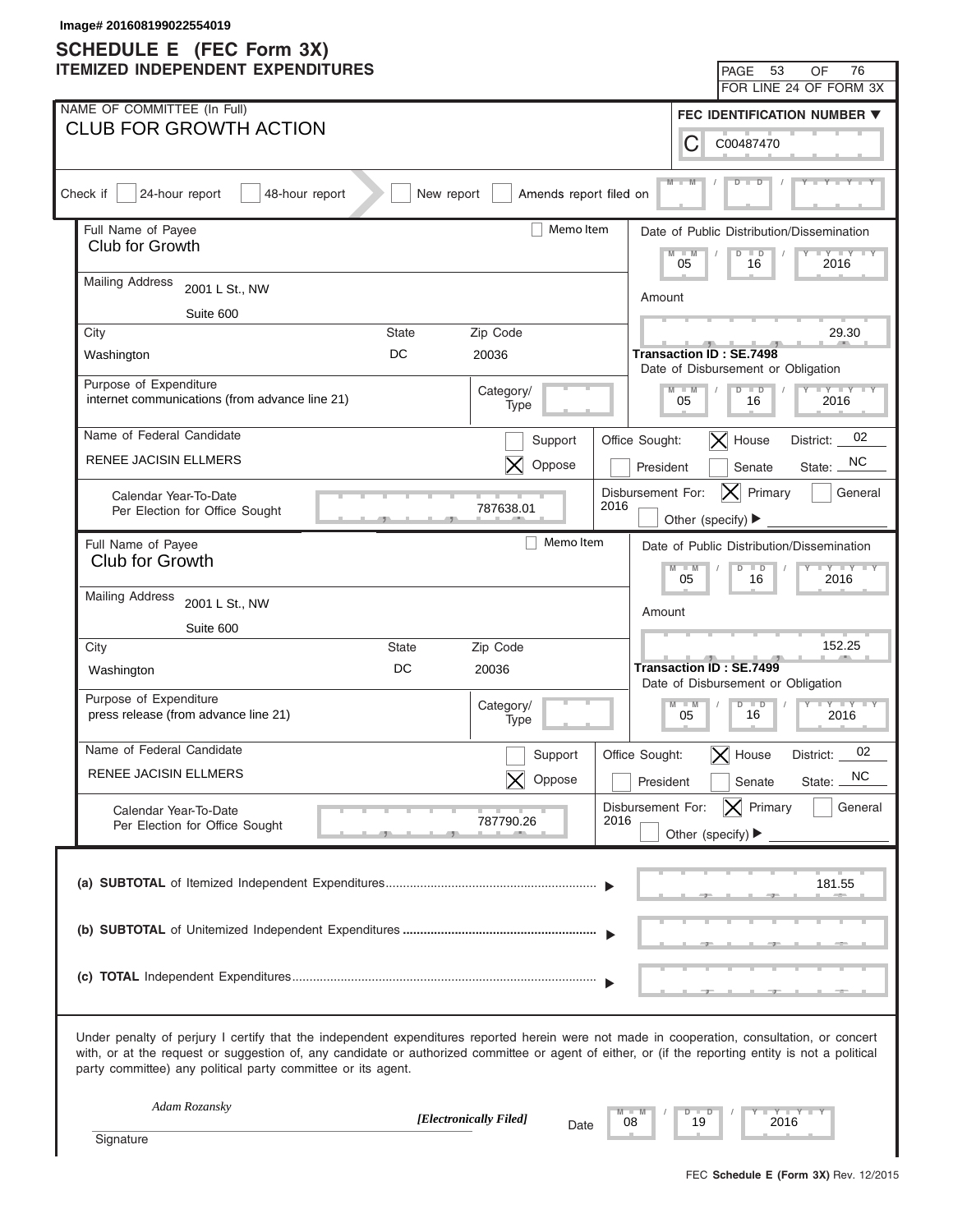| Image# 201608199022554020                                                                                                                                                                                                                                                                                                                                         |                                                                                         |
|-------------------------------------------------------------------------------------------------------------------------------------------------------------------------------------------------------------------------------------------------------------------------------------------------------------------------------------------------------------------|-----------------------------------------------------------------------------------------|
| <b>SCHEDULE E</b> (FEC Form 3X)<br><b>ITEMIZED INDEPENDENT EXPENDITURES</b>                                                                                                                                                                                                                                                                                       | 54<br>76<br>PAGE<br>OF                                                                  |
|                                                                                                                                                                                                                                                                                                                                                                   | FOR LINE 24 OF FORM 3X                                                                  |
| NAME OF COMMITTEE (In Full)                                                                                                                                                                                                                                                                                                                                       | FEC IDENTIFICATION NUMBER ▼                                                             |
| <b>CLUB FOR GROWTH ACTION</b>                                                                                                                                                                                                                                                                                                                                     | С<br>C00487470                                                                          |
| Check if<br>24-hour report<br>48-hour report<br>New report                                                                                                                                                                                                                                                                                                        | $M -$<br>Amends report filed on                                                         |
| Full Name of Payee                                                                                                                                                                                                                                                                                                                                                | Memo Item<br>Date of Public Distribution/Dissemination                                  |
| Club for Growth                                                                                                                                                                                                                                                                                                                                                   | $M - M$<br>$\overline{D}$<br>$\Box$<br>$+Y+Y$<br>05<br>17<br>2016                       |
| <b>Mailing Address</b><br>2001 L St., NW                                                                                                                                                                                                                                                                                                                          | Amount                                                                                  |
| Suite 600                                                                                                                                                                                                                                                                                                                                                         |                                                                                         |
| Zip Code<br>City<br><b>State</b>                                                                                                                                                                                                                                                                                                                                  | 17.58                                                                                   |
| DC<br>20036<br>Washington                                                                                                                                                                                                                                                                                                                                         | <b>Transaction ID: SE.7869</b><br>Date of Disbursement or Obligation                    |
| Purpose of Expenditure<br>Category/<br>internet communications (from advance line 21)<br>Type                                                                                                                                                                                                                                                                     | $Y = Y = Y = Y = Y$<br>$D$ $D$<br>$M - M$<br>05<br>2016<br>17                           |
| Name of Federal Candidate                                                                                                                                                                                                                                                                                                                                         | 02<br>$ \mathsf{X} $ House<br>Support<br>Office Sought:<br>District:                    |
| <b>RENEE JACISIN ELLMERS</b>                                                                                                                                                                                                                                                                                                                                      | NC.<br>Oppose<br>President<br>Senate<br>State:                                          |
| Calendar Year-To-Date<br>787860.84<br>Per Election for Office Sought                                                                                                                                                                                                                                                                                              | Disbursement For:<br>Primary<br>General<br>IXI<br>2016<br>Other (specify) ▶             |
| Full Name of Payee                                                                                                                                                                                                                                                                                                                                                | Memo Item                                                                               |
| Club for Growth                                                                                                                                                                                                                                                                                                                                                   | Date of Public Distribution/Dissemination<br>$Y - Y - Y - Y - IY$<br>$M - M$<br>$D$ $D$ |
| <b>Mailing Address</b><br>2001 L St., NW                                                                                                                                                                                                                                                                                                                          | 05<br>2016<br>17                                                                        |
| Suite 600                                                                                                                                                                                                                                                                                                                                                         | Amount                                                                                  |
| City<br>State<br>Zip Code                                                                                                                                                                                                                                                                                                                                         | 11.72                                                                                   |
| DC<br>20036<br>Washington                                                                                                                                                                                                                                                                                                                                         | Transaction ID: SE.7883<br>Date of Disbursement or Obligation                           |
| Purpose of Expenditure<br>Category/<br>internet communications (from advance line 21)<br>Type                                                                                                                                                                                                                                                                     | $M - M$<br>$D$ $D$<br>$Y - Y - Y - Y - IY$<br>17<br>05<br>2016                          |
| Name of Federal Candidate                                                                                                                                                                                                                                                                                                                                         | 00<br>Office Sought:<br>Support<br>District:<br>House                                   |
| DONALD J TRUMP                                                                                                                                                                                                                                                                                                                                                    | OR.<br>Oppose<br>$\overline{\mathsf{X}}$ President<br>Senate<br>State:                  |
| Calendar Year-To-Date                                                                                                                                                                                                                                                                                                                                             | $ \mathsf{X} $ Primary<br>General<br>Disbursement For:                                  |
| 11.72<br>Per Election for Office Sought                                                                                                                                                                                                                                                                                                                           | 2016<br>Other (specify) $\blacktriangleright$                                           |
|                                                                                                                                                                                                                                                                                                                                                                   | 29.30                                                                                   |
|                                                                                                                                                                                                                                                                                                                                                                   |                                                                                         |
|                                                                                                                                                                                                                                                                                                                                                                   |                                                                                         |
| Under penalty of perjury I certify that the independent expenditures reported herein were not made in cooperation, consultation, or concert<br>with, or at the request or suggestion of, any candidate or authorized committee or agent of either, or (if the reporting entity is not a political<br>party committee) any political party committee or its agent. |                                                                                         |
| Adam Rozansky<br>[Electronically Filed]                                                                                                                                                                                                                                                                                                                           | $Y - Y - I$<br>D<br>−<br>19<br>2016<br>08<br>Date                                       |
| Signature                                                                                                                                                                                                                                                                                                                                                         |                                                                                         |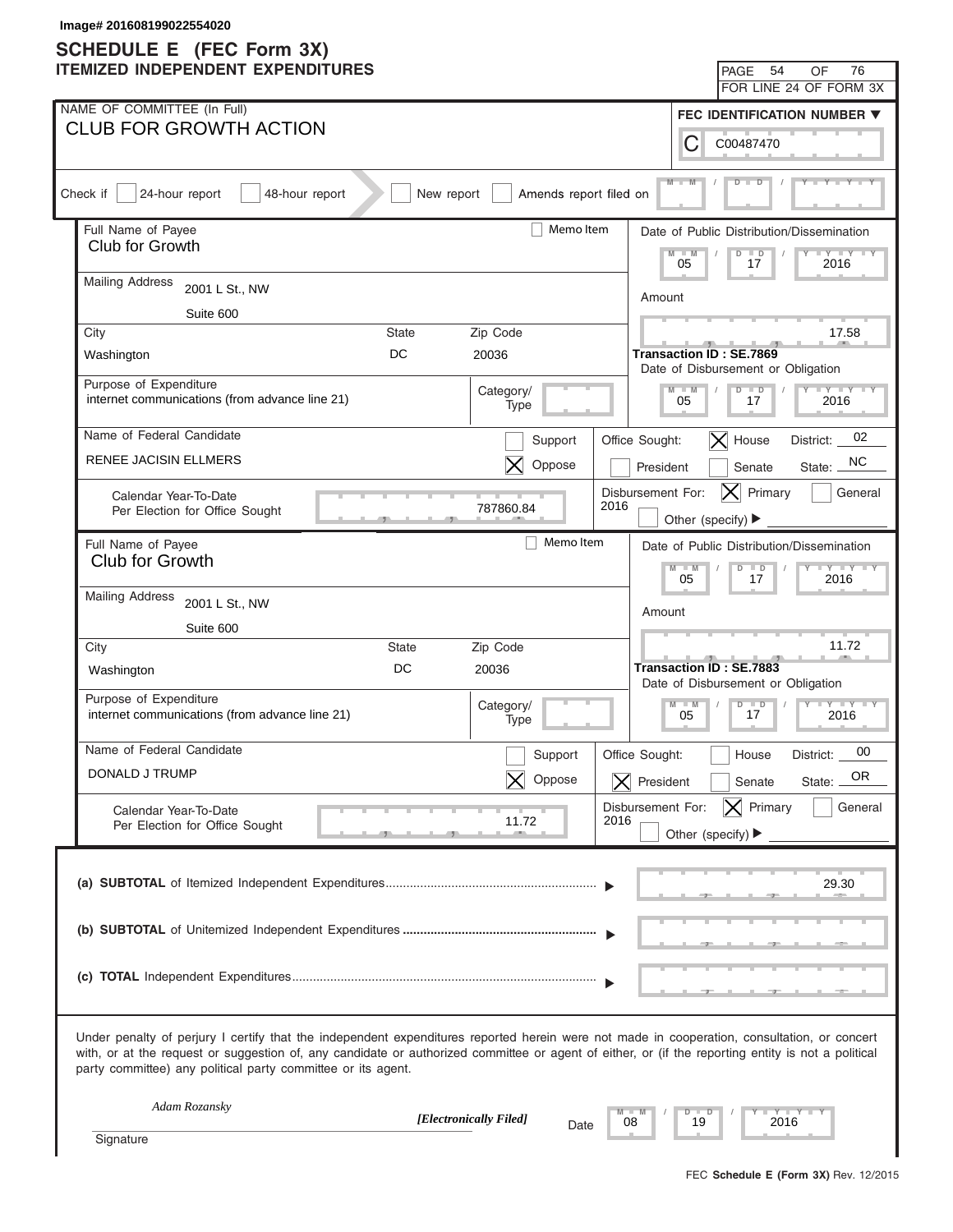| Image# 201608199022554021<br><b>SCHEDULE E</b> (FEC Form 3X)                                                                                                                                                                                                                                                                                                      |                          |                                                |                                                          |
|-------------------------------------------------------------------------------------------------------------------------------------------------------------------------------------------------------------------------------------------------------------------------------------------------------------------------------------------------------------------|--------------------------|------------------------------------------------|----------------------------------------------------------|
| <b>ITEMIZED INDEPENDENT EXPENDITURES</b>                                                                                                                                                                                                                                                                                                                          |                          |                                                | 55<br>76<br>PAGE<br>OF                                   |
|                                                                                                                                                                                                                                                                                                                                                                   |                          |                                                | FOR LINE 24 OF FORM 3X                                   |
| NAME OF COMMITTEE (In Full)                                                                                                                                                                                                                                                                                                                                       |                          |                                                | FEC IDENTIFICATION NUMBER ▼                              |
| <b>CLUB FOR GROWTH ACTION</b>                                                                                                                                                                                                                                                                                                                                     |                          | С                                              | C00487470                                                |
| Check if<br>24-hour report<br>48-hour report<br>New report                                                                                                                                                                                                                                                                                                        | Amends report filed on   | $M -$                                          |                                                          |
| Full Name of Payee                                                                                                                                                                                                                                                                                                                                                | Memo Item                |                                                | Date of Public Distribution/Dissemination                |
| Club for Growth                                                                                                                                                                                                                                                                                                                                                   |                          | $-W$<br>05                                     | $\overline{D}$<br>$\blacksquare$<br>$+Y+Y$<br>18<br>2016 |
| <b>Mailing Address</b><br>2001 L St., NW                                                                                                                                                                                                                                                                                                                          |                          | Amount                                         |                                                          |
| Suite 600                                                                                                                                                                                                                                                                                                                                                         |                          |                                                |                                                          |
| City<br><b>State</b>                                                                                                                                                                                                                                                                                                                                              | Zip Code                 |                                                | 295.08                                                   |
| DC<br>Washington                                                                                                                                                                                                                                                                                                                                                  | 20036                    | <b>Transaction ID: SE.7630</b>                 | Date of Disbursement or Obligation                       |
| Purpose of Expenditure<br>mail production costs (from advance line 21)                                                                                                                                                                                                                                                                                            | Category/<br>Type        | $M - M$<br>05                                  | $Y = Y = Y = Y = Y$<br>$D$ $D$<br>18<br>2016             |
| Name of Federal Candidate                                                                                                                                                                                                                                                                                                                                         | Support<br>$\bm{\times}$ | Office Sought:                                 | 13<br>$\vert$ X House<br>District:                       |
| THEODORE P MR. BUDD                                                                                                                                                                                                                                                                                                                                               | Oppose                   | President                                      | NC.<br>Senate<br>State:                                  |
| Calendar Year-To-Date<br>Per Election for Office Sought                                                                                                                                                                                                                                                                                                           | 298511.41                | Disbursement For:<br>2016<br>Other (specify) ▶ | Primary<br>General<br>IXI                                |
| Full Name of Payee                                                                                                                                                                                                                                                                                                                                                | Memo Item                |                                                | Date of Public Distribution/Dissemination                |
| Club for Growth                                                                                                                                                                                                                                                                                                                                                   |                          | $M - M$                                        | $Y - Y - Y - Y - Y$<br>$D$ $D$                           |
| <b>Mailing Address</b><br>2001 L St., NW                                                                                                                                                                                                                                                                                                                          |                          | 05                                             | 2016<br>18                                               |
| Suite 600                                                                                                                                                                                                                                                                                                                                                         |                          | Amount                                         |                                                          |
| City<br>State                                                                                                                                                                                                                                                                                                                                                     | Zip Code                 |                                                | 9.77                                                     |
| DC<br>Washington                                                                                                                                                                                                                                                                                                                                                  | 20036                    | <b>Transaction ID: SE.7870</b>                 | Date of Disbursement or Obligation                       |
| Purpose of Expenditure<br>internet communications (from advance line 21)                                                                                                                                                                                                                                                                                          | Category/<br>Type        | $M - M$<br>05                                  | $D$ $D$<br>$Y - Y - Y - Y - IY$<br>18<br>2016            |
| Name of Federal Candidate                                                                                                                                                                                                                                                                                                                                         | Support                  | Office Sought:<br>$\bm{\times}$                | 00<br>House<br>District:                                 |
| <b>RENEE JACISIN ELLMERS</b>                                                                                                                                                                                                                                                                                                                                      | Oppose                   | President                                      | NC<br>Senate<br>State:                                   |
| Calendar Year-To-Date                                                                                                                                                                                                                                                                                                                                             |                          | Disbursement For:<br>2016                      | $ \mathsf{X} $ Primary<br>General                        |
| Per Election for Office Sought                                                                                                                                                                                                                                                                                                                                    | 9.77                     | Other (specify) $\blacktriangleright$          |                                                          |
|                                                                                                                                                                                                                                                                                                                                                                   |                          |                                                | 304.85                                                   |
|                                                                                                                                                                                                                                                                                                                                                                   |                          |                                                |                                                          |
|                                                                                                                                                                                                                                                                                                                                                                   |                          |                                                |                                                          |
| Under penalty of perjury I certify that the independent expenditures reported herein were not made in cooperation, consultation, or concert<br>with, or at the request or suggestion of, any candidate or authorized committee or agent of either, or (if the reporting entity is not a political<br>party committee) any political party committee or its agent. |                          |                                                |                                                          |
| Adam Rozansky                                                                                                                                                                                                                                                                                                                                                     | [Electronically Filed]   | $\Box$<br>D<br>19<br>08                        | $Y - Y - I$<br>2016                                      |
| Signature                                                                                                                                                                                                                                                                                                                                                         | Date                     |                                                |                                                          |
|                                                                                                                                                                                                                                                                                                                                                                   |                          |                                                |                                                          |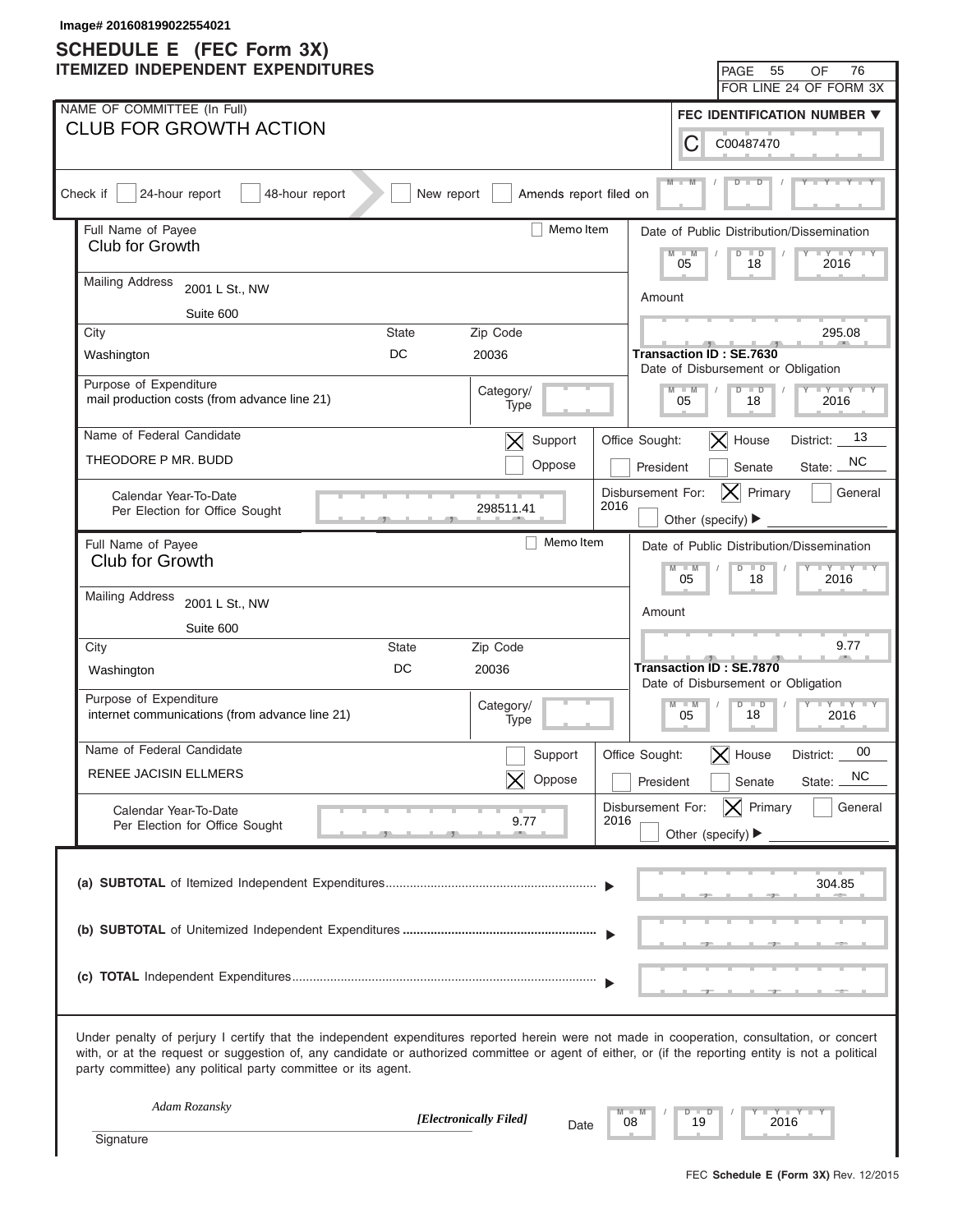| Image# 201608199022554022<br><b>SCHEDULE E</b> (FEC Form 3X)                                                                                                                                                                                                                                                                                                      |                                                                                   |
|-------------------------------------------------------------------------------------------------------------------------------------------------------------------------------------------------------------------------------------------------------------------------------------------------------------------------------------------------------------------|-----------------------------------------------------------------------------------|
| <b>ITEMIZED INDEPENDENT EXPENDITURES</b>                                                                                                                                                                                                                                                                                                                          | 56<br>76<br>PAGE<br>OF                                                            |
|                                                                                                                                                                                                                                                                                                                                                                   | FOR LINE 24 OF FORM 3X                                                            |
| NAME OF COMMITTEE (In Full)                                                                                                                                                                                                                                                                                                                                       | FEC IDENTIFICATION NUMBER ▼                                                       |
| <b>CLUB FOR GROWTH ACTION</b>                                                                                                                                                                                                                                                                                                                                     | С<br>C00487470                                                                    |
| Check if<br>24-hour report<br>48-hour report<br>New report                                                                                                                                                                                                                                                                                                        | $M -$<br>Amends report filed on                                                   |
| Full Name of Payee                                                                                                                                                                                                                                                                                                                                                | Memo Item<br>Date of Public Distribution/Dissemination                            |
| Club for Growth                                                                                                                                                                                                                                                                                                                                                   | $-W$<br>$\overline{D}$<br>$\blacksquare$<br>$\cdots$ $\cdots$<br>05<br>19<br>2016 |
| <b>Mailing Address</b><br>2001 L St., NW                                                                                                                                                                                                                                                                                                                          | Amount                                                                            |
| Suite 600                                                                                                                                                                                                                                                                                                                                                         |                                                                                   |
| Zip Code<br>City<br><b>State</b>                                                                                                                                                                                                                                                                                                                                  | 257.32                                                                            |
| DC<br>20036<br>Washington                                                                                                                                                                                                                                                                                                                                         | <b>Transaction ID: SE.7637</b><br>Date of Disbursement or Obligation              |
| Purpose of Expenditure<br>Category/<br>digital ad production costs (from advance line 21)<br>Type                                                                                                                                                                                                                                                                 | $Y = Y = Y = Y = Y$<br>$D$ $D$<br>$M - M$<br>05<br>19<br>2016                     |
| Name of Federal Candidate<br>Support<br>$\bm{\times}$                                                                                                                                                                                                                                                                                                             | 13<br>$\vert$ X House<br>Office Sought:<br>District:                              |
| THEODORE P MR. BUDD<br>Oppose                                                                                                                                                                                                                                                                                                                                     | NC.<br>President<br>Senate<br>State:                                              |
| Calendar Year-To-Date<br>303053.38<br>Per Election for Office Sought                                                                                                                                                                                                                                                                                              | Disbursement For:<br>Primary<br>General<br> X <br>2016<br>Other (specify) ▶       |
| Full Name of Payee                                                                                                                                                                                                                                                                                                                                                | Memo Item<br>Date of Public Distribution/Dissemination                            |
| Club for Growth                                                                                                                                                                                                                                                                                                                                                   | $Y - Y - Y - Y - Y$<br>$M - M$<br>$D$ $D$                                         |
| <b>Mailing Address</b><br>2001 L St., NW                                                                                                                                                                                                                                                                                                                          | 05<br>19<br>2016                                                                  |
| Suite 600                                                                                                                                                                                                                                                                                                                                                         | Amount                                                                            |
| City<br>State<br>Zip Code                                                                                                                                                                                                                                                                                                                                         | 9.77                                                                              |
| DC<br>20036<br>Washington                                                                                                                                                                                                                                                                                                                                         | <b>Transaction ID: SE.7871</b><br>Date of Disbursement or Obligation              |
| Purpose of Expenditure<br>Category/<br>internet communications (from advance line 21)<br>Type                                                                                                                                                                                                                                                                     | $M - M$<br>$D$ $D$<br>$Y - Y - Y - Y - IY$<br>19<br>05<br>2016                    |
| Name of Federal Candidate<br>Support                                                                                                                                                                                                                                                                                                                              | 02<br>Office Sought:<br>$\bm{\times}$<br>House<br>District:                       |
| <b>RENEE JACISIN ELLMERS</b><br>Oppose                                                                                                                                                                                                                                                                                                                            | <b>NC</b><br>President<br>Senate<br>State:                                        |
| Calendar Year-To-Date                                                                                                                                                                                                                                                                                                                                             | $ \mathsf{X} $ Primary<br>General<br>Disbursement For:                            |
| 787870.61<br>Per Election for Office Sought                                                                                                                                                                                                                                                                                                                       | 2016<br>Other (specify) $\blacktriangleright$                                     |
|                                                                                                                                                                                                                                                                                                                                                                   | 267.09                                                                            |
|                                                                                                                                                                                                                                                                                                                                                                   |                                                                                   |
|                                                                                                                                                                                                                                                                                                                                                                   |                                                                                   |
| Under penalty of perjury I certify that the independent expenditures reported herein were not made in cooperation, consultation, or concert<br>with, or at the request or suggestion of, any candidate or authorized committee or agent of either, or (if the reporting entity is not a political<br>party committee) any political party committee or its agent. |                                                                                   |
| Adam Rozansky<br>[Electronically Filed]                                                                                                                                                                                                                                                                                                                           | $Y - Y - I$<br>$\Box$<br>D<br>19<br>2016<br>08                                    |
| Signature                                                                                                                                                                                                                                                                                                                                                         | Date                                                                              |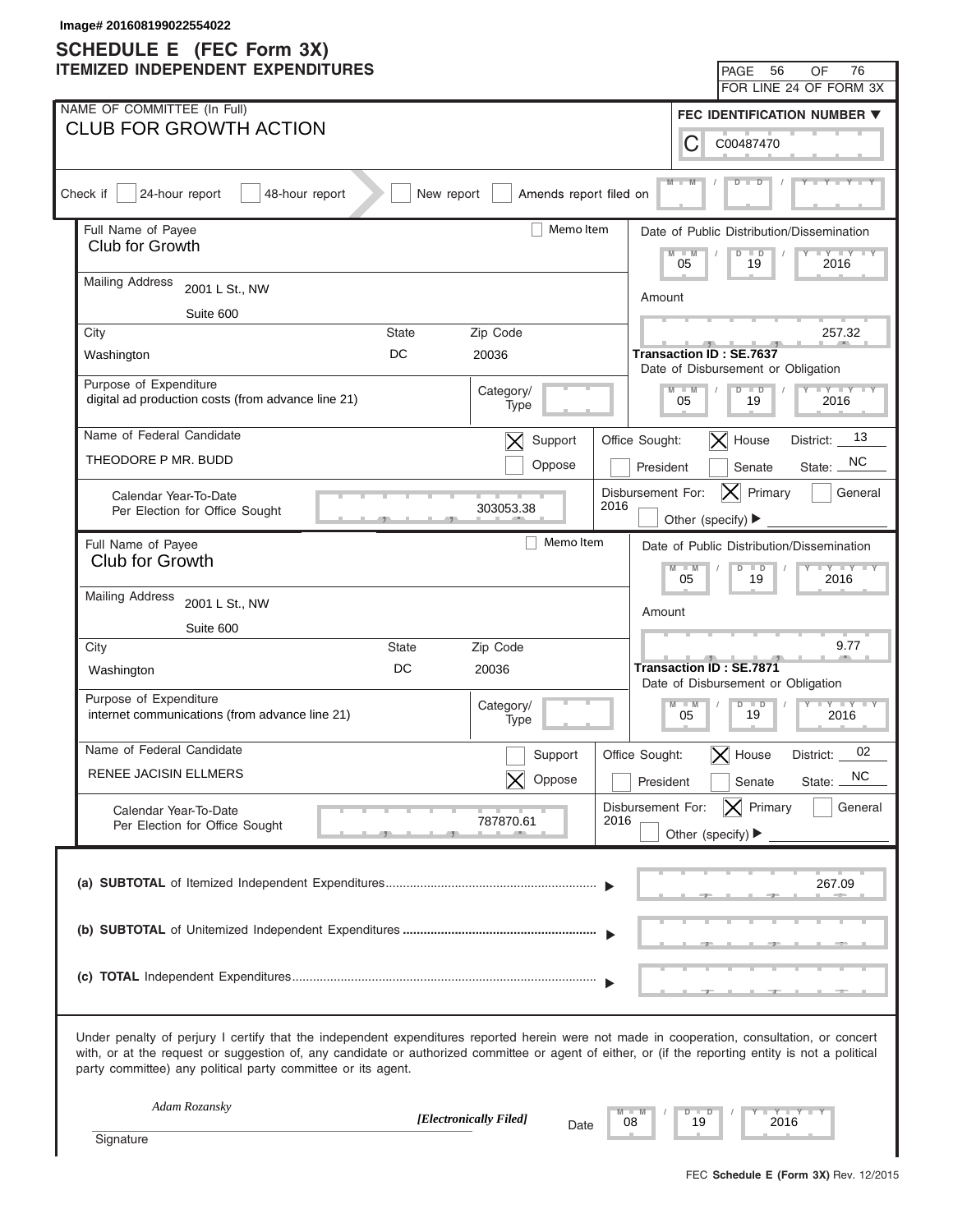| Image# 201608199022554023<br><b>SCHEDULE E</b> (FEC Form 3X)                                                                                                                                                                                                                                                                                                      |                                                                                                                |
|-------------------------------------------------------------------------------------------------------------------------------------------------------------------------------------------------------------------------------------------------------------------------------------------------------------------------------------------------------------------|----------------------------------------------------------------------------------------------------------------|
| <b>ITEMIZED INDEPENDENT EXPENDITURES</b>                                                                                                                                                                                                                                                                                                                          | 57<br>76<br>PAGE<br>OF                                                                                         |
|                                                                                                                                                                                                                                                                                                                                                                   | FOR LINE 24 OF FORM 3X                                                                                         |
| NAME OF COMMITTEE (In Full)                                                                                                                                                                                                                                                                                                                                       | FEC IDENTIFICATION NUMBER ▼                                                                                    |
| <b>CLUB FOR GROWTH ACTION</b>                                                                                                                                                                                                                                                                                                                                     | С<br>C00487470                                                                                                 |
| Check if<br>24-hour report<br>48-hour report<br>New report<br>Amends report filed on                                                                                                                                                                                                                                                                              | $M -$                                                                                                          |
| Full Name of Payee<br>Memo Item                                                                                                                                                                                                                                                                                                                                   | Date of Public Distribution/Dissemination                                                                      |
| Club for Growth                                                                                                                                                                                                                                                                                                                                                   | $-M$<br>$\Box Y \Box Y$<br>$\Box$<br>D<br>05<br>20<br>2016                                                     |
| <b>Mailing Address</b><br>2001 L St., NW                                                                                                                                                                                                                                                                                                                          | Amount                                                                                                         |
| Suite 600                                                                                                                                                                                                                                                                                                                                                         |                                                                                                                |
| City<br>State<br>Zip Code                                                                                                                                                                                                                                                                                                                                         | 355.34                                                                                                         |
| DC<br>20036<br>Washington                                                                                                                                                                                                                                                                                                                                         | <b>Transaction ID: SE.7643</b><br>Date of Disbursement or Obligation                                           |
| Purpose of Expenditure<br>Category/                                                                                                                                                                                                                                                                                                                               | $Y - Y - Y - Y - Y$<br>$M - M$<br>$D$ $D$                                                                      |
| tv ad production costs (from advance line 21)<br>Type                                                                                                                                                                                                                                                                                                             | 05<br>20<br>2016                                                                                               |
| Name of Federal Candidate<br>Support<br>$\bm{\times}$                                                                                                                                                                                                                                                                                                             | 03<br>$\vert$ House<br>Office Sought:<br>District:                                                             |
| MICHAEL ROBERT CRANE<br>Oppose                                                                                                                                                                                                                                                                                                                                    | GА<br>President<br>Senate<br>State:                                                                            |
| Calendar Year-To-Date                                                                                                                                                                                                                                                                                                                                             | Disbursement For:<br>$ \mathsf{X} $ Primary<br>General                                                         |
| 2016<br>73510.21<br>Per Election for Office Sought                                                                                                                                                                                                                                                                                                                | Other (specify) ▶                                                                                              |
| Memo Item<br>Full Name of Payee                                                                                                                                                                                                                                                                                                                                   | Date of Public Distribution/Dissemination                                                                      |
| <b>Club for Growth</b>                                                                                                                                                                                                                                                                                                                                            | $Y - Y - Y - Y - Y$<br>$M - M$<br>$D$ $D$<br>05<br>2016<br>20                                                  |
| <b>Mailing Address</b><br>2001 L St., NW                                                                                                                                                                                                                                                                                                                          |                                                                                                                |
| Suite 600                                                                                                                                                                                                                                                                                                                                                         | Amount                                                                                                         |
| City<br><b>State</b><br>Zip Code                                                                                                                                                                                                                                                                                                                                  | 125.70                                                                                                         |
| DC<br>20036<br>Washington                                                                                                                                                                                                                                                                                                                                         | <b>Transaction ID: SE.7891</b>                                                                                 |
| Purpose of Expenditure<br>Category/                                                                                                                                                                                                                                                                                                                               | Date of Disbursement or Obligation<br>$D$ $D$<br>$Y$ $Y$ $Y$ $Y$ $Y$<br>$M - M$<br>$\vert$ /<br>$\blacksquare$ |
| press release (from advance line 21)<br>Type                                                                                                                                                                                                                                                                                                                      | 20<br>05<br>2016                                                                                               |
| Name of Federal Candidate<br>Support                                                                                                                                                                                                                                                                                                                              | 03<br>$\vert$ House<br>Office Sought:<br>District:                                                             |
| MICHAEL ROBERT CRANE<br>Oppose                                                                                                                                                                                                                                                                                                                                    | GA<br>President<br>Senate<br>State:                                                                            |
| Calendar Year-To-Date                                                                                                                                                                                                                                                                                                                                             | $ \mathsf{X} $ Primary<br>Disbursement For:<br>General                                                         |
| 2016<br>73635.91<br>Per Election for Office Sought                                                                                                                                                                                                                                                                                                                | Other (specify) $\blacktriangleright$                                                                          |
|                                                                                                                                                                                                                                                                                                                                                                   |                                                                                                                |
|                                                                                                                                                                                                                                                                                                                                                                   | 481.04                                                                                                         |
|                                                                                                                                                                                                                                                                                                                                                                   |                                                                                                                |
|                                                                                                                                                                                                                                                                                                                                                                   |                                                                                                                |
|                                                                                                                                                                                                                                                                                                                                                                   |                                                                                                                |
|                                                                                                                                                                                                                                                                                                                                                                   |                                                                                                                |
| Under penalty of perjury I certify that the independent expenditures reported herein were not made in cooperation, consultation, or concert<br>with, or at the request or suggestion of, any candidate or authorized committee or agent of either, or (if the reporting entity is not a political<br>party committee) any political party committee or its agent. |                                                                                                                |
| Adam Rozansky<br>[Electronically Filed]                                                                                                                                                                                                                                                                                                                           | Y TY<br>$D$ $D$                                                                                                |
| 08<br>Date<br>Signature                                                                                                                                                                                                                                                                                                                                           | 19<br>2016                                                                                                     |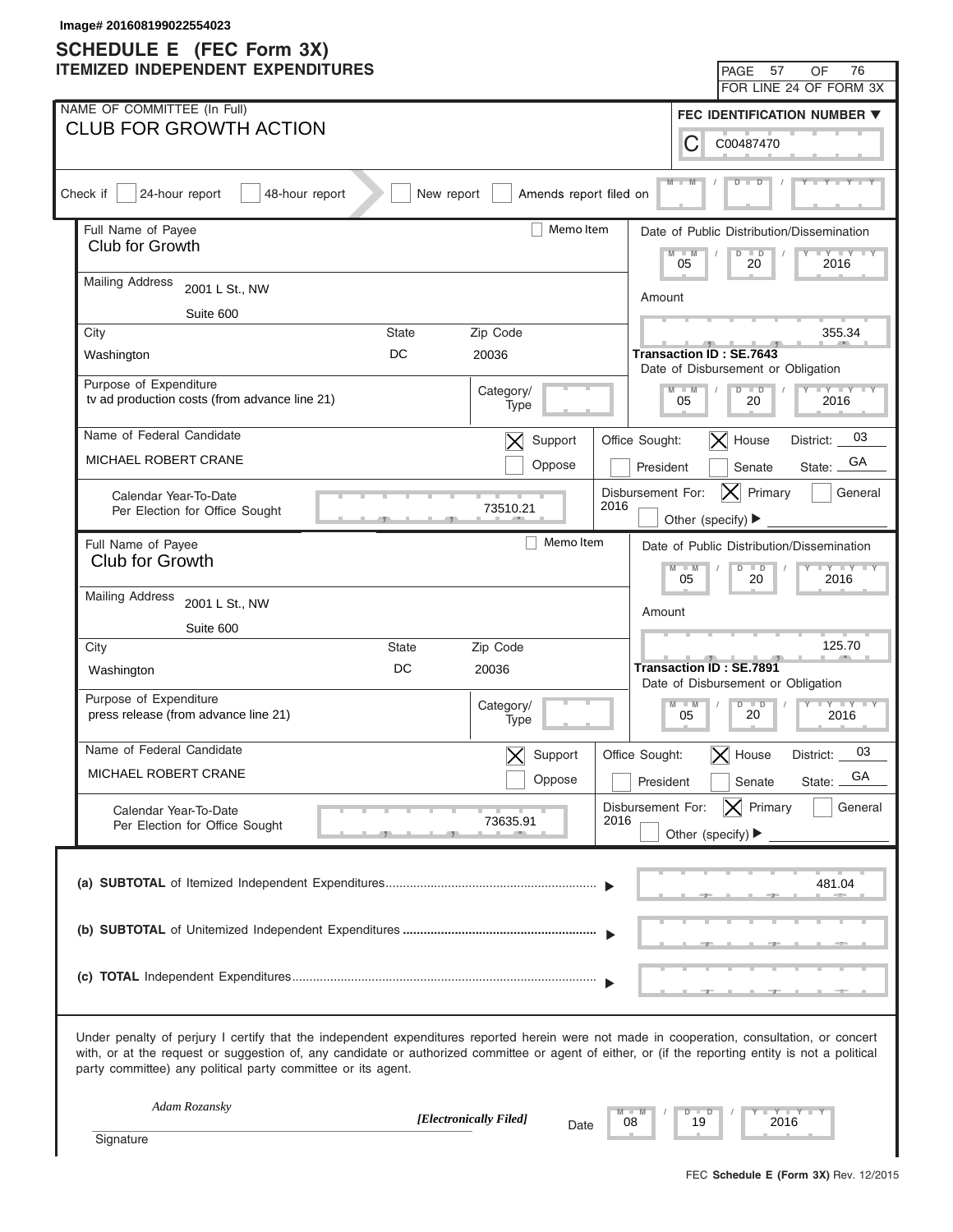# **SCHEDULE E (FEC Form 3X)**

| <b>SCHEDULE E</b> (FEC Form 3X)<br><b>ITEMIZED INDEPENDENT EXPENDITURES</b><br>58<br>PAGE<br>OF<br>FOR LINE 24 OF FORM 3X<br>NAME OF COMMITTEE (In Full)<br><b>FEC IDENTIFICATION NUMBER ▼</b><br><b>CLUB FOR GROWTH ACTION</b><br>C<br>C00487470                                                                                                                 | 76      |
|-------------------------------------------------------------------------------------------------------------------------------------------------------------------------------------------------------------------------------------------------------------------------------------------------------------------------------------------------------------------|---------|
|                                                                                                                                                                                                                                                                                                                                                                   |         |
|                                                                                                                                                                                                                                                                                                                                                                   |         |
|                                                                                                                                                                                                                                                                                                                                                                   |         |
|                                                                                                                                                                                                                                                                                                                                                                   |         |
| $M -$<br>24-hour report<br>Check if<br>48-hour report<br>New report<br>Amends report filed on                                                                                                                                                                                                                                                                     |         |
|                                                                                                                                                                                                                                                                                                                                                                   |         |
| Full Name of Payee<br>Memo Item<br>Date of Public Distribution/Dissemination<br>Club for Growth<br>$M - M$<br>$\overline{D}$<br>$\Box$<br>$+Y+Y$<br>21<br>05                                                                                                                                                                                                      |         |
| 2016<br><b>Mailing Address</b><br>2001 L St., NW<br>Amount                                                                                                                                                                                                                                                                                                        |         |
| Suite 600                                                                                                                                                                                                                                                                                                                                                         |         |
| 11.72<br>City<br><b>State</b><br>Zip Code                                                                                                                                                                                                                                                                                                                         |         |
| DC<br>20036<br>Washington<br><b>Transaction ID: SE.7884</b><br>Date of Disbursement or Obligation                                                                                                                                                                                                                                                                 |         |
| Purpose of Expenditure<br>$Y = Y = Y = Y = Y$<br>Category/<br>$M - M$<br>$D$ $D$<br>internet communications (from advance line 21)<br>05<br>21<br>2016<br>Type                                                                                                                                                                                                    |         |
| Name of Federal Candidate<br>Support<br>Office Sought:<br>House<br>District:                                                                                                                                                                                                                                                                                      | 00      |
| DONALD J TRUMP<br>Oppose<br>$ \mathsf{X} $ President<br>Senate<br>State:                                                                                                                                                                                                                                                                                          | WA      |
| Disbursement For:<br>Primary<br>IXI.<br>Calendar Year-To-Date<br>2016<br>11.72<br>Per Election for Office Sought<br>Other (specify) ▶                                                                                                                                                                                                                             | General |
| Memo Item<br>Full Name of Payee<br>Date of Public Distribution/Dissemination                                                                                                                                                                                                                                                                                      |         |
| <b>Club for Growth</b><br>$Y - Y - Y - Y - IY$<br>$M - M$<br>$D$ $D$<br>05<br>23<br>2016                                                                                                                                                                                                                                                                          |         |
| <b>Mailing Address</b><br>2001 L St., NW                                                                                                                                                                                                                                                                                                                          |         |
| Amount<br>Suite 600                                                                                                                                                                                                                                                                                                                                               |         |
| 295.08<br>Zip Code<br><b>State</b><br>City                                                                                                                                                                                                                                                                                                                        |         |
| <b>Transaction ID: SE.7700</b><br>DC<br>20036<br>Washington<br>Date of Disbursement or Obligation                                                                                                                                                                                                                                                                 |         |
| Purpose of Expenditure<br>$M - M$<br>$D$ $D$<br>Category/<br>$Y - Y - Y - Y - IY$<br>mail production costs (from advance line 21)<br>23<br>05<br>2016<br>Type                                                                                                                                                                                                     |         |
| Name of Federal Candidate<br>Support<br>$\bm{\times}$<br>Office Sought:<br>$\bm{\times}$<br>House<br>District:                                                                                                                                                                                                                                                    | 13      |
| THEODORE P MR. BUDD<br>Oppose<br>State:<br>President<br>Senate                                                                                                                                                                                                                                                                                                    | NC      |
| $ \mathsf{X} $ Primary<br>Disbursement For:<br>Calendar Year-To-Date<br>303348.46<br>2016<br>Per Election for Office Sought                                                                                                                                                                                                                                       | General |
| Other (specify) $\blacktriangleright$                                                                                                                                                                                                                                                                                                                             |         |
| 306.80                                                                                                                                                                                                                                                                                                                                                            |         |
|                                                                                                                                                                                                                                                                                                                                                                   |         |
|                                                                                                                                                                                                                                                                                                                                                                   |         |
| Under penalty of perjury I certify that the independent expenditures reported herein were not made in cooperation, consultation, or concert<br>with, or at the request or suggestion of, any candidate or authorized committee or agent of either, or (if the reporting entity is not a political<br>party committee) any political party committee or its agent. |         |
| Adam Rozansky<br>$Y = Y -$<br>$D$ $D$<br>[Electronically Filed]<br>19<br>2016<br>08                                                                                                                                                                                                                                                                               |         |
| Date<br>Signature                                                                                                                                                                                                                                                                                                                                                 |         |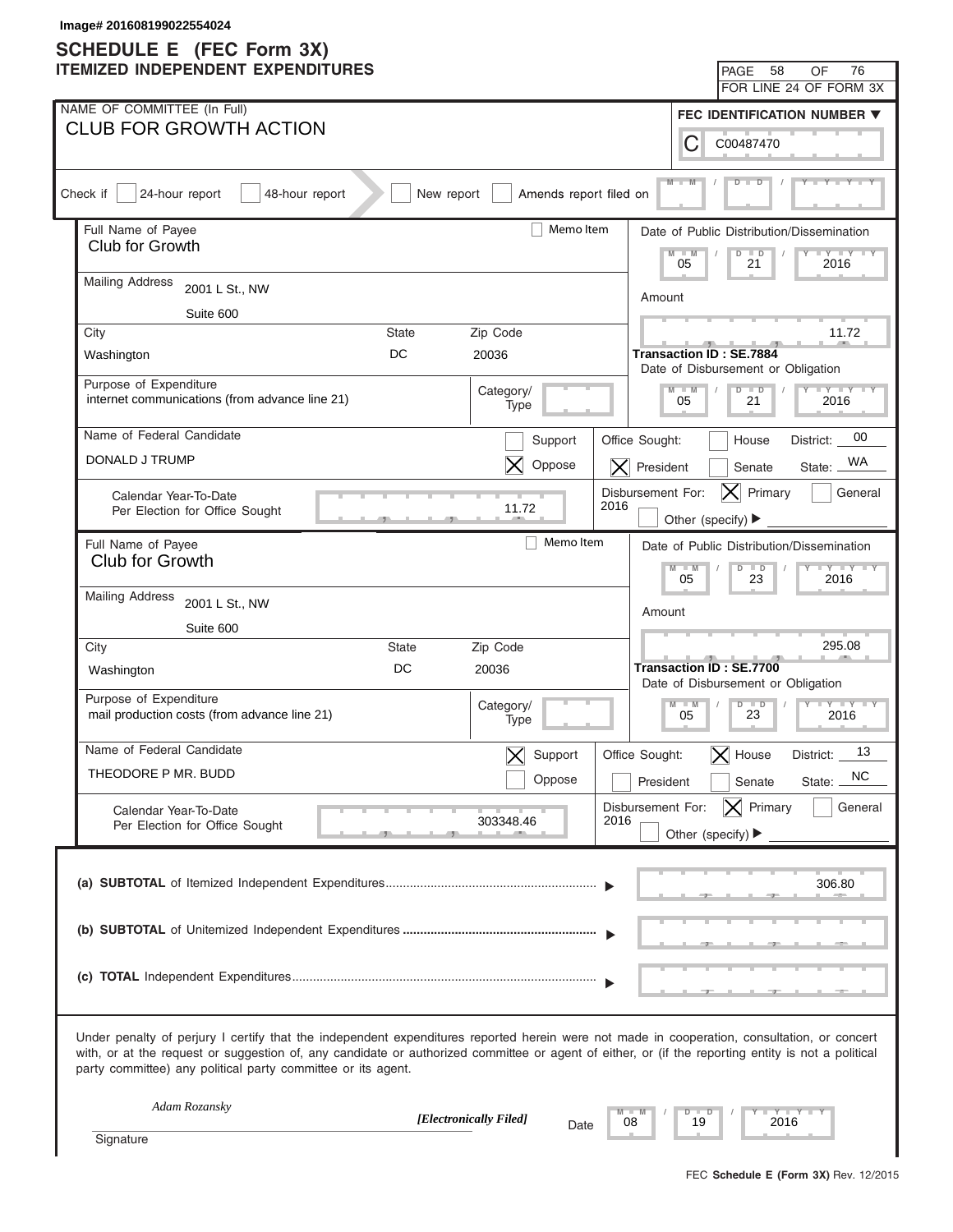| Image# 201608199022554025<br><b>SCHEDULE E</b> (FEC Form 3X)                                                                                                                                                                                                                                                                                                      |              |                        |                                             |                                       |                                                                      |                                           |
|-------------------------------------------------------------------------------------------------------------------------------------------------------------------------------------------------------------------------------------------------------------------------------------------------------------------------------------------------------------------|--------------|------------------------|---------------------------------------------|---------------------------------------|----------------------------------------------------------------------|-------------------------------------------|
| <b>ITEMIZED INDEPENDENT EXPENDITURES</b>                                                                                                                                                                                                                                                                                                                          |              |                        |                                             |                                       | PAGE 59                                                              | 76<br>OF                                  |
|                                                                                                                                                                                                                                                                                                                                                                   |              |                        |                                             |                                       |                                                                      | FOR LINE 24 OF FORM 3X                    |
| NAME OF COMMITTEE (In Full)                                                                                                                                                                                                                                                                                                                                       |              |                        |                                             |                                       |                                                                      | FEC IDENTIFICATION NUMBER ▼               |
| <b>CLUB FOR GROWTH ACTION</b>                                                                                                                                                                                                                                                                                                                                     |              |                        |                                             | С                                     | C00487470                                                            |                                           |
| 24-hour report<br>Check if<br>48-hour report                                                                                                                                                                                                                                                                                                                      | New report   | Amends report filed on |                                             | $M -$                                 |                                                                      |                                           |
| Full Name of Payee                                                                                                                                                                                                                                                                                                                                                |              | Memo Item              |                                             |                                       |                                                                      | Date of Public Distribution/Dissemination |
| Club for Growth                                                                                                                                                                                                                                                                                                                                                   |              |                        |                                             | $M - M$<br>05                         | $\overline{D}$<br>$\overline{\phantom{a}}$<br>23                     | $+Y+Y$<br>2016                            |
| <b>Mailing Address</b><br>2001 L St., NW                                                                                                                                                                                                                                                                                                                          |              |                        | Amount                                      |                                       |                                                                      |                                           |
| Suite 600                                                                                                                                                                                                                                                                                                                                                         |              |                        |                                             |                                       |                                                                      |                                           |
| City                                                                                                                                                                                                                                                                                                                                                              | <b>State</b> | Zip Code               |                                             |                                       |                                                                      | 9.77                                      |
| Washington                                                                                                                                                                                                                                                                                                                                                        | DC           | 20036                  |                                             |                                       | <b>Transaction ID: SE.7872</b><br>Date of Disbursement or Obligation |                                           |
| Purpose of Expenditure<br>internet communications (from advance line 21)                                                                                                                                                                                                                                                                                          |              | Category/<br>Type      |                                             | $M - M$<br>05                         | $D$ $D$<br>23                                                        | $Y - Y - Y - Y - Y$<br>2016               |
| Name of Federal Candidate                                                                                                                                                                                                                                                                                                                                         |              | Support                | Office Sought:                              |                                       | $\vert$ House                                                        | 02<br>District:                           |
| <b>RENEE JACISIN ELLMERS</b>                                                                                                                                                                                                                                                                                                                                      |              | Oppose                 | President                                   |                                       | Senate                                                               | NC.<br>State:                             |
| Calendar Year-To-Date                                                                                                                                                                                                                                                                                                                                             |              |                        | Disbursement For:<br>2016                   |                                       | $\vert\boldsymbol{\mathsf{X}}\vert$<br>Primary                       | General                                   |
| Per Election for Office Sought                                                                                                                                                                                                                                                                                                                                    |              | 787880.38              |                                             | Other (specify) ▶                     |                                                                      |                                           |
| Full Name of Payee                                                                                                                                                                                                                                                                                                                                                |              | Memo Item              |                                             |                                       |                                                                      | Date of Public Distribution/Dissemination |
| Club for Growth                                                                                                                                                                                                                                                                                                                                                   |              |                        |                                             | $M - M$<br>05                         | $D$ $D$<br>23                                                        | $Y - Y - Y - Y - Y$<br>2016               |
| <b>Mailing Address</b><br>2001 L St., NW                                                                                                                                                                                                                                                                                                                          |              |                        |                                             |                                       |                                                                      |                                           |
| Suite 600                                                                                                                                                                                                                                                                                                                                                         |              |                        | Amount                                      |                                       |                                                                      |                                           |
| City                                                                                                                                                                                                                                                                                                                                                              | <b>State</b> | Zip Code               |                                             |                                       |                                                                      | 9.77                                      |
| Washington                                                                                                                                                                                                                                                                                                                                                        | DC           | 20036                  |                                             |                                       | <b>Transaction ID: SE.7885</b><br>Date of Disbursement or Obligation |                                           |
| Purpose of Expenditure<br>internet communications (from advance line 21)                                                                                                                                                                                                                                                                                          |              | Category/<br>Type      |                                             | $M - M$<br>05                         | $D$ $D$<br>23                                                        | $Y - Y - Y - Y - Y$<br>2016               |
| Name of Federal Candidate                                                                                                                                                                                                                                                                                                                                         |              |                        |                                             |                                       |                                                                      | 00                                        |
| DONALD J TRUMP                                                                                                                                                                                                                                                                                                                                                    |              | Support<br>Oppose      | Office Sought:<br>$\vert X \vert$ President |                                       | House<br>Senate                                                      | District:<br>WA<br>State:                 |
|                                                                                                                                                                                                                                                                                                                                                                   |              |                        | Disbursement For:                           |                                       | $ \mathsf{X} $ Primary                                               | General                                   |
| Calendar Year-To-Date<br>Per Election for Office Sought                                                                                                                                                                                                                                                                                                           |              | 21.49                  | 2016                                        | Other (specify) $\blacktriangleright$ |                                                                      |                                           |
|                                                                                                                                                                                                                                                                                                                                                                   |              |                        |                                             |                                       |                                                                      | 19.54                                     |
|                                                                                                                                                                                                                                                                                                                                                                   |              |                        |                                             |                                       |                                                                      |                                           |
|                                                                                                                                                                                                                                                                                                                                                                   |              |                        |                                             |                                       |                                                                      |                                           |
| Under penalty of perjury I certify that the independent expenditures reported herein were not made in cooperation, consultation, or concert<br>with, or at the request or suggestion of, any candidate or authorized committee or agent of either, or (if the reporting entity is not a political<br>party committee) any political party committee or its agent. |              |                        |                                             |                                       |                                                                      |                                           |
| Adam Rozansky                                                                                                                                                                                                                                                                                                                                                     |              | [Electronically Filed] | 08                                          | $\Box$<br>ъ<br>19                     | 2016                                                                 | Y TYT                                     |
| Signature                                                                                                                                                                                                                                                                                                                                                         |              | Date                   |                                             |                                       |                                                                      |                                           |
|                                                                                                                                                                                                                                                                                                                                                                   |              |                        |                                             |                                       |                                                                      |                                           |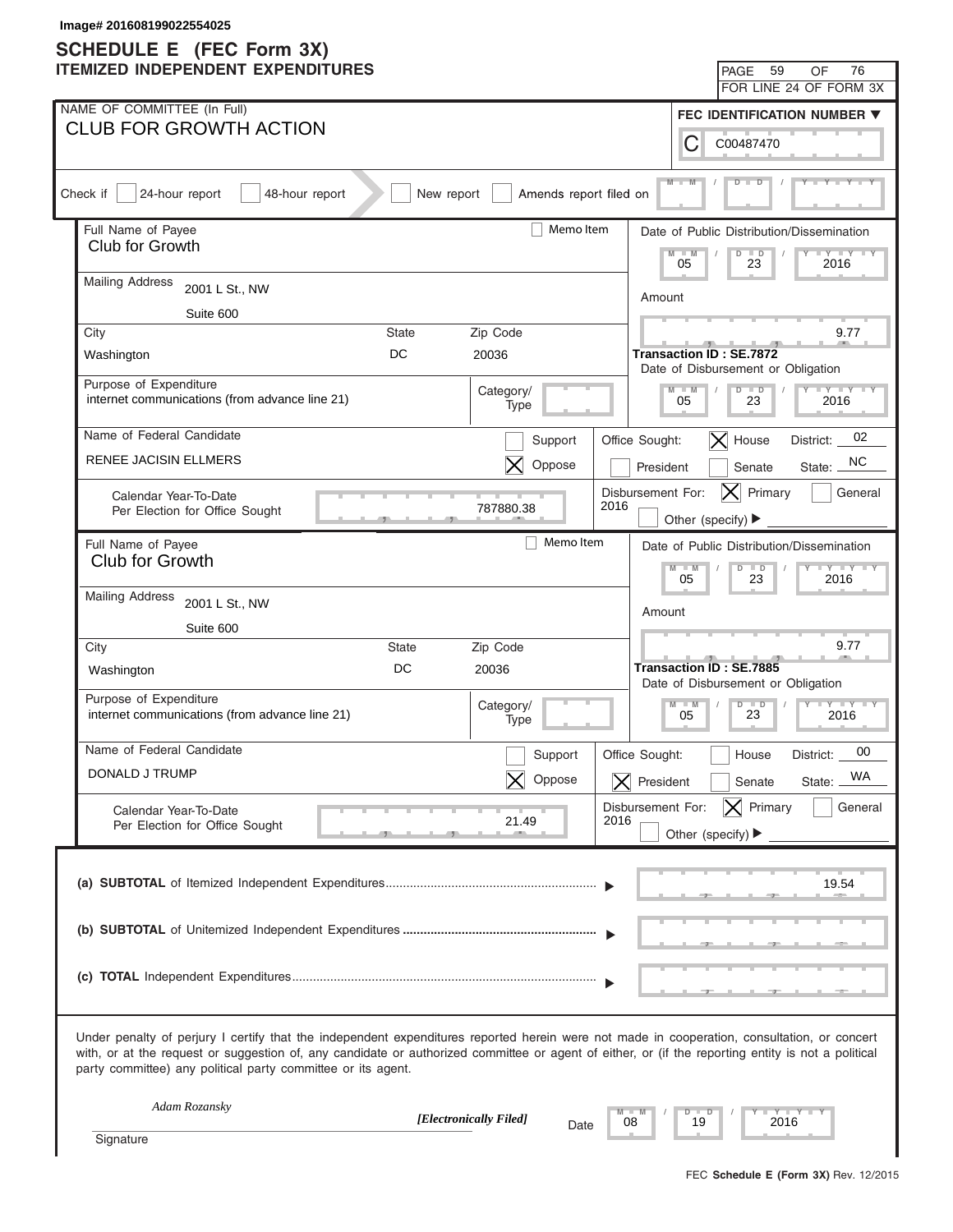| Image# 201608199022554026<br><b>SCHEDULE E</b> (FEC Form 3X)                                                                                                                                                                                                                                                                                                      |                                                                      |
|-------------------------------------------------------------------------------------------------------------------------------------------------------------------------------------------------------------------------------------------------------------------------------------------------------------------------------------------------------------------|----------------------------------------------------------------------|
| <b>ITEMIZED INDEPENDENT EXPENDITURES</b>                                                                                                                                                                                                                                                                                                                          | 60<br>76<br>PAGE<br>OF                                               |
|                                                                                                                                                                                                                                                                                                                                                                   | FOR LINE 24 OF FORM 3X                                               |
| NAME OF COMMITTEE (In Full)                                                                                                                                                                                                                                                                                                                                       | FEC IDENTIFICATION NUMBER ▼                                          |
| <b>CLUB FOR GROWTH ACTION</b>                                                                                                                                                                                                                                                                                                                                     | С<br>C00487470                                                       |
| Amends report filed on<br>Check if<br>24-hour report<br>48-hour report<br>New report                                                                                                                                                                                                                                                                              | $M -$                                                                |
| Memo Item<br>Full Name of Payee                                                                                                                                                                                                                                                                                                                                   | Date of Public Distribution/Dissemination                            |
| Club for Growth                                                                                                                                                                                                                                                                                                                                                   | $-W$<br>$\overline{D}$<br>$\Box$<br>$+Y+Y$<br>24<br>05<br>2016       |
| <b>Mailing Address</b><br>2001 L St., NW                                                                                                                                                                                                                                                                                                                          | Amount                                                               |
| Suite 600                                                                                                                                                                                                                                                                                                                                                         |                                                                      |
| Zip Code<br>City<br><b>State</b>                                                                                                                                                                                                                                                                                                                                  | 361.91                                                               |
| DC<br>20036<br>Washington                                                                                                                                                                                                                                                                                                                                         | <b>Transaction ID: SE.7708</b><br>Date of Disbursement or Obligation |
| Purpose of Expenditure<br>Category/<br>tv ad production costs (from advance line 21)<br>Type                                                                                                                                                                                                                                                                      | $Y = Y = Y = Y = Y$<br>$D$ $D$<br>$M - M$<br>05<br>24<br>2016        |
| Name of Federal Candidate<br>Support<br>$\bm{\times}$                                                                                                                                                                                                                                                                                                             | 13<br>$\vert$ X House<br>Office Sought:<br>District:                 |
| THEODORE P MR. BUDD<br>Oppose                                                                                                                                                                                                                                                                                                                                     | NC.<br>President<br>Senate<br>State:                                 |
| Calendar Year-To-Date<br>2016<br>493915.37<br>Per Election for Office Sought                                                                                                                                                                                                                                                                                      | Disbursement For:<br>Primary<br>General<br>IXI<br>Other (specify) ▶  |
| Memo Item<br>Full Name of Payee                                                                                                                                                                                                                                                                                                                                   | Date of Public Distribution/Dissemination                            |
| Club for Growth                                                                                                                                                                                                                                                                                                                                                   | $Y - Y - Y - Y - Y$<br>$M - M$<br>$D$ $D$<br>05<br>25<br>2016        |
| <b>Mailing Address</b><br>2001 L St., NW                                                                                                                                                                                                                                                                                                                          |                                                                      |
| Suite 600                                                                                                                                                                                                                                                                                                                                                         | Amount                                                               |
| City<br>State<br>Zip Code                                                                                                                                                                                                                                                                                                                                         | 11.72                                                                |
| DC<br>20036<br>Washington                                                                                                                                                                                                                                                                                                                                         | Transaction ID: SE.7895<br>Date of Disbursement or Obligation        |
| Purpose of Expenditure<br>Category/<br>internet communications (from advance line 21)<br>Type                                                                                                                                                                                                                                                                     | $M - M$<br>$D$ $D$<br>$Y - Y - Y - Y - I - Y$<br>25<br>05<br>2016    |
| Name of Federal Candidate<br>Support                                                                                                                                                                                                                                                                                                                              | 03<br>Office Sought:<br>$\bm{\times}$<br>House<br>District:          |
| MICHAEL ROBERT CRANE<br>Oppose                                                                                                                                                                                                                                                                                                                                    | GA<br>President<br>Senate<br>State:                                  |
| Calendar Year-To-Date                                                                                                                                                                                                                                                                                                                                             | $ \mathsf{X} $ Primary<br>General<br>Disbursement For:               |
| 2016<br>73687.63<br>Per Election for Office Sought                                                                                                                                                                                                                                                                                                                | Other (specify) $\blacktriangleright$                                |
|                                                                                                                                                                                                                                                                                                                                                                   | 373.63                                                               |
|                                                                                                                                                                                                                                                                                                                                                                   |                                                                      |
|                                                                                                                                                                                                                                                                                                                                                                   |                                                                      |
| Under penalty of perjury I certify that the independent expenditures reported herein were not made in cooperation, consultation, or concert<br>with, or at the request or suggestion of, any candidate or authorized committee or agent of either, or (if the reporting entity is not a political<br>party committee) any political party committee or its agent. |                                                                      |
| Adam Rozansky<br>[Electronically Filed]<br>08                                                                                                                                                                                                                                                                                                                     | $Y - Y - I$<br>$\Box$<br>D<br>19<br>2016                             |
| Date<br>Signature                                                                                                                                                                                                                                                                                                                                                 |                                                                      |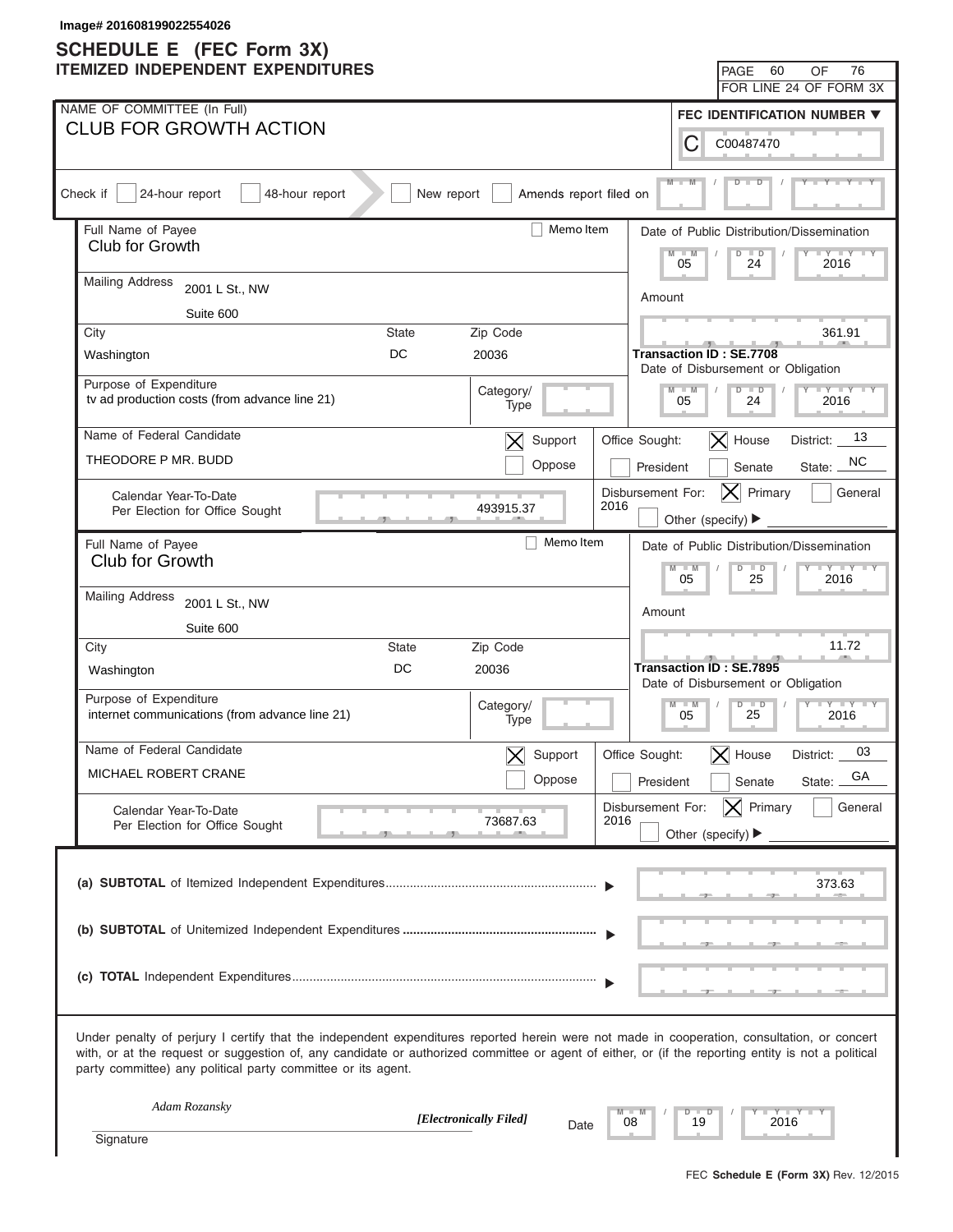| Image# 201608199022554027<br><b>SCHEDULE E</b> (FEC Form 3X)                                                                                                                                                                                                                                                                                                      |              |                                    |                           |               |                                                                      |                                           |
|-------------------------------------------------------------------------------------------------------------------------------------------------------------------------------------------------------------------------------------------------------------------------------------------------------------------------------------------------------------------|--------------|------------------------------------|---------------------------|---------------|----------------------------------------------------------------------|-------------------------------------------|
| <b>ITEMIZED INDEPENDENT EXPENDITURES</b>                                                                                                                                                                                                                                                                                                                          |              |                                    |                           |               | 61<br>PAGE                                                           | 76<br>OF                                  |
|                                                                                                                                                                                                                                                                                                                                                                   |              |                                    |                           |               |                                                                      | FOR LINE 24 OF FORM 3X                    |
| NAME OF COMMITTEE (In Full)                                                                                                                                                                                                                                                                                                                                       |              |                                    |                           |               |                                                                      | FEC IDENTIFICATION NUMBER ▼               |
| <b>CLUB FOR GROWTH ACTION</b>                                                                                                                                                                                                                                                                                                                                     |              |                                    |                           | C             | C00487470                                                            |                                           |
| Check if<br>24-hour report<br>48-hour report                                                                                                                                                                                                                                                                                                                      | New report   | Amends report filed on             |                           | $M -$         |                                                                      |                                           |
| Full Name of Payee                                                                                                                                                                                                                                                                                                                                                |              | Memo Item                          |                           |               |                                                                      | Date of Public Distribution/Dissemination |
| Club for Growth                                                                                                                                                                                                                                                                                                                                                   |              |                                    |                           | $-W$<br>05    | $\overline{D}$<br>$\Box$<br>26                                       | $\cdots$ $\cdots$<br>2016                 |
| <b>Mailing Address</b><br>2001 L St., NW                                                                                                                                                                                                                                                                                                                          | Amount       |                                    |                           |               |                                                                      |                                           |
| Suite 600                                                                                                                                                                                                                                                                                                                                                         |              |                                    |                           |               |                                                                      |                                           |
| City                                                                                                                                                                                                                                                                                                                                                              | <b>State</b> | Zip Code                           |                           |               |                                                                      | 134.56                                    |
| Washington                                                                                                                                                                                                                                                                                                                                                        | DC           | 20036                              |                           |               | <b>Transaction ID: SE.7838</b><br>Date of Disbursement or Obligation |                                           |
| Purpose of Expenditure<br>mail production costs (from advance line 21)                                                                                                                                                                                                                                                                                            |              | Category/<br>Type                  |                           | $M - M$<br>05 | $D$ $D$<br>26                                                        | $Y - Y - Y - Y - IY$<br>2016              |
| Name of Federal Candidate                                                                                                                                                                                                                                                                                                                                         |              | Support<br>$\bm{\times}$           | Office Sought:            |               | $ \mathsf{X} $ House                                                 | 08<br>District:                           |
| <b>WARREN DAVIDSON</b>                                                                                                                                                                                                                                                                                                                                            |              | Oppose                             |                           | President     | Senate                                                               | OН<br>State:                              |
| Calendar Year-To-Date                                                                                                                                                                                                                                                                                                                                             |              | 586.42                             | Disbursement For:<br>2016 |               | Primary                                                              | General                                   |
| Per Election for Office Sought                                                                                                                                                                                                                                                                                                                                    |              |                                    |                           |               | $ \mathsf{X} $ Other (specify) $\blacktriangleright$                 | Special-General                           |
| Full Name of Payee                                                                                                                                                                                                                                                                                                                                                |              | Memo Item                          |                           |               |                                                                      | Date of Public Distribution/Dissemination |
| Club for Growth                                                                                                                                                                                                                                                                                                                                                   |              |                                    |                           | $M - M$<br>05 | $D$ $D$<br>26                                                        | $+Y+Y+Y$<br>2016                          |
| <b>Mailing Address</b><br>2001 L St., NW                                                                                                                                                                                                                                                                                                                          |              |                                    |                           |               |                                                                      |                                           |
| Suite 600                                                                                                                                                                                                                                                                                                                                                         |              |                                    |                           | Amount        |                                                                      |                                           |
| City                                                                                                                                                                                                                                                                                                                                                              | State        | Zip Code                           |                           |               |                                                                      | 134.56                                    |
| Washington                                                                                                                                                                                                                                                                                                                                                        | DC           | 20036                              |                           |               | Transaction ID: SE.7842<br>Date of Disbursement or Obligation        |                                           |
| Purpose of Expenditure<br>mail production costs (from advance line 21)                                                                                                                                                                                                                                                                                            |              | Category/<br>Type                  |                           | $M - M$<br>05 | $D$ $D$<br>26                                                        | $   +$ $+$ $ +$ $+$ $+$ $+$<br>2016       |
| Name of Federal Candidate                                                                                                                                                                                                                                                                                                                                         |              |                                    |                           |               |                                                                      |                                           |
| <b>JAMES E BANKS</b>                                                                                                                                                                                                                                                                                                                                              |              | Support<br>$\bm{\times}$<br>Oppose | Office Sought:            | President     | $\bm{\times}$<br>House<br>Senate                                     | 03<br>District:<br>IN<br>State:           |
|                                                                                                                                                                                                                                                                                                                                                                   |              |                                    |                           |               |                                                                      | $\times$ General                          |
| Calendar Year-To-Date<br>Per Election for Office Sought                                                                                                                                                                                                                                                                                                           |              | 586.42                             | Disbursement For:<br>2016 |               | Primary<br>Other (specify) $\blacktriangleright$                     |                                           |
|                                                                                                                                                                                                                                                                                                                                                                   |              |                                    |                           |               |                                                                      |                                           |
|                                                                                                                                                                                                                                                                                                                                                                   |              |                                    |                           |               |                                                                      | 269.12                                    |
|                                                                                                                                                                                                                                                                                                                                                                   |              |                                    |                           |               |                                                                      |                                           |
|                                                                                                                                                                                                                                                                                                                                                                   |              |                                    |                           |               |                                                                      |                                           |
|                                                                                                                                                                                                                                                                                                                                                                   |              |                                    |                           |               |                                                                      |                                           |
|                                                                                                                                                                                                                                                                                                                                                                   |              |                                    |                           |               |                                                                      |                                           |
|                                                                                                                                                                                                                                                                                                                                                                   |              |                                    |                           |               |                                                                      |                                           |
| Under penalty of perjury I certify that the independent expenditures reported herein were not made in cooperation, consultation, or concert<br>with, or at the request or suggestion of, any candidate or authorized committee or agent of either, or (if the reporting entity is not a political<br>party committee) any political party committee or its agent. |              |                                    |                           |               |                                                                      |                                           |
| Adam Rozansky                                                                                                                                                                                                                                                                                                                                                     |              | [Electronically Filed]             |                           | $\Box$<br>D   |                                                                      | Y TY                                      |
| Signature                                                                                                                                                                                                                                                                                                                                                         |              | Date                               | 08                        | 19            |                                                                      | 2016                                      |
|                                                                                                                                                                                                                                                                                                                                                                   |              |                                    |                           |               |                                                                      |                                           |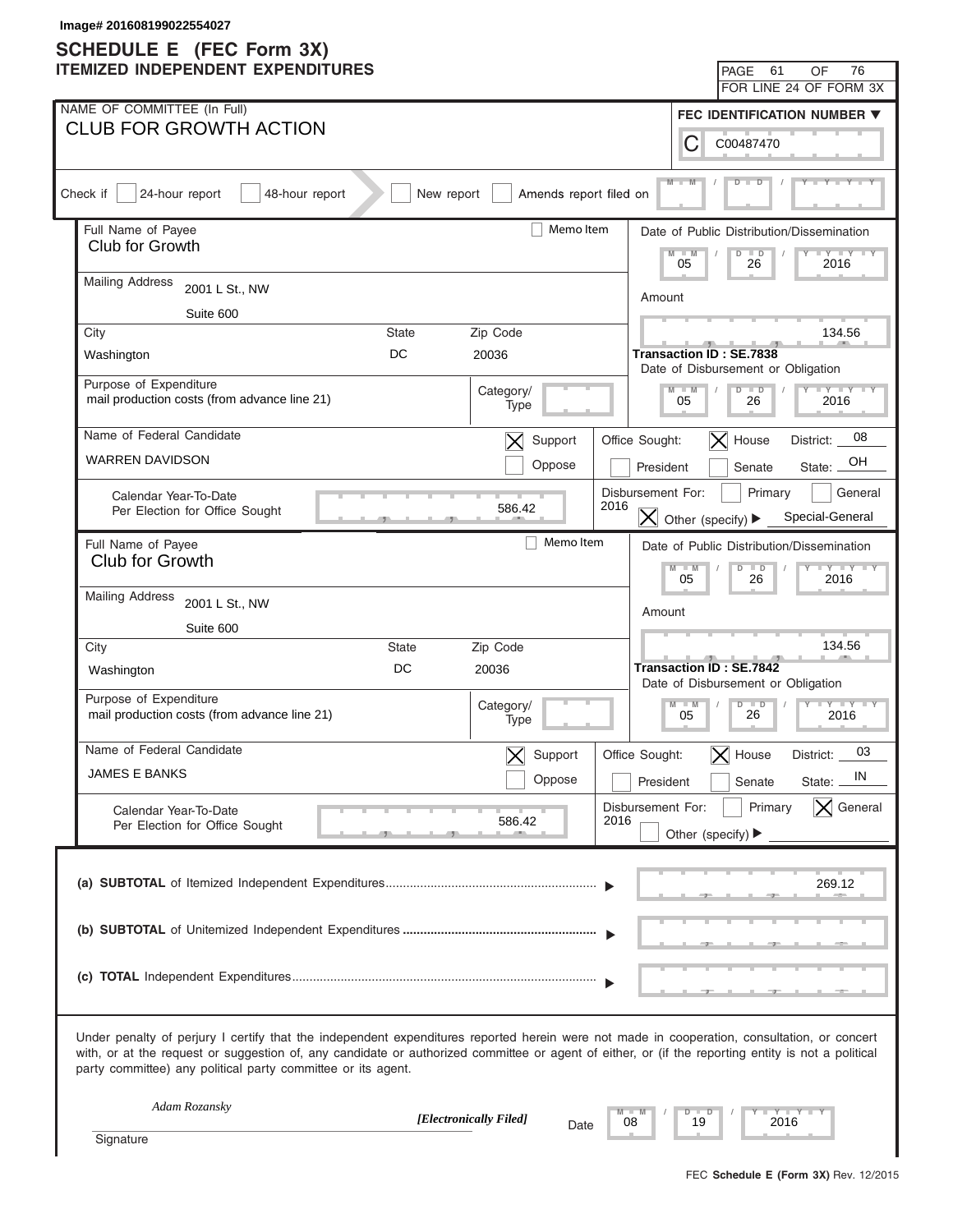| Image# 201608199022554028<br><b>SCHEDULE E</b> (FEC Form 3X)                                                                                                                                                                                                                                                                                                      |              |                                   |                           |                                                                      |                                                              |
|-------------------------------------------------------------------------------------------------------------------------------------------------------------------------------------------------------------------------------------------------------------------------------------------------------------------------------------------------------------------|--------------|-----------------------------------|---------------------------|----------------------------------------------------------------------|--------------------------------------------------------------|
| <b>ITEMIZED INDEPENDENT EXPENDITURES</b>                                                                                                                                                                                                                                                                                                                          |              |                                   |                           | PAGE                                                                 | 76<br>62<br>OF                                               |
|                                                                                                                                                                                                                                                                                                                                                                   |              |                                   |                           |                                                                      | FOR LINE 24 OF FORM 3X                                       |
| NAME OF COMMITTEE (In Full)<br><b>CLUB FOR GROWTH ACTION</b>                                                                                                                                                                                                                                                                                                      |              |                                   |                           |                                                                      | <b>FEC IDENTIFICATION NUMBER ▼</b>                           |
|                                                                                                                                                                                                                                                                                                                                                                   |              |                                   |                           | C<br>C00487470                                                       |                                                              |
| Check if<br>24-hour report<br>48-hour report                                                                                                                                                                                                                                                                                                                      | New report   | Amends report filed on            |                           | $M -$                                                                |                                                              |
| Full Name of Payee<br>Club for Growth                                                                                                                                                                                                                                                                                                                             |              | Memo Item                         |                           | $-M$<br>$\Box$                                                       | Date of Public Distribution/Dissemination<br>$\Box Y \Box Y$ |
| <b>Mailing Address</b>                                                                                                                                                                                                                                                                                                                                            |              | $\overline{D}$<br>05<br>26        | 2016                      |                                                                      |                                                              |
| 2001 L St., NW<br>Suite 600                                                                                                                                                                                                                                                                                                                                       |              |                                   | Amount                    |                                                                      |                                                              |
| City                                                                                                                                                                                                                                                                                                                                                              | <b>State</b> | Zip Code                          |                           |                                                                      | 134.56                                                       |
| Washington                                                                                                                                                                                                                                                                                                                                                        | DC           | 20036                             |                           | <b>Transaction ID: SE.7844</b><br>Date of Disbursement or Obligation |                                                              |
| Purpose of Expenditure<br>mail production costs (from advance line 21)                                                                                                                                                                                                                                                                                            |              | Category/<br>Type                 |                           | $D$ $D$<br>$M - M$<br>05<br>26                                       | $Y - Y - Y - Y - Y$<br>2016                                  |
| Name of Federal Candidate                                                                                                                                                                                                                                                                                                                                         |              | Support<br>$\mathsf{X}\mathsf{I}$ | Office Sought:            | House                                                                | 00<br>District:                                              |
| RONALD D DESANTIS                                                                                                                                                                                                                                                                                                                                                 |              | Oppose                            | President                 | Senate                                                               | FL<br>State:                                                 |
| Calendar Year-To-Date<br>Per Election for Office Sought                                                                                                                                                                                                                                                                                                           |              | 586.42                            | Disbursement For:<br>2016 | Other (specify) $\blacktriangleright$                                | $\vert X \vert$ Primary<br>General                           |
| Full Name of Payee                                                                                                                                                                                                                                                                                                                                                |              | Memo Item                         |                           |                                                                      | Date of Public Distribution/Dissemination                    |
| Club for Growth                                                                                                                                                                                                                                                                                                                                                   |              |                                   |                           | $M - M$<br>$\overline{D}$<br>05                                      | $Y - Y - Y - Y - Y$<br>$\blacksquare$<br>26<br>2016          |
| <b>Mailing Address</b><br>2001 L St., NW                                                                                                                                                                                                                                                                                                                          |              |                                   | Amount                    |                                                                      |                                                              |
| Suite 600                                                                                                                                                                                                                                                                                                                                                         |              |                                   |                           |                                                                      |                                                              |
| City                                                                                                                                                                                                                                                                                                                                                              | <b>State</b> | Zip Code                          |                           |                                                                      | 134.56                                                       |
| Washington                                                                                                                                                                                                                                                                                                                                                        | DC           | 20036                             |                           | <b>Transaction ID: SE.7848</b>                                       | Date of Disbursement or Obligation                           |
| Purpose of Expenditure<br>mail production costs (from advance line 21)                                                                                                                                                                                                                                                                                            |              | Category/<br>Type                 |                           | $D$ $D$<br>$M - M$<br>26<br>05                                       | $\blacksquare$<br>2016                                       |
| Name of Federal Candidate                                                                                                                                                                                                                                                                                                                                         |              | Support<br>$\bm{\times}$          | Office Sought:            | House                                                                | 00<br>District:                                              |
| JOHN C JR FLEMING                                                                                                                                                                                                                                                                                                                                                 |              | Oppose                            | President                 | $\vert\boldsymbol{\times}\vert$<br>Senate                            | LA<br>State:                                                 |
| Calendar Year-To-Date<br>Per Election for Office Sought                                                                                                                                                                                                                                                                                                           |              | 586.42                            | Disbursement For:<br>2016 |                                                                      | $ \mathsf{X} $ Primary<br>General                            |
|                                                                                                                                                                                                                                                                                                                                                                   |              |                                   |                           | Other (specify) $\blacktriangleright$                                |                                                              |
|                                                                                                                                                                                                                                                                                                                                                                   |              |                                   |                           |                                                                      | 269.12                                                       |
|                                                                                                                                                                                                                                                                                                                                                                   |              |                                   |                           |                                                                      |                                                              |
|                                                                                                                                                                                                                                                                                                                                                                   |              |                                   |                           |                                                                      |                                                              |
| Under penalty of perjury I certify that the independent expenditures reported herein were not made in cooperation, consultation, or concert<br>with, or at the request or suggestion of, any candidate or authorized committee or agent of either, or (if the reporting entity is not a political<br>party committee) any political party committee or its agent. |              |                                   |                           |                                                                      |                                                              |
| Adam Rozansky                                                                                                                                                                                                                                                                                                                                                     |              | [Electronically Filed]            | 08                        | $D$ $D$<br>19                                                        | $-Y - Y - Y$<br>2016                                         |
| Signature                                                                                                                                                                                                                                                                                                                                                         |              | Date                              |                           |                                                                      |                                                              |
|                                                                                                                                                                                                                                                                                                                                                                   |              |                                   |                           |                                                                      |                                                              |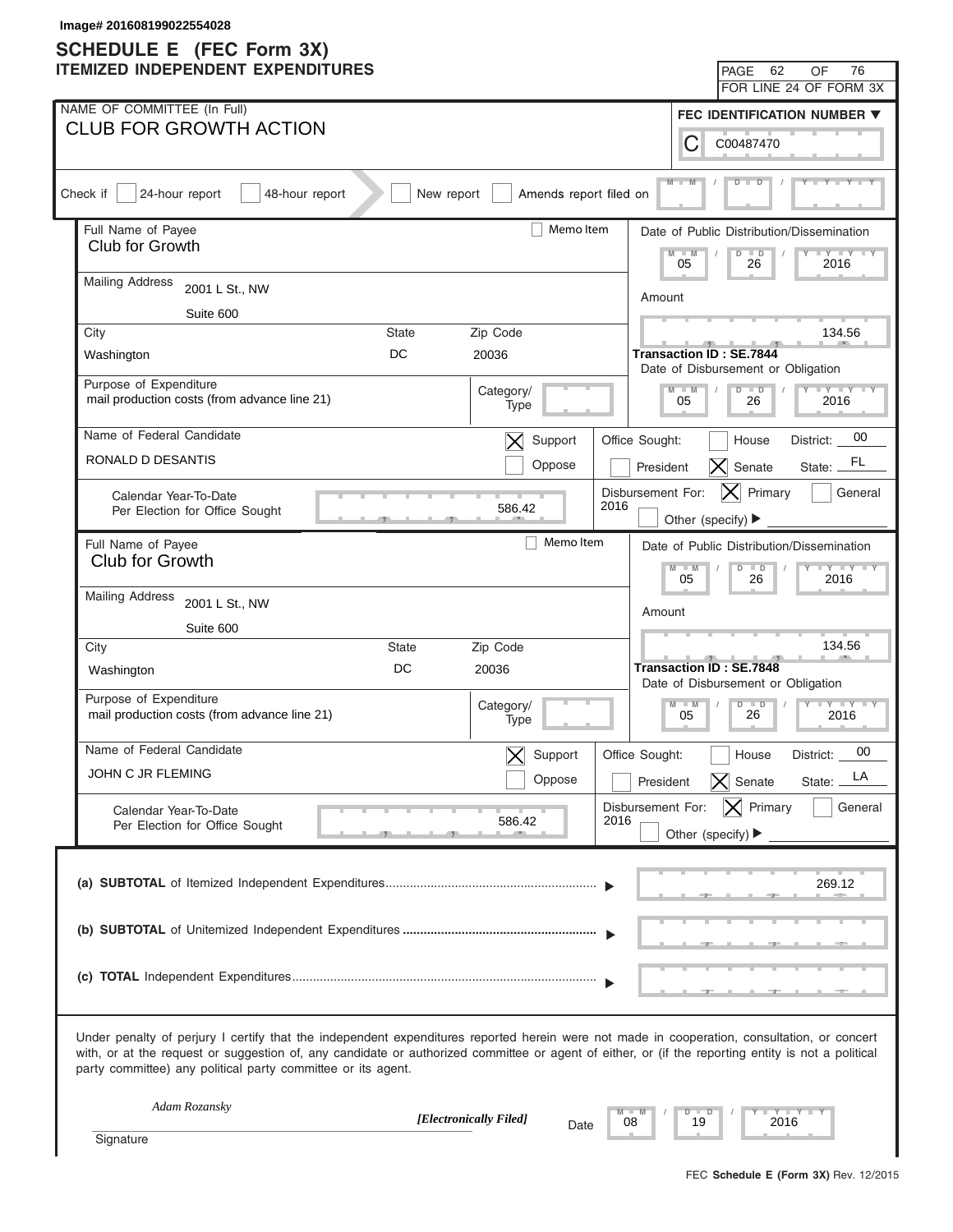| Image# 201608199022554029<br><b>SCHEDULE E</b> (FEC Form 3X)                                                                                                                                                                                                                                                                                                      |              |                                    |                           |                                       |                                                                      |                                           |
|-------------------------------------------------------------------------------------------------------------------------------------------------------------------------------------------------------------------------------------------------------------------------------------------------------------------------------------------------------------------|--------------|------------------------------------|---------------------------|---------------------------------------|----------------------------------------------------------------------|-------------------------------------------|
| <b>ITEMIZED INDEPENDENT EXPENDITURES</b>                                                                                                                                                                                                                                                                                                                          |              |                                    |                           |                                       | PAGE 63                                                              | OF<br>76                                  |
|                                                                                                                                                                                                                                                                                                                                                                   |              |                                    |                           |                                       |                                                                      | FOR LINE 24 OF FORM 3X                    |
| NAME OF COMMITTEE (In Full)                                                                                                                                                                                                                                                                                                                                       |              |                                    |                           |                                       |                                                                      | FEC IDENTIFICATION NUMBER ▼               |
| <b>CLUB FOR GROWTH ACTION</b>                                                                                                                                                                                                                                                                                                                                     |              |                                    |                           | С                                     | C00487470                                                            |                                           |
| 24-hour report<br>Check if<br>48-hour report                                                                                                                                                                                                                                                                                                                      | New report   | Amends report filed on             |                           | $M -$                                 |                                                                      |                                           |
| Full Name of Payee<br>Club for Growth                                                                                                                                                                                                                                                                                                                             |              | Memo Item                          |                           |                                       |                                                                      | Date of Public Distribution/Dissemination |
|                                                                                                                                                                                                                                                                                                                                                                   |              |                                    |                           | $M - M$<br>05                         | $\overline{D}$<br>$\Box$<br>26                                       | $+Y+Y$<br>2016                            |
| <b>Mailing Address</b><br>2001 L St., NW                                                                                                                                                                                                                                                                                                                          |              |                                    | Amount                    |                                       |                                                                      |                                           |
| Suite 600                                                                                                                                                                                                                                                                                                                                                         |              |                                    |                           |                                       |                                                                      |                                           |
| City                                                                                                                                                                                                                                                                                                                                                              | <b>State</b> | Zip Code                           |                           |                                       |                                                                      | 134.56                                    |
| Washington                                                                                                                                                                                                                                                                                                                                                        | DC           | 20036                              |                           |                                       | <b>Transaction ID: SE.7851</b><br>Date of Disbursement or Obligation |                                           |
| Purpose of Expenditure<br>mail production costs (from advance line 21)                                                                                                                                                                                                                                                                                            |              | Category/<br>Type                  |                           | $M - M$<br>05                         | $D$ $D$<br>26                                                        | $Y - Y - Y - Y - Y$<br>2016               |
| Name of Federal Candidate                                                                                                                                                                                                                                                                                                                                         |              | Support<br>$\bm{\times}$           | Office Sought:            |                                       | House                                                                | 00<br>District:                           |
| <b>TIMOTHY SCOTT</b>                                                                                                                                                                                                                                                                                                                                              |              | Oppose                             |                           | President                             | $\mathsf{X}$<br>Senate                                               | SС<br>State:                              |
| Calendar Year-To-Date                                                                                                                                                                                                                                                                                                                                             |              |                                    | Disbursement For:         |                                       | $ \mathsf{X} $ Primary                                               | General                                   |
| Per Election for Office Sought                                                                                                                                                                                                                                                                                                                                    |              | 586.42                             | 2016                      | Other (specify) ▶                     |                                                                      |                                           |
| Full Name of Payee                                                                                                                                                                                                                                                                                                                                                |              | Memo Item                          |                           |                                       |                                                                      | Date of Public Distribution/Dissemination |
| Club for Growth                                                                                                                                                                                                                                                                                                                                                   |              |                                    |                           | $M - M$<br>05                         | $D$ $D$<br>26                                                        | $Y - Y - Y - Y - Y$<br>2016               |
| <b>Mailing Address</b><br>2001 L St., NW                                                                                                                                                                                                                                                                                                                          |              |                                    |                           |                                       |                                                                      |                                           |
| Suite 600                                                                                                                                                                                                                                                                                                                                                         |              |                                    |                           | Amount                                |                                                                      |                                           |
| City                                                                                                                                                                                                                                                                                                                                                              | <b>State</b> | Zip Code                           |                           |                                       |                                                                      | 134.56                                    |
| Washington                                                                                                                                                                                                                                                                                                                                                        | DC           | 20036                              |                           |                                       | <b>Transaction ID: SE.7855</b><br>Date of Disbursement or Obligation |                                           |
| Purpose of Expenditure<br>mail production costs (from advance line 21)                                                                                                                                                                                                                                                                                            |              | Category/<br>Type                  |                           | $M - M$<br>05                         | $D$ $D$<br>26                                                        | $Y - Y - Y - Y - Y$<br>2016               |
| Name of Federal Candidate                                                                                                                                                                                                                                                                                                                                         |              |                                    |                           |                                       |                                                                      | 00                                        |
| RAND PAUL                                                                                                                                                                                                                                                                                                                                                         |              | Support<br>$\bm{\times}$<br>Oppose | Office Sought:            |                                       | House<br>Senate                                                      | District:<br>KY                           |
|                                                                                                                                                                                                                                                                                                                                                                   |              |                                    |                           | President                             | $\mathsf{X}% _{0}$                                                   | State:                                    |
| Calendar Year-To-Date<br>Per Election for Office Sought                                                                                                                                                                                                                                                                                                           |              | 586.42                             | Disbursement For:<br>2016 | Other (specify) $\blacktriangleright$ | Primary                                                              | $\vert$ General                           |
|                                                                                                                                                                                                                                                                                                                                                                   |              |                                    |                           |                                       |                                                                      |                                           |
|                                                                                                                                                                                                                                                                                                                                                                   |              |                                    |                           |                                       |                                                                      | 269.12                                    |
|                                                                                                                                                                                                                                                                                                                                                                   |              |                                    |                           |                                       |                                                                      |                                           |
|                                                                                                                                                                                                                                                                                                                                                                   |              |                                    |                           |                                       |                                                                      |                                           |
|                                                                                                                                                                                                                                                                                                                                                                   |              |                                    |                           |                                       |                                                                      |                                           |
|                                                                                                                                                                                                                                                                                                                                                                   |              |                                    |                           |                                       |                                                                      |                                           |
|                                                                                                                                                                                                                                                                                                                                                                   |              |                                    |                           |                                       |                                                                      |                                           |
| Under penalty of perjury I certify that the independent expenditures reported herein were not made in cooperation, consultation, or concert<br>with, or at the request or suggestion of, any candidate or authorized committee or agent of either, or (if the reporting entity is not a political<br>party committee) any political party committee or its agent. |              |                                    |                           |                                       |                                                                      |                                           |
| Adam Rozansky                                                                                                                                                                                                                                                                                                                                                     |              | [Electronically Filed]             | 08                        | $D$ $D$<br>19                         | 2016                                                                 | YIYIY                                     |
| Signature                                                                                                                                                                                                                                                                                                                                                         |              | Date                               |                           |                                       |                                                                      |                                           |
|                                                                                                                                                                                                                                                                                                                                                                   |              |                                    |                           |                                       |                                                                      |                                           |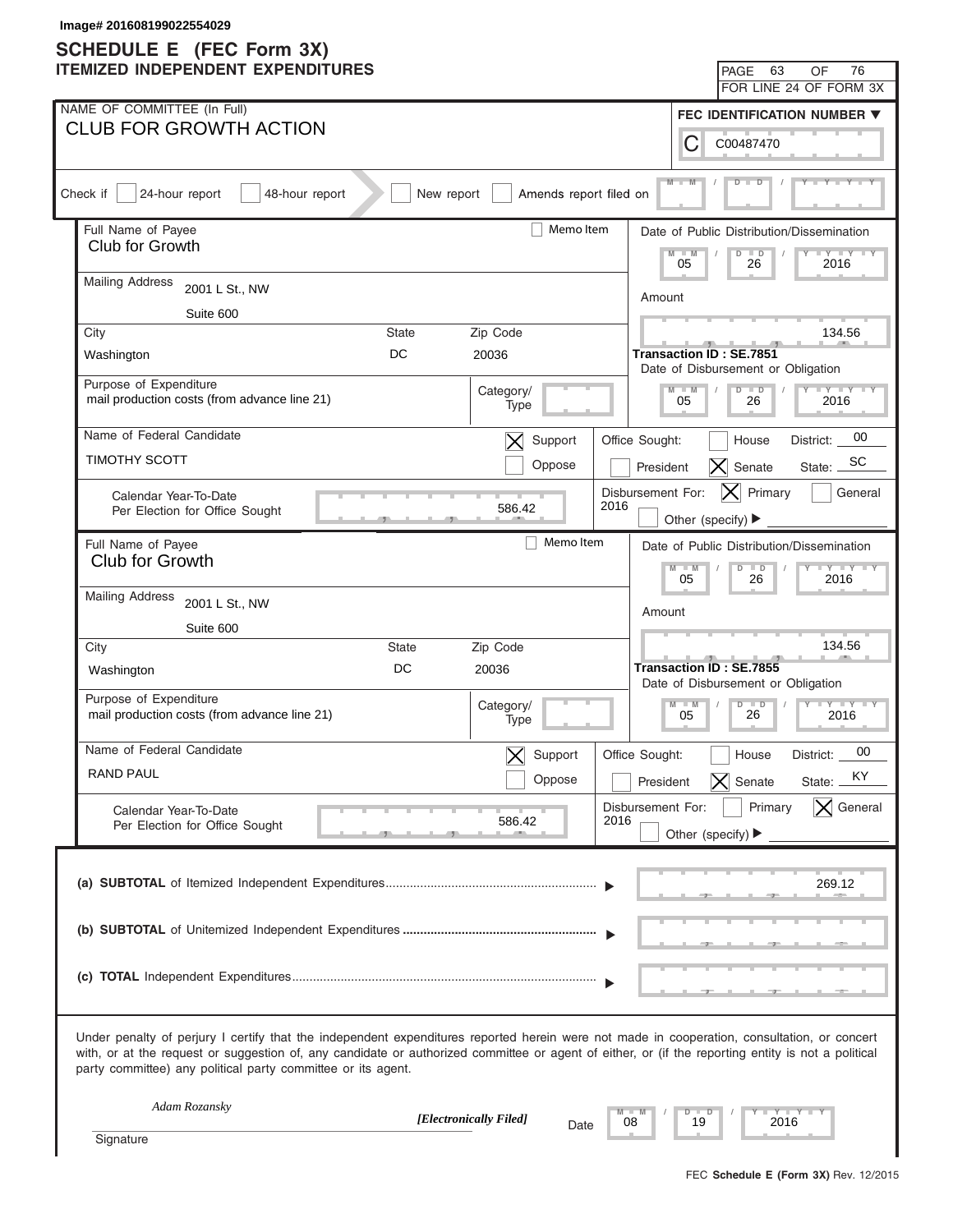| Image# 201608199022554030<br><b>SCHEDULE E</b> (FEC Form 3X)                                                                                                                                                                                                                                                                                                      |                                                                                  |
|-------------------------------------------------------------------------------------------------------------------------------------------------------------------------------------------------------------------------------------------------------------------------------------------------------------------------------------------------------------------|----------------------------------------------------------------------------------|
| <b>ITEMIZED INDEPENDENT EXPENDITURES</b>                                                                                                                                                                                                                                                                                                                          | 76<br>64<br>PAGE<br>OF                                                           |
|                                                                                                                                                                                                                                                                                                                                                                   | FOR LINE 24 OF FORM 3X                                                           |
| NAME OF COMMITTEE (In Full)                                                                                                                                                                                                                                                                                                                                       | FEC IDENTIFICATION NUMBER ▼                                                      |
| <b>CLUB FOR GROWTH ACTION</b>                                                                                                                                                                                                                                                                                                                                     | C<br>C00487470                                                                   |
| Check if<br>24-hour report<br>48-hour report<br>New report                                                                                                                                                                                                                                                                                                        | $M -$<br>Amends report filed on                                                  |
| Full Name of Payee<br>Club for Growth                                                                                                                                                                                                                                                                                                                             | Memo Item<br>Date of Public Distribution/Dissemination                           |
| <b>Mailing Address</b>                                                                                                                                                                                                                                                                                                                                            | $-M$<br>$\Box$<br>$\Box Y \Box Y$<br>$\overline{D}$<br>05<br>26<br>2016          |
| 2001 L St., NW<br>Suite 600                                                                                                                                                                                                                                                                                                                                       | Amount                                                                           |
| City<br>Zip Code<br><b>State</b>                                                                                                                                                                                                                                                                                                                                  | 134.56                                                                           |
| DC<br>20036<br>Washington                                                                                                                                                                                                                                                                                                                                         | <b>Transaction ID: SE.7857</b>                                                   |
| Purpose of Expenditure                                                                                                                                                                                                                                                                                                                                            | Date of Disbursement or Obligation                                               |
| Category/<br>mail production costs (from advance line 21)                                                                                                                                                                                                                                                                                                         | $Y - Y - Y - Y - Y$<br>$D$ $D$<br>$M - M$<br>05<br>26<br>2016<br>Type            |
| Name of Federal Candidate                                                                                                                                                                                                                                                                                                                                         | 00<br>Support<br>$\mathsf{X}\mathsf{I}$<br>Office Sought:<br>House<br>District:  |
| <b>MIKE LEE</b>                                                                                                                                                                                                                                                                                                                                                   | UT<br>Oppose<br>$\vert X \vert$<br>Senate<br>State:<br>President                 |
| Calendar Year-To-Date<br>Per Election for Office Sought                                                                                                                                                                                                                                                                                                           | $\vert X \vert$ Primary<br>Disbursement For:<br>General<br>2016<br>586.42        |
|                                                                                                                                                                                                                                                                                                                                                                   | Other (specify) $\blacktriangleright$                                            |
| Full Name of Payee<br>Club for Growth                                                                                                                                                                                                                                                                                                                             | Memo Item<br>Date of Public Distribution/Dissemination<br>$Y - Y - Y - Y - Y$    |
| <b>Mailing Address</b>                                                                                                                                                                                                                                                                                                                                            | $M - M$<br>$D$ $D$<br>05<br>26<br>2016                                           |
| 2001 L St., NW                                                                                                                                                                                                                                                                                                                                                    | Amount                                                                           |
| Suite 600                                                                                                                                                                                                                                                                                                                                                         | 134.56                                                                           |
| Zip Code<br>City<br><b>State</b><br>DC<br>20036<br>Washington                                                                                                                                                                                                                                                                                                     | <b>Transaction ID: SE.7862</b>                                                   |
|                                                                                                                                                                                                                                                                                                                                                                   | Date of Disbursement or Obligation                                               |
| Purpose of Expenditure<br>Category/<br>mail production costs (from advance line 21)                                                                                                                                                                                                                                                                               | $D$ $\Box$ $D$<br>$M$ $-M$<br>$\Box$<br>26<br>05<br>2016<br>Type                 |
| Name of Federal Candidate                                                                                                                                                                                                                                                                                                                                         | 00<br>Support<br>Office Sought:<br>House<br>District:                            |
| RONALD HAROLD JOHNSON                                                                                                                                                                                                                                                                                                                                             | WI<br>Oppose<br>$\vert\boldsymbol{\times}\vert$<br>Senate<br>President<br>State: |
| Calendar Year-To-Date<br>4615.89                                                                                                                                                                                                                                                                                                                                  | $ \mathsf{X} $ Primary<br>General<br>Disbursement For:<br>2016                   |
| Per Election for Office Sought                                                                                                                                                                                                                                                                                                                                    | Other (specify) $\blacktriangleright$                                            |
|                                                                                                                                                                                                                                                                                                                                                                   |                                                                                  |
|                                                                                                                                                                                                                                                                                                                                                                   | 269.12                                                                           |
|                                                                                                                                                                                                                                                                                                                                                                   |                                                                                  |
|                                                                                                                                                                                                                                                                                                                                                                   |                                                                                  |
|                                                                                                                                                                                                                                                                                                                                                                   |                                                                                  |
| Under penalty of perjury I certify that the independent expenditures reported herein were not made in cooperation, consultation, or concert<br>with, or at the request or suggestion of, any candidate or authorized committee or agent of either, or (if the reporting entity is not a political<br>party committee) any political party committee or its agent. |                                                                                  |
| Adam Rozansky<br>[Electronically Filed]                                                                                                                                                                                                                                                                                                                           | $-Y - Y - Y$<br>$D$ $D$<br>19<br>2016<br>08                                      |
| Signature                                                                                                                                                                                                                                                                                                                                                         | Date                                                                             |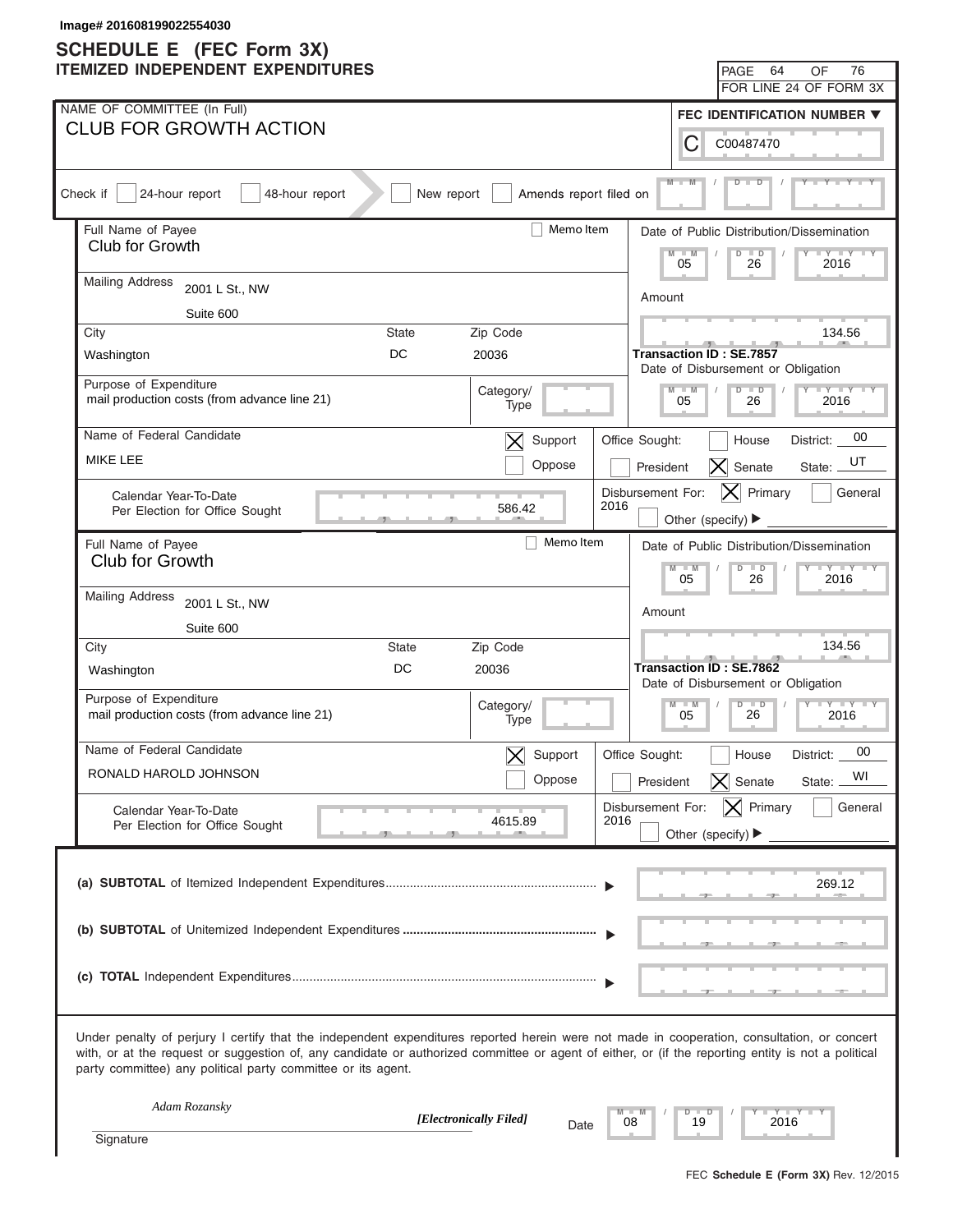| Image# 201608199022554031<br><b>SCHEDULE E</b> (FEC Form 3X)                                                                                                                                                                                                                                                                                                      |                                                                             |
|-------------------------------------------------------------------------------------------------------------------------------------------------------------------------------------------------------------------------------------------------------------------------------------------------------------------------------------------------------------------|-----------------------------------------------------------------------------|
| <b>ITEMIZED INDEPENDENT EXPENDITURES</b>                                                                                                                                                                                                                                                                                                                          | 65<br>76<br>PAGE<br>OF                                                      |
|                                                                                                                                                                                                                                                                                                                                                                   | FOR LINE 24 OF FORM 3X                                                      |
| NAME OF COMMITTEE (In Full)                                                                                                                                                                                                                                                                                                                                       | FEC IDENTIFICATION NUMBER ▼                                                 |
| <b>CLUB FOR GROWTH ACTION</b>                                                                                                                                                                                                                                                                                                                                     | С<br>C00487470                                                              |
| Amends report filed on<br>Check if<br>24-hour report<br>48-hour report<br>New report                                                                                                                                                                                                                                                                              | $M -$                                                                       |
| Memo Item<br>Full Name of Payee                                                                                                                                                                                                                                                                                                                                   | Date of Public Distribution/Dissemination                                   |
| Club for Growth                                                                                                                                                                                                                                                                                                                                                   | $-W$<br>$\overline{D}$<br>$\blacksquare$<br>$+Y+Y$<br>05<br>26<br>2016      |
| <b>Mailing Address</b><br>2001 L St., NW                                                                                                                                                                                                                                                                                                                          | Amount                                                                      |
| Suite 600                                                                                                                                                                                                                                                                                                                                                         |                                                                             |
| Zip Code<br>City<br><b>State</b>                                                                                                                                                                                                                                                                                                                                  | 134.56                                                                      |
| DC<br>20036<br>Washington                                                                                                                                                                                                                                                                                                                                         | <b>Transaction ID: SE.7865</b><br>Date of Disbursement or Obligation        |
| Purpose of Expenditure<br>Category/<br>mail production costs (from advance line 21)<br>Type                                                                                                                                                                                                                                                                       | $Y = Y = Y = Y = Y$<br>$D$ $D$<br>$M - M$<br>05<br>26<br>2016               |
| Name of Federal Candidate<br>Support<br>$\bm{\times}$                                                                                                                                                                                                                                                                                                             | 00<br>Office Sought:<br>House<br>District:                                  |
| PATRICK JOSEPH TOOMEY<br>Oppose                                                                                                                                                                                                                                                                                                                                   | PA<br>$ \boldsymbol{\mathsf{X}} $<br>Senate<br>State:<br>President          |
| Calendar Year-To-Date<br>2016<br>522499.52<br>Per Election for Office Sought                                                                                                                                                                                                                                                                                      | $ \mathsf{X} $ General<br>Disbursement For:<br>Primary<br>Other (specify) ▶ |
| Memo Item<br>Full Name of Payee                                                                                                                                                                                                                                                                                                                                   | Date of Public Distribution/Dissemination                                   |
| Club for Growth                                                                                                                                                                                                                                                                                                                                                   | $Y - Y - Y - Y - IY$<br>$M - M$<br>$D$ $D$                                  |
| <b>Mailing Address</b><br>2001 L St., NW                                                                                                                                                                                                                                                                                                                          | 05<br>26<br>2016                                                            |
| Suite 600                                                                                                                                                                                                                                                                                                                                                         | Amount                                                                      |
| City<br>State<br>Zip Code                                                                                                                                                                                                                                                                                                                                         | 11.72                                                                       |
| DC<br>20036<br>Washington                                                                                                                                                                                                                                                                                                                                         | <b>Transaction ID: SE.7896</b><br>Date of Disbursement or Obligation        |
| Purpose of Expenditure<br>Category/<br>internet communications (from advance line 21)<br>Type                                                                                                                                                                                                                                                                     | $M - M$<br>$D$ $\Box$ $D$<br>$Y - Y - Y - Y - I - Y$<br>26<br>05<br>2016    |
| Name of Federal Candidate<br>Support                                                                                                                                                                                                                                                                                                                              | 03<br>Office Sought:<br>$\bm{\times}$<br>House<br>District:                 |
| MICHAEL ROBERT CRANE<br>Oppose                                                                                                                                                                                                                                                                                                                                    | GA<br>President<br>Senate<br>State:                                         |
| Calendar Year-To-Date                                                                                                                                                                                                                                                                                                                                             | $ \mathsf{X} $ Primary<br>General<br>Disbursement For:                      |
| 2016<br>73699.35<br>Per Election for Office Sought                                                                                                                                                                                                                                                                                                                | Other (specify) $\blacktriangleright$                                       |
|                                                                                                                                                                                                                                                                                                                                                                   | 146.28                                                                      |
|                                                                                                                                                                                                                                                                                                                                                                   |                                                                             |
|                                                                                                                                                                                                                                                                                                                                                                   |                                                                             |
| Under penalty of perjury I certify that the independent expenditures reported herein were not made in cooperation, consultation, or concert<br>with, or at the request or suggestion of, any candidate or authorized committee or agent of either, or (if the reporting entity is not a political<br>party committee) any political party committee or its agent. |                                                                             |
| Adam Rozansky<br>[Electronically Filed]<br>08                                                                                                                                                                                                                                                                                                                     | $Y - Y - I$<br>$\Box$<br>D<br>19<br>2016                                    |
| Date<br>Signature                                                                                                                                                                                                                                                                                                                                                 |                                                                             |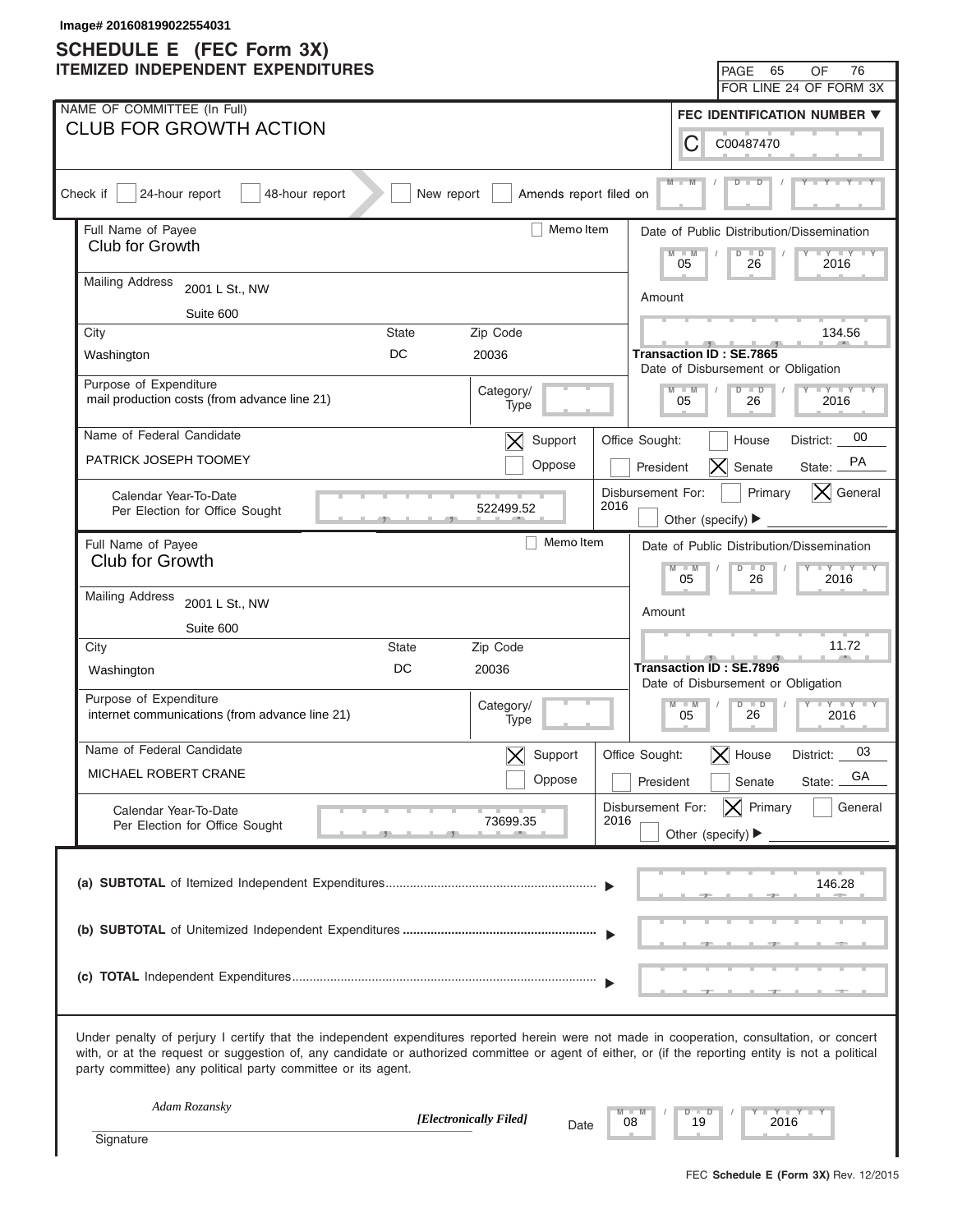| Image# 201608199022554032<br><b>SCHEDULE E</b> (FEC Form 3X)                                                                                                                                                                                                                                                                                                      |                                                                                                            |
|-------------------------------------------------------------------------------------------------------------------------------------------------------------------------------------------------------------------------------------------------------------------------------------------------------------------------------------------------------------------|------------------------------------------------------------------------------------------------------------|
| <b>ITEMIZED INDEPENDENT EXPENDITURES</b>                                                                                                                                                                                                                                                                                                                          | - 66<br>76<br><b>PAGE</b><br>OF                                                                            |
|                                                                                                                                                                                                                                                                                                                                                                   | FOR LINE 24 OF FORM 3X                                                                                     |
| NAME OF COMMITTEE (In Full)                                                                                                                                                                                                                                                                                                                                       | FEC IDENTIFICATION NUMBER ▼                                                                                |
| <b>CLUB FOR GROWTH ACTION</b>                                                                                                                                                                                                                                                                                                                                     | С<br>C00487470                                                                                             |
| Check if<br>24-hour report<br>48-hour report<br>New report<br>Amends report filed on                                                                                                                                                                                                                                                                              | $M -$                                                                                                      |
| Full Name of Payee<br>Memo Item<br>Club for Growth                                                                                                                                                                                                                                                                                                                | Date of Public Distribution/Dissemination<br>$\overline{\mathsf{M}}$<br>$\Box$<br>$\overline{D}$<br>$+Y+Y$ |
| <b>Mailing Address</b><br>2001 L St., NW                                                                                                                                                                                                                                                                                                                          | 05<br>27<br>2016                                                                                           |
| Suite 600                                                                                                                                                                                                                                                                                                                                                         | Amount                                                                                                     |
| City<br>Zip Code<br>State                                                                                                                                                                                                                                                                                                                                         | 135.85                                                                                                     |
| <b>DC</b><br>20036<br>Washington                                                                                                                                                                                                                                                                                                                                  | <b>Transaction ID: SE.7725</b><br>Date of Disbursement or Obligation                                       |
| Purpose of Expenditure<br>Category/<br>press release (from advance line 21)<br>Type                                                                                                                                                                                                                                                                               | $Y = Y = Y = Y = Y$<br>$M - M$<br>$D$ $D$<br>05<br>27<br>2016                                              |
| Name of Federal Candidate<br>Support<br>$\bm{\times}$                                                                                                                                                                                                                                                                                                             | 13<br>$ \mathsf{X} $ House<br>Office Sought:<br>District:                                                  |
| THEODORE P MR. BUDD<br>Oppose                                                                                                                                                                                                                                                                                                                                     | NC.<br>President<br>State:<br>Senate                                                                       |
| Calendar Year-To-Date<br>498663.10<br>Per Election for Office Sought                                                                                                                                                                                                                                                                                              | Disbursement For:<br>Primary<br> X <br>General<br>2016<br>Other (specify) ▶                                |
| Memo Item<br>Full Name of Payee                                                                                                                                                                                                                                                                                                                                   | Date of Public Distribution/Dissemination                                                                  |
| Club for Growth                                                                                                                                                                                                                                                                                                                                                   | $Y - Y - Y - Y - I$<br>$M - M$<br>$D$ $D$                                                                  |
|                                                                                                                                                                                                                                                                                                                                                                   | 05<br>2016<br>27                                                                                           |
| <b>Mailing Address</b><br>2001 L St., NW                                                                                                                                                                                                                                                                                                                          | Amount                                                                                                     |
| Suite 600                                                                                                                                                                                                                                                                                                                                                         |                                                                                                            |
| City<br><b>State</b><br>Zip Code                                                                                                                                                                                                                                                                                                                                  | 17.58                                                                                                      |
| DC<br>20036<br>Washington                                                                                                                                                                                                                                                                                                                                         | <b>Transaction ID: SE.7726</b><br>Date of Disbursement or Obligation                                       |
| Purpose of Expenditure<br>Category/<br>internet communications (from advance line 21)<br>Type                                                                                                                                                                                                                                                                     | $M - M$<br>$D$ $\Box$<br>$Y - Y - Y - Y + Y$<br>$\vert \vert$<br>27<br>05<br>2016                          |
| Name of Federal Candidate<br>Support                                                                                                                                                                                                                                                                                                                              | 13<br>Office Sought:<br>$\bm{\times}$<br>House<br>District:                                                |
| THEODORE P MR. BUDD<br>Oppose                                                                                                                                                                                                                                                                                                                                     | NC.<br>President<br>Senate<br>State:                                                                       |
| Calendar Year-To-Date<br>498680.68<br>Per Election for Office Sought                                                                                                                                                                                                                                                                                              | $ \mathsf{X} $ Primary<br>Disbursement For:<br>General<br>2016                                             |
|                                                                                                                                                                                                                                                                                                                                                                   | Other (specify) $\blacktriangleright$                                                                      |
|                                                                                                                                                                                                                                                                                                                                                                   | 153.43                                                                                                     |
|                                                                                                                                                                                                                                                                                                                                                                   |                                                                                                            |
|                                                                                                                                                                                                                                                                                                                                                                   |                                                                                                            |
|                                                                                                                                                                                                                                                                                                                                                                   |                                                                                                            |
| Under penalty of perjury I certify that the independent expenditures reported herein were not made in cooperation, consultation, or concert<br>with, or at the request or suggestion of, any candidate or authorized committee or agent of either, or (if the reporting entity is not a political<br>party committee) any political party committee or its agent. |                                                                                                            |
| Adam Rozansky<br>[Electronically Filed]                                                                                                                                                                                                                                                                                                                           | Y TYT<br>₽<br>$\Box$<br>08<br>19<br>2016                                                                   |
| Date<br>Signature                                                                                                                                                                                                                                                                                                                                                 |                                                                                                            |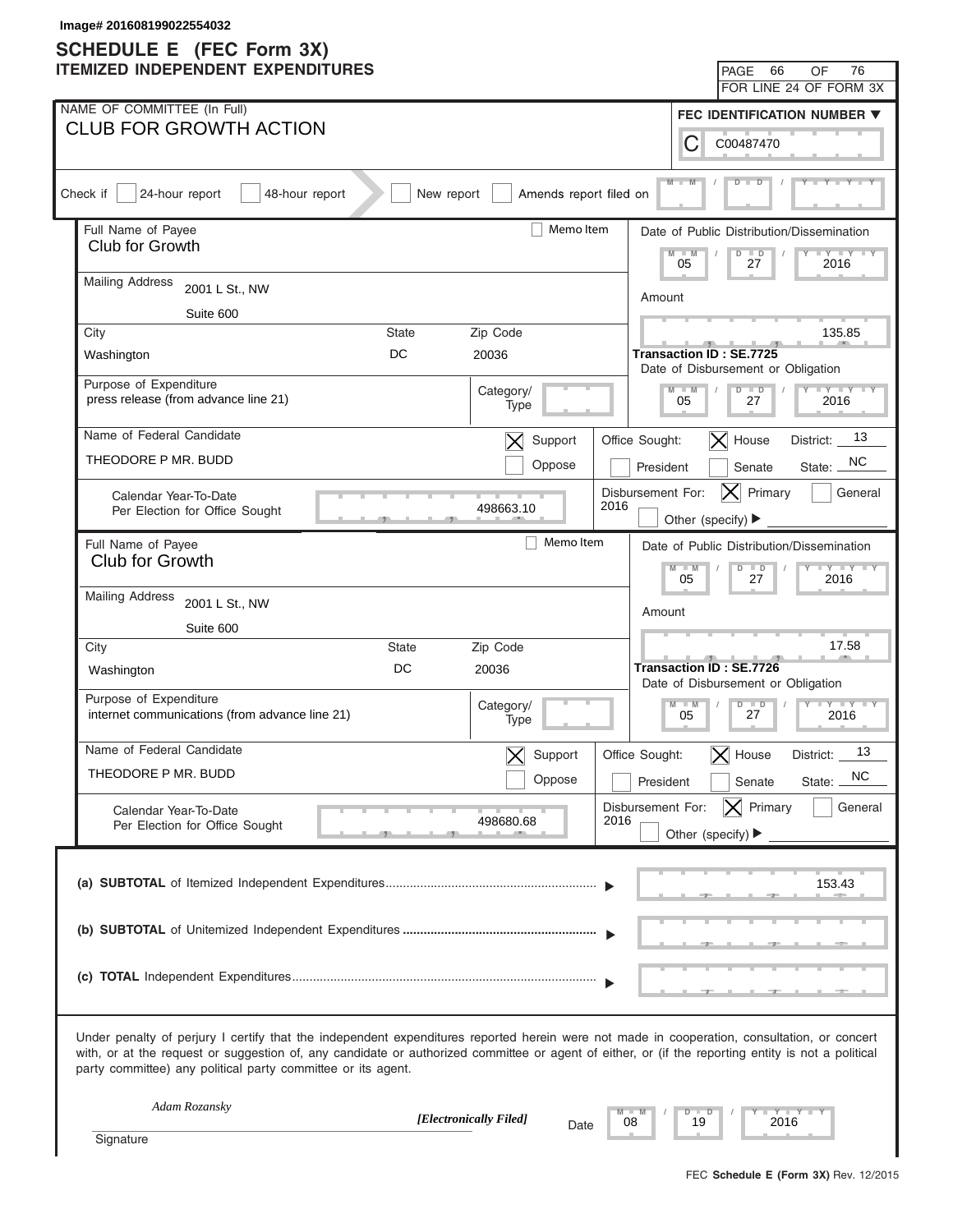| Image# 201608199022554033                                                                                                                                                                                                                                                                                                                                         |                                                                                                           |
|-------------------------------------------------------------------------------------------------------------------------------------------------------------------------------------------------------------------------------------------------------------------------------------------------------------------------------------------------------------------|-----------------------------------------------------------------------------------------------------------|
| <b>SCHEDULE E</b> (FEC Form 3X)<br><b>ITEMIZED INDEPENDENT EXPENDITURES</b>                                                                                                                                                                                                                                                                                       | 67<br>76<br>PAGE<br>OF                                                                                    |
|                                                                                                                                                                                                                                                                                                                                                                   | FOR LINE 24 OF FORM 3X                                                                                    |
| NAME OF COMMITTEE (In Full)                                                                                                                                                                                                                                                                                                                                       | FEC IDENTIFICATION NUMBER ▼                                                                               |
| <b>CLUB FOR GROWTH ACTION</b>                                                                                                                                                                                                                                                                                                                                     | С<br>C00487470                                                                                            |
| Amends report filed on<br>Check if<br>24-hour report<br>48-hour report<br>New report                                                                                                                                                                                                                                                                              | $M -$                                                                                                     |
| Memo Item<br>Full Name of Payee                                                                                                                                                                                                                                                                                                                                   | Date of Public Distribution/Dissemination                                                                 |
| Club for Growth                                                                                                                                                                                                                                                                                                                                                   | $M - M$<br>$\overline{D}$<br>$\blacksquare$<br>$+Y+Y$<br>27<br>05<br>2016                                 |
| <b>Mailing Address</b><br>2001 L St., NW                                                                                                                                                                                                                                                                                                                          | Amount                                                                                                    |
| Suite 600                                                                                                                                                                                                                                                                                                                                                         |                                                                                                           |
| Zip Code<br>City<br><b>State</b>                                                                                                                                                                                                                                                                                                                                  | 17.58                                                                                                     |
| DC<br>20036<br>Washington                                                                                                                                                                                                                                                                                                                                         | <b>Transaction ID: SE.7897</b><br>Date of Disbursement or Obligation                                      |
| Purpose of Expenditure<br>Category/<br>internet communications (from advance line 21)<br>Type                                                                                                                                                                                                                                                                     | $Y = Y = Y = Y = Y$<br>$D$ $D$<br>$M - M$<br>05<br>27<br>2016                                             |
| Name of Federal Candidate<br>Support<br>$\bm{\times}$                                                                                                                                                                                                                                                                                                             | 03<br>$ \mathsf{X} $ House<br>Office Sought:<br>District:                                                 |
| MICHAEL ROBERT CRANE<br>Oppose                                                                                                                                                                                                                                                                                                                                    | GА<br>President<br>Senate<br>State:                                                                       |
| Calendar Year-To-Date<br>2016<br>73716.93<br>Per Election for Office Sought                                                                                                                                                                                                                                                                                       | Disbursement For:<br>Primary<br>General<br>Other (specify) ▶                                              |
| Memo Item<br>Full Name of Payee                                                                                                                                                                                                                                                                                                                                   | Date of Public Distribution/Dissemination                                                                 |
| Club for Growth                                                                                                                                                                                                                                                                                                                                                   | $Y - Y - Y - Y - Y$<br>$M - M$<br>$D$ $D$                                                                 |
| <b>Mailing Address</b><br>2001 L St., NW                                                                                                                                                                                                                                                                                                                          | 05<br>2016<br>28                                                                                          |
| Suite 600                                                                                                                                                                                                                                                                                                                                                         | Amount                                                                                                    |
| City<br>State<br>Zip Code                                                                                                                                                                                                                                                                                                                                         | 11.72                                                                                                     |
| DC<br>20036<br>Washington                                                                                                                                                                                                                                                                                                                                         | <b>Transaction ID: SE.7727</b>                                                                            |
| Purpose of Expenditure<br>Category/<br>internet communications (from advance line 21)<br>Type                                                                                                                                                                                                                                                                     | Date of Disbursement or Obligation<br>$M - M$<br>$D$ $D$<br>$Y - Y - Y - Y - I - Y$<br>28<br>05<br>2016   |
| Name of Federal Candidate                                                                                                                                                                                                                                                                                                                                         |                                                                                                           |
| Support<br>$\bm{\times}$<br>THEODORE P MR. BUDD<br>Oppose                                                                                                                                                                                                                                                                                                         | 13<br>Office Sought:<br>$\bm{\times}$<br>House<br>District:<br><b>NC</b><br>President<br>Senate<br>State: |
| Calendar Year-To-Date                                                                                                                                                                                                                                                                                                                                             | $ \mathsf{X} $ Primary<br>General<br>Disbursement For:                                                    |
| 2016<br>498745.40<br>Per Election for Office Sought                                                                                                                                                                                                                                                                                                               | Other (specify) $\blacktriangleright$                                                                     |
|                                                                                                                                                                                                                                                                                                                                                                   | 29.30                                                                                                     |
|                                                                                                                                                                                                                                                                                                                                                                   |                                                                                                           |
|                                                                                                                                                                                                                                                                                                                                                                   |                                                                                                           |
| Under penalty of perjury I certify that the independent expenditures reported herein were not made in cooperation, consultation, or concert<br>with, or at the request or suggestion of, any candidate or authorized committee or agent of either, or (if the reporting entity is not a political<br>party committee) any political party committee or its agent. |                                                                                                           |
| Adam Rozansky<br>[Electronically Filed]<br>08                                                                                                                                                                                                                                                                                                                     | $Y - Y - I$<br>$\Box$<br>D<br>19<br>2016                                                                  |
| Date<br>Signature                                                                                                                                                                                                                                                                                                                                                 |                                                                                                           |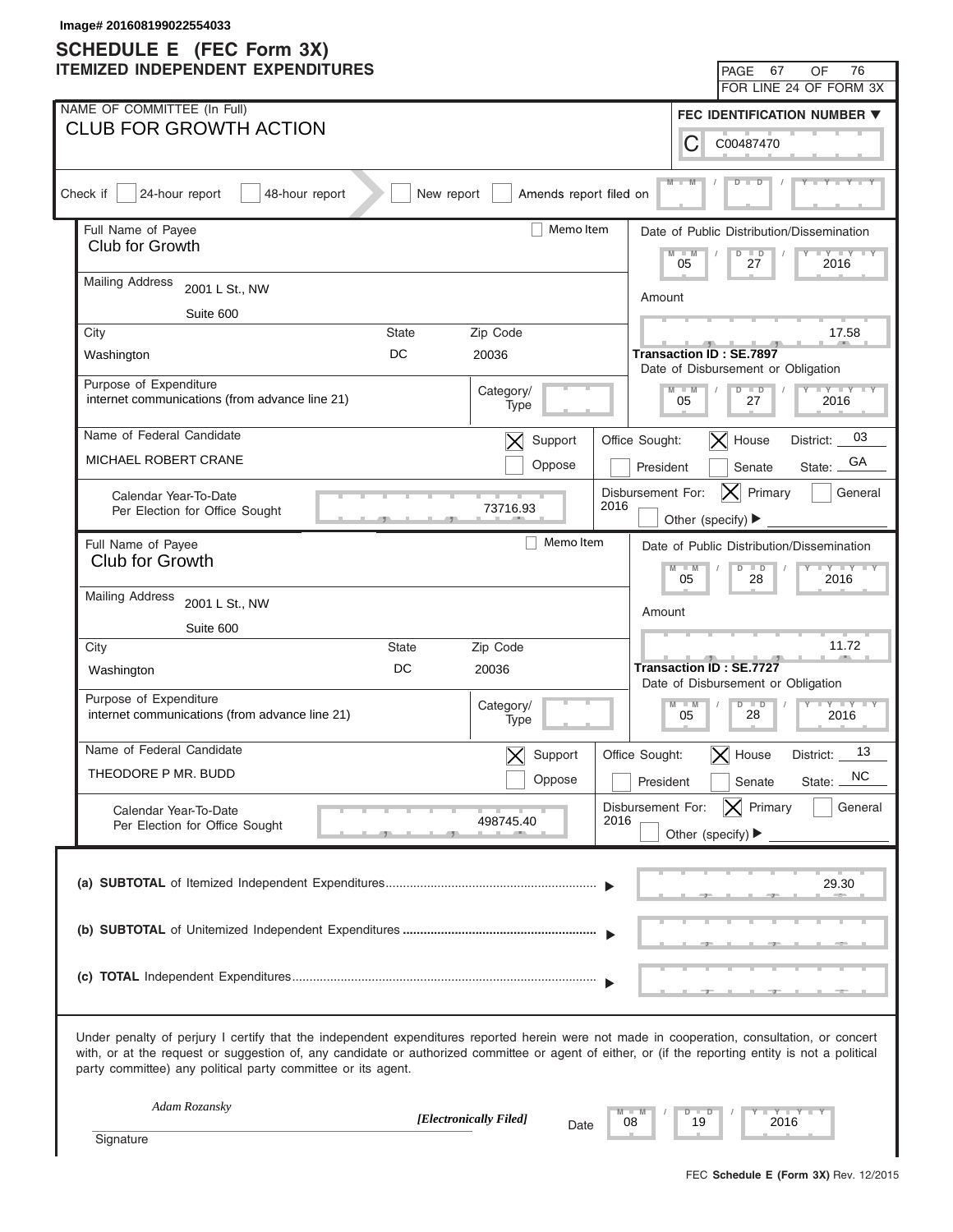| Image# 201608199022554034<br><b>SCHEDULE E</b> (FEC Form 3X)                                                                                                                                                                                                                                                                                                      |                                                                      |
|-------------------------------------------------------------------------------------------------------------------------------------------------------------------------------------------------------------------------------------------------------------------------------------------------------------------------------------------------------------------|----------------------------------------------------------------------|
| <b>ITEMIZED INDEPENDENT EXPENDITURES</b>                                                                                                                                                                                                                                                                                                                          | 68<br>76<br>PAGE<br>OF                                               |
|                                                                                                                                                                                                                                                                                                                                                                   | FOR LINE 24 OF FORM 3X                                               |
| NAME OF COMMITTEE (In Full)                                                                                                                                                                                                                                                                                                                                       | FEC IDENTIFICATION NUMBER ▼                                          |
| <b>CLUB FOR GROWTH ACTION</b>                                                                                                                                                                                                                                                                                                                                     | С<br>C00487470                                                       |
| Amends report filed on<br>Check if<br>24-hour report<br>48-hour report<br>New report                                                                                                                                                                                                                                                                              | $M -$                                                                |
| Memo Item<br>Full Name of Payee                                                                                                                                                                                                                                                                                                                                   | Date of Public Distribution/Dissemination                            |
| Club for Growth                                                                                                                                                                                                                                                                                                                                                   | $-W$<br>$\overline{D}$<br>$\Box$<br>$+Y+Y$<br>05<br>29<br>2016       |
| <b>Mailing Address</b><br>2001 L St., NW                                                                                                                                                                                                                                                                                                                          | Amount                                                               |
| Suite 600                                                                                                                                                                                                                                                                                                                                                         |                                                                      |
| Zip Code<br>City<br><b>State</b>                                                                                                                                                                                                                                                                                                                                  | $-9.77$                                                              |
| DC<br>20036<br>Washington                                                                                                                                                                                                                                                                                                                                         | <b>Transaction ID: SE.7898</b><br>Date of Disbursement or Obligation |
| Purpose of Expenditure<br>Category/<br>internet communications (from advance line 21)<br>Type                                                                                                                                                                                                                                                                     | $Y = Y = Y = Y = Y$<br>$D$ $D$<br>$M - M$<br>05<br>29<br>2016        |
| Name of Federal Candidate<br>Support<br>$\bm{\times}$                                                                                                                                                                                                                                                                                                             | 03<br>$ \mathsf{X} $ House<br>Office Sought:<br>District:            |
| MICHAEL ROBERT CRANE<br>Oppose                                                                                                                                                                                                                                                                                                                                    | GА<br>President<br>Senate<br>State:                                  |
| Calendar Year-To-Date<br>2016<br>73707.16<br>Per Election for Office Sought                                                                                                                                                                                                                                                                                       | Disbursement For:<br>Primary<br>General<br>IXI<br>Other (specify) ▶  |
| Memo Item<br>Full Name of Payee                                                                                                                                                                                                                                                                                                                                   | Date of Public Distribution/Dissemination                            |
| Club for Growth                                                                                                                                                                                                                                                                                                                                                   | $Y - Y - Y - Y - Y$<br>$M - M$<br>$D$ $D$<br>05<br>30<br>2016        |
| <b>Mailing Address</b><br>2001 L St., NW                                                                                                                                                                                                                                                                                                                          |                                                                      |
| Suite 600                                                                                                                                                                                                                                                                                                                                                         | Amount                                                               |
| City<br>State<br>Zip Code                                                                                                                                                                                                                                                                                                                                         | 9.77                                                                 |
| DC<br>20036<br>Washington                                                                                                                                                                                                                                                                                                                                         | <b>Transaction ID: SE.7724</b><br>Date of Disbursement or Obligation |
| Purpose of Expenditure<br>Category/<br>internet communications (from advance line 21)<br>Type                                                                                                                                                                                                                                                                     | $M - M$<br>$D$ $D$<br>$Y - Y - Y - Y - I - Y$<br>30<br>05<br>2016    |
| Name of Federal Candidate<br>Support<br>$\bm{\times}$                                                                                                                                                                                                                                                                                                             | 13<br>Office Sought:<br>$\bm{\times}$<br>House<br>District:          |
| THEODORE P MR. BUDD<br>Oppose                                                                                                                                                                                                                                                                                                                                     | <b>NC</b><br>President<br>Senate<br>State:                           |
| Calendar Year-To-Date                                                                                                                                                                                                                                                                                                                                             | $ \mathsf{X} $ Primary<br>General<br>Disbursement For:               |
| 2016<br>498755.17<br>Per Election for Office Sought                                                                                                                                                                                                                                                                                                               | Other (specify) $\blacktriangleright$                                |
|                                                                                                                                                                                                                                                                                                                                                                   | 0.00                                                                 |
|                                                                                                                                                                                                                                                                                                                                                                   |                                                                      |
|                                                                                                                                                                                                                                                                                                                                                                   |                                                                      |
| Under penalty of perjury I certify that the independent expenditures reported herein were not made in cooperation, consultation, or concert<br>with, or at the request or suggestion of, any candidate or authorized committee or agent of either, or (if the reporting entity is not a political<br>party committee) any political party committee or its agent. |                                                                      |
| Adam Rozansky<br>[Electronically Filed]<br>08                                                                                                                                                                                                                                                                                                                     | $Y - Y - I$<br>$\Box$<br>D<br>19<br>2016                             |
| Date<br>Signature                                                                                                                                                                                                                                                                                                                                                 |                                                                      |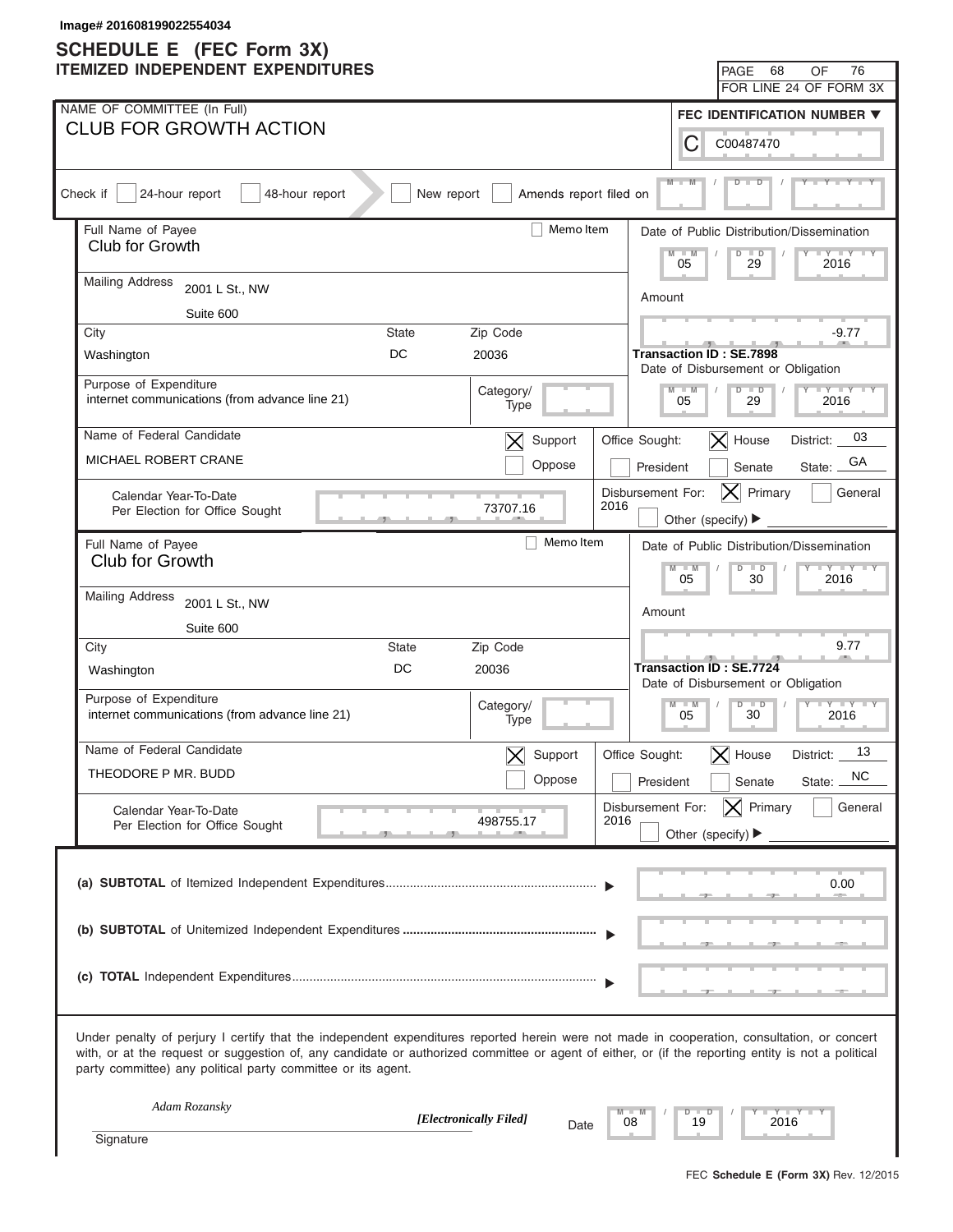| Image# 201608199022554035<br><b>SCHEDULE E</b> (FEC Form 3X)                                                                                                                                                                                                                                                                                                      |                                                                                        |
|-------------------------------------------------------------------------------------------------------------------------------------------------------------------------------------------------------------------------------------------------------------------------------------------------------------------------------------------------------------------|----------------------------------------------------------------------------------------|
| <b>ITEMIZED INDEPENDENT EXPENDITURES</b>                                                                                                                                                                                                                                                                                                                          | 69<br>76<br>PAGE<br>OF                                                                 |
|                                                                                                                                                                                                                                                                                                                                                                   | FOR LINE 24 OF FORM 3X                                                                 |
| NAME OF COMMITTEE (In Full)                                                                                                                                                                                                                                                                                                                                       | FEC IDENTIFICATION NUMBER ▼                                                            |
| <b>CLUB FOR GROWTH ACTION</b>                                                                                                                                                                                                                                                                                                                                     | С<br>C00487470                                                                         |
| Amends report filed on<br>Check if<br>24-hour report<br>48-hour report<br>New report                                                                                                                                                                                                                                                                              | $M -$                                                                                  |
| Memo Item<br>Full Name of Payee                                                                                                                                                                                                                                                                                                                                   | Date of Public Distribution/Dissemination                                              |
| Club for Growth                                                                                                                                                                                                                                                                                                                                                   | $-W$<br>$\overline{D}$<br>$\Box$<br>$\cdots$ $\cdots$<br>31<br>05<br>2016              |
| <b>Mailing Address</b><br>2001 L St., NW                                                                                                                                                                                                                                                                                                                          | Amount                                                                                 |
| Suite 600                                                                                                                                                                                                                                                                                                                                                         |                                                                                        |
| Zip Code<br>City<br><b>State</b>                                                                                                                                                                                                                                                                                                                                  | 215.38                                                                                 |
| DC<br>20036<br>Washington                                                                                                                                                                                                                                                                                                                                         | <b>Transaction ID: SE.7728</b><br>Date of Disbursement or Obligation                   |
| Purpose of Expenditure<br>Category/<br>mail production costs (from advance line 21)<br>Type                                                                                                                                                                                                                                                                       | $Y = Y = Y = Y = Y$<br>$M - M$<br>$\overline{D}$<br>$\overline{D}$<br>05<br>31<br>2016 |
| Name of Federal Candidate<br>Support<br>$\bm{\times}$                                                                                                                                                                                                                                                                                                             | 13<br>$\vert$ X House<br>Office Sought:<br>District:                                   |
| THEODORE P MR. BUDD<br>Oppose                                                                                                                                                                                                                                                                                                                                     | NC.<br>President<br>Senate<br>State:                                                   |
| Calendar Year-To-Date<br>2016<br>498970.55<br>Per Election for Office Sought                                                                                                                                                                                                                                                                                      | Disbursement For:<br>Primary<br>General<br>IXI<br>Other (specify) ▶                    |
| Memo Item<br>Full Name of Payee                                                                                                                                                                                                                                                                                                                                   | Date of Public Distribution/Dissemination                                              |
| Club for Growth                                                                                                                                                                                                                                                                                                                                                   | $Y - Y - Y - Y - IY$<br>$M - M$<br>$D$ $D$<br>05<br>31<br>2016                         |
| <b>Mailing Address</b><br>2001 L St., NW                                                                                                                                                                                                                                                                                                                          |                                                                                        |
| Suite 600                                                                                                                                                                                                                                                                                                                                                         | Amount                                                                                 |
| City<br>State<br>Zip Code                                                                                                                                                                                                                                                                                                                                         | 17.58                                                                                  |
| DC<br>20036<br>Washington                                                                                                                                                                                                                                                                                                                                         | <b>Transaction ID: SE.7729</b><br>Date of Disbursement or Obligation                   |
| Purpose of Expenditure<br>Category/<br>internet communications (from advance line 21)<br>Type                                                                                                                                                                                                                                                                     | $M - M$<br>$D$ $D$<br>$Y - Y - Y - Y - IY$<br>31<br>05<br>2016                         |
| Name of Federal Candidate<br>Support<br>$\bm{\times}$                                                                                                                                                                                                                                                                                                             | 13<br>Office Sought:<br>$\bm{\times}$<br>House<br>District:                            |
| THEODORE P MR. BUDD<br>Oppose                                                                                                                                                                                                                                                                                                                                     | <b>NC</b><br>President<br>Senate<br>State:                                             |
| Calendar Year-To-Date                                                                                                                                                                                                                                                                                                                                             | $ \mathsf{X} $ Primary<br>General<br>Disbursement For:                                 |
| 2016<br>498988.13<br>Per Election for Office Sought                                                                                                                                                                                                                                                                                                               | Other (specify) $\blacktriangleright$                                                  |
|                                                                                                                                                                                                                                                                                                                                                                   | 232.96                                                                                 |
|                                                                                                                                                                                                                                                                                                                                                                   |                                                                                        |
|                                                                                                                                                                                                                                                                                                                                                                   |                                                                                        |
| Under penalty of perjury I certify that the independent expenditures reported herein were not made in cooperation, consultation, or concert<br>with, or at the request or suggestion of, any candidate or authorized committee or agent of either, or (if the reporting entity is not a political<br>party committee) any political party committee or its agent. |                                                                                        |
| Adam Rozansky<br>[Electronically Filed]<br>08                                                                                                                                                                                                                                                                                                                     | Y Y T<br>$\Box$<br>D<br>19<br>2016                                                     |
| Date<br>Signature                                                                                                                                                                                                                                                                                                                                                 |                                                                                        |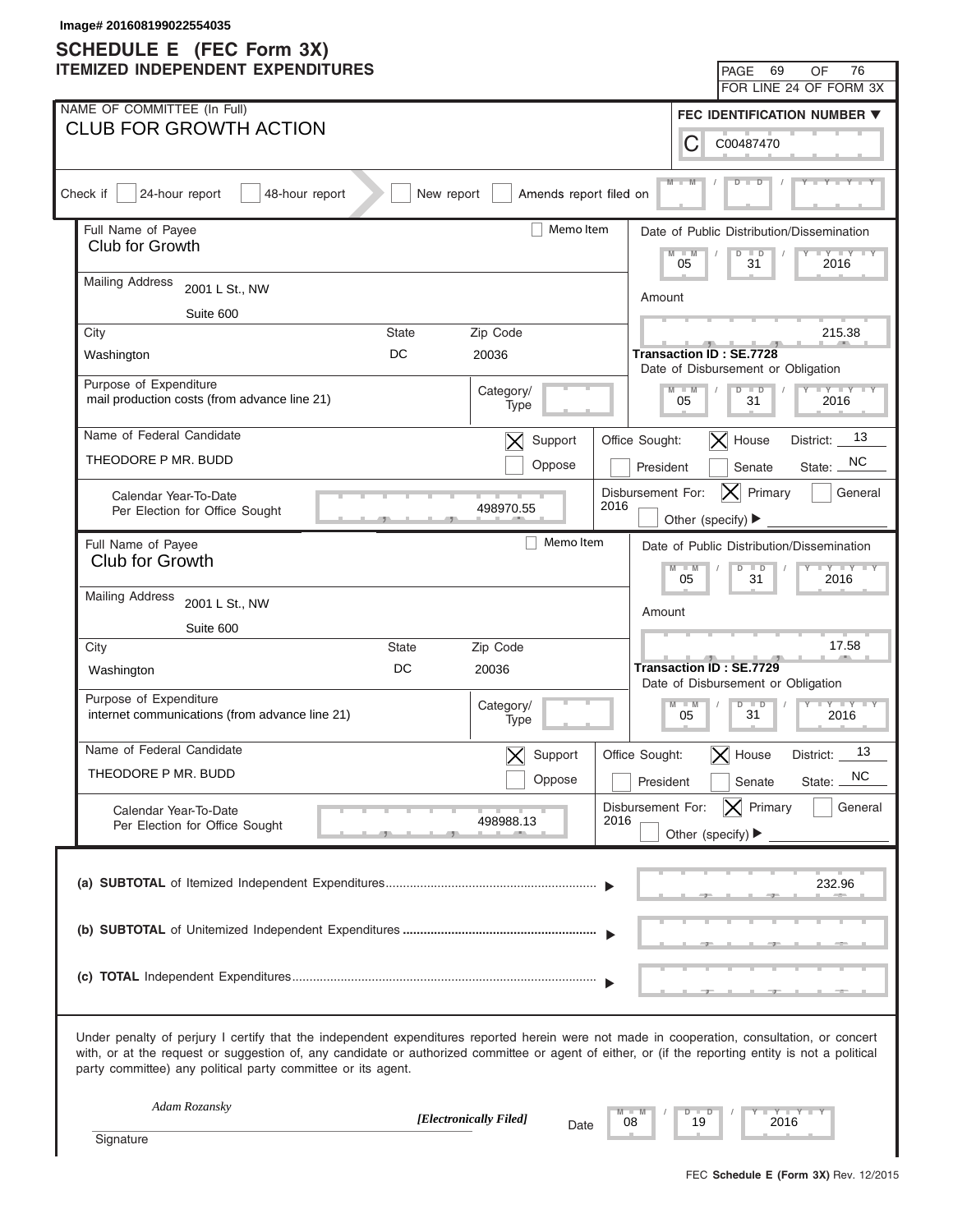| Image# 201608199022554036<br><b>SCHEDULE E</b> (FEC Form 3X)                                                                                                                                                                                                                                                                                                      |                          |                           |                                                                      |                                           |
|-------------------------------------------------------------------------------------------------------------------------------------------------------------------------------------------------------------------------------------------------------------------------------------------------------------------------------------------------------------------|--------------------------|---------------------------|----------------------------------------------------------------------|-------------------------------------------|
| <b>ITEMIZED INDEPENDENT EXPENDITURES</b>                                                                                                                                                                                                                                                                                                                          |                          |                           | PAGE                                                                 | 70<br>76<br>OF                            |
|                                                                                                                                                                                                                                                                                                                                                                   |                          |                           |                                                                      | FOR LINE 24 OF FORM 3X                    |
| NAME OF COMMITTEE (In Full)                                                                                                                                                                                                                                                                                                                                       |                          |                           |                                                                      | <b>FEC IDENTIFICATION NUMBER ▼</b>        |
| <b>CLUB FOR GROWTH ACTION</b>                                                                                                                                                                                                                                                                                                                                     |                          |                           | С<br>C00487470                                                       |                                           |
| Check if<br>24-hour report<br>48-hour report<br>New report                                                                                                                                                                                                                                                                                                        | Amends report filed on   |                           | $M -$                                                                |                                           |
| Full Name of Payee                                                                                                                                                                                                                                                                                                                                                | Memo Item                |                           |                                                                      | Date of Public Distribution/Dissemination |
| Cold Spark Media                                                                                                                                                                                                                                                                                                                                                  |                          |                           | $-M$<br>$\Box$<br>$\overline{D}$<br>05<br>12                         | $+Y+Y$<br>2016                            |
| <b>Mailing Address</b><br>307 Fourth Ave.                                                                                                                                                                                                                                                                                                                         |                          | Amount                    |                                                                      |                                           |
| Suite 920                                                                                                                                                                                                                                                                                                                                                         |                          |                           |                                                                      |                                           |
| City<br><b>State</b>                                                                                                                                                                                                                                                                                                                                              | Zip Code                 |                           |                                                                      | 14169.77                                  |
| PA<br>Pittsburgh                                                                                                                                                                                                                                                                                                                                                  | 15222                    |                           | Transaction ID : SE.7464<br>Date of Disbursement or Obligation       |                                           |
| Purpose of Expenditure                                                                                                                                                                                                                                                                                                                                            | Category/                |                           | $D$ $D$<br>$M - M$                                                   | $Y = Y = Y = Y = Y$                       |
| mail production costs, postage                                                                                                                                                                                                                                                                                                                                    | Type                     |                           | 05<br>02                                                             | 2016                                      |
| Name of Federal Candidate                                                                                                                                                                                                                                                                                                                                         | Support<br>$\bm{\times}$ | Office Sought:            | $ \mathsf{X} $ House                                                 | 03<br>District:                           |
| MICHAEL ROBERT CRANE                                                                                                                                                                                                                                                                                                                                              | Oppose                   | President                 | Senate                                                               | GA<br>State:                              |
| Calendar Year-To-Date                                                                                                                                                                                                                                                                                                                                             |                          | Disbursement For:<br>2016 | $ {\sf X} $                                                          | Primary<br>General                        |
| Per Election for Office Sought                                                                                                                                                                                                                                                                                                                                    | 41949.51                 |                           | Other (specify) ▶                                                    |                                           |
| Full Name of Payee                                                                                                                                                                                                                                                                                                                                                | Memo Item                |                           |                                                                      | Date of Public Distribution/Dissemination |
| Cold Spark Media                                                                                                                                                                                                                                                                                                                                                  |                          |                           | $M - M$<br>$D$ $D$<br>05<br>18                                       | $Y - Y - Y - Y - I$<br>2016               |
| <b>Mailing Address</b><br>307 Fourth Ave.                                                                                                                                                                                                                                                                                                                         |                          |                           |                                                                      |                                           |
| Suite 920                                                                                                                                                                                                                                                                                                                                                         |                          | Amount                    |                                                                      |                                           |
| City<br><b>State</b>                                                                                                                                                                                                                                                                                                                                              | Zip Code                 |                           |                                                                      | 3963.02                                   |
| PA<br>Pittsburgh                                                                                                                                                                                                                                                                                                                                                  | 15222                    |                           | <b>Transaction ID: SE.7631</b><br>Date of Disbursement or Obligation |                                           |
| Purpose of Expenditure                                                                                                                                                                                                                                                                                                                                            | Category/                |                           | $D$ $\Box$<br>$M - M$<br>$\vert \vert$                               | $Y - Y - Y - Y$<br>$\blacksquare$         |
| mail production costs, postage                                                                                                                                                                                                                                                                                                                                    | Type                     |                           | 12<br>05                                                             | 2016                                      |
| Name of Federal Candidate                                                                                                                                                                                                                                                                                                                                         | Support                  | Office Sought:            | $\bm{\times}$<br>House                                               | 13<br>District:                           |
| THEODORE P MR. BUDD                                                                                                                                                                                                                                                                                                                                               | Oppose                   | President                 | Senate                                                               | <b>NC</b><br>State:                       |
| Calendar Year-To-Date                                                                                                                                                                                                                                                                                                                                             |                          | Disbursement For:         | $ \mathsf{X} $ Primary                                               | General                                   |
| Per Election for Office Sought                                                                                                                                                                                                                                                                                                                                    | 289006.56                | 2016                      | Other (specify) $\blacktriangleright$                                |                                           |
|                                                                                                                                                                                                                                                                                                                                                                   |                          |                           |                                                                      |                                           |
|                                                                                                                                                                                                                                                                                                                                                                   |                          |                           |                                                                      | 18132.79                                  |
|                                                                                                                                                                                                                                                                                                                                                                   |                          |                           |                                                                      |                                           |
|                                                                                                                                                                                                                                                                                                                                                                   |                          |                           |                                                                      |                                           |
|                                                                                                                                                                                                                                                                                                                                                                   |                          |                           |                                                                      |                                           |
|                                                                                                                                                                                                                                                                                                                                                                   |                          |                           |                                                                      |                                           |
| Under penalty of perjury I certify that the independent expenditures reported herein were not made in cooperation, consultation, or concert<br>with, or at the request or suggestion of, any candidate or authorized committee or agent of either, or (if the reporting entity is not a political<br>party committee) any political party committee or its agent. |                          |                           |                                                                      |                                           |
| Adam Rozansky                                                                                                                                                                                                                                                                                                                                                     |                          |                           | $D$ $D$                                                              | Y TYT                                     |
| [Electronically Filed]<br>Signature                                                                                                                                                                                                                                                                                                                               | Date                     | 08                        | 19                                                                   | 2016                                      |
|                                                                                                                                                                                                                                                                                                                                                                   |                          |                           |                                                                      |                                           |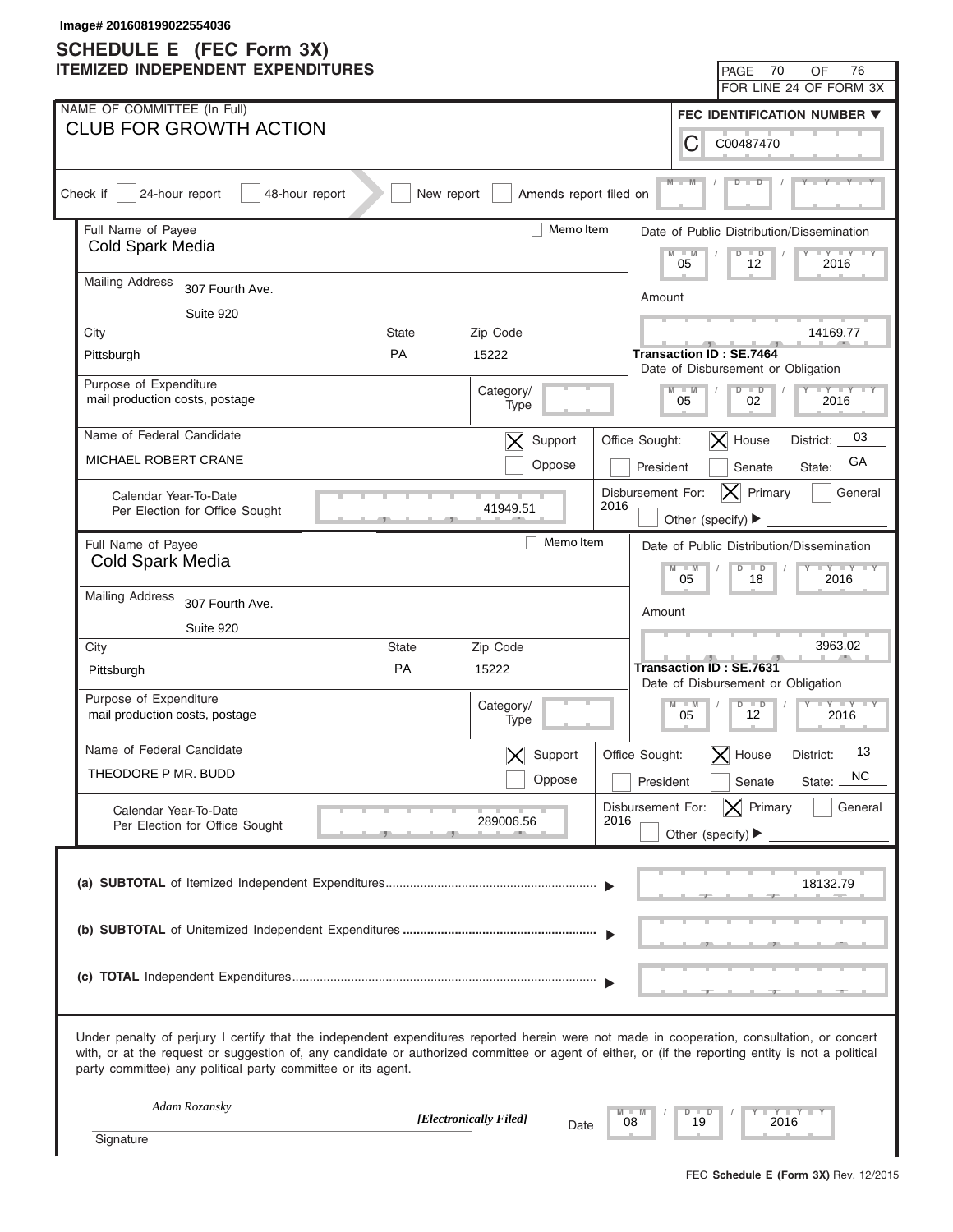| Image# 201608199022554037<br><b>SCHEDULE E</b> (FEC Form 3X)                                                                                                                                                                                                                                                                                                      |                        |                           |                                |                                                                      |                                           |  |
|-------------------------------------------------------------------------------------------------------------------------------------------------------------------------------------------------------------------------------------------------------------------------------------------------------------------------------------------------------------------|------------------------|---------------------------|--------------------------------|----------------------------------------------------------------------|-------------------------------------------|--|
| <b>ITEMIZED INDEPENDENT EXPENDITURES</b>                                                                                                                                                                                                                                                                                                                          |                        |                           |                                | 71<br>PAGE                                                           | 76<br>OF                                  |  |
|                                                                                                                                                                                                                                                                                                                                                                   |                        |                           |                                |                                                                      | FOR LINE 24 OF FORM 3X                    |  |
| NAME OF COMMITTEE (In Full)                                                                                                                                                                                                                                                                                                                                       |                        |                           |                                |                                                                      | <b>FEC IDENTIFICATION NUMBER ▼</b>        |  |
| <b>CLUB FOR GROWTH ACTION</b>                                                                                                                                                                                                                                                                                                                                     |                        |                           | С                              | C00487470                                                            |                                           |  |
| Check if<br>24-hour report<br>48-hour report<br>New report                                                                                                                                                                                                                                                                                                        | Amends report filed on |                           | $M -$                          |                                                                      |                                           |  |
| Full Name of Payee                                                                                                                                                                                                                                                                                                                                                | Memo Item              |                           |                                |                                                                      | Date of Public Distribution/Dissemination |  |
| Cold Spark Media                                                                                                                                                                                                                                                                                                                                                  |                        | M<br>05                   | $\Box$<br>$\overline{D}$<br>20 | $+Y+Y$<br>2016                                                       |                                           |  |
| <b>Mailing Address</b><br>307 Fourth Ave.                                                                                                                                                                                                                                                                                                                         |                        |                           | Amount                         |                                                                      |                                           |  |
| Suite 920                                                                                                                                                                                                                                                                                                                                                         |                        |                           |                                |                                                                      |                                           |  |
| City<br>Zip Code<br><b>State</b>                                                                                                                                                                                                                                                                                                                                  |                        |                           |                                |                                                                      | 30400.00                                  |  |
| PA<br>15222<br>Pittsburgh                                                                                                                                                                                                                                                                                                                                         |                        |                           |                                | Transaction ID : SE.7644<br>Date of Disbursement or Obligation       |                                           |  |
| Purpose of Expenditure<br>Category/<br>tv ad air buy, production costs                                                                                                                                                                                                                                                                                            |                        |                           | $M - M$<br>05                  | $D$ $D$<br>18                                                        | $Y = Y = Y = Y = Y$<br>2016               |  |
| Type                                                                                                                                                                                                                                                                                                                                                              |                        |                           |                                |                                                                      |                                           |  |
| Name of Federal Candidate<br>$\bm{\times}$                                                                                                                                                                                                                                                                                                                        | Support                | Office Sought:            |                                | $ \mathsf{X} $ House                                                 | 03<br>District:                           |  |
| <b>MICHAEL ROBERT CRANE</b>                                                                                                                                                                                                                                                                                                                                       | Oppose                 |                           | President                      | Senate                                                               | GA<br>State:                              |  |
| Calendar Year-To-Date<br>73154.87                                                                                                                                                                                                                                                                                                                                 |                        | Disbursement For:<br>2016 |                                | Primary<br>$ {\sf X} $                                               | General                                   |  |
| Per Election for Office Sought                                                                                                                                                                                                                                                                                                                                    |                        |                           |                                | Other (specify) ▶                                                    |                                           |  |
| Full Name of Payee<br>Cold Spark Media                                                                                                                                                                                                                                                                                                                            | Memo Item              |                           |                                |                                                                      | Date of Public Distribution/Dissemination |  |
|                                                                                                                                                                                                                                                                                                                                                                   |                        |                           | $M - M$<br>05                  | $D$ $D$<br>23                                                        | $Y - Y - Y - Y - I$<br>2016               |  |
| <b>Mailing Address</b><br>307 Fourth Ave.                                                                                                                                                                                                                                                                                                                         |                        |                           | Amount                         |                                                                      |                                           |  |
| Suite 920                                                                                                                                                                                                                                                                                                                                                         |                        |                           |                                |                                                                      |                                           |  |
| City<br><b>State</b><br>Zip Code                                                                                                                                                                                                                                                                                                                                  |                        |                           |                                |                                                                      | 4284.65                                   |  |
| PA<br>15222<br>Pittsburgh                                                                                                                                                                                                                                                                                                                                         |                        |                           |                                | <b>Transaction ID: SE.7701</b><br>Date of Disbursement or Obligation |                                           |  |
| Purpose of Expenditure<br>Category/<br>mail production costs, postage                                                                                                                                                                                                                                                                                             |                        |                           | $M - M$<br>05                  | $D$ $D$<br>$\vert$ /<br>$\overline{\phantom{a}}$<br>18               | $Y - Y - Y - Y$<br>2016                   |  |
| Type                                                                                                                                                                                                                                                                                                                                                              |                        |                           |                                |                                                                      |                                           |  |
| Name of Federal Candidate                                                                                                                                                                                                                                                                                                                                         | Support                | Office Sought:            |                                | $\bm{\times}$<br>House                                               | 13<br>District:                           |  |
| THEODORE P MR. BUDD                                                                                                                                                                                                                                                                                                                                               | Oppose                 |                           | President                      | Senate                                                               | <b>NC</b><br>State:                       |  |
| Calendar Year-To-Date                                                                                                                                                                                                                                                                                                                                             |                        | Disbursement For:         |                                | $ \mathsf{X} $ Primary                                               | General                                   |  |
| 302796.06<br>Per Election for Office Sought                                                                                                                                                                                                                                                                                                                       |                        | 2016                      |                                | Other (specify) $\blacktriangleright$                                |                                           |  |
|                                                                                                                                                                                                                                                                                                                                                                   |                        |                           |                                |                                                                      |                                           |  |
|                                                                                                                                                                                                                                                                                                                                                                   |                        |                           |                                |                                                                      | 34684.65                                  |  |
|                                                                                                                                                                                                                                                                                                                                                                   |                        |                           |                                |                                                                      |                                           |  |
|                                                                                                                                                                                                                                                                                                                                                                   |                        |                           |                                |                                                                      |                                           |  |
|                                                                                                                                                                                                                                                                                                                                                                   |                        |                           |                                |                                                                      |                                           |  |
|                                                                                                                                                                                                                                                                                                                                                                   |                        |                           |                                |                                                                      |                                           |  |
| Under penalty of perjury I certify that the independent expenditures reported herein were not made in cooperation, consultation, or concert<br>with, or at the request or suggestion of, any candidate or authorized committee or agent of either, or (if the reporting entity is not a political<br>party committee) any political party committee or its agent. |                        |                           |                                |                                                                      |                                           |  |
| Adam Rozansky                                                                                                                                                                                                                                                                                                                                                     |                        |                           | $D$ $D$                        |                                                                      | Y TY TY                                   |  |
| [Electronically Filed]<br>Signature                                                                                                                                                                                                                                                                                                                               | Date                   | 08                        | 19                             | 2016                                                                 |                                           |  |
|                                                                                                                                                                                                                                                                                                                                                                   |                        |                           |                                |                                                                      |                                           |  |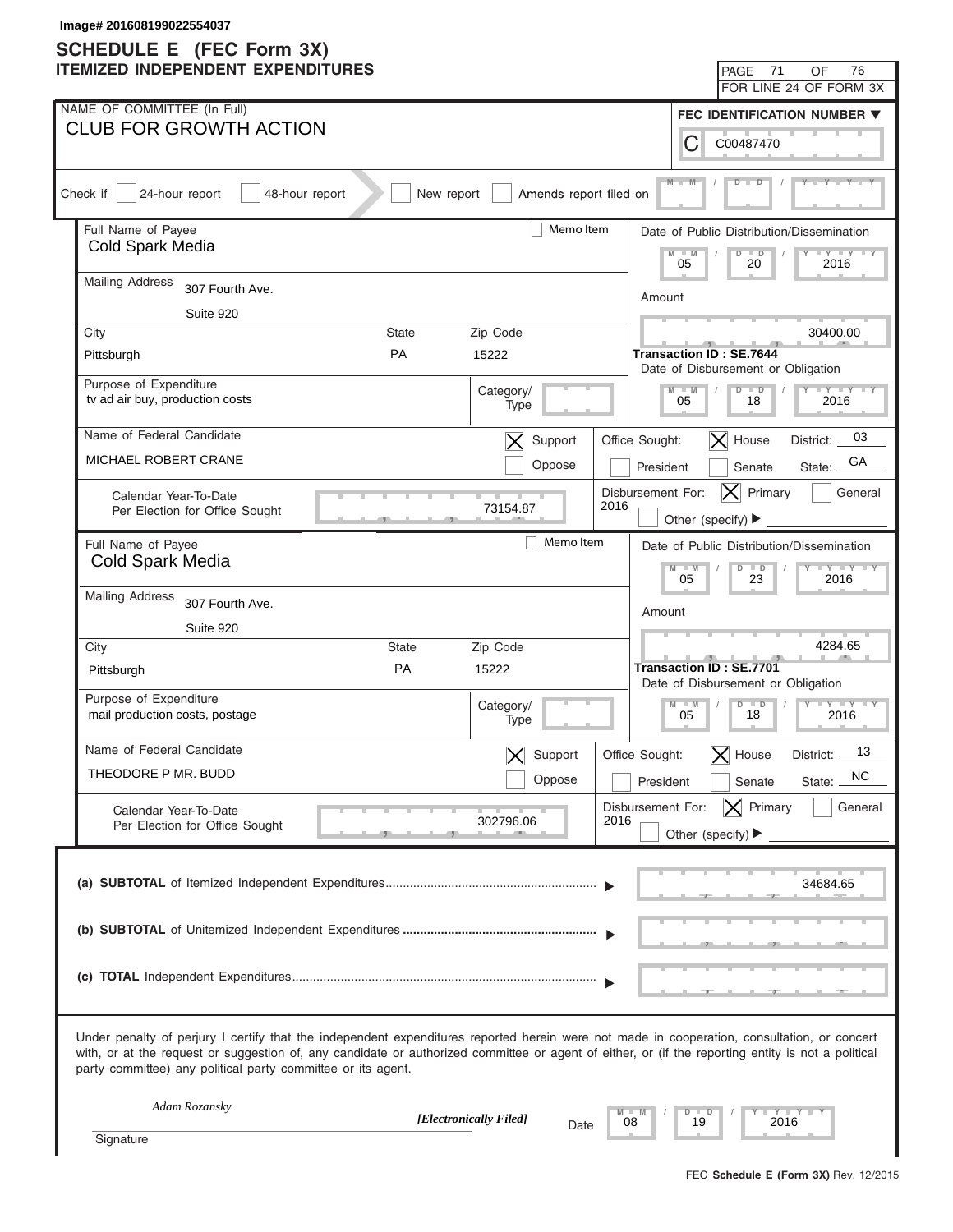| Image# 201608199022554038<br><b>SCHEDULE E</b> (FEC Form 3X)                                                                                                                                                                                                                                                                                                      |                                |                           |                                        |                                                                      |                                           |  |
|-------------------------------------------------------------------------------------------------------------------------------------------------------------------------------------------------------------------------------------------------------------------------------------------------------------------------------------------------------------------|--------------------------------|---------------------------|----------------------------------------|----------------------------------------------------------------------|-------------------------------------------|--|
| <b>ITEMIZED INDEPENDENT EXPENDITURES</b>                                                                                                                                                                                                                                                                                                                          |                                |                           |                                        | 72<br><b>PAGE</b>                                                    | 76<br>OF                                  |  |
|                                                                                                                                                                                                                                                                                                                                                                   |                                |                           |                                        |                                                                      | FOR LINE 24 OF FORM 3X                    |  |
| NAME OF COMMITTEE (In Full)                                                                                                                                                                                                                                                                                                                                       |                                |                           |                                        |                                                                      | <b>FEC IDENTIFICATION NUMBER ▼</b>        |  |
| <b>CLUB FOR GROWTH ACTION</b>                                                                                                                                                                                                                                                                                                                                     |                                |                           | С                                      | C00487470                                                            |                                           |  |
| Check if<br>24-hour report<br>48-hour report<br>New report                                                                                                                                                                                                                                                                                                        | Amends report filed on         |                           |                                        |                                                                      |                                           |  |
| Full Name of Payee                                                                                                                                                                                                                                                                                                                                                | Memo Item                      |                           |                                        |                                                                      | Date of Public Distribution/Dissemination |  |
| Cold Spark Media                                                                                                                                                                                                                                                                                                                                                  |                                | $-M$<br>05                | $\overline{D}$<br>$\blacksquare$<br>31 | $+Y+Y$<br>2016                                                       |                                           |  |
| <b>Mailing Address</b><br>307 Fourth Ave.                                                                                                                                                                                                                                                                                                                         |                                | Amount                    |                                        |                                                                      |                                           |  |
| Suite 920                                                                                                                                                                                                                                                                                                                                                         |                                |                           |                                        |                                                                      |                                           |  |
| City<br><b>State</b>                                                                                                                                                                                                                                                                                                                                              | Zip Code                       |                           |                                        |                                                                      | 4611.88                                   |  |
| PA<br>Pittsburgh                                                                                                                                                                                                                                                                                                                                                  | 15222                          |                           |                                        | <b>Transaction ID: SE.7730</b><br>Date of Disbursement or Obligation |                                           |  |
| Purpose of Expenditure                                                                                                                                                                                                                                                                                                                                            | Category/                      |                           | $M - M$                                | $D$ $D$                                                              | $Y = Y = Y = Y = Y$                       |  |
| mail production ocsts, postage                                                                                                                                                                                                                                                                                                                                    | Type                           |                           | 05                                     | 24                                                                   | 2016                                      |  |
| Name of Federal Candidate                                                                                                                                                                                                                                                                                                                                         | Support<br>$\bm{\times}$       | Office Sought:            |                                        | $ \mathsf{X} $ House                                                 | 13<br>District:                           |  |
| THEODORE P MR. BUDD                                                                                                                                                                                                                                                                                                                                               | Oppose                         | President                 |                                        | Senate                                                               | NC.<br>State:                             |  |
| Calendar Year-To-Date                                                                                                                                                                                                                                                                                                                                             |                                | Disbursement For:<br>2016 |                                        | Primary<br>$ {\sf X} $                                               | General                                   |  |
| Per Election for Office Sought                                                                                                                                                                                                                                                                                                                                    | 498527.25                      |                           | Other (specify) ▶                      |                                                                      |                                           |  |
| Full Name of Payee                                                                                                                                                                                                                                                                                                                                                | Memo Item                      |                           |                                        |                                                                      | Date of Public Distribution/Dissemination |  |
| <b>Creative Response Concepts</b>                                                                                                                                                                                                                                                                                                                                 |                                |                           | $M - M$<br>05                          | $D$ $D$<br>11                                                        | $Y - Y - Y - Y - I$<br>2016               |  |
| <b>Mailing Address</b><br>2760 Eisenhower Ave.                                                                                                                                                                                                                                                                                                                    |                                |                           |                                        |                                                                      |                                           |  |
| 4th floor                                                                                                                                                                                                                                                                                                                                                         |                                | Amount                    |                                        |                                                                      |                                           |  |
| City<br><b>State</b>                                                                                                                                                                                                                                                                                                                                              | Zip Code                       |                           |                                        |                                                                      | 53.00                                     |  |
| VA<br>Alexandria                                                                                                                                                                                                                                                                                                                                                  | 22314                          |                           |                                        | <b>Transaction ID: SE.7472</b><br>Date of Disbursement or Obligation |                                           |  |
| Purpose of Expenditure                                                                                                                                                                                                                                                                                                                                            | Category/                      |                           | $M - M$<br>$\vert \vert$               | $D$ $\Box$<br>$\blacksquare$                                         |                                           |  |
| press release distribution                                                                                                                                                                                                                                                                                                                                        | Type                           |                           | 05                                     | 11                                                                   | 2016                                      |  |
| Name of Federal Candidate                                                                                                                                                                                                                                                                                                                                         | Support                        | Office Sought:            |                                        | $\bm{\times}$<br>House                                               | 13<br>District:                           |  |
| THEODORE P MR. BUDD                                                                                                                                                                                                                                                                                                                                               | Oppose                         | President                 |                                        | Senate                                                               | <b>NC</b><br>State:                       |  |
| Calendar Year-To-Date                                                                                                                                                                                                                                                                                                                                             |                                | Disbursement For:         |                                        | $ \mathsf{X} $ Primary                                               | General                                   |  |
| Per Election for Office Sought                                                                                                                                                                                                                                                                                                                                    | 188.08                         | 2016                      | Other (specify) $\blacktriangleright$  |                                                                      |                                           |  |
|                                                                                                                                                                                                                                                                                                                                                                   |                                |                           |                                        |                                                                      |                                           |  |
|                                                                                                                                                                                                                                                                                                                                                                   |                                |                           |                                        |                                                                      | 4664.88                                   |  |
|                                                                                                                                                                                                                                                                                                                                                                   |                                |                           |                                        |                                                                      |                                           |  |
|                                                                                                                                                                                                                                                                                                                                                                   |                                |                           |                                        |                                                                      |                                           |  |
|                                                                                                                                                                                                                                                                                                                                                                   |                                |                           |                                        |                                                                      |                                           |  |
|                                                                                                                                                                                                                                                                                                                                                                   |                                |                           |                                        |                                                                      |                                           |  |
| Under penalty of perjury I certify that the independent expenditures reported herein were not made in cooperation, consultation, or concert<br>with, or at the request or suggestion of, any candidate or authorized committee or agent of either, or (if the reporting entity is not a political<br>party committee) any political party committee or its agent. |                                |                           |                                        |                                                                      |                                           |  |
| Adam Rozansky                                                                                                                                                                                                                                                                                                                                                     |                                |                           | $\Box$<br>ъ                            |                                                                      | Y TYT                                     |  |
| Signature                                                                                                                                                                                                                                                                                                                                                         | [Electronically Filed]<br>Date | 08                        | 19                                     | 2016                                                                 |                                           |  |
|                                                                                                                                                                                                                                                                                                                                                                   |                                |                           |                                        |                                                                      |                                           |  |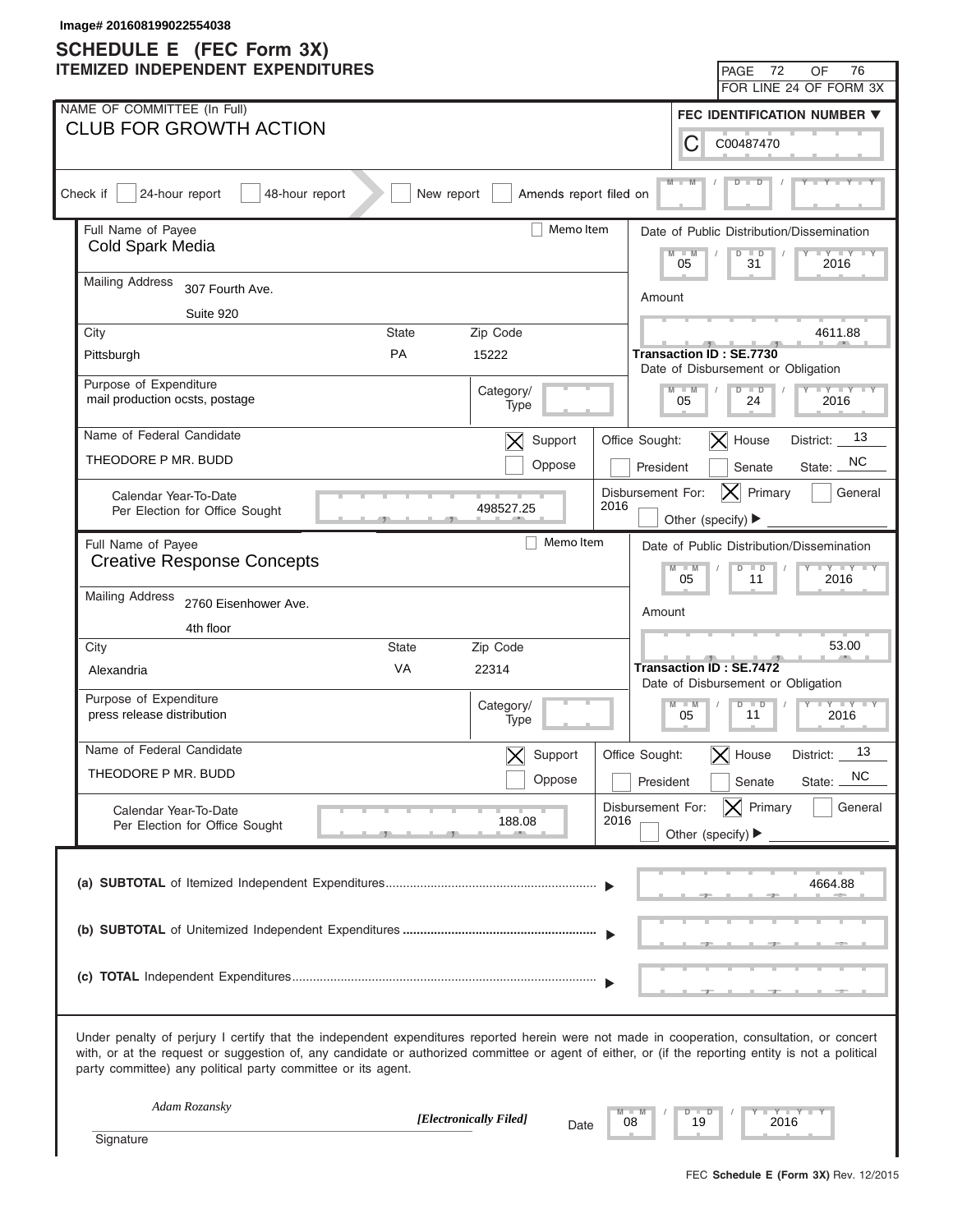| Image# 201608199022554039<br><b>SCHEDULE E</b> (FEC Form 3X) |                                                                                                                                                                                                                                                                                                                                                                   |            |                                |                |                                           |                                                                      |                                           |  |
|--------------------------------------------------------------|-------------------------------------------------------------------------------------------------------------------------------------------------------------------------------------------------------------------------------------------------------------------------------------------------------------------------------------------------------------------|------------|--------------------------------|----------------|-------------------------------------------|----------------------------------------------------------------------|-------------------------------------------|--|
|                                                              | <b>ITEMIZED INDEPENDENT EXPENDITURES</b>                                                                                                                                                                                                                                                                                                                          |            |                                |                |                                           | 73<br><b>PAGE</b>                                                    | 76<br>OF                                  |  |
|                                                              |                                                                                                                                                                                                                                                                                                                                                                   |            |                                |                |                                           |                                                                      | FOR LINE 24 OF FORM 3X                    |  |
|                                                              | NAME OF COMMITTEE (In Full)                                                                                                                                                                                                                                                                                                                                       |            |                                |                |                                           |                                                                      | FEC IDENTIFICATION NUMBER ▼               |  |
|                                                              | <b>CLUB FOR GROWTH ACTION</b>                                                                                                                                                                                                                                                                                                                                     |            |                                |                | С                                         | C00487470                                                            |                                           |  |
|                                                              | Check if<br>24-hour report<br>48-hour report                                                                                                                                                                                                                                                                                                                      | New report | Amends report filed on         |                |                                           |                                                                      |                                           |  |
|                                                              | Full Name of Payee                                                                                                                                                                                                                                                                                                                                                | Memo Item  |                                |                | Date of Public Distribution/Dissemination |                                                                      |                                           |  |
|                                                              | <b>Creative Response Concepts</b>                                                                                                                                                                                                                                                                                                                                 |            |                                |                |                                           | $\Box$<br>$\overline{D}$<br>16                                       | $+Y+Y$<br>2016                            |  |
|                                                              | <b>Mailing Address</b><br>2760 Eisenhower Ave.                                                                                                                                                                                                                                                                                                                    |            |                                |                | Amount                                    |                                                                      |                                           |  |
|                                                              | 4th floor                                                                                                                                                                                                                                                                                                                                                         |            |                                |                |                                           |                                                                      |                                           |  |
|                                                              | City<br>State                                                                                                                                                                                                                                                                                                                                                     |            | Zip Code                       |                |                                           |                                                                      | 53.00                                     |  |
|                                                              | <b>VA</b><br>Alexandria                                                                                                                                                                                                                                                                                                                                           |            | 22314                          |                |                                           | <b>Transaction ID: SE.7500</b><br>Date of Disbursement or Obligation |                                           |  |
|                                                              | Purpose of Expenditure                                                                                                                                                                                                                                                                                                                                            |            | Category/                      |                | $M - M$                                   | $D$ $D$                                                              | $Y = Y = Y = Y = Y$                       |  |
|                                                              | press release distribution                                                                                                                                                                                                                                                                                                                                        |            | Type                           |                | 05                                        | 16                                                                   | 2016                                      |  |
|                                                              | Name of Federal Candidate                                                                                                                                                                                                                                                                                                                                         |            | Support                        | Office Sought: |                                           | $ \mathsf{X} $ House                                                 | 02<br>District:                           |  |
|                                                              | RENEE JACISIN ELLMERS                                                                                                                                                                                                                                                                                                                                             |            | Oppose                         |                | President                                 | Senate                                                               | NC.<br>State:                             |  |
|                                                              | Calendar Year-To-Date                                                                                                                                                                                                                                                                                                                                             |            | 787843.26                      | 2016           | Disbursement For:                         | Primary<br> X                                                        | General                                   |  |
|                                                              | Per Election for Office Sought                                                                                                                                                                                                                                                                                                                                    |            |                                |                | Other (specify) ▶                         |                                                                      |                                           |  |
|                                                              | Full Name of Payee                                                                                                                                                                                                                                                                                                                                                |            | Memo Item                      |                |                                           |                                                                      | Date of Public Distribution/Dissemination |  |
|                                                              | <b>Creative Response Concepts</b>                                                                                                                                                                                                                                                                                                                                 |            |                                |                | $M - M$<br>05                             | $D$ $D$<br>20                                                        | $Y - Y - Y - Y - I$<br>2016               |  |
|                                                              | <b>Mailing Address</b><br>2760 Eisenhower Ave.                                                                                                                                                                                                                                                                                                                    |            |                                |                |                                           |                                                                      |                                           |  |
|                                                              | 4th floor                                                                                                                                                                                                                                                                                                                                                         |            |                                |                | Amount                                    |                                                                      |                                           |  |
|                                                              | City<br><b>State</b>                                                                                                                                                                                                                                                                                                                                              |            | Zip Code                       |                |                                           |                                                                      | 40.00                                     |  |
|                                                              | VA<br>Alexandria                                                                                                                                                                                                                                                                                                                                                  |            | 22314                          |                |                                           | <b>Transaction ID: SE.7893</b>                                       |                                           |  |
|                                                              |                                                                                                                                                                                                                                                                                                                                                                   |            |                                |                |                                           | Date of Disbursement or Obligation                                   |                                           |  |
|                                                              | Purpose of Expenditure<br>press release distribution                                                                                                                                                                                                                                                                                                              |            | Category/<br>Type              |                | $M - M$<br>05                             | $D$ $\Box$<br>$\overline{\phantom{a}}$<br>20                         | $Y - Y - Y - Y - IY$<br>2016              |  |
|                                                              | Name of Federal Candidate                                                                                                                                                                                                                                                                                                                                         |            | Support                        | Office Sought: |                                           | $\bm{\times}$<br>House                                               | 03<br>District:                           |  |
|                                                              | MICHAEL ROBERT CRANE                                                                                                                                                                                                                                                                                                                                              |            | Oppose                         |                | President                                 | Senate                                                               | GA<br>State:                              |  |
|                                                              | Calendar Year-To-Date                                                                                                                                                                                                                                                                                                                                             |            |                                |                | Disbursement For:                         | $ \mathsf{X} $ Primary                                               | General                                   |  |
|                                                              | Per Election for Office Sought                                                                                                                                                                                                                                                                                                                                    |            | 73675.91                       | 2016           |                                           | Other (specify) $\blacktriangleright$                                |                                           |  |
|                                                              |                                                                                                                                                                                                                                                                                                                                                                   |            |                                |                |                                           |                                                                      |                                           |  |
|                                                              |                                                                                                                                                                                                                                                                                                                                                                   |            |                                |                |                                           |                                                                      | 93.00                                     |  |
|                                                              |                                                                                                                                                                                                                                                                                                                                                                   |            |                                |                |                                           |                                                                      |                                           |  |
|                                                              |                                                                                                                                                                                                                                                                                                                                                                   |            |                                |                |                                           |                                                                      |                                           |  |
|                                                              |                                                                                                                                                                                                                                                                                                                                                                   |            |                                |                |                                           |                                                                      |                                           |  |
|                                                              |                                                                                                                                                                                                                                                                                                                                                                   |            |                                |                |                                           |                                                                      |                                           |  |
|                                                              | Under penalty of perjury I certify that the independent expenditures reported herein were not made in cooperation, consultation, or concert<br>with, or at the request or suggestion of, any candidate or authorized committee or agent of either, or (if the reporting entity is not a political<br>party committee) any political party committee or its agent. |            |                                |                |                                           |                                                                      |                                           |  |
|                                                              | Adam Rozansky                                                                                                                                                                                                                                                                                                                                                     |            |                                |                | $\Box$<br>ъ                               |                                                                      | Y TYT                                     |  |
|                                                              | Signature                                                                                                                                                                                                                                                                                                                                                         |            | [Electronically Filed]<br>Date | 08             | 19                                        | 2016                                                                 |                                           |  |
|                                                              |                                                                                                                                                                                                                                                                                                                                                                   |            |                                |                |                                           |                                                                      |                                           |  |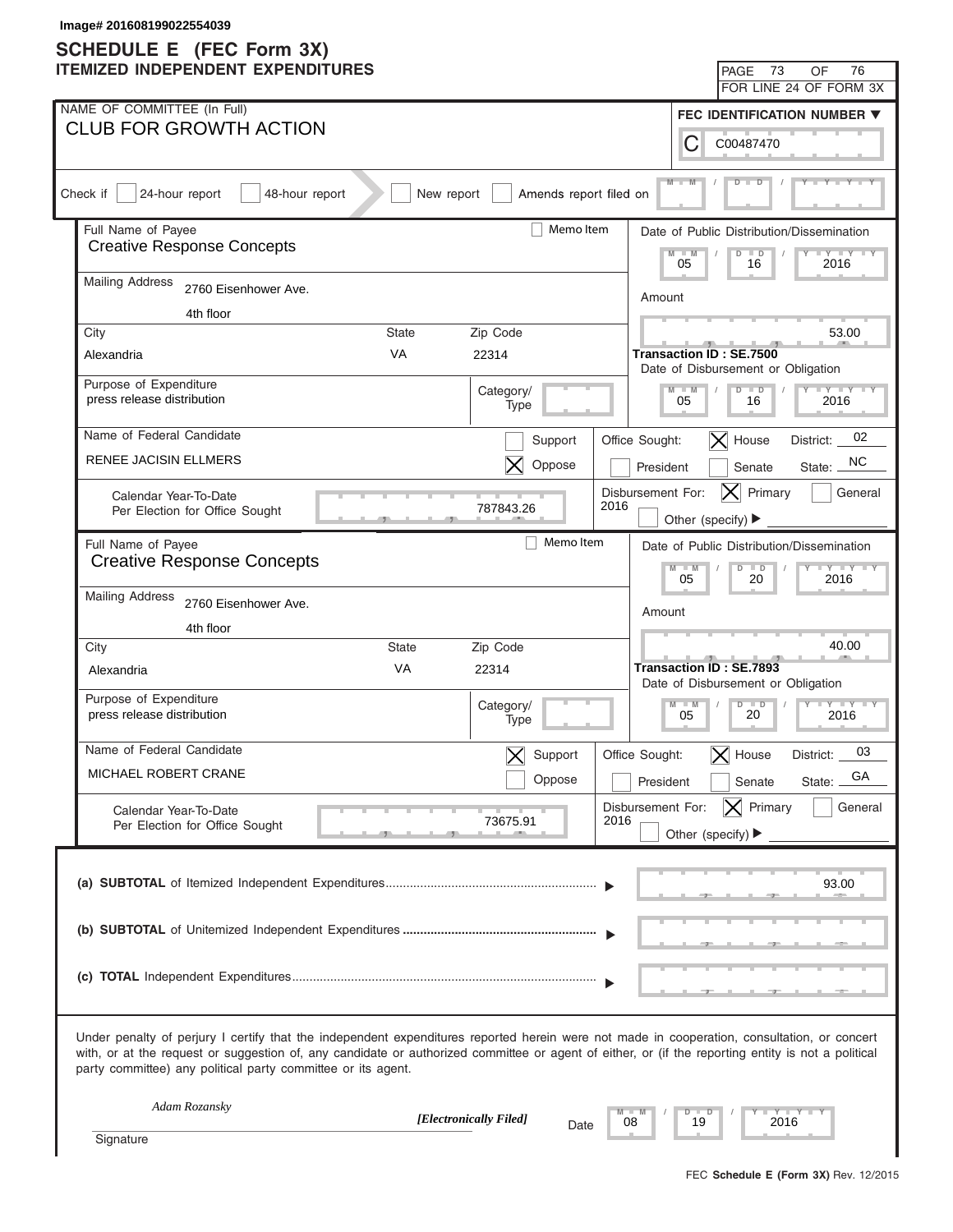| Image# 201608199022554040<br><b>SCHEDULE E</b> (FEC Form 3X) |                                                                                                                                                                                                                                                                                                                                                                   |              |                               |                                |                                           |                                                               |                                           |  |
|--------------------------------------------------------------|-------------------------------------------------------------------------------------------------------------------------------------------------------------------------------------------------------------------------------------------------------------------------------------------------------------------------------------------------------------------|--------------|-------------------------------|--------------------------------|-------------------------------------------|---------------------------------------------------------------|-------------------------------------------|--|
|                                                              | <b>ITEMIZED INDEPENDENT EXPENDITURES</b>                                                                                                                                                                                                                                                                                                                          |              |                               |                                |                                           | 74<br>PAGE                                                    | 76<br>OF                                  |  |
|                                                              |                                                                                                                                                                                                                                                                                                                                                                   |              |                               |                                |                                           |                                                               | FOR LINE 24 OF FORM 3X                    |  |
|                                                              | NAME OF COMMITTEE (In Full)                                                                                                                                                                                                                                                                                                                                       |              |                               |                                |                                           |                                                               | FEC IDENTIFICATION NUMBER ▼               |  |
|                                                              | <b>CLUB FOR GROWTH ACTION</b>                                                                                                                                                                                                                                                                                                                                     |              |                               |                                | С                                         | C00487470                                                     |                                           |  |
|                                                              | Check if<br>24-hour report<br>48-hour report                                                                                                                                                                                                                                                                                                                      | New report   | Amends report filed on        |                                | $M -$                                     |                                                               |                                           |  |
|                                                              | Full Name of Payee                                                                                                                                                                                                                                                                                                                                                | Memo Item    |                               |                                | Date of Public Distribution/Dissemination |                                                               |                                           |  |
|                                                              | <b>Creative Response Concepts</b>                                                                                                                                                                                                                                                                                                                                 |              | $\overline{\mathsf{M}}$<br>05 | $\Box$<br>$\overline{D}$<br>27 | $+Y+Y$<br>2016                            |                                                               |                                           |  |
|                                                              | <b>Mailing Address</b><br>2760 Eisenhower Ave.                                                                                                                                                                                                                                                                                                                    | Amount       |                               |                                |                                           |                                                               |                                           |  |
|                                                              | 4th floor                                                                                                                                                                                                                                                                                                                                                         |              |                               |                                |                                           |                                                               |                                           |  |
|                                                              | City                                                                                                                                                                                                                                                                                                                                                              | State        | Zip Code                      |                                |                                           |                                                               | 53.00                                     |  |
|                                                              | Alexandria                                                                                                                                                                                                                                                                                                                                                        | <b>VA</b>    | 22314                         |                                | <b>Transaction ID: SE.7731</b>            | Date of Disbursement or Obligation                            |                                           |  |
|                                                              | Purpose of Expenditure<br>press release distribution                                                                                                                                                                                                                                                                                                              |              | Category/                     |                                | $M - M$<br>05                             | $D$ $D$<br>27                                                 | $Y = Y = Y = Y = Y$<br>2016               |  |
|                                                              |                                                                                                                                                                                                                                                                                                                                                                   |              | Type                          |                                |                                           |                                                               |                                           |  |
|                                                              | Name of Federal Candidate                                                                                                                                                                                                                                                                                                                                         |              | Support<br>$\bm{\times}$      | Office Sought:                 |                                           | $ \mathsf{X} $ House                                          | 13<br>District:                           |  |
|                                                              | THEODORE P MR. BUDD                                                                                                                                                                                                                                                                                                                                               |              | Oppose                        | President                      |                                           | Senate                                                        | NC.<br>State:                             |  |
|                                                              | Calendar Year-To-Date<br>Per Election for Office Sought                                                                                                                                                                                                                                                                                                           |              | 498733.68                     | Disbursement For:<br>2016      |                                           | Primary<br> X                                                 | General                                   |  |
|                                                              |                                                                                                                                                                                                                                                                                                                                                                   |              |                               |                                | Other (specify) ▶                         |                                                               |                                           |  |
|                                                              | Full Name of Payee                                                                                                                                                                                                                                                                                                                                                |              | Memo Item                     |                                |                                           |                                                               | Date of Public Distribution/Dissemination |  |
|                                                              | Impact Strategies, Inc.                                                                                                                                                                                                                                                                                                                                           |              |                               |                                | $M - M$<br>05                             | $D$ $D$<br>24                                                 | $Y - Y - Y - Y - I$<br>2016               |  |
|                                                              | <b>Mailing Address</b><br>5304 Coronado Drive                                                                                                                                                                                                                                                                                                                     |              |                               | Amount                         |                                           |                                                               |                                           |  |
|                                                              |                                                                                                                                                                                                                                                                                                                                                                   |              |                               |                                |                                           |                                                               |                                           |  |
|                                                              | City                                                                                                                                                                                                                                                                                                                                                              | <b>State</b> | Zip Code                      |                                |                                           |                                                               | 2200.00                                   |  |
|                                                              | Raleigh                                                                                                                                                                                                                                                                                                                                                           | <b>NC</b>    | 27609                         |                                |                                           | Transaction ID: SE.7710<br>Date of Disbursement or Obligation |                                           |  |
|                                                              | Purpose of Expenditure<br>tv ad production costs                                                                                                                                                                                                                                                                                                                  |              | Category/<br>Type             |                                | $M - M$<br>$\mathbb{L}$<br>05             | $D$ $D$<br>$\blacksquare$<br>17                               | 2016                                      |  |
|                                                              | Name of Federal Candidate                                                                                                                                                                                                                                                                                                                                         |              | Support                       | Office Sought:                 | $\bm{\times}$                             | House                                                         | 13<br>District:                           |  |
|                                                              | THEODORE P MR. BUDD                                                                                                                                                                                                                                                                                                                                               |              | Oppose                        |                                |                                           |                                                               | <b>NC</b>                                 |  |
|                                                              |                                                                                                                                                                                                                                                                                                                                                                   |              |                               | President                      |                                           | Senate                                                        | State:                                    |  |
|                                                              | Calendar Year-To-Date<br>Per Election for Office Sought                                                                                                                                                                                                                                                                                                           |              | 298216.33                     | Disbursement For:<br>2016      | Other (specify) $\blacktriangleright$     | $ \mathsf{X} $ Primary                                        | General                                   |  |
|                                                              |                                                                                                                                                                                                                                                                                                                                                                   |              |                               |                                |                                           |                                                               |                                           |  |
|                                                              |                                                                                                                                                                                                                                                                                                                                                                   |              |                               |                                |                                           |                                                               | 2253.00                                   |  |
|                                                              |                                                                                                                                                                                                                                                                                                                                                                   |              |                               |                                |                                           |                                                               |                                           |  |
|                                                              |                                                                                                                                                                                                                                                                                                                                                                   |              |                               |                                |                                           |                                                               |                                           |  |
|                                                              |                                                                                                                                                                                                                                                                                                                                                                   |              |                               |                                |                                           |                                                               |                                           |  |
|                                                              |                                                                                                                                                                                                                                                                                                                                                                   |              |                               |                                |                                           |                                                               |                                           |  |
|                                                              | Under penalty of perjury I certify that the independent expenditures reported herein were not made in cooperation, consultation, or concert<br>with, or at the request or suggestion of, any candidate or authorized committee or agent of either, or (if the reporting entity is not a political<br>party committee) any political party committee or its agent. |              |                               |                                |                                           |                                                               |                                           |  |
|                                                              | Adam Rozansky                                                                                                                                                                                                                                                                                                                                                     |              | [Electronically Filed]        |                                | $D$ $D$                                   |                                                               | Y TY TY                                   |  |
|                                                              | Signature                                                                                                                                                                                                                                                                                                                                                         |              | Date                          | 08                             | 19                                        | 2016                                                          |                                           |  |
|                                                              |                                                                                                                                                                                                                                                                                                                                                                   |              |                               |                                |                                           |                                                               |                                           |  |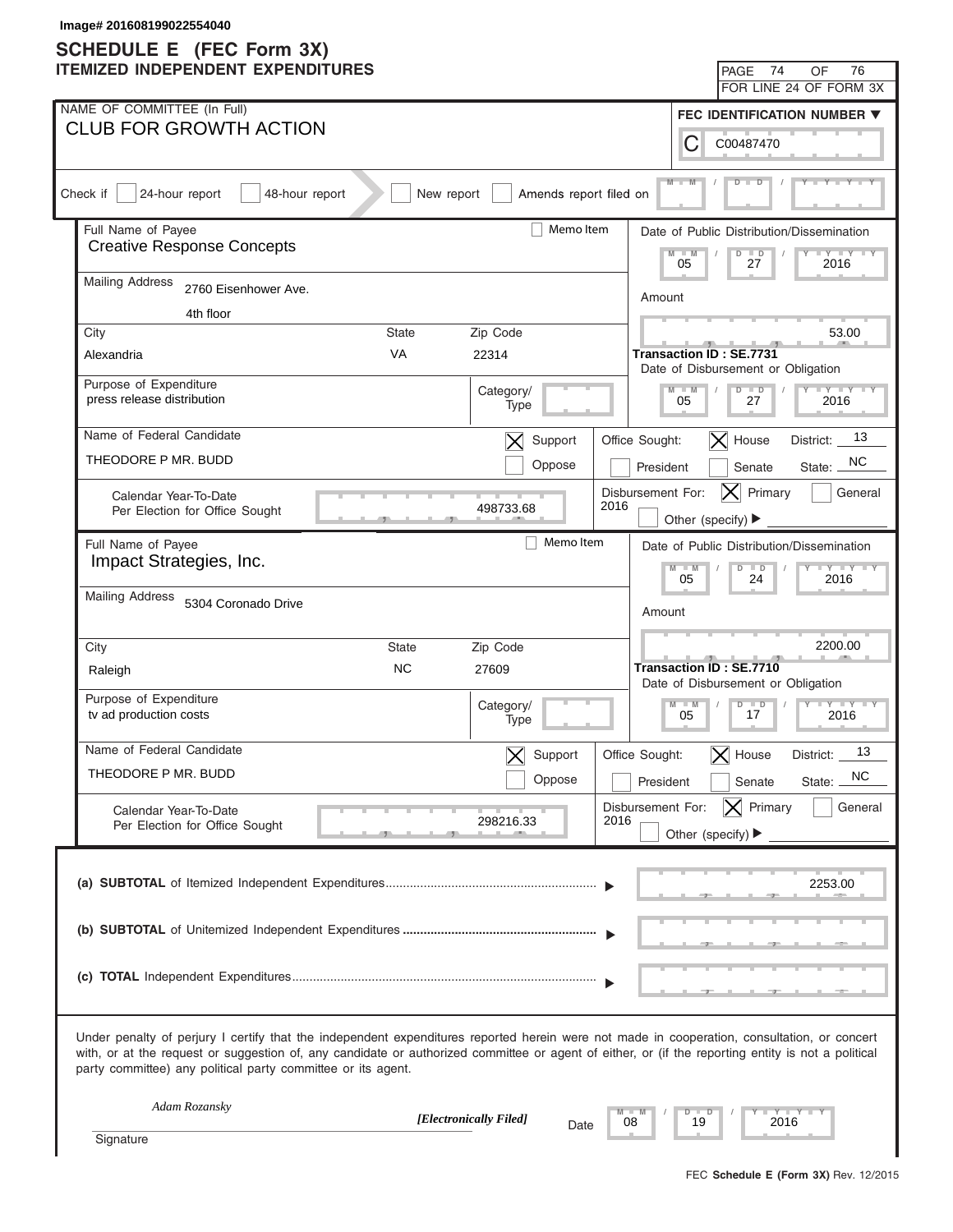| Image# 201608199022554041<br><b>SCHEDULE E</b> (FEC Form 3X) |                                                                                                                                                                                                                                                                                                                                                                   |                                                                                                     |  |  |  |  |  |  |
|--------------------------------------------------------------|-------------------------------------------------------------------------------------------------------------------------------------------------------------------------------------------------------------------------------------------------------------------------------------------------------------------------------------------------------------------|-----------------------------------------------------------------------------------------------------|--|--|--|--|--|--|
|                                                              | <b>ITEMIZED INDEPENDENT EXPENDITURES</b>                                                                                                                                                                                                                                                                                                                          | 75<br>76<br><b>PAGE</b><br>OF                                                                       |  |  |  |  |  |  |
|                                                              |                                                                                                                                                                                                                                                                                                                                                                   | FOR LINE 24 OF FORM 3X                                                                              |  |  |  |  |  |  |
|                                                              | NAME OF COMMITTEE (In Full)                                                                                                                                                                                                                                                                                                                                       | FEC IDENTIFICATION NUMBER ▼                                                                         |  |  |  |  |  |  |
|                                                              | <b>CLUB FOR GROWTH ACTION</b>                                                                                                                                                                                                                                                                                                                                     | С<br>C00487470                                                                                      |  |  |  |  |  |  |
|                                                              | Check if<br>24-hour report<br>48-hour report<br>New report<br>Amends report filed on                                                                                                                                                                                                                                                                              |                                                                                                     |  |  |  |  |  |  |
|                                                              | Full Name of Payee<br>Memo Item                                                                                                                                                                                                                                                                                                                                   | Date of Public Distribution/Dissemination                                                           |  |  |  |  |  |  |
|                                                              | Red Sea, LLC                                                                                                                                                                                                                                                                                                                                                      | $\overline{\mathsf{M}}$<br>$\overline{D}$<br>$\overline{\phantom{a}}$<br>$+Y+Y$<br>05<br>12<br>2016 |  |  |  |  |  |  |
|                                                              | <b>Mailing Address</b><br>4550 Montgomery Ave., North Tower                                                                                                                                                                                                                                                                                                       | Amount                                                                                              |  |  |  |  |  |  |
|                                                              | Ste. 906                                                                                                                                                                                                                                                                                                                                                          |                                                                                                     |  |  |  |  |  |  |
|                                                              | City<br>State<br>Zip Code                                                                                                                                                                                                                                                                                                                                         | 266157.00                                                                                           |  |  |  |  |  |  |
|                                                              | <b>MD</b><br>20814<br>Bethesda                                                                                                                                                                                                                                                                                                                                    | Transaction ID: SE.7473<br>Date of Disbursement or Obligation                                       |  |  |  |  |  |  |
|                                                              | Purpose of Expenditure<br>Category/                                                                                                                                                                                                                                                                                                                               | $Y = Y = Y = Y = Y$<br>$M - M$<br>$D$ $D$                                                           |  |  |  |  |  |  |
|                                                              | tv ad air buy, production costs<br>Type                                                                                                                                                                                                                                                                                                                           | 05<br>2016<br>11                                                                                    |  |  |  |  |  |  |
|                                                              | Name of Federal Candidate<br>Support<br>$\bm{\times}$                                                                                                                                                                                                                                                                                                             | 13<br>$ \mathsf{X} $ House<br>Office Sought:<br>District:                                           |  |  |  |  |  |  |
|                                                              | THEODORE P MR. BUDD<br>Oppose                                                                                                                                                                                                                                                                                                                                     | NC.<br>President<br>State:<br>Senate                                                                |  |  |  |  |  |  |
|                                                              | Calendar Year-To-Date<br>2016<br>266345.08                                                                                                                                                                                                                                                                                                                        | Disbursement For:<br>Primary<br>$ {\sf X} $<br>General                                              |  |  |  |  |  |  |
|                                                              | Per Election for Office Sought                                                                                                                                                                                                                                                                                                                                    | Other (specify) ▶                                                                                   |  |  |  |  |  |  |
|                                                              | Memo Item<br>Full Name of Payee                                                                                                                                                                                                                                                                                                                                   | Date of Public Distribution/Dissemination                                                           |  |  |  |  |  |  |
|                                                              | Red Sea, LLC                                                                                                                                                                                                                                                                                                                                                      | $Y - Y - Y - Y - I$<br>$M - M$<br>$D$ $D$<br>05<br>2016<br>16                                       |  |  |  |  |  |  |
|                                                              | <b>Mailing Address</b><br>4550 Montgomery Ave., North Tower                                                                                                                                                                                                                                                                                                       |                                                                                                     |  |  |  |  |  |  |
|                                                              | Ste. 906                                                                                                                                                                                                                                                                                                                                                          | Amount                                                                                              |  |  |  |  |  |  |
|                                                              | City<br><b>State</b><br>Zip Code                                                                                                                                                                                                                                                                                                                                  | 239541.90                                                                                           |  |  |  |  |  |  |
|                                                              | MD<br>20814<br><b>Bethesda</b>                                                                                                                                                                                                                                                                                                                                    | <b>Transaction ID: SE.7501</b>                                                                      |  |  |  |  |  |  |
|                                                              | Purpose of Expenditure<br>Category/                                                                                                                                                                                                                                                                                                                               | Date of Disbursement or Obligation<br>$D$ $D$<br>$M - M$<br>$Y - Y - Y - Y - IY$                    |  |  |  |  |  |  |
|                                                              | tv ad air buy, production costs<br>Type                                                                                                                                                                                                                                                                                                                           | 12<br>05<br>2016                                                                                    |  |  |  |  |  |  |
|                                                              | Name of Federal Candidate<br>Support                                                                                                                                                                                                                                                                                                                              | 02<br>Office Sought:<br>$\bm{\times}$<br>House<br>District:                                         |  |  |  |  |  |  |
|                                                              | <b>RENEE JACISIN ELLMERS</b><br>Oppose                                                                                                                                                                                                                                                                                                                            | NC.<br>President<br>Senate<br>State:                                                                |  |  |  |  |  |  |
|                                                              | Calendar Year-To-Date                                                                                                                                                                                                                                                                                                                                             | $ \mathsf{X} $ Primary<br>Disbursement For:<br>General                                              |  |  |  |  |  |  |
|                                                              | 727338.16<br>Per Election for Office Sought                                                                                                                                                                                                                                                                                                                       | 2016<br>Other (specify) $\blacktriangleright$                                                       |  |  |  |  |  |  |
|                                                              |                                                                                                                                                                                                                                                                                                                                                                   |                                                                                                     |  |  |  |  |  |  |
|                                                              |                                                                                                                                                                                                                                                                                                                                                                   | 505698.90                                                                                           |  |  |  |  |  |  |
|                                                              |                                                                                                                                                                                                                                                                                                                                                                   |                                                                                                     |  |  |  |  |  |  |
|                                                              |                                                                                                                                                                                                                                                                                                                                                                   |                                                                                                     |  |  |  |  |  |  |
|                                                              |                                                                                                                                                                                                                                                                                                                                                                   |                                                                                                     |  |  |  |  |  |  |
|                                                              |                                                                                                                                                                                                                                                                                                                                                                   |                                                                                                     |  |  |  |  |  |  |
|                                                              | Under penalty of perjury I certify that the independent expenditures reported herein were not made in cooperation, consultation, or concert<br>with, or at the request or suggestion of, any candidate or authorized committee or agent of either, or (if the reporting entity is not a political<br>party committee) any political party committee or its agent. |                                                                                                     |  |  |  |  |  |  |
|                                                              | Adam Rozansky<br>[Electronically Filed]                                                                                                                                                                                                                                                                                                                           | Y TY TY<br>$\Box$<br>ъ                                                                              |  |  |  |  |  |  |
|                                                              | Date<br>Signature                                                                                                                                                                                                                                                                                                                                                 | 08<br>19<br>2016                                                                                    |  |  |  |  |  |  |
|                                                              |                                                                                                                                                                                                                                                                                                                                                                   |                                                                                                     |  |  |  |  |  |  |